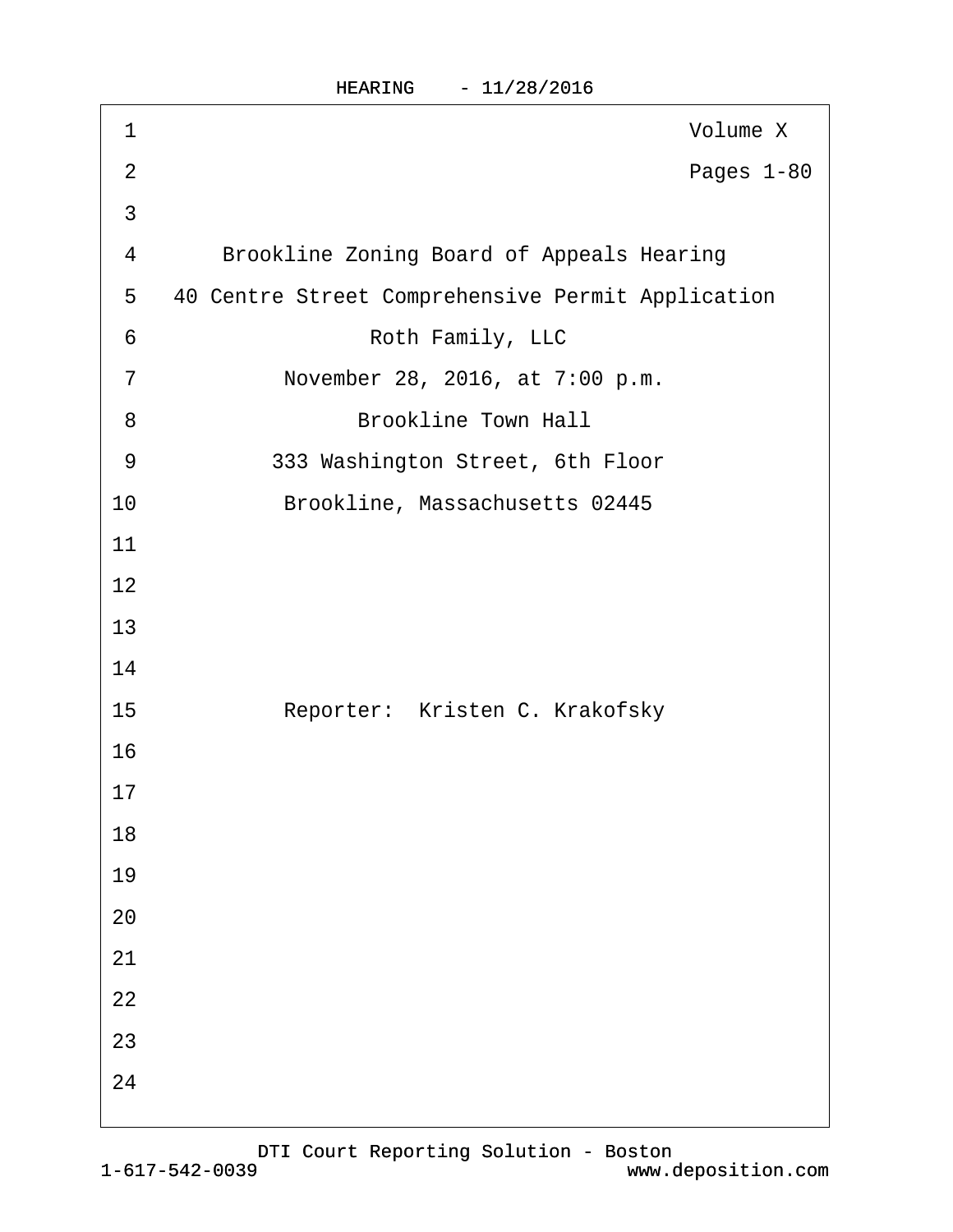| <b>APPEARANCES</b><br>1                           |
|---------------------------------------------------|
| 2 Board Members:                                  |
| 3 Jesse Geller, Chairman                          |
| 4 Christopher Hussey                              |
| 5 Kate Poverman                                   |
| 6 Steven Chiumenti                                |
| 7                                                 |
| 8 Town Staff:                                     |
| 9 Alison Steinfeld, Planning Director             |
| 10 Maria Morelli, Senior Planner                  |
| 11 Peter Ditto, P.E., Director of Engineering and |
| 12 Transportation                                 |
| 13 Daniel Bennett, Building Commissioner          |
| 14                                                |
| 15 Applicant:                                     |
| 16 Bob Engler, President, SEB                     |
| 17                                                |
| 18                                                |
| 19                                                |
| 20                                                |
| 21                                                |
| 22                                                |
| 23                                                |
| 24                                                |
|                                                   |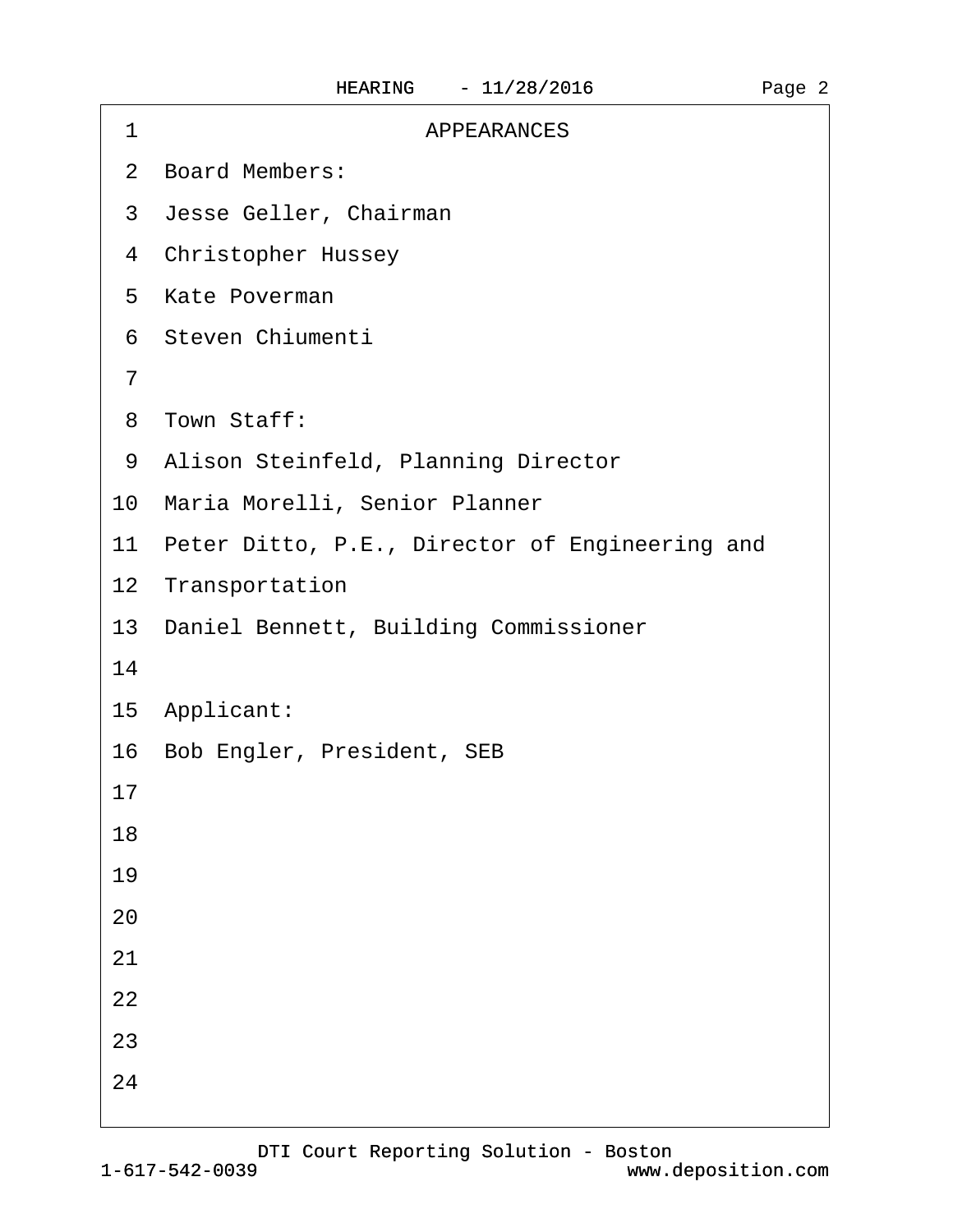| THE FOLLOWING WAS TRANSCRIBED FROM VIDEO:<br>1             |
|------------------------------------------------------------|
| $\overline{2}$<br>MR. GELLER: So tonight's hearing -- this |
| 3 is the continued hearing on 40 Centre Street. For        |
| 4 the record, again, my name is Jesse Geller. To my        |
| 5 immediate left is Chris Hussey, to Mr Hussey's left      |
| 6 is Steve Chiumenti, and to my right is Kate Poverman.    |
| 7<br>As people will recall, at the last hearing,           |
| 8 the board had a discussion. On some things the           |
| 9 board agreed, on other things the board did not          |
| 10 agree, but the upshot of the discussion was that the    |
| 11 board unanimously did not believe that there was a      |
| 12 basis on which to deny the 40B application.             |
| 13<br>The board also unanimously believed that             |
| 14 this application was ripe for conditioning, and we      |
| 15 had some discussion about height, we had some           |
| 16 discussion about parking. There was disagreement,       |
| 17 but there was a majority opinion -- frankly,            |
| 18 Mr. Hussey and myself -- both about height and about    |
| 19 parking. And I think the agreement, again, by two       |
| 20 of the members was that the height -- that it's a       |
| 21 large building but that the height is permitted.        |
| 22 Or, in particular, that our finding was that under      |
| 23 40B, the height in and of itself is not -- does not     |
| 24 create any kind of a safety, health, or other concern   |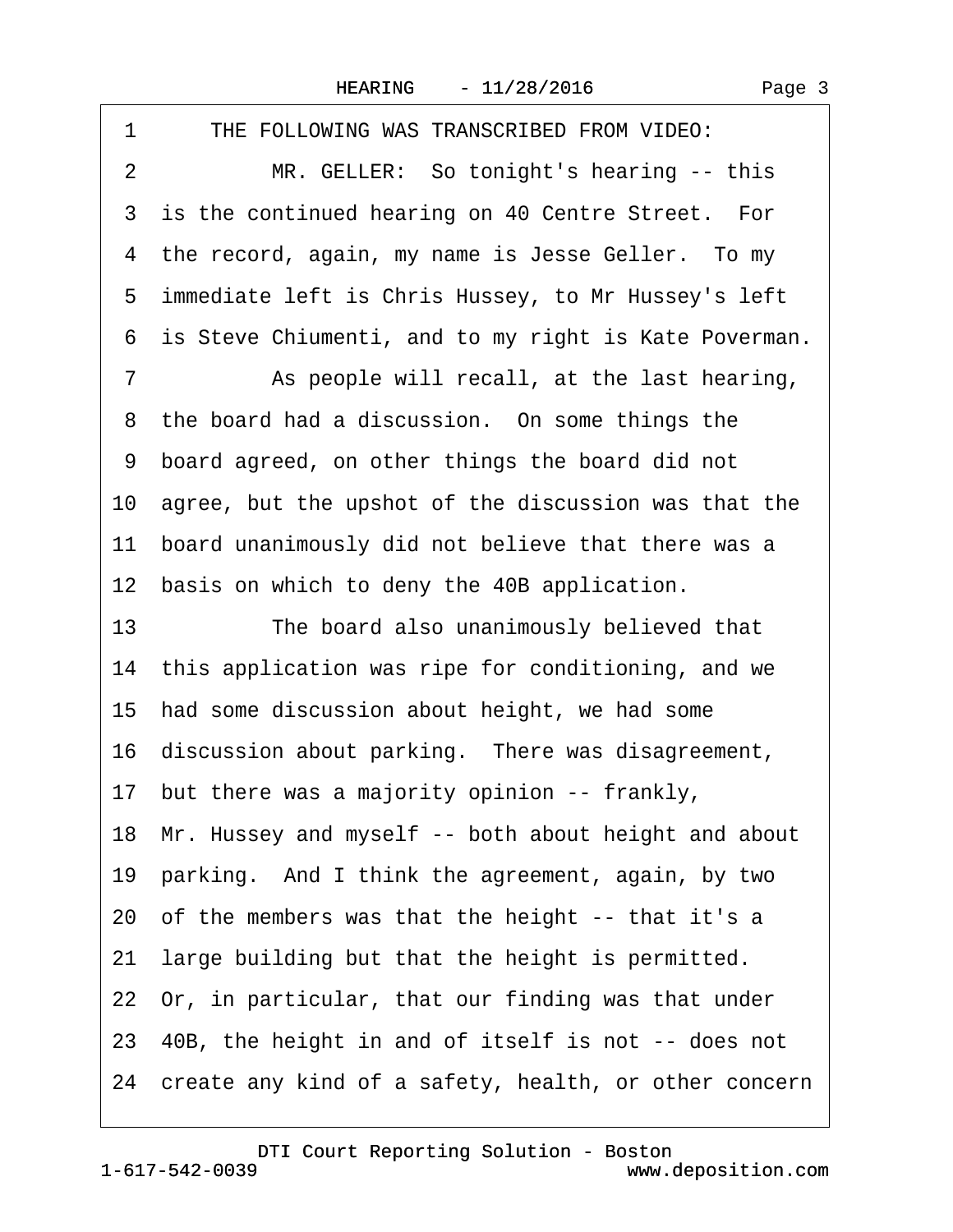·1· that we're permitted to look at under 40B. 2 We also had a discussion about parking, and 3 Ms. Poverman, to her credit, stuck to her guns and 4 believes that an appropriate ratio for parking was 5 one space per unit. Correct? 6 MS. POVERMAN: Yes. 7 MR. GELLER: Mr. Hussey and I did not agree 8 with that, given the location of this project and 9 what is available and in reliance on peer review 10 that we've obtained. 11 So the hearing for tonight is going to 12 start with a review of the applicant's request for 13· waivers.· A request for waivers is where the 14· applicant looks at our local ordinances, including 15· the zoning bylaw, and says, we don't want this to 16 apply to the project that we have submitted. 17 • And in the board's reviewing those requests 18 for waivers, we look for assistance. We look for 19· assistance from the building commissioner, and I see 20· Peter Ditto is also here, the department of 21 engineering and transportation, and they will assist 22 us in reviewing these requests. I think it's mostly 23 Mr. Bennett. I don't want to scare Mr. Ditto. He's 24 here for alternative reasons.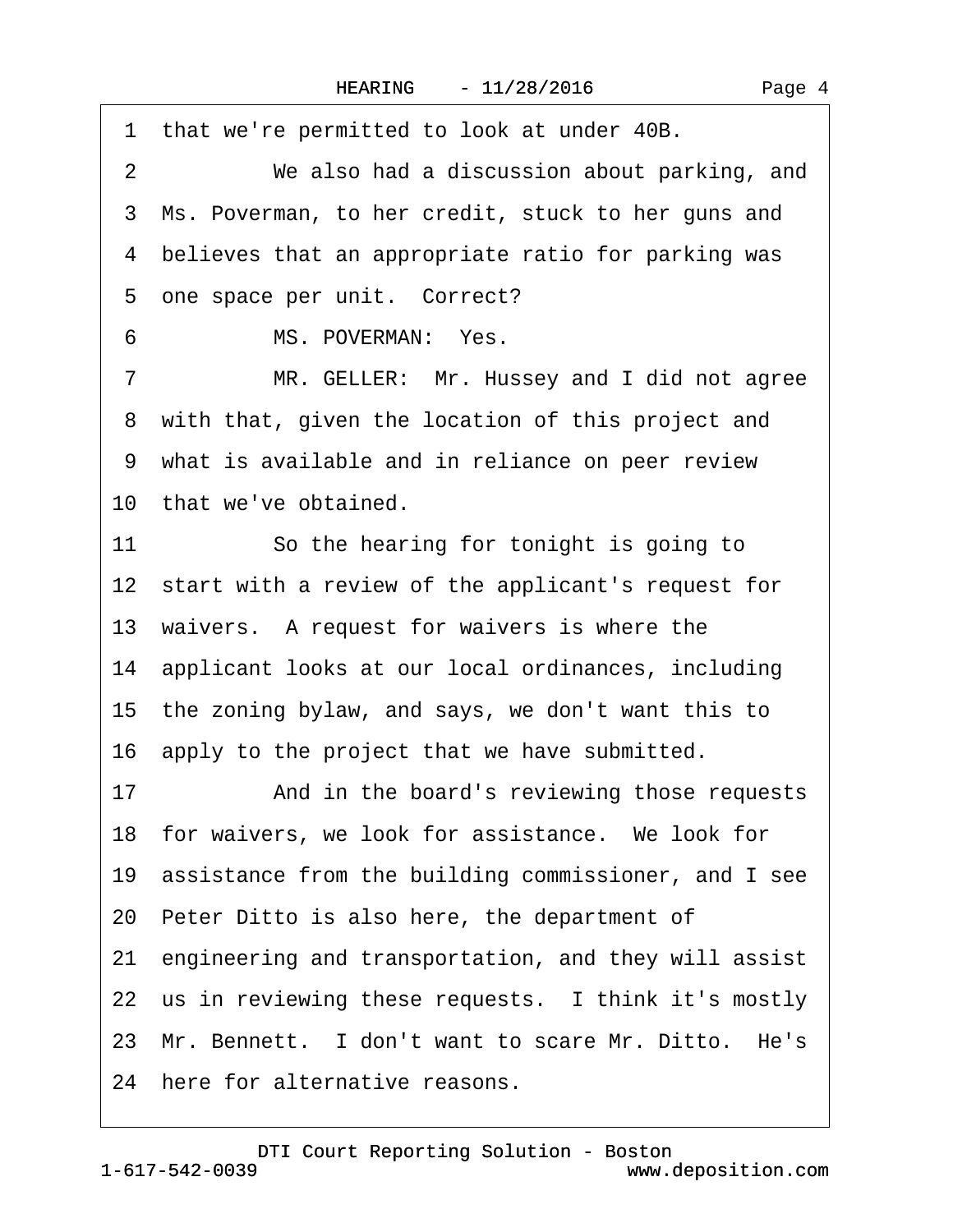|  | Page 5 |  |
|--|--------|--|
|--|--------|--|

| 1  | So people are aware, the next hearing is                |
|----|---------------------------------------------------------|
|    | 2 December 13th, 7:00 p.m. And assuming we get          |
|    | 3 through the waivers, which we should this evening,    |
|    | 4 we will then begin a discussion on conditions.        |
|    | 5 Okay?                                                 |
| 6  | The hearing, as people will remember, is                |
|    | 7 subject to strict statutory time limits, and we       |
|    | 8 have, barring a further extension, which the          |
|    | 9 applicant is not compelled to give, as everybody      |
|    | 10 will remember -- and we haven't requested it, quite  |
|    | 11 frankly -- the hearing will close based on the time  |
|    | 12 frame, December 21st. Okay?                          |
| 13 | We did get an updated report from Cliff                 |
|    | 14 Boehmer. As people will remember, Cliff Boehmer was  |
|    | 15 the ZBA's peer reviewer over design, and             |
|    | 16 Mr. Boehmer -- I don't know whether this has been    |
|    | 17 posted yet. It came in late today. We can have --    |
|    | 18 it certainly will be posted for everyone to see.     |
|    | 19 But the summary of it is that he reviewed the front  |
|    | 20 facade where the developer -- the initial request    |
|    | 21 was that there be an even depth on the fifth and     |
|    | 22 sixth floors, and the developer, in the alternative, |
|    | 23 proposed pushing one side of it -- I believe it was  |
|    | 24 back 7 feet and the other side was 4 feet.           |
|    |                                                         |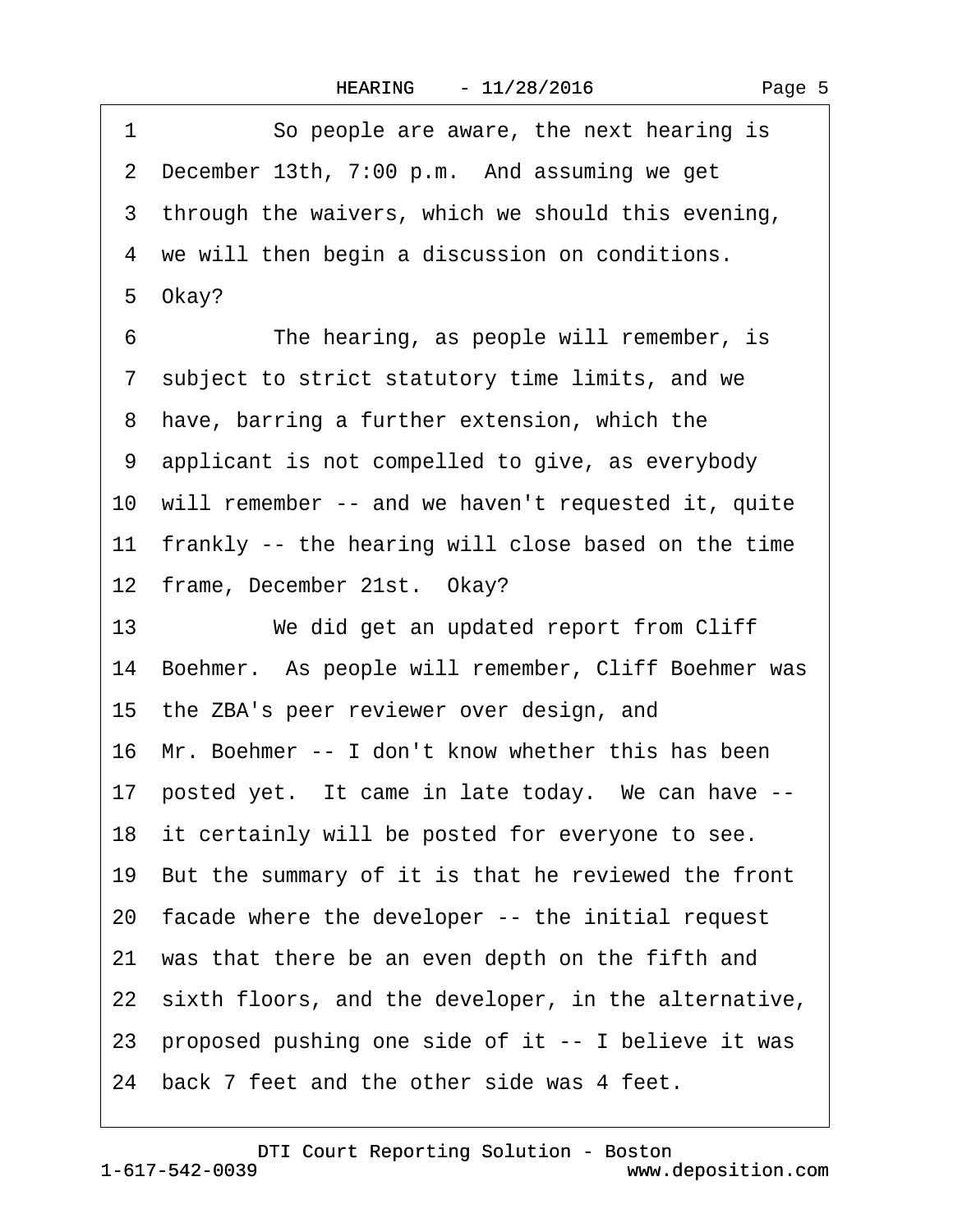| Page 6 |
|--------|
|--------|

| 1  | And Mr. Boehmer's response was, "My opinion             |
|----|---------------------------------------------------------|
|    | 2 is that the modified proposal is an enhancement to    |
|    | 3 the floor plan, and also includes massing of the      |
|    | 4 structure as seen from street level."                 |
| 5  | So he does not take issue with what the                 |
| 6  | developer has proposed, which is not a consistent       |
|    | 7 setback in the front, two different depths.           |
| 8  | Mr. Boehmer also responded to the question              |
| 9  | concerning the handicap access from the garage to       |
|    | 10 the vestibule. If people remember, within the        |
|    | 11 garage there is handicap parking and then there      |
|    | 12 is -- I don't know whether they're going to create   |
|    | 13 some kind of a design, a painted element showing a   |
|    | 14 path or how they will indicate it, but it rolls      |
|    | 15 within the parking lot -- I don't know how many      |
|    | 16 feet -- but over to the vestibule entryway in the    |
|    | 17 garage.                                              |
| 18 | And Mr. Boehmer's -- there was some                     |
|    | 19 question about safety, and Mr. Boehmer's comment on  |
|    | 20 that is that, "My opinion is that the path that is   |
|    | 21 indicated in the parking structure is a suitable     |
|    | 22 accessible route that connects compliant, accessible |
|    | 23 parking to the entry vestibule. And he also sites    |
|    | 24 Massachusetts Architectural Board rules and          |
|    |                                                         |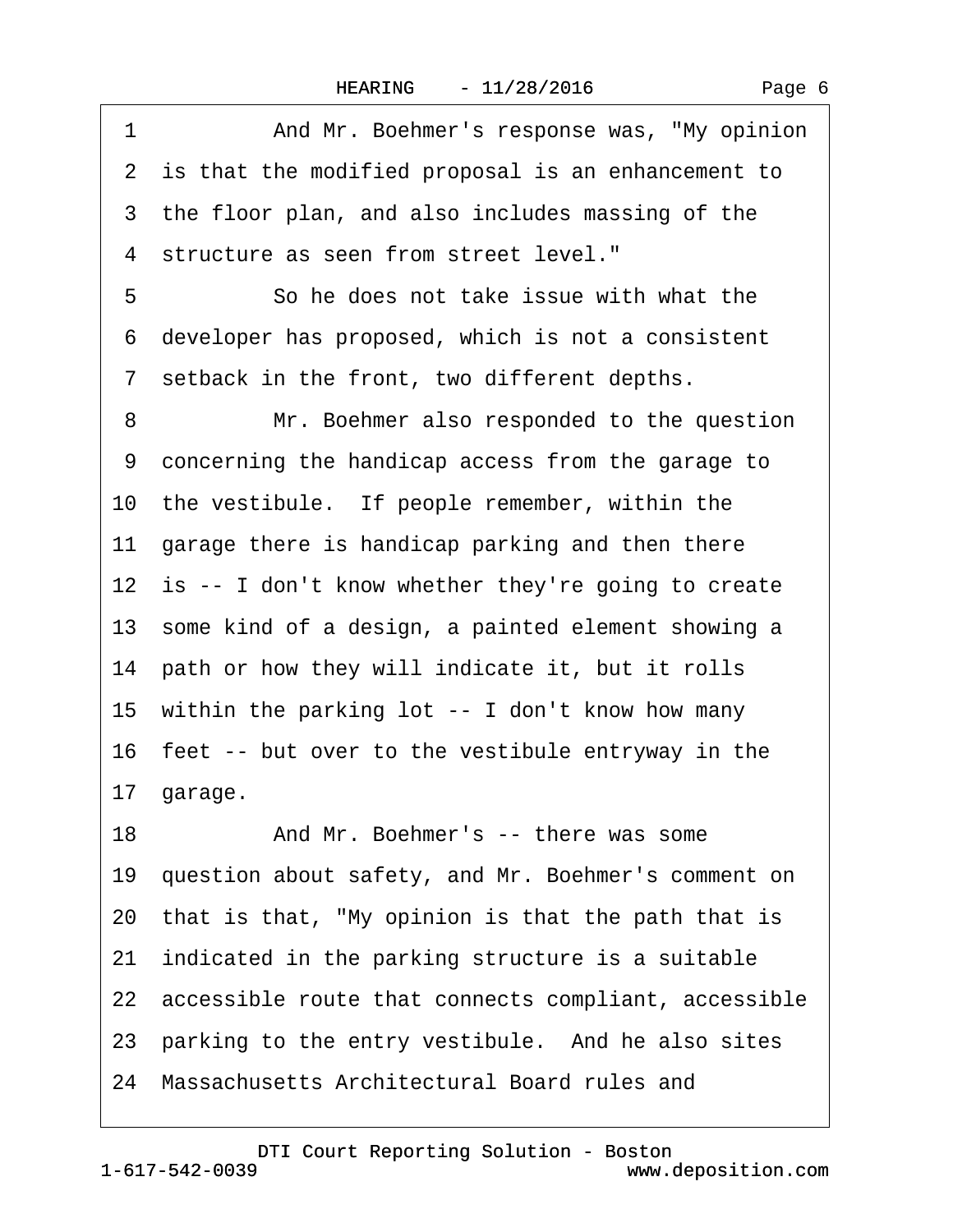|  | Page 7 |  |
|--|--------|--|
|--|--------|--|

|    | 1 regulations and ADA requirements in support of what  |
|----|--------------------------------------------------------|
|    | 2 he is saying. He does suggest that the striped area  |
|    | 3 between the spaces and the vestibule be expanded,    |
|    | 4 that is a painted area, to at least 3 feet.          |
| 5  | He, in particular, notes that "Beyond"                 |
|    | 6 strict code compliance, I do not consider this       |
|    | 7 particular situation to be particularly hazardous to |
| 8  | people with mobility issues."                          |
| 9  | And that's essentially the content of his              |
|    | 10 updated information.                                |
| 11 | MS. STEINFELD: Could I just ask -- I                   |
|    | 12 understand the developer isn't here tonight, but    |
|    | 13 it's possible that that report by Mr. Boehmer       |
|    | 14 exceeded the amount of money we had available.      |
|    | 15 Could the board request the developer's             |
|    | 16 representative to convey a request that he pay      |
|    | 17 for --                                              |
|    | 18<br>MR. GELLER: Yes. Developer's                     |
|    | 19 representative, we are asking you to convey a       |
|    | 20 request that your client, the applicant, pay the    |
|    | 21 additional fee to the design peer reviewer. And I   |
|    | 22 don't know -- if any. I don't know what it is.      |
| 23 | MS. STEINFELD: Thank you.                              |
| 24 | MR. GELLER: One outstanding issue is we                |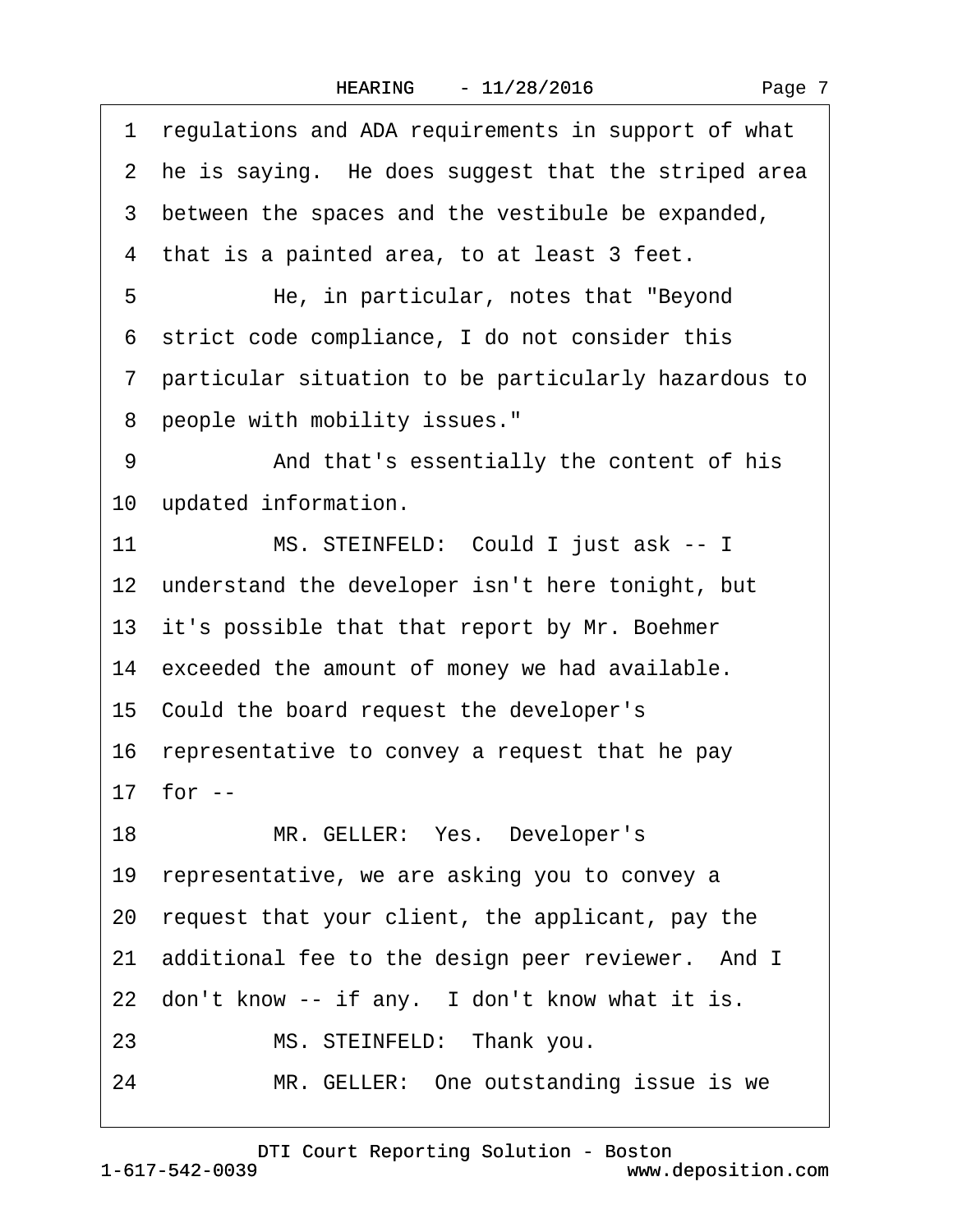| are anticipating comments from the police<br>1        |
|-------------------------------------------------------|
| 2 department. As people will recall, we did have      |
| 3 comments from the fire department essentially       |
| 4 telling us that there is no safety issue and they   |
| 5 believe that their trucks and their emergency       |
| 6 vehicles have full access to all sides of the       |
| 7 building, which is most critical.                   |
| 8<br>And, Maria, do we have any sense of when we      |
| might have --<br>9                                    |
| 10<br>MS. MORELLI: We will have that next --          |
| 11 this week. Definitely before the next hearing.     |
| 12<br>MR. GELLER: Perfect. Thank you.                 |
| 13<br>Mr. Engler, you're here to speak on behalf      |
| 14 of the developer, because I don't see anybody else |
| 15 here. You're left alone. You've got a bullseye.    |
| 16<br>Okay. If you would review the waiver            |
| 17 requests for the board, and then we can consider   |
| 18 them.                                              |
| MR. ENGLER: Good evening, Mr. Chairman,<br>19         |
| 20 members of the board, members of the public. Bob   |
| 21 Engler, representative for the developer, to talk  |
| 22 about the waivers.                                 |
| I would like to make a couple of<br>23                |
| 24 preliminary comments. The waivers -- and I go      |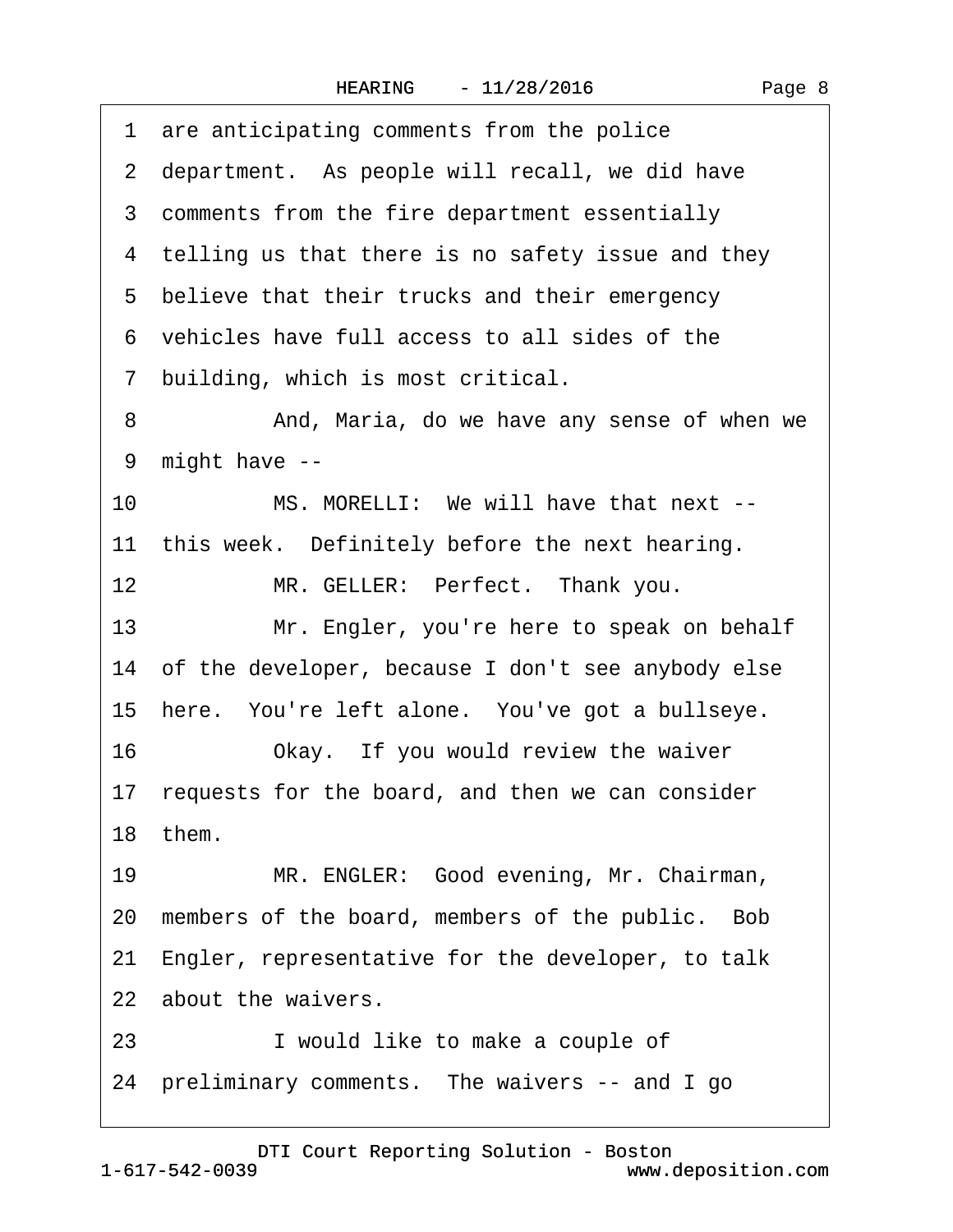Page 9

|    | 1 through this all the time. In fact, I had a waiver    |
|----|---------------------------------------------------------|
|    | 2 discussion at 8:00 a.m. this morning for two hours,   |
|    | 3 so here I am at 8:00 p.m. doing the same thing. The   |
|    | 4 waivers tie into the plans. It's very hard to --      |
|    | 5 either they tie into the plans in terms of physical   |
|    | 6 attributes to the plans, or they're procedural        |
|    | 7 issues about what 40B is supposed to convey versus    |
|    | 8 special permits or variances and other things. It's   |
|    | 9 either one or the other.                              |
| 10 | And basically, unless you find otherwise,               |
|    | 11 the waivers are supposed to be very consistent with  |
|    | 12 our plans. In other words, you need the waivers to   |
|    | 13 build the plans. So to say you approve our plans     |
|    | 14 but you don't approve the waivers would be rather    |
|    | 15 inconsistent, unless there's something missing here  |
|    | 16 that we don't really need, and you can tell me.      |
| 17 | I think there's a couple questions that                 |
|    | 18 will come up tonight, and Peter had mentioned some   |
|    | 19 of them, and we'll talk about that, and there's      |
|    | 20 another one we'll talk about. But let me just start  |
|    | 21 by going through what we think we need to build the  |
|    | 22 project or to have it approved by you under the      |
|    | 23 rules and regulations and guidelines of Chapter 40B. |
| 24 | The first one is the table of use                       |
|    |                                                         |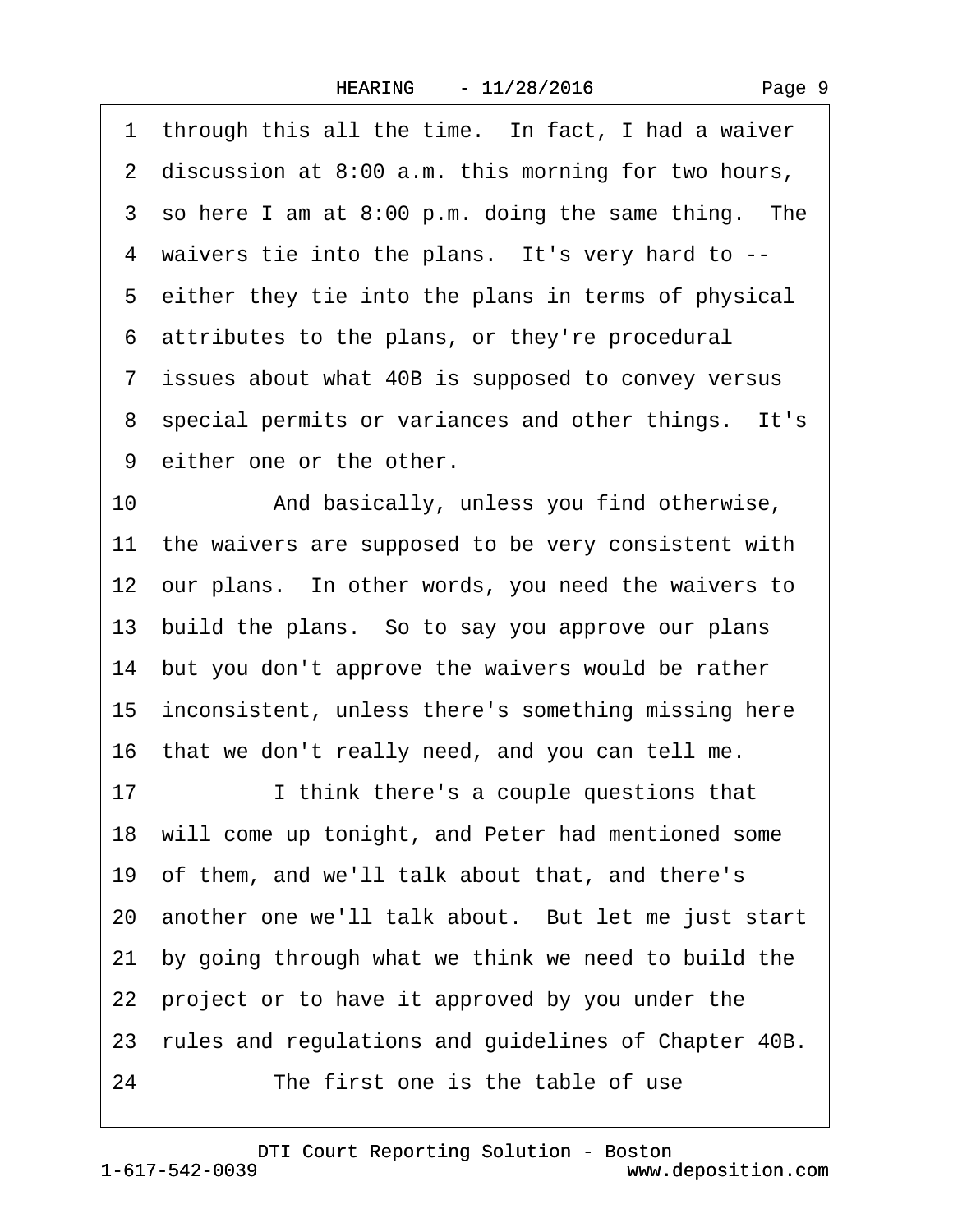·1· regulations.· It's kind of fundamental that we're ·2· not allowed to build this building that we've 3 proposed in this zone except under Chapter 40B. It 4 doesn't comply with the underlying zoning or any 5 special permit, so we need a waiver to allow ·6· ourselves to build this building. 7 **Under Section 4.08, we're asking for a** 8 waiver to allow the affordable housing requirements 9 that govern and work with 40B. In other words, 40B 10 has their own affordability requirements separate 11 from the town's requirements. They have a local 12 bylaw on affordability if you're coming in for a 13· special permit or maybe inclusionary bylaw, whatever 14 the town has. We're saying we need to follow what 15· 40B asks for.· And I don't know if they're really 16· that different, but basically we're trying to tie 17· into 40B. 18 The third waiver is 5.09, the design 19 review. The design review requirements come in when 20· you're doing a special permit, and the town 21 obviously has a procedure for that. The 22 comprehensive permit, as everybody knows -- or 23· should because we've said it enough times -- it's 24 one-stop shopping from the zoning board representing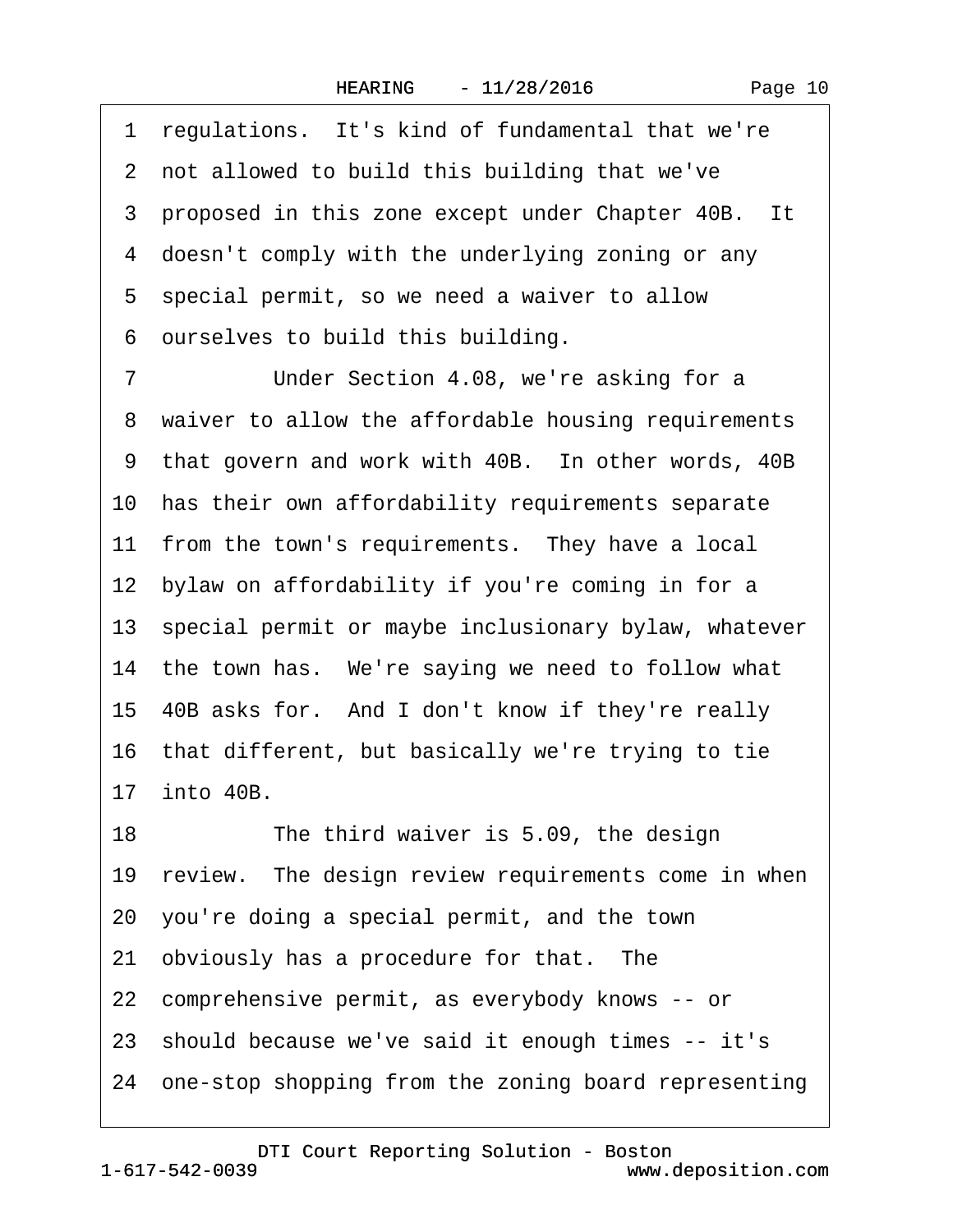·1· all local boards in terms of permit-granting 2 authority.

3 So the purpose of 40B is to streamline all 4 the permits from different local entities, make sure 5 the zoning board handles all that, and that would 6 include design review of the planning board, which 7 isn't required.

8 Now, the planning board can weigh in, as ·9· they have written letters, but the decision-making 10 authority rests here and that's why we're seeking a 11 procedural waiver under 5.09.

12 Then we get to the actual physical and 13· dimensional waivers from Table 5.01, 5.20, 5.22. 14· The minimum floor area, there's a waiver of 1.10 in 15· the M district, that is, the floor area has to equal 16· the same size as the lot size, the total floor area. 17· And we obviously, with our 40-unit plan, can't live 18 with that, and so we're seeking a waiver of the FAR 19· because our FAR is 3.62.· Based on the formula, 20· that's the square footage of the building. 21 And there are exceptions to the maximum 22 floor area ratio from regulations for residential 23· units, which are also all part of 5.2, and 5.22, all 24· tying into the FAR, which, no surprise, we need it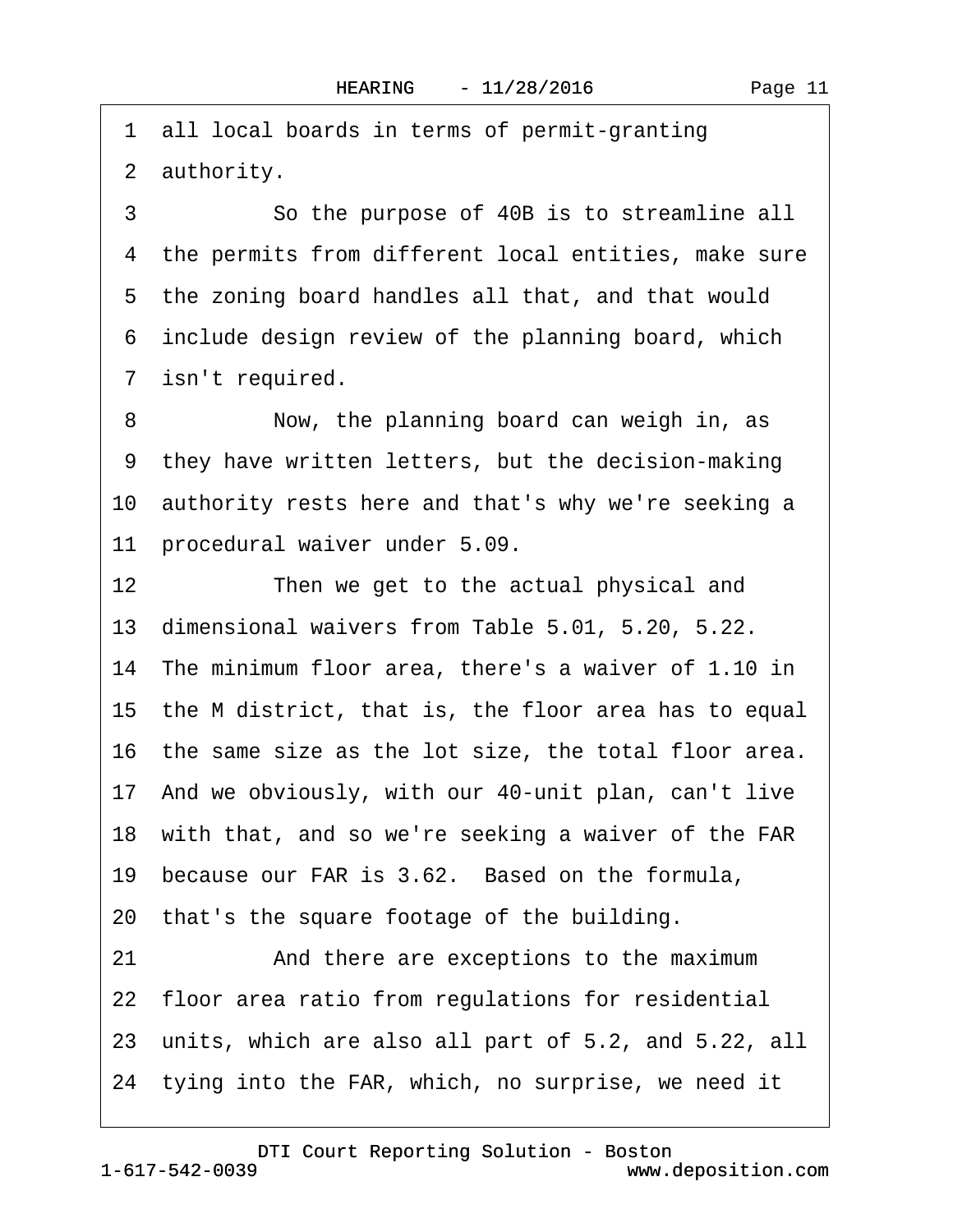| 1 for the building that you see in the plans.             |
|-----------------------------------------------------------|
| $\overline{2}$<br>Going to the next waiver, the maximum   |
| height of the buildings is 40 feet in this district,<br>3 |
| 4 and we all know that six stories is not 40 feet.        |
| 5<br>Bob Roth did a different calculation and             |
| 6 found that the building is actually a foot above the    |
| 7 street level. So when you're actually taking off        |
| 8 the height of the building measured at the midpoint     |
| 9 of the street frontage, it's not measuring, as we       |
| 10 had said, 67.52, but 68.52 because we already are a    |
| 11 foot higher than the street. So the actual building    |
| 12 height of the building will be 67.4, but not           |
| 13 measured -- what's he saying here? It's either 67      |
| 14 or 68.52, and that's higher than the 40-foot           |
| 15 limitation in the district, so we're asking for a      |
| 16 waiver to get our building built.                      |
| Section 5.34, special permit or variances<br>17           |
| 18 to allow yard and setback dimensions as shown on the   |
| 19 plan. And to do that under the local bylaw would be    |
| 20 15 feet -- would be the maximum to allow yard and      |
| 21 setback dimensions, and we're having only 5 feet for   |
| 22 the yard and setback dimensions, as you've seen on     |
| 23 the plan. I don't know why that's different from       |
| 24 the minimum side yard, which is a waiver from          |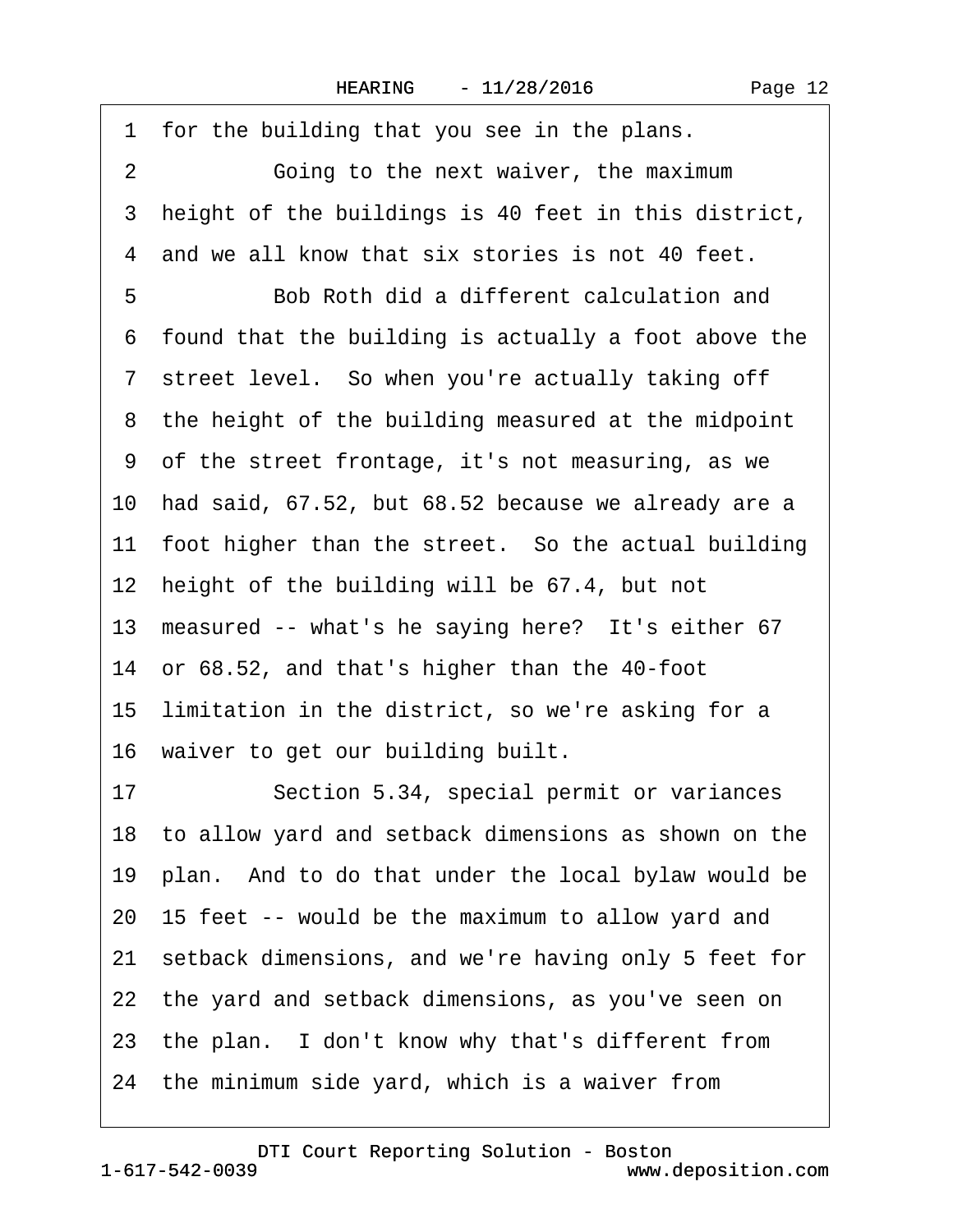1 10 feet plus the length of the building divided by 2 10 feet, which would be 24 feet. And we're 3 proposing 5.1 inch on the east side and 6 feet, 4 1 inch on the west side, again consistent with the 5 plans that you have. 6 Same thing with the front yard, which is ·7· 15 feet in this zone, and 5 feet is our proposal for 8 the plans in Section 5.50, 5.51. 9 The minimum rear yard is the next one, 10· which is a waiver from the 30-foot requirement to 11· 5.2, 5 feet 2 inches for the rear yard, based on our 12 plans. 13 Table 5.01 is the maximum building stories, 14 which are four stories and we have six stories, so 15 we're asking for a waiver from that. 16 • **And then there was an exception for** 17· alignment of 20 feet, and we have a 5-foot front 18 setback, so I'm not quite clear on how the alignment 19 of 20 foot works. But it doesn't work in our case, 20· so we're asking for a waiver. 21 Table 5.01 and Section 5.90 asks for a 22 minimum open space, a landscaped open space of 23· 10 percent.· Our landscaped open space, as 24· calculated on the plan, is 5.5 percent, so we need a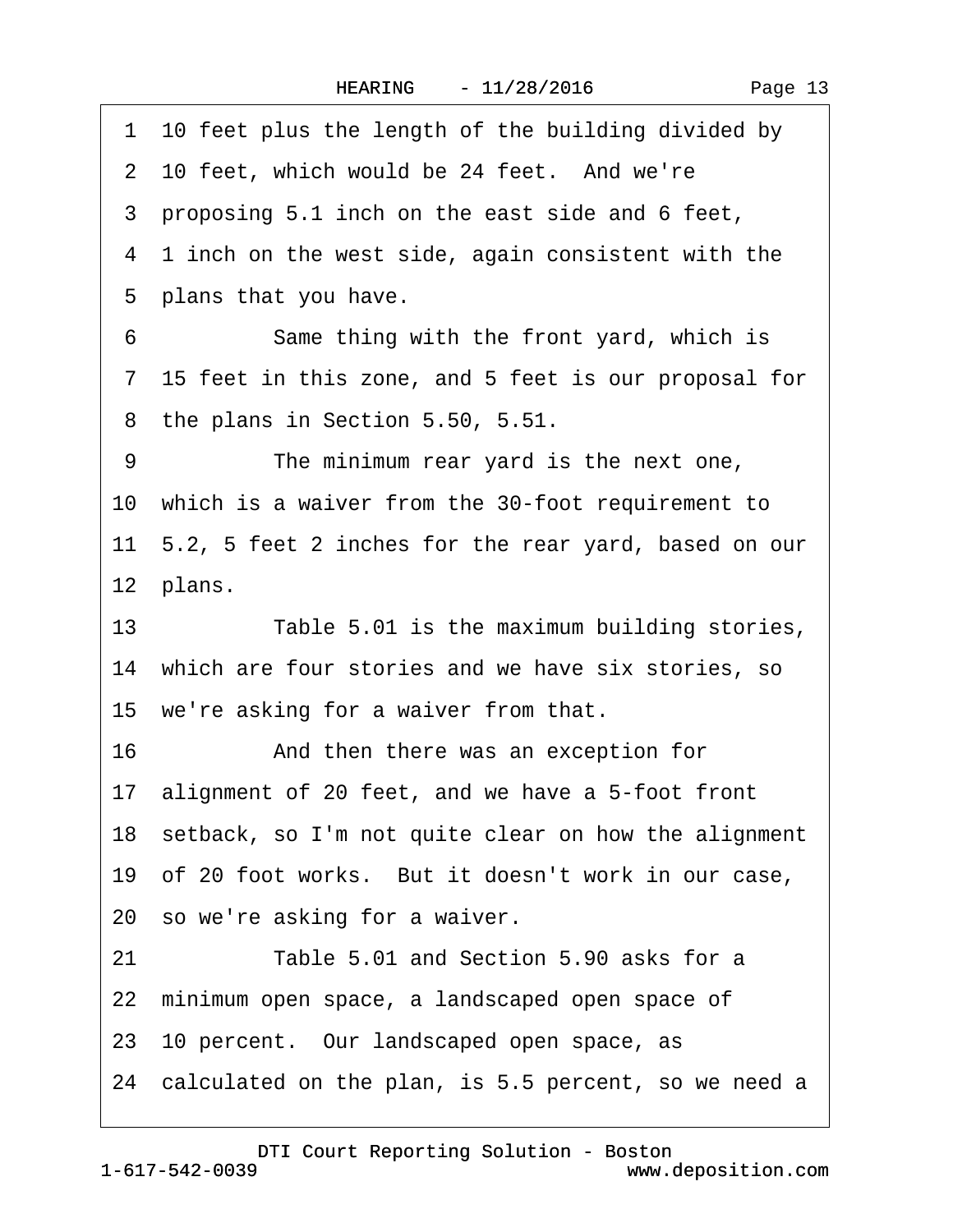1 waiver of the landscaped open space. 2 The next section is the minimum open space 3 which is usable, meaning it's not the landscaped 4 area and it's not hardscaped. It's usable open 5 space. There's a 20 percent requirement in this ·6· zone, and we don't have any minimal open space, so 7 we have to ask for a waiver for that. 8 Table 6.02 is the parking spaces. The ·9· waiver is for two spaces per unit, which would be 82 10· spaces, or 80 spaces plus 2 others, I guess.· And we 11 have 25 spaces, as we discussed a week ago. It 12 stackable units, so we can't make that 2-unit 13 requirement. We had a long discussion about that 14 and what was -- the demand study and what your 15 consultants talked about and came up with 25 spaces. 16 • Also, a waiver in the similar vein from the 17· parking ratio.· Instead of having .825, we need a 18· ratio of .625 to get those 25 spaces with the 8 19 stackers into that situation. 20 Section 6.02 says you have to have parking 21· designated and marked for use by visitors and 22 tradespeople, and that's a 10 percent requirement. 23· We don't have anything designated for tradespeople 24 and visitors. We feel they can park in the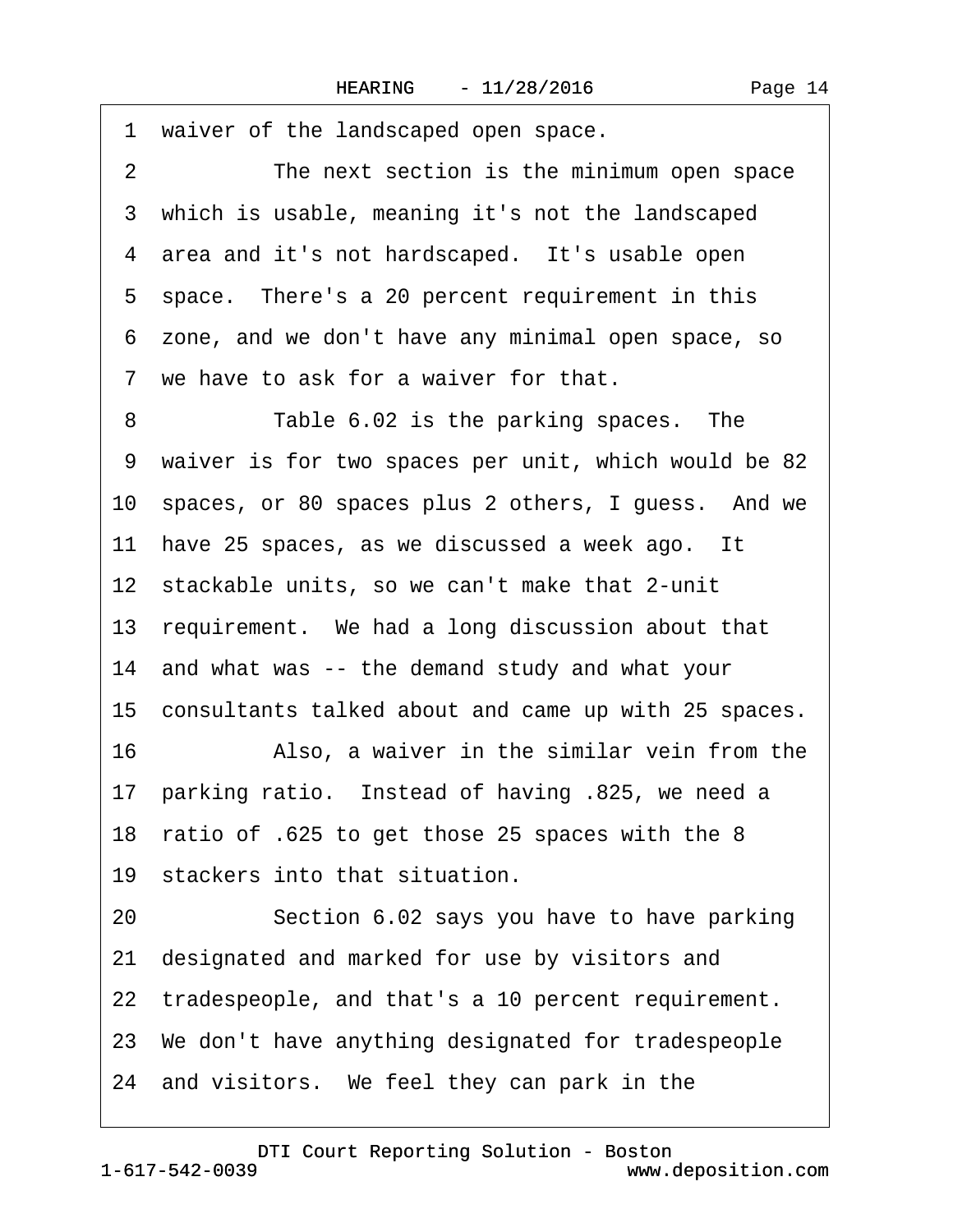1 neighborhood when they visit, and so we're asking 2 for a waiver from that because all our parking 3 spaces will be for the residents. 4 **Section 6.04 is for maximum driveway curb** ·5· cut of 20 feet, and we have 21 feet, so we're 1 foot ·6· over that for the maximum curb cut, which I think ·7· has been discussed and accepted, but we need a 8 waiver for that. 9 Oh, I'm sorry. Yup, we're up there. 10 The next one is difficult. It's the 11 compact cars, which you allow 25 percent. 12 Now, let me explain why Bob is asking for 13 such a huge waiver. He went over it with me today. 14 He visited East Boston, as he mentioned to you last 15· week, and found a semiautomatic stacking system that 16 he liked. He's been in contact with the providers 17· of those stackers and the specs that go with them, 18· and it isn't at all clear that the height of our 19· garage, by an inch or two, may not allow full-sized 20 cars to be stacked. It would allow the compact cars 21 to be stacked because they're actually shorter. 22· We're not clear about that until we do the final 23 working drawings when all those dimensions are 24 known, so he's asking for a waiver on the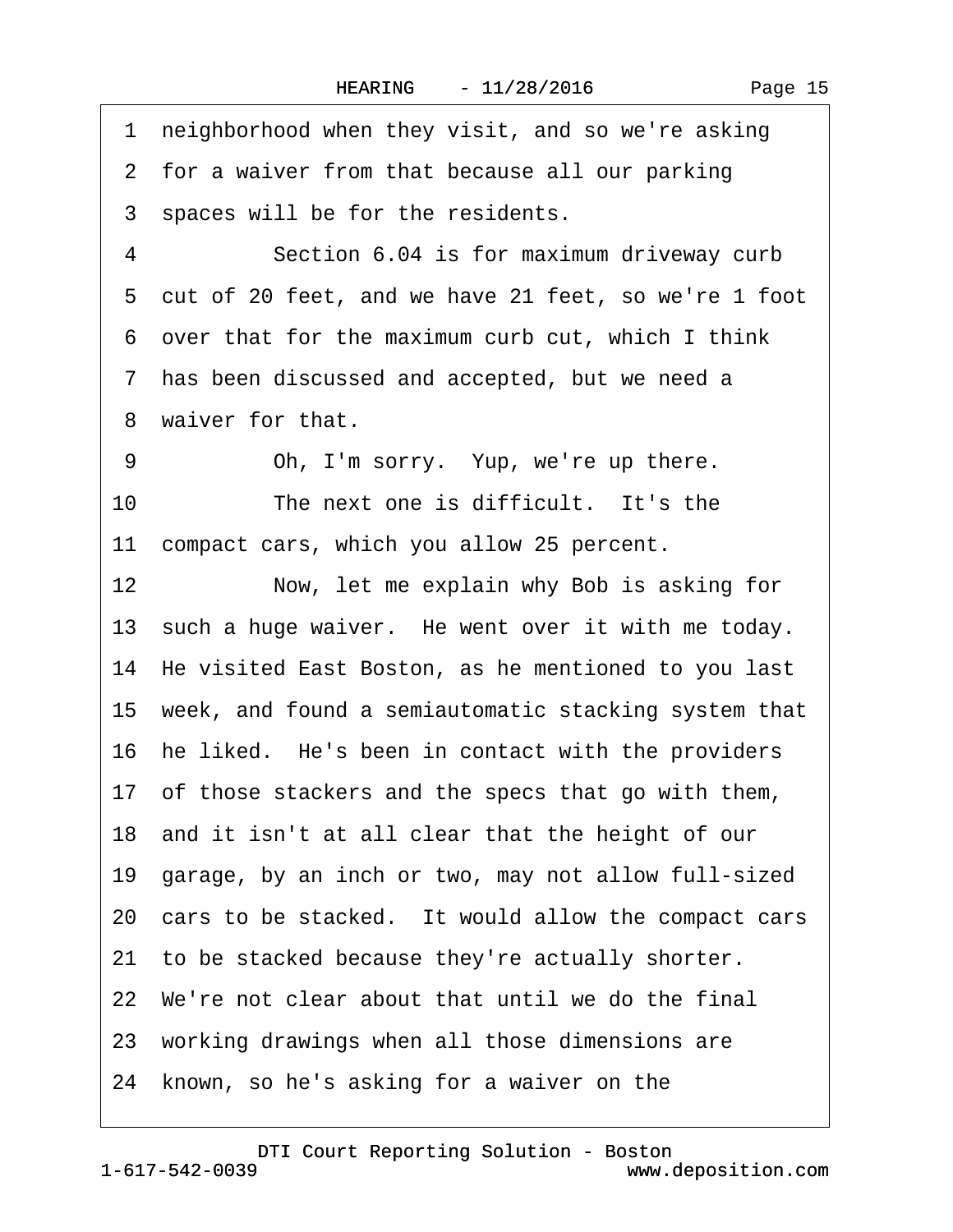1 eventuality that we need compact cars in those 2 stackers.

3 Now, if you ask me, quite honestly, why he 4 has the 72 percent, I don't know, because we do have 5 a plan that shows compact cars on the ground. And ·6· if you that take that plan and add 16 stackers 7 spaces to it, I don't think you come up with 72 8 percent of all the spaces. But we didn't have a ·9· chance to really go into that, so I'm just going to 10 put that out there and say let's see what we come up 11 with more specifically, and the next time give you a 12 more detailed explanation of how many stackers we 13 might need. 14 We certainly will not have an answer as to

15 the detailed engineering of the stackers in the 16· garage until we get down to working drawings, and 17· you might suggest something conditioned on the 18 building permit that has those drawings and provides

19 the need for the waiver. I'm okay with that, if

20· there's some appropriate language that deals with

21 that because I don't know what we're going to need.

22 The next series of waivers, I think there's

23· been some -- maybe my misunderstanding with Peter

24 Ditto. Because I read his memo that came in late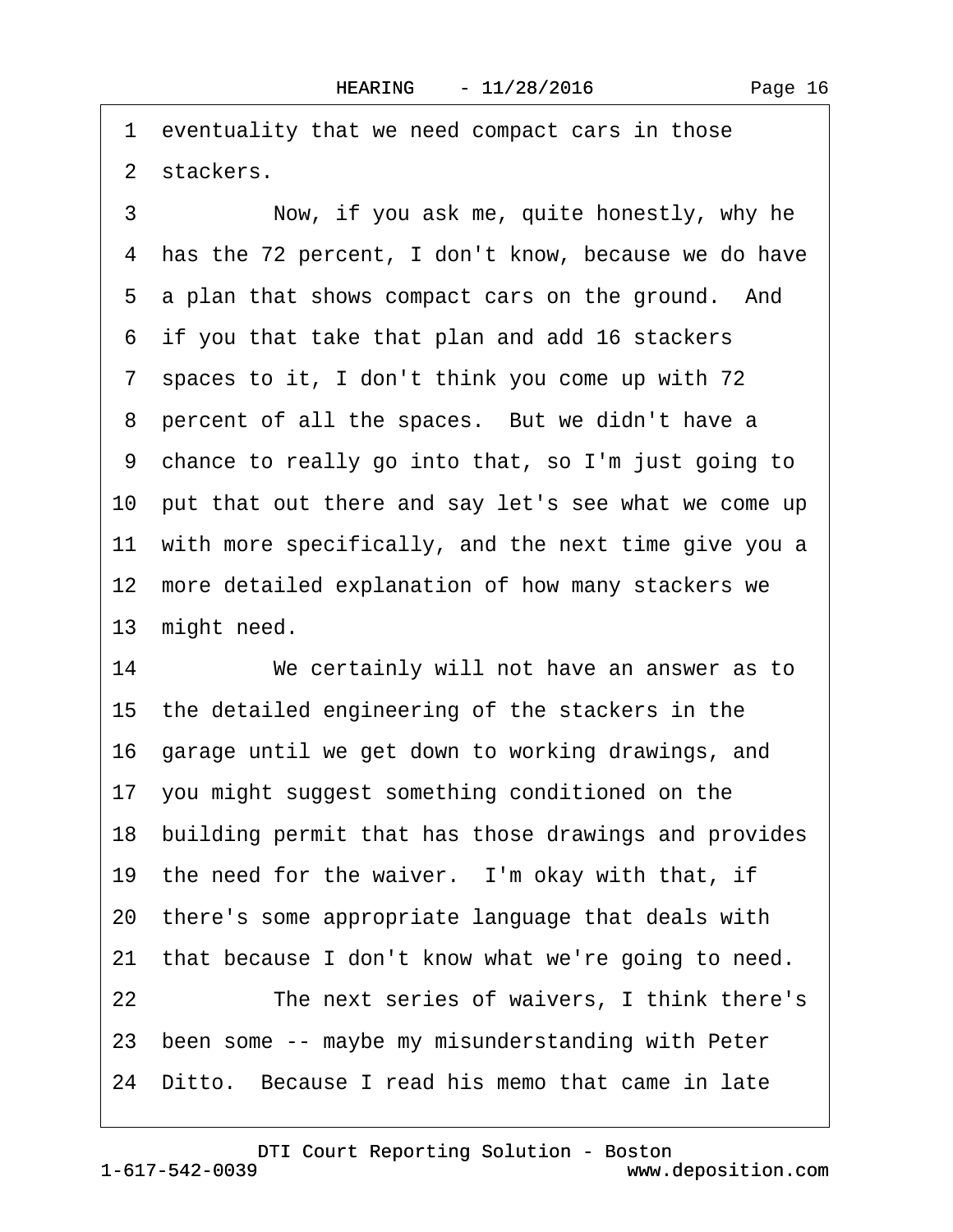1 today, and what we're trying to look for is waiving 2 administrative requirements that belong to the 3 zoning board, not to other permit-granting boards in 4 town. 5 • • • Peter was suggesting -- and he can speak ·6· for himself -- but he was suggesting in his memo not ·7· to waive that because there's monitoring and ·8· enforcement provisions that tie to state law that we 9 shouldn't waive. We are not trying to waive 10 monitoring and enforcement provisions. We're trying 11 to waive permit provisions that rest with you, not 12 with other boards. And to the degree that those 13· other boards, whether it's the public works or 14 transportation that has to monitor the activities or 15 the noise -- I met with the building department 16 today about the noise factor. When they get 17· detailed working drawings and specifications, they 18 will indicate whether they need something on the 19 roof to attenuate the noise. That's all fine with 20 us. We're not seeking any waivers from any of that. 21 So what we're asking for waivers for is to 22 the extent the administrative process is 23· inconsistent or imposes restrictions that are not 24· part of the relief granted by you, by the zoning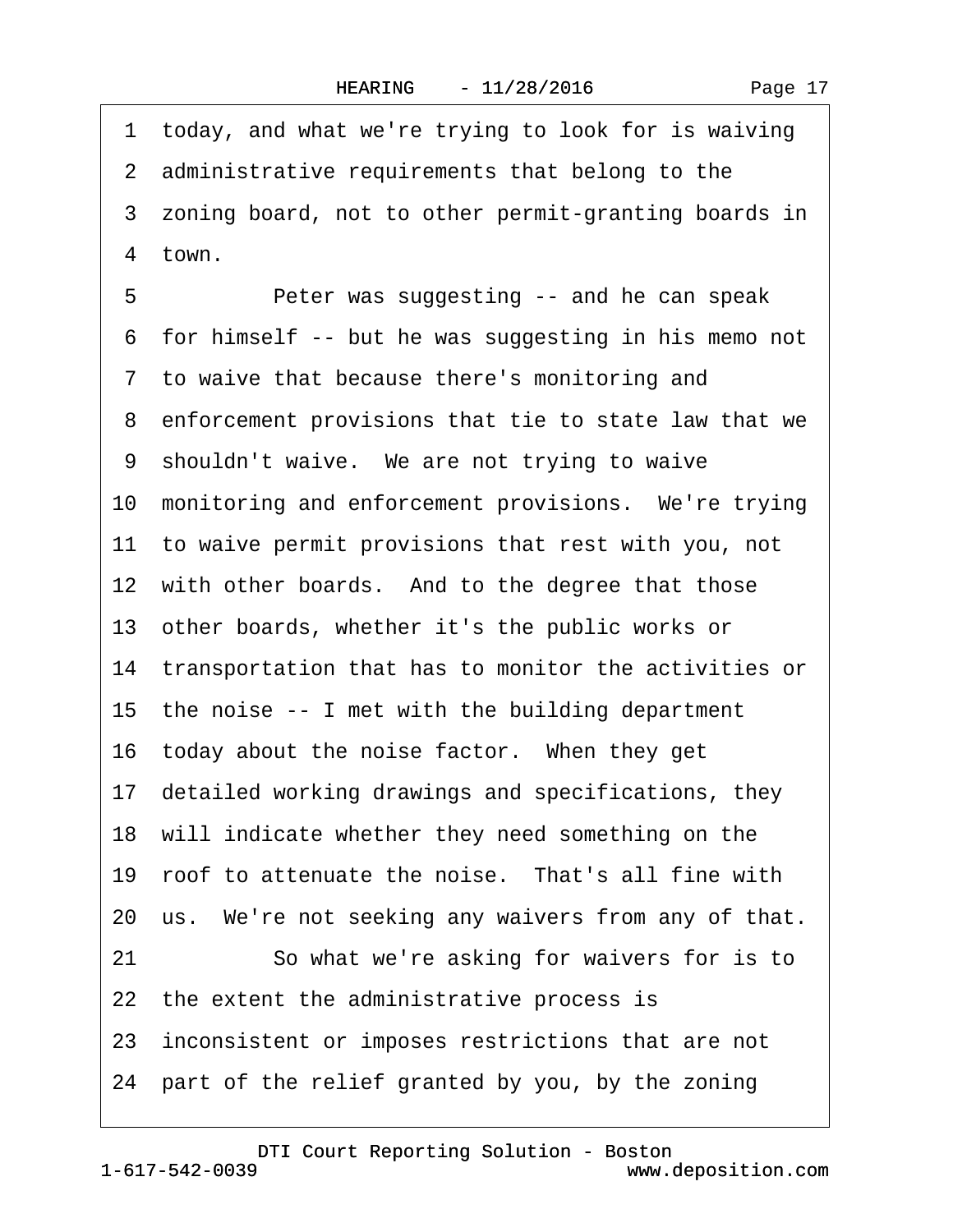1 board. And that's really all. Now, maybe we didn't 2 say it right and maybe those sections need to be 3 clarified, and I'm open to further discussion about 4 those if we're wrong, and Peter can explain them if 5 we are. But those are the kinds of waivers and ·6· procedures we're looking for in those sections. 7 **In terms of the demolition of a building or** ·8· the street construction and installation of ·9· utilities, we don't want to waive the actual 10 monitoring and review of the construction. We're 11 just saying that the plans should be the permitted 12 set to build the streets, but, you know, the 13 monitoring and the review by the town should still 14· go on as it would anyway. 15 So I don't think we're inconsistent, or I 16 don't think we have a different point of view. But 17 he's saying, don't waive them, and we're saying, 18 well, part of it may be waived. We can talk more 19· about that.· But those are the kinds of things that 20 we were looking at. 21 Same thing with stormwater management. 22 We're not trying to waive state review or review of

- 23· the state requirement as to how they function and
- 24 how they're monitored, just how the design works.

## www.deposition.com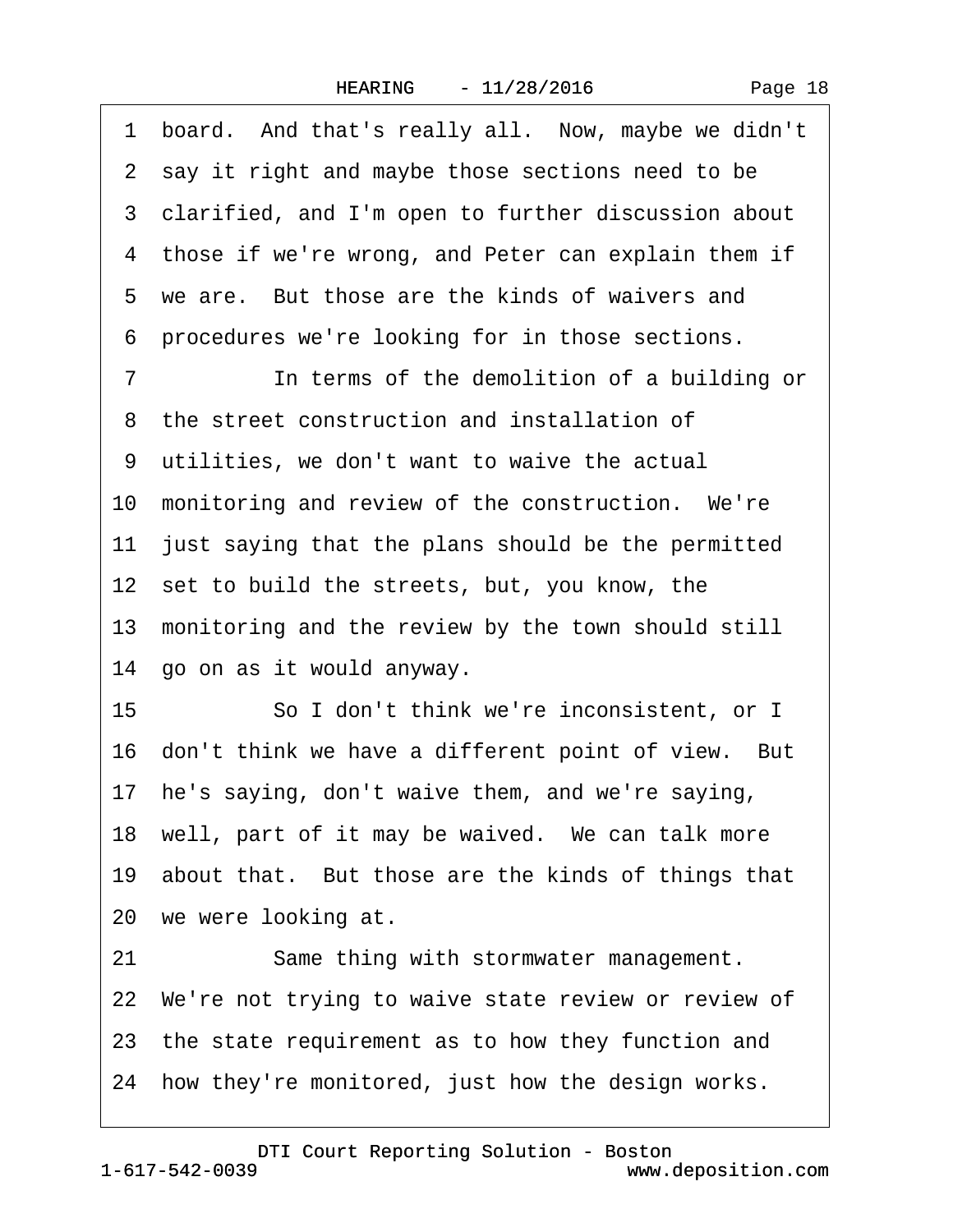|  | Page 19 |  |
|--|---------|--|
|--|---------|--|

|                | 1 Which he's already said, so far, so good. He needs   |
|----------------|--------------------------------------------------------|
|                | 2 to see final design, but he certainly will review    |
|                | 3 that and we're all okay with that. So maybe there    |
|                | 4 needs to be some language clarification on some of   |
|                | 5 these to get that done. That's the way I would look  |
|                | 6 at it, and I'm happy to answer any questions.        |
| $\overline{7}$ | MR. GELLER: Anybody have questions at this             |
|                | 8 point?                                               |
| 9              | MR. HUSSEY: No.                                        |
| 10             | MS. MORELLI: The last page.                            |
| 11             | MR. GELLER: That's the very language I                 |
|                | 12 told them not to do.                                |
|                | MR. ENGLER: Well, I did it as a lump. I<br>13          |
|                | 14 can go through each one of them. You want me to go  |
|                | 15 through the last page?                              |
| 16             | MS. MORELLI: No. That is a catchall.                   |
| 17             | MR. ENGLER: Starting with which, the                   |
|                | 18 department of public works?                         |
| 19             | MS. MORELLI: The last page.                            |
| 20             | MR. ENGLER: Oh, we crossed it out. Will                |
|                | 21 you cross it out? We understand that's not a type   |
|                | 22 of blanket waiver. We're not looking for blanket    |
|                | 23 waivers. We're not looking for some hypothetical    |
|                | 24 thing. So it's -- I thought you meant the page that |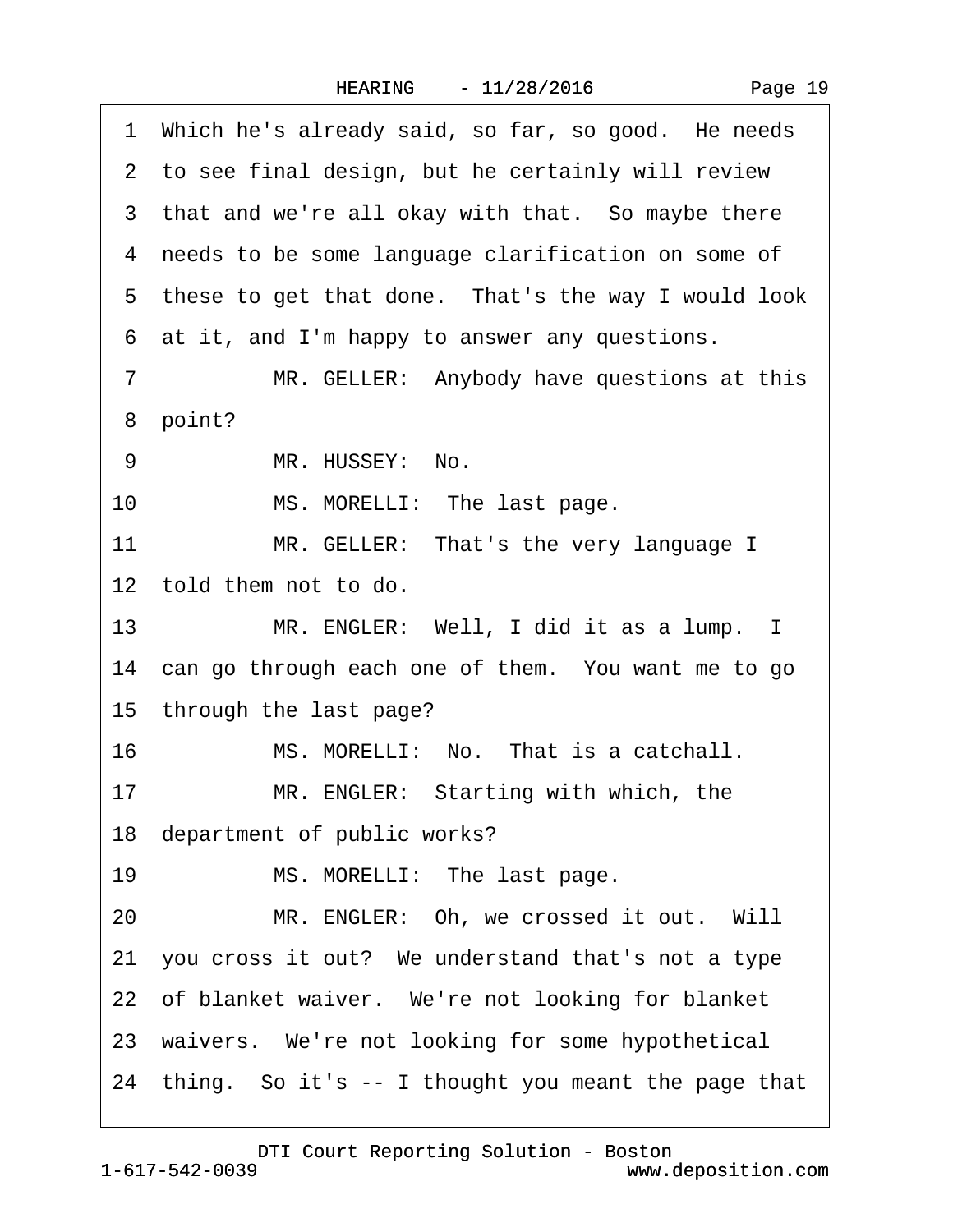1 was before that, but, no, we don't want that last 2 sentence in there. 3 MR. GELLER: Okay. 4 Building Commissioner Bennett, I'm sure, 5 will address some of these. But I would note that ·6· some of the sections that you're referring to, it ·7· seems to me, are inapplicable in this instance, and 8 I'm sure Mr. Bennett will explain why. I, in ·9· particular, would note Section 5.43 really is not 10 applicable here. 11 MR. ENGLER: 5.43? 12 MR. GELLER: 5.43. 13 MR. ENGLER: Okay. 14 MR. GELLER: I want to call on Building 15 Commissioner Bennett to come forward and give us his 16 review of the request. 17 MR. BENNETT: Good evening. Dan Bennett, 18 Building Commissioner. I did have a chance to 19 review the requested waivers. I do have some 20· comments.· I did prepare them in a memo to the 21 board. And some of the requests in their initial --22 in their proposed waiver list were not specific 23 enough, so I can either address it in a further memo 24· or identify them tonight, whatever you think would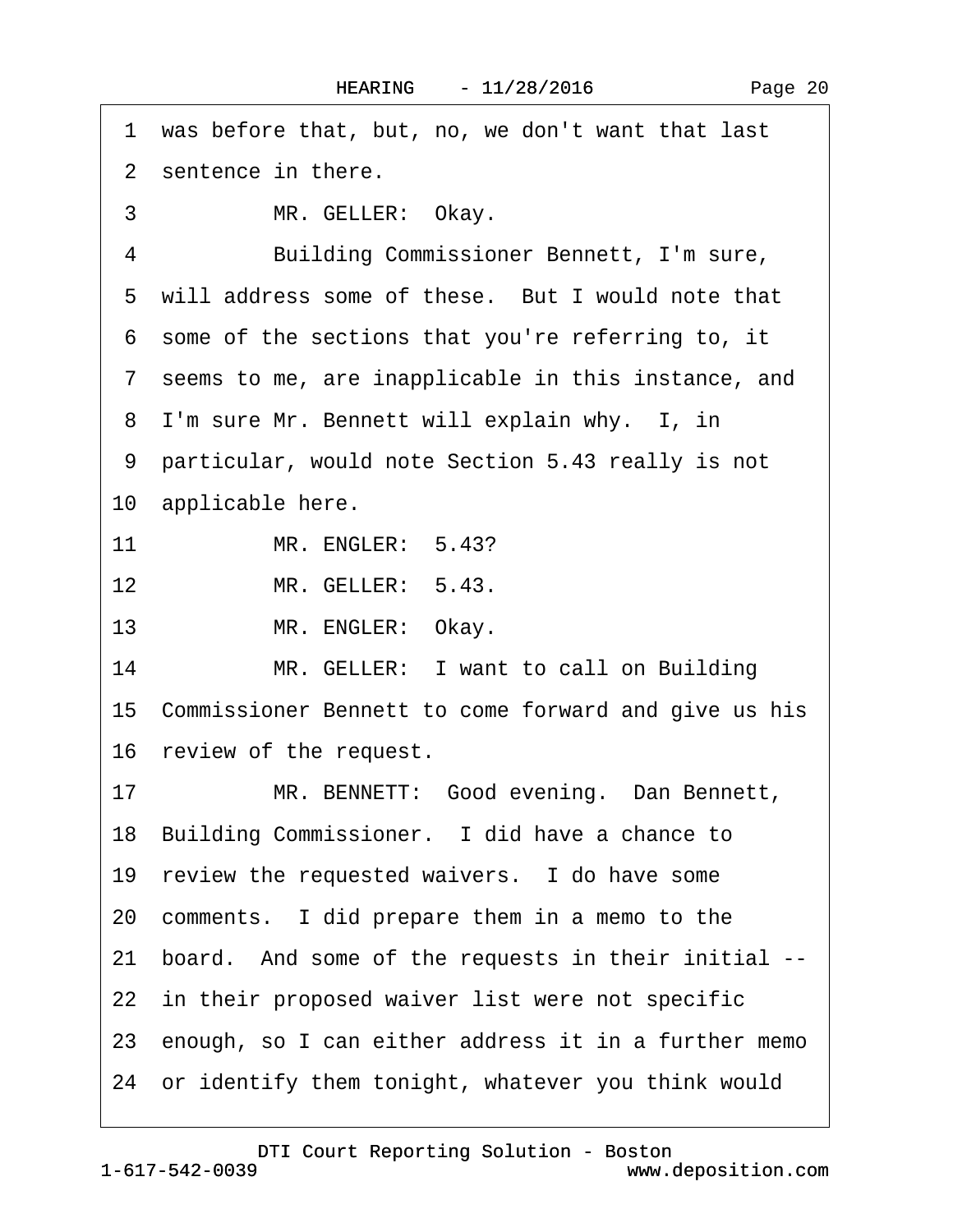1 work best. 2 But in looking at the list, and I did 3 review this for consistency in the bylaw, what the 4 interpretations were in -- the same as how we, you 5 know, typically interpret it on a day-to-day basis. 6 For the most part, they were all in line. 5.43, 7 which you just mentioned, I think I had noted that 8 as required to build. That's something I did think ·9· about.· You know, that has to do with special 10· permits and variances, which we're not really 11 granting. 12 MR. GELLER: Right. It's 40A, special 13 permits from side yard or dimensional. 14 MR. BENNETT: Right. So some of the --15· going through the specific list, I did identify a 16· few areas that I don't think waivers are requested, 17· specifically 5.09, and I identified them as not 18· being requested or not -- for the board not to 19 review them. Because a couple of them they've 20· already submitted, so they've got existing 21· conditions plans.· So there's no reason to waive, I 22· don't believe, that section of 5.09.3.C.2, a 23 submitted existing conditions plan, which they have. 24 MR. GELLER: So are you saying that there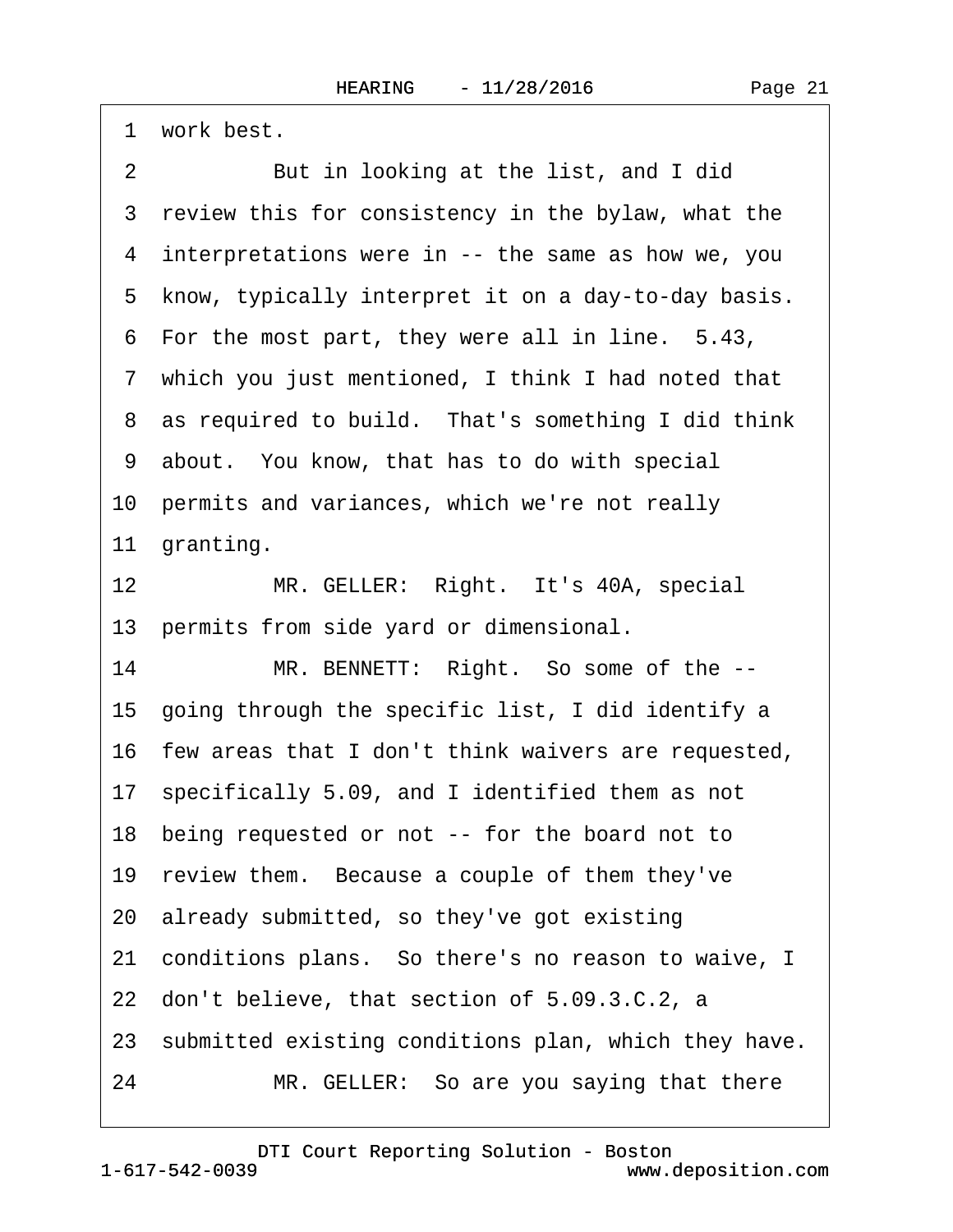·1· are specific sections of 5.09 that they should have 2 to comply with, and otherwise 5.09 should be waived? ·3· Or are you saying 5.09 should not be waived at all? 4 MR. BENNETT: I'm saying that there are 5 seven provisions of 5.09 that I believe should not 6 he waived 7 MR. GELLER: Should not be waived, but 8 otherwise it should not apply? 9 MR. BENNETT: Correct. 10 MR. GELLER: And let me anticipate what 11 their question is going to be. Because the way 5.09 12 is drafted, there's a recommending body; right? The 13 planning board make recommendations on those 14 characteristics that the ZBA then looks at, and they 15 can either say, yes, we agree or, no, we don't 16· agree.· And just to cut to the chase with 17· Mr. Engler's comment, he doesn't want another body, 18 okay -- he doesn't want the planning board to have a 19 say here because that's inconsistent with 40B. So 20· you're not suggesting that, I assume. 21 MR. BENNETT: No. So 5.09, there's a 22 recommendation process. The planning board meets, 23· they develop a recommendation, they give it to the 24· board, the board then goes forward -- in your normal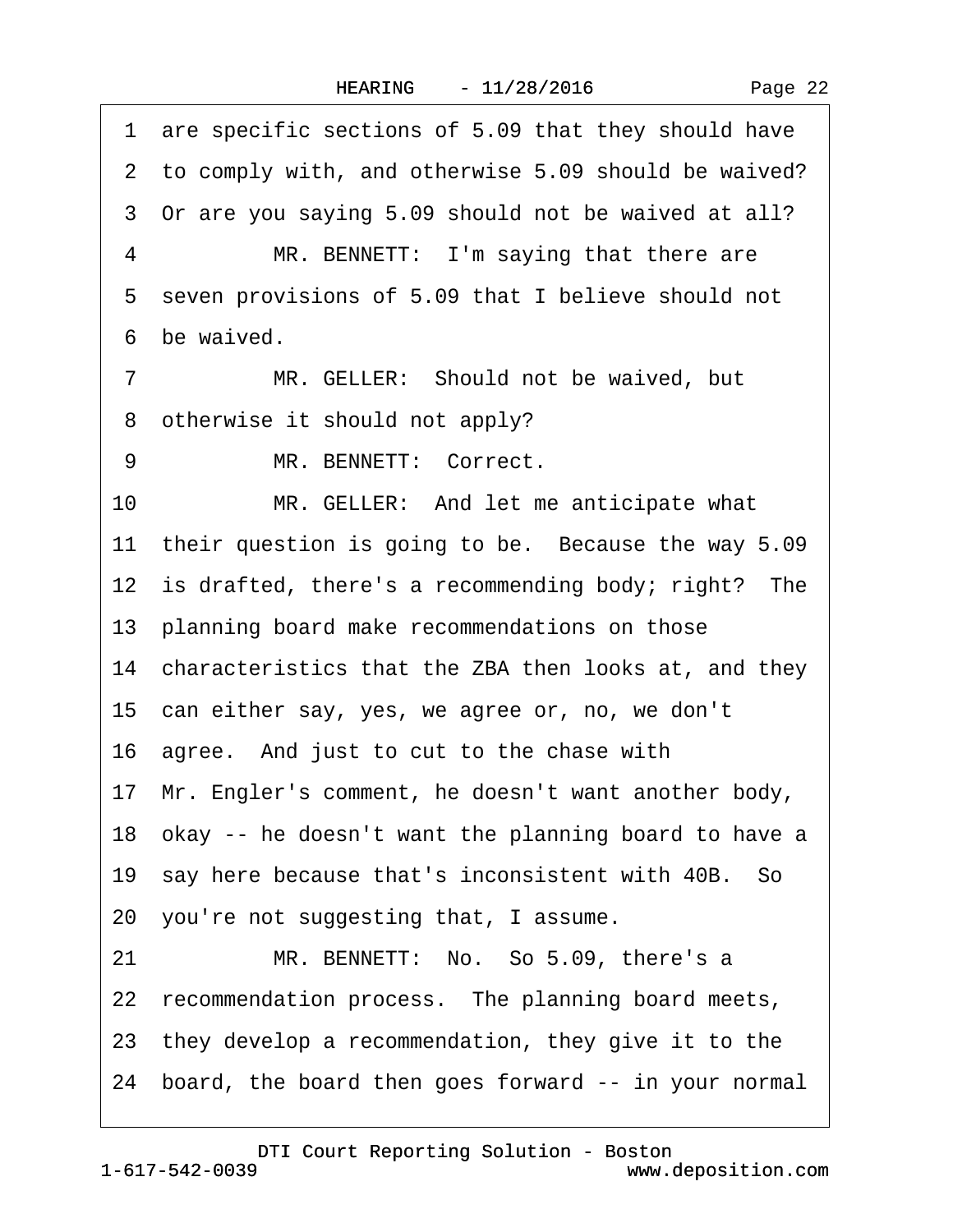1 40A process.

2 In this instance, a majority of 5.09 would 3 be waived with the exception of these seven items. ·4· And a few of them, the reason I'm requesting they 5 not be waived is because they are complying with it 6 currently.

7 They will be providing the landscape plan. 8 The stormwater drainage is something that Peter and, ·9· I think, the applicant have discussed about not 10 waiving. There's a safety and security provision. 11 I don't think this board wants to waive any type of 12 criteria that would enhance or at least provide 13 safety and security for the project. There's energy 14 efficiencies. That goes with the design. And the 15 town of Brookline is a Stretch Code community, so 16 that would go above and beyond. The utility 17· service, you're required to do all new development 18· underground, so I don't think the board wants to 19 waive that type of thing. 20· · · · · ·So those are the little details, but it's 21· things that they've already indicated on the plan 22 that they're complying with, and I would recommend

23 not granting a waiver.

24 MR. GELLER: Thank you.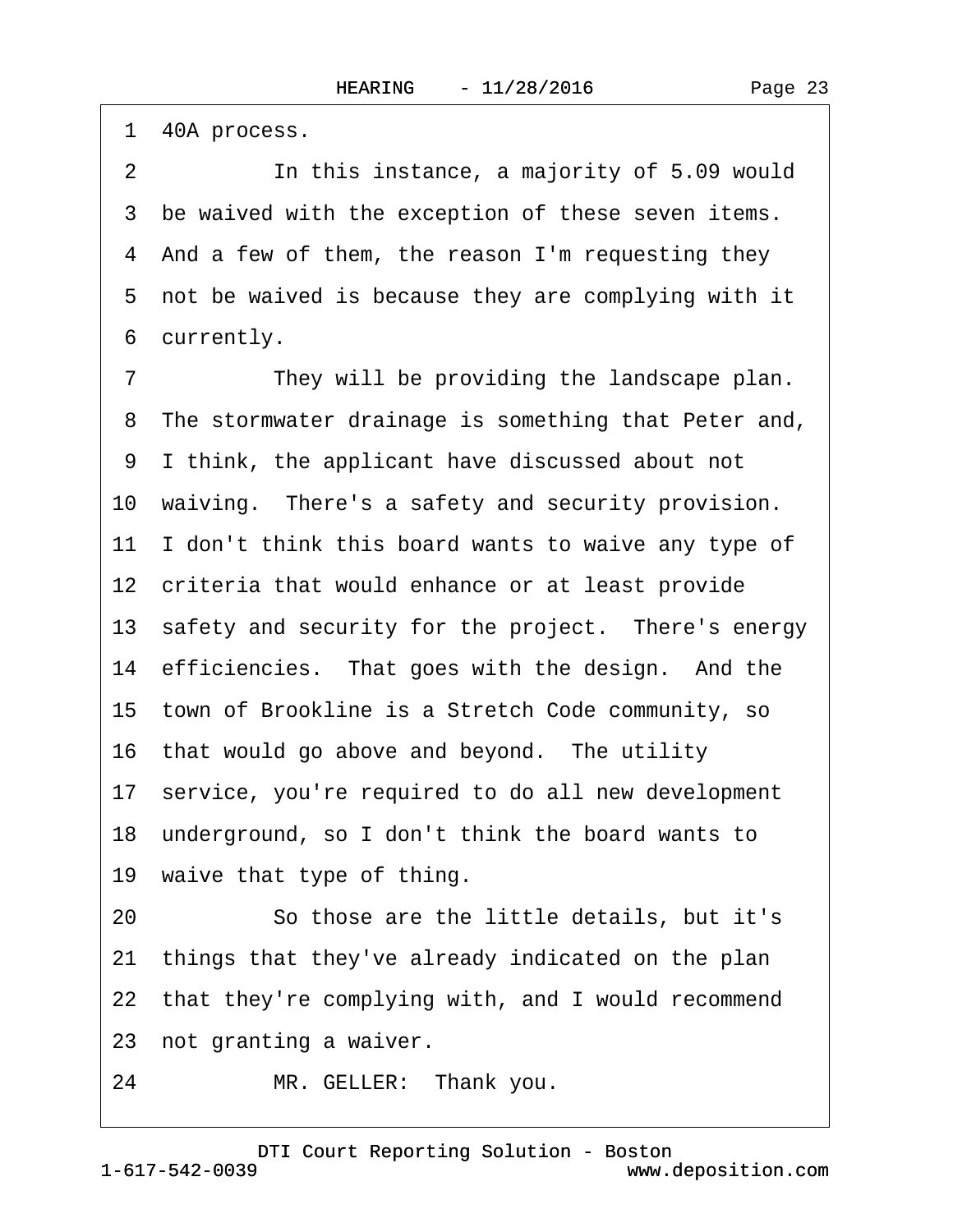| MR. ENGLER: Did we ask for a waiver for<br>1            |
|---------------------------------------------------------|
| 2 those things?                                         |
| 3<br>MR. BENNETT: You asked to waive the entire         |
| 4 section of 5.09, so I've identified those seven       |
| 5 details there.                                        |
| MR. ENGLER: I agree with you.<br>6                      |
| $\overline{7}$<br>MR. HUSSEY: Mr. Bennett?              |
| MR. BENNETT: Yes.<br>8                                  |
| MR. HUSSEY: In your memo, do you elaborate<br>9         |
| 10 on which particular seven provisions --              |
| 11<br>MR. GELLER: These, Chris.                         |
| 12 <sup>2</sup><br>MR. HUSSEY: Okay.                    |
| 13<br>MR. BENNETT: Yeah, it's on top of page 2.         |
| 14<br>MR. GELLER: And I actually would -- I             |
| 15 agree.                                               |
| 16<br>MR. BENNETT: With respect to the compact          |
| 17 spaces, I put "not applicable" because the document  |
| 18 that I was looking at, they showed 4 compact -- they |
| 19 showed 25 spaces; 20 of them are the racking system, |
| 20 4 of them are compact, and 1 is handicap, so they're |
| 21 below the 25 percent on the plan that I reviewed.    |
| 22<br>However, this board wants to proceed and to       |
| 23 try to review what the specifications of those       |
| 24 stacker systems are, and how that would play into    |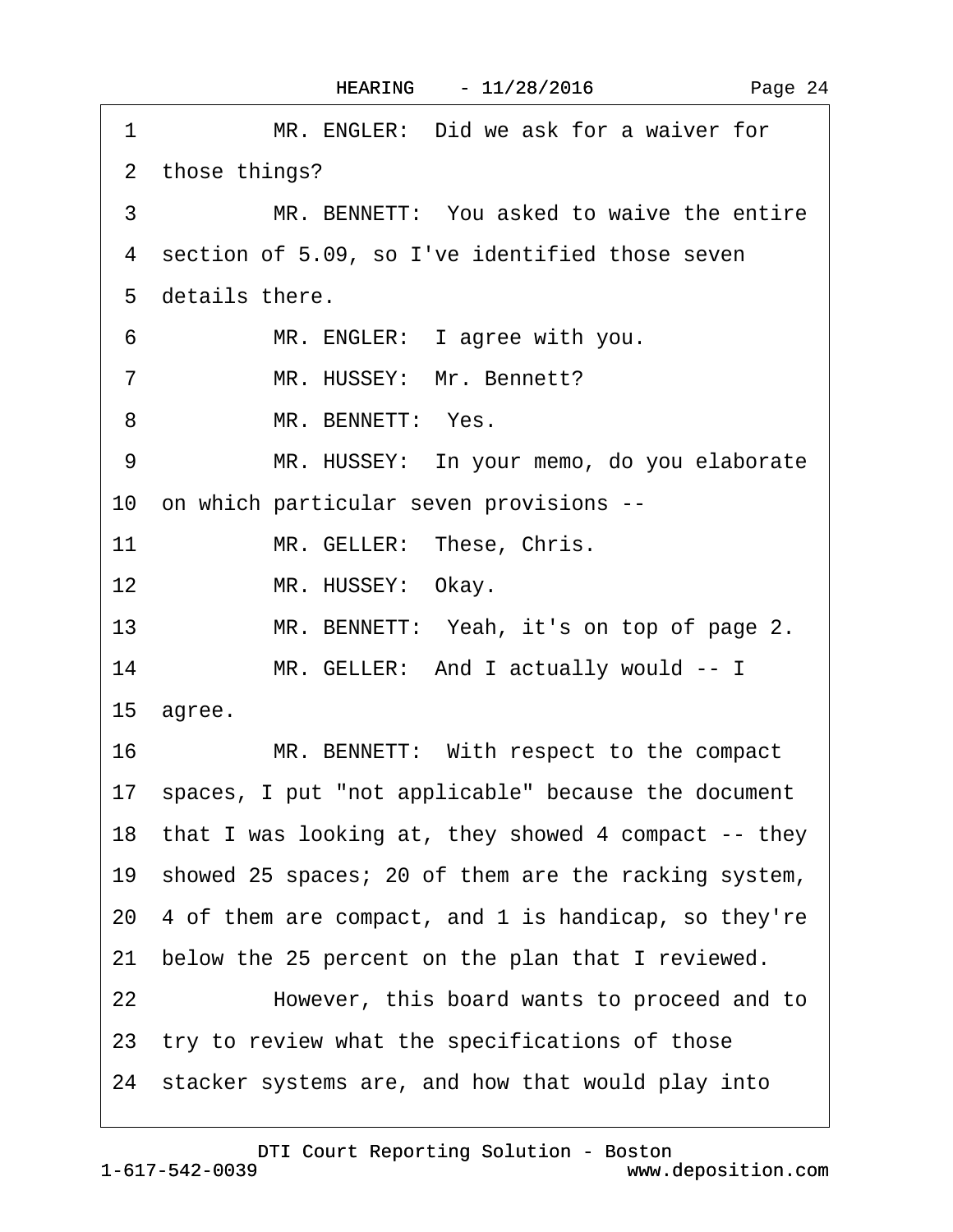|  | Page 25 |  |
|--|---------|--|
|--|---------|--|

|    | 1 the parking requirement is something that could       |
|----|---------------------------------------------------------|
|    | 2 either be handled in a condition or something that    |
|    | 3 we could do a plan review, but it is something that   |
|    | 4 this board would have to, you know, consider if they  |
|    | 5 want to go above that 25 percent number.              |
| 6  | I did -- I don't know if I noted it in my               |
|    | 7 memo, but they didn't cite the specific section for   |
|    | 8 that, and I will get another memo to you              |
|    | 9 specifically. So they kind of tell you just the       |
|    | 10 heading, and I would go down further into the        |
|    | 11 subsections and cite those as well.                  |
| 12 | MS. MORELLI: It is cited in their memo,                 |
|    | 13 the compact spaces.                                  |
| 14 | MR. GELLER: 6.032.                                      |
| 15 | MS. STEINFELD: It's in your memo, third                 |
|    | 16 line up.                                             |
| 17 | MR. BENNETT: Right. The compact cars.                   |
|    | 18 They have a 6.03.2E, but it's actually 6.04.2E, so   |
|    | 19 those are the types of things --                     |
| 20 | MR. GELLER: Dan, are you taking these                   |
|    | 21 chronologically in the order in which the request -- |
|    | 22 alphabetically?                                      |
| 23 | MR. BENNETT: Yes.                                       |
| 24 | MR. GELLER: So you don't have -- I just                 |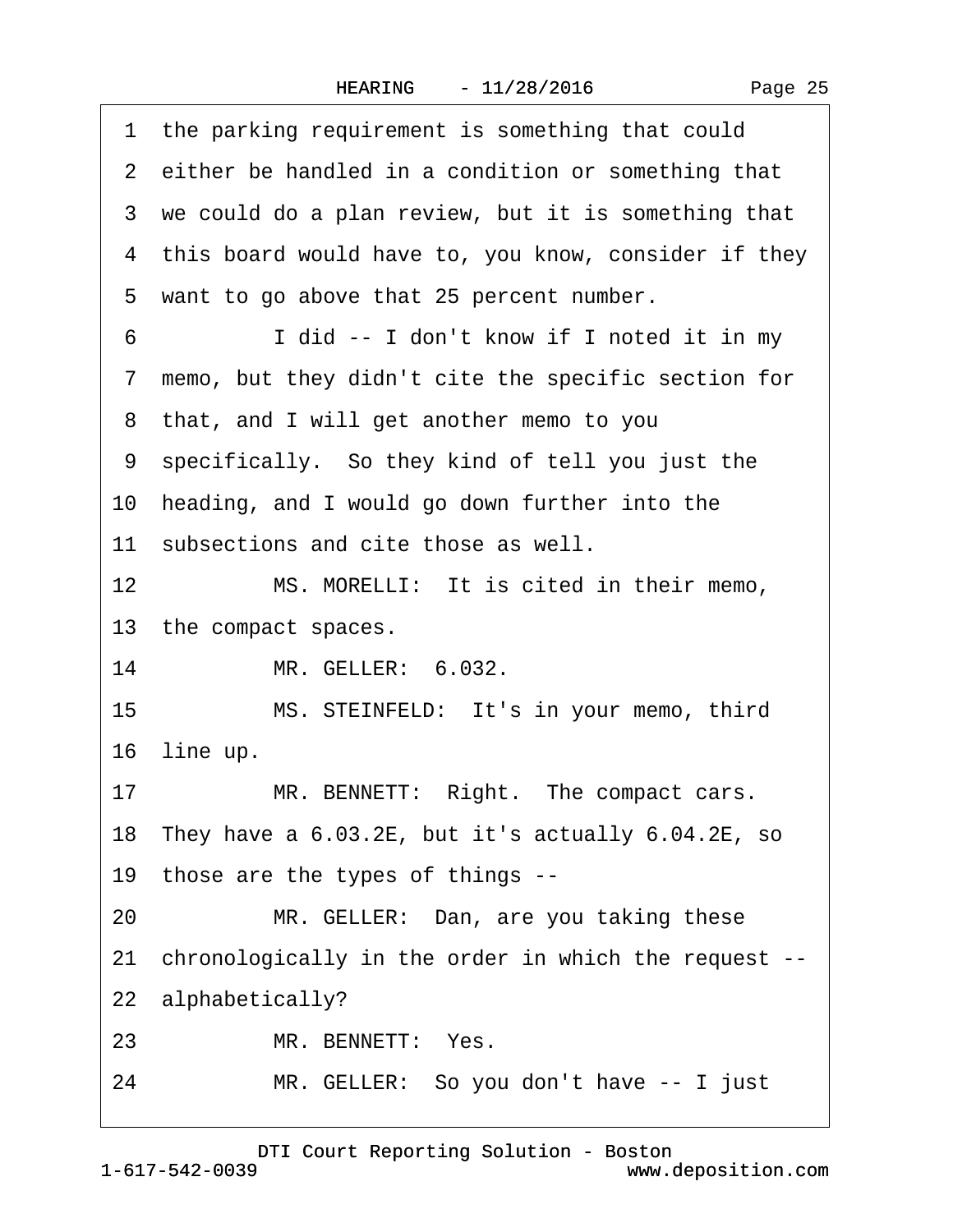|    | 1 want to make sure, the things that you're not        |
|----|--------------------------------------------------------|
|    | 2 mentioning, are you saying you're fine with those?   |
| 3  | MR. BENNETT: Yeah. Anything that I wrote               |
|    | 4 "required to build" is -- similar to how the         |
|    | 5 applicant stated at the beginning, these waivers are |
|    | 6 required to construct the project as they have       |
|    | 7 proposed. So I'm not getting into detail on the      |
|    | 8 front yard waivers, on the side, or the height.      |
|    | 9 That's part of the whole package.                    |
| 10 | MR. GELLER: In terms of their methodology              |
|    | 11 of measurement of height --                         |
| 12 | MR. BENNETT: I did speak with Mr. Roth                 |
|    | 13 with regard to that, and he's using A, which        |
|    | 14 essentially says that you go from the street lot    |
|    | 15 line.                                               |
| 16 | MR. GELLER: Right.                                     |
| 17 | MR. BENNETT: And if you use that, he's                 |
|    | 18 essentially a foot -- he's adding a foot to the     |
|    | 19 height of the building.                             |
| 20 | If he was to use B, then you would be using            |
| 21 | the height around the building, so he's actually       |
|    | 22 adding height, so it's a more conservative waiver   |
|    | 23 approach than if you were to --                     |
| 24 | MR. GELLER: And you agree with that                    |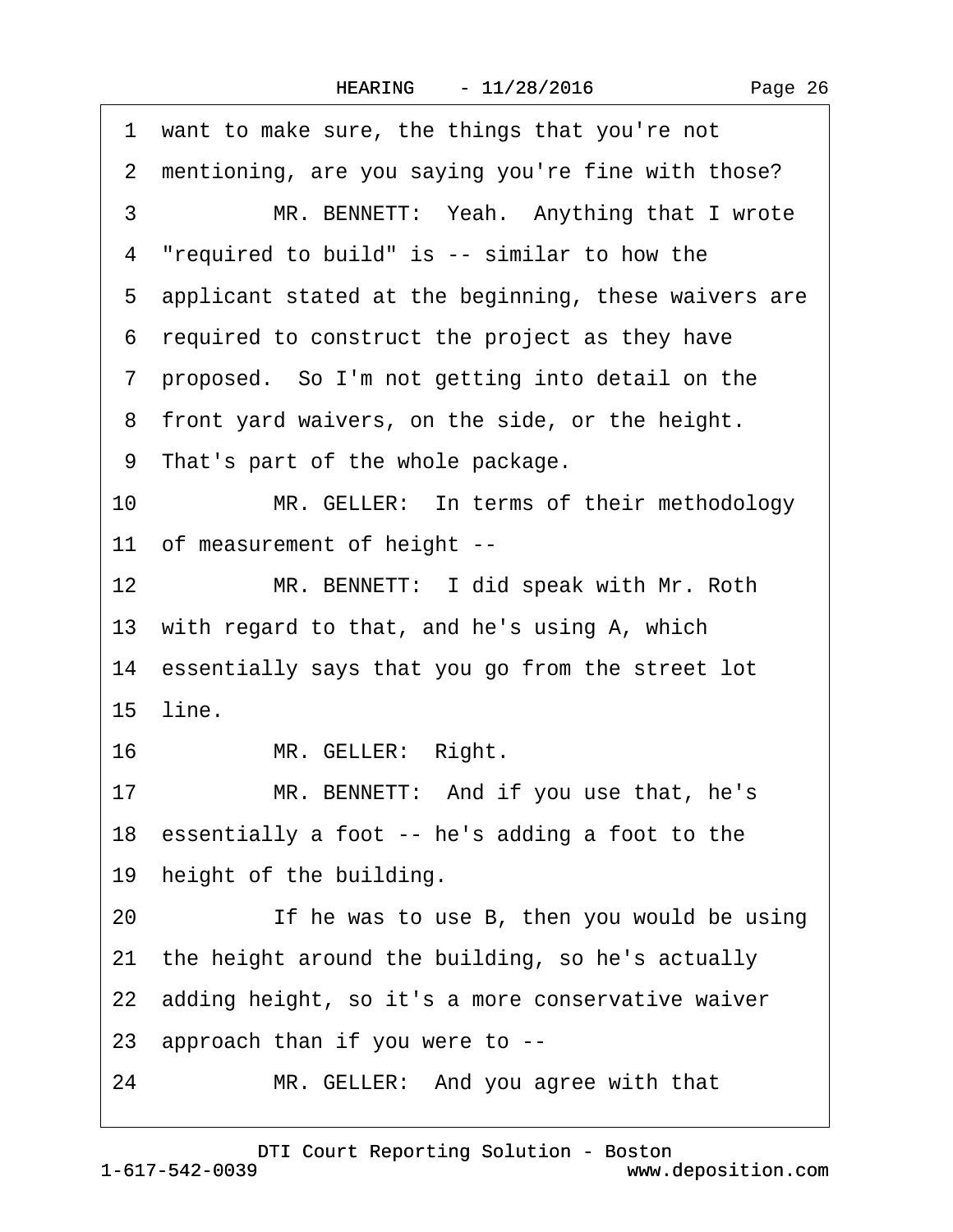| 1 methodology?                                          |
|---------------------------------------------------------|
| MR. BENNETT: Yes.<br>$\overline{2}$                     |
| 3<br>MR. GELLER: He has done his math                   |
| correctly?<br>4                                         |
| MR. BENNETT: Yes.<br>5                                  |
| The big area that I have a concern on is<br>6           |
| 7 the -- is R and S. That's the enforcement arm of      |
| 8 the building department with respect to zoning. And   |
| 9 I know there are some sentences and some references   |
| 10 there that might -- you know, it's 40A strong        |
| 11 because it's specific. It talks about our bylaw.     |
| 12 And at the same time, we have a 40B application      |
|                                                         |
| 13 here.                                                |
| 14<br>But I would be against striking those             |
| 15 enforcement provisions because that's how -- there   |
| 16 are provisions of this bylaw that are going to apply |
| 17 here that we would want to be able to still enforce, |
| 18 you know, moving forward. And a blanket waiver of    |
| 19 9.00, 1, 2, and 3, and then I think there was one    |
| 20 other I would not be in favor of.                    |
| The 9.05 section, that's fine. That is the<br>21        |
| 22 criteria that the board used to determine if they're |
| 23 going to grant a special permit or variance.         |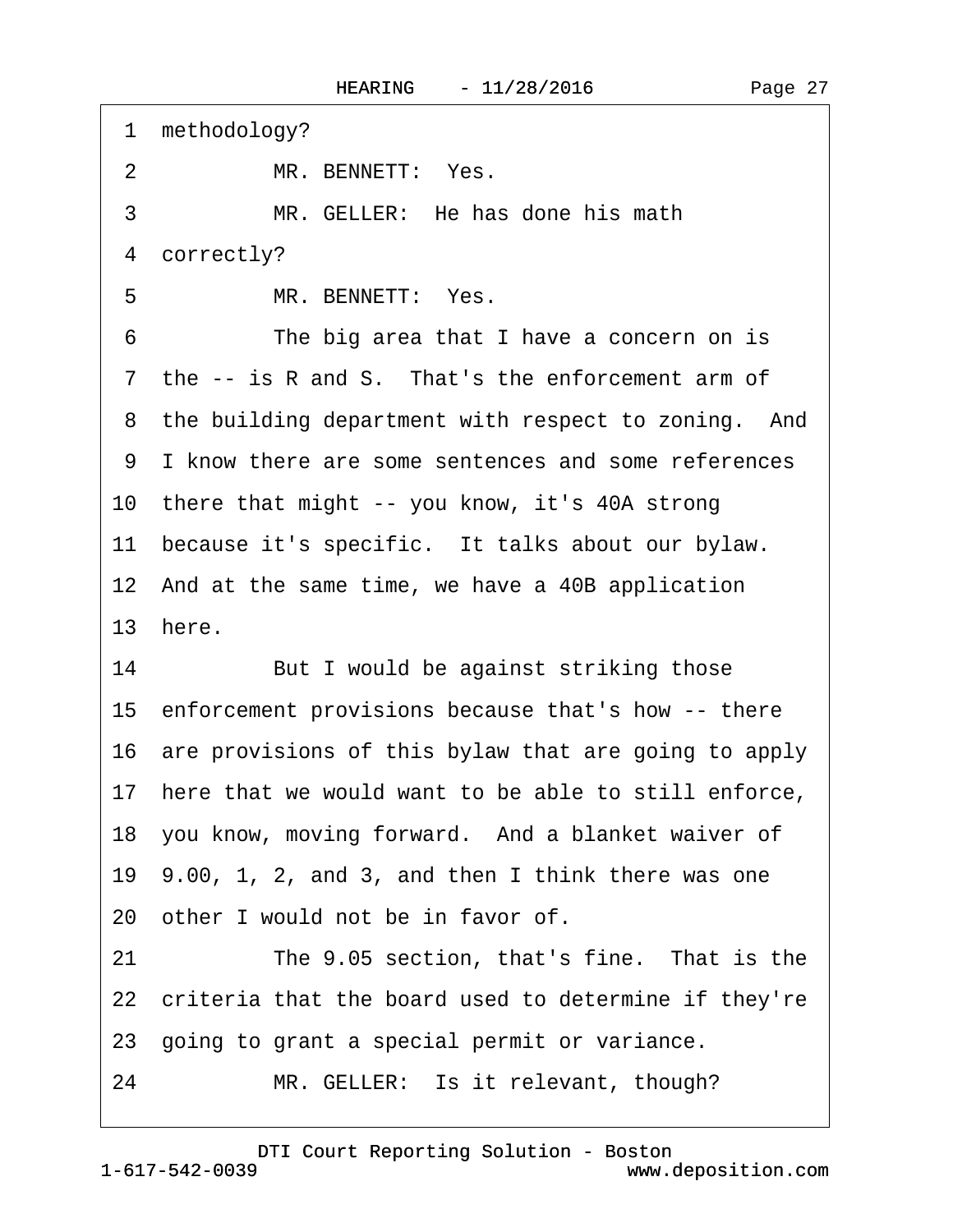| 1<br>MR. BENNETT: Yeah.                                 |
|---------------------------------------------------------|
| MR. GELLER: That's like section 5.43.<br>$\overline{2}$ |
| 3<br>MR. BENNETT: Any special permit or                 |
| 4 variance provisions in here would not be applicable   |
| 5 because it's a 40B application.                       |
| MR. GELLER: Right.<br>6                                 |
| MR. BENNETT: That was it, in a nutshell,<br>7           |
| 8 if there's any other questions I could answer.        |
| They did do both parking counts. We have<br>9           |
| 10 two parking bylaws that, essentially, we're          |
| 11 enforcing right now. But the town meeting, they      |
| 12 adopted Article 19, so we have the current parking   |
| 13 and we have a proposed one. They're actually         |
| 14 working in sync. If the board was going to waive     |
| 15 it, I would suggest they waive from both. And the    |
| 16 applicant has provided that information.             |
| MR. GELLER: And, Dan, V, W, and X, are<br>17            |
| 18 those outside your scope or within your scope?       |
| 19<br>MS. MORELLI: That would be DPW.                   |
| MR. BENNETT: Yeah.<br>20                                |
| 21<br>MR. GELLER: Okay. And you don't have a            |
| 22 comment about them one way or another?               |
| 23<br>MR. BENNETT: Demolition, that's typically         |
| 24 the -- we send that over to preservation. That's --  |
|                                                         |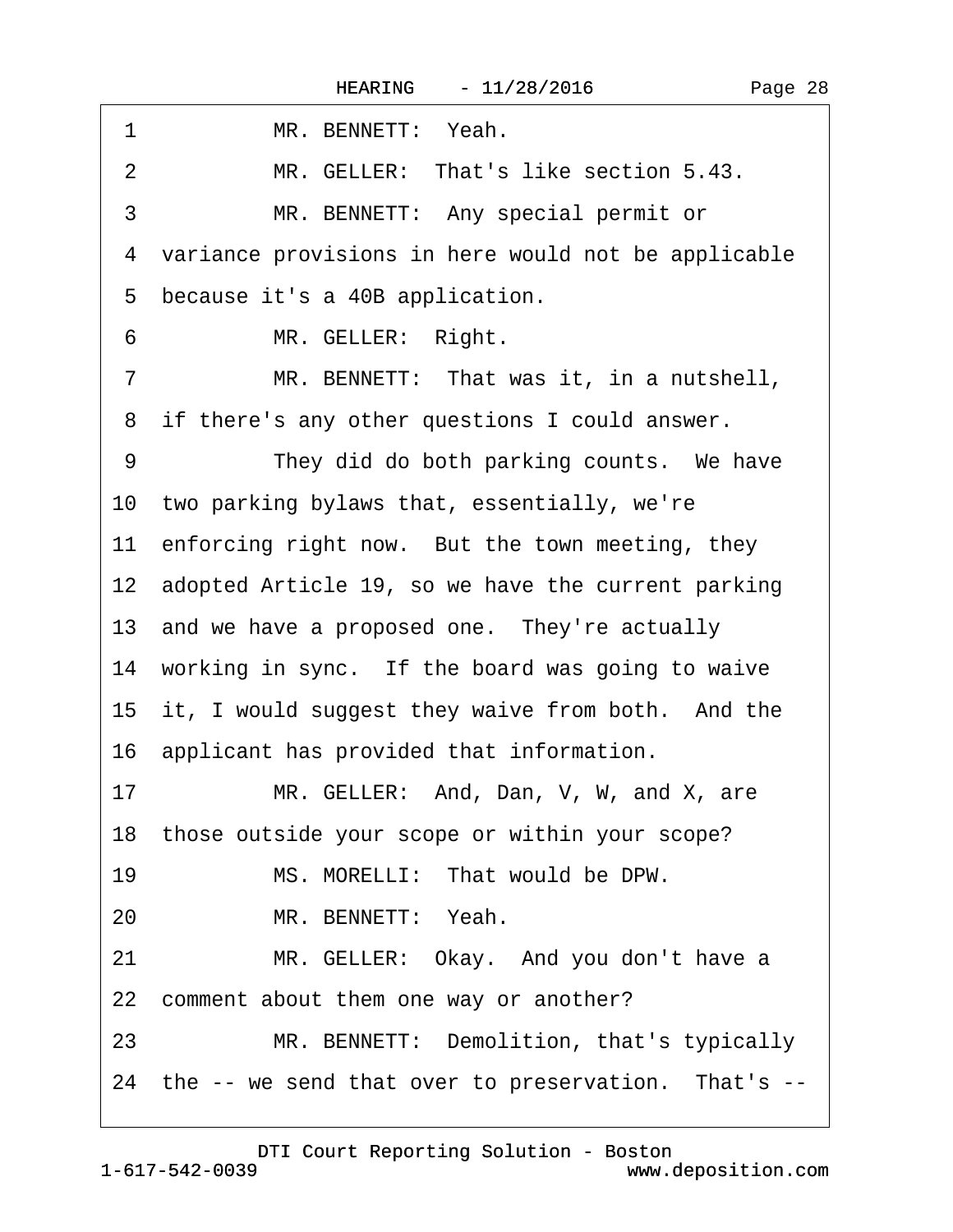| 1 typically, that's the demolition delay.               |
|---------------------------------------------------------|
| $\overline{2}$<br>MR. GELLER: Right.                    |
| MR. BENNETT: I think we're past -- I'm not<br>3         |
| 4 sure if we're past the year from when they initially  |
| 5 filed that or not.                                    |
| Street construction and stormwater are both<br>6        |
| DPW.<br>$\overline{7}$                                  |
| MR. GELLER: Okay.<br>8                                  |
| MR. BENNETT: And U would be DPW as well.<br>9           |
| 10<br>MR. GELLER: Anybody else have questions?          |
| 11<br>MS. POVERMAN: I know we had requested a           |
| 12 while ago that the applicant demonstrate that the    |
| 13 building complies with all the plans relative to     |
| 14 building codes, something along those lines. Has     |
| 15 that been produced ever, and is that relevant at     |
| 16 this point?                                          |
| MR. ENGLER: Those are working drawing<br>17             |
| 18 conditions. At the end of all the working            |
| 19 drawings, your building inspector checks if it meets |
| 20 all codes. That's a requirement. So not at the       |
| 21 conceptual level.                                    |
| 22<br>MR. BENNETT: I did put a memo to the board        |
| 23 earlier. I put it to the board for all the           |
| 24 comprehensive permits that are in front of them      |
|                                                         |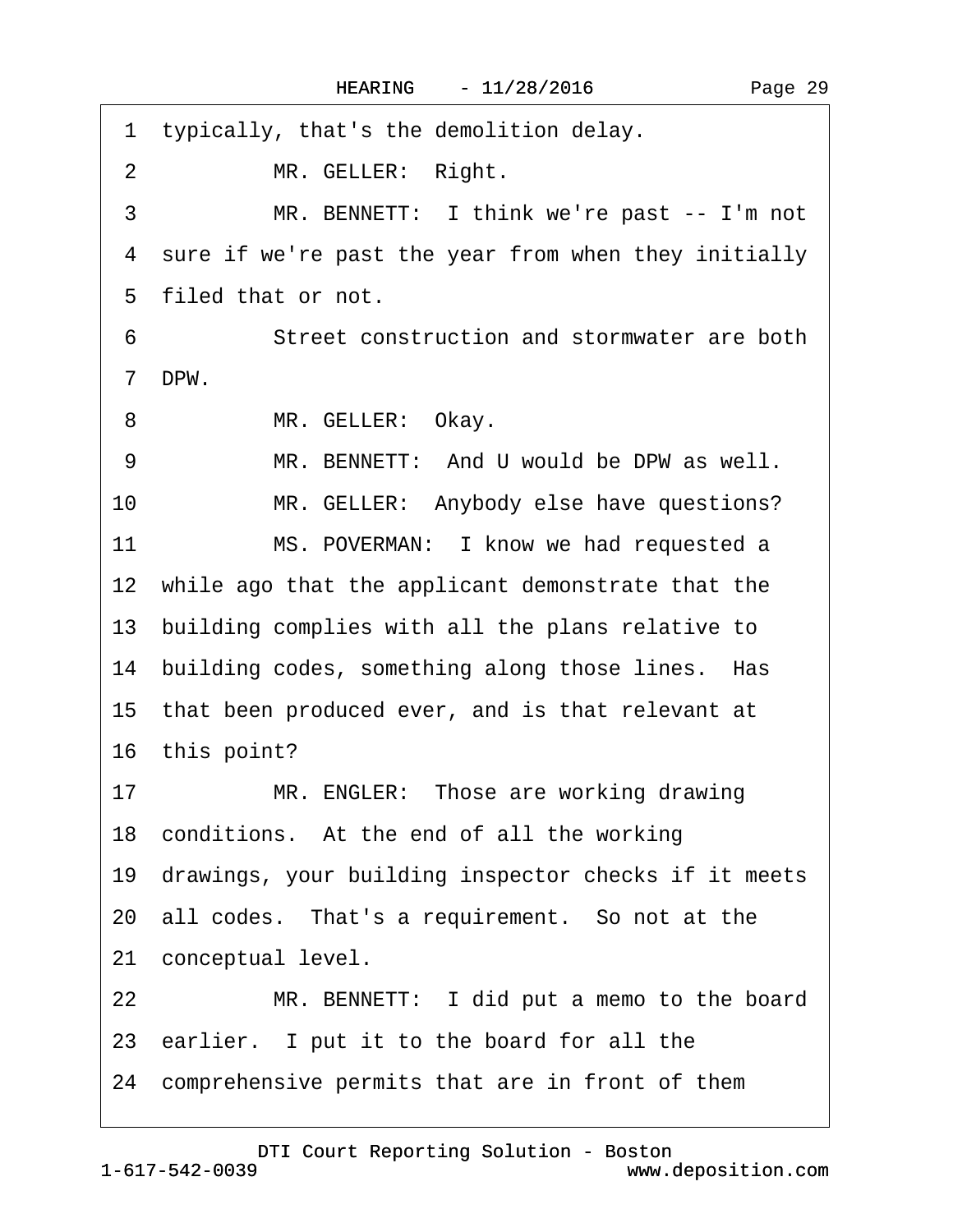1 because there are a number of buildings that are in 2 close proximity to the property lines. It's not the 3 typical type of construction that we get here, so I 4 did ask if the board could request some sort of a 5 preliminary code analysis. 6 • • And most of that is just for the exterior ·7· of the building, so your window openings, your 8 window materials, or your building materials. You ·9· want to make sure that if it's within 3 feet of the 10 lot line, that you comply with the ratings and the 11 opening requirements -- or 5 feet, you know, the 12 same types of things. So the closer you are to the 13 property line, the less -- or the more fire 14 resistant materials you have to use and the less 15 percentage of openings you can have per floor. 16 So one of the requests that I did do in a 17 memo probably two or three months ago was, so that 18 we don't get too far along or the board approves a 19 design or some sort of materials or opening -- what 20· I wouldn't want to happen is that they go through 21 this entire process, come to our office, and then we 22· say, you can't do these openings, you can't do this 23· material, and then have anyone have to come back to 24· the board for a minor modification or possibly a

1-617-542-0039 [DTI Court Reporting Solution - Boston](http://www.deposition.com) www.deposition.com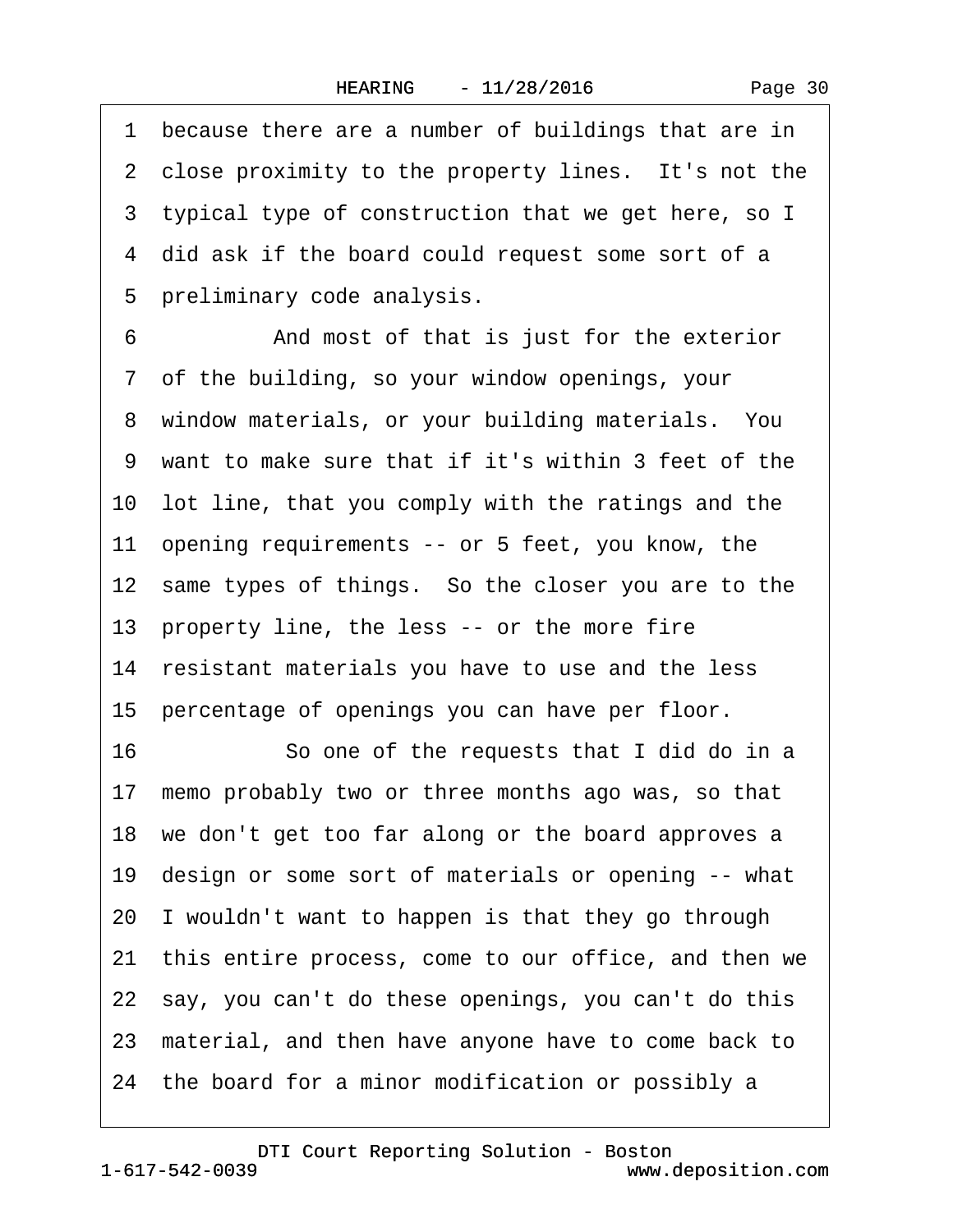1 major modification. 2 MS. POVERMAN: So have you gotten that 3 analysis? 4 MR. BENNETT: No. 5 MS. POVERMAN: Then why don't we get that ·6· done so that we don't arrive at precisely that 7 situation. We're kind of nearing the end of the ·8· line. 9 MR. ENGLER: And that's our risk. 10 MS. POVERMAN: It's our time as well. We 11 don't want our time wasted, so it's not just your 12· risk. 13 MR. ENGLER: It's not your risk. It's not 14 your risk at all. 15 MS. POVERMAN: Yes, it is our risk because 16· we would have to come back and be faced with the 17 time of going through the modification again, so 18 it's not just your time. 19 MR. ENGLER: An hour of your time a year 20 from now? I'd rather a year -- I think we even 21· asked Peter Bartash to do that and look at it. 22 That's a code issue that you're saying we have to 23 live with. And I appreciate what you're saying, 24 which is don't come and show me something that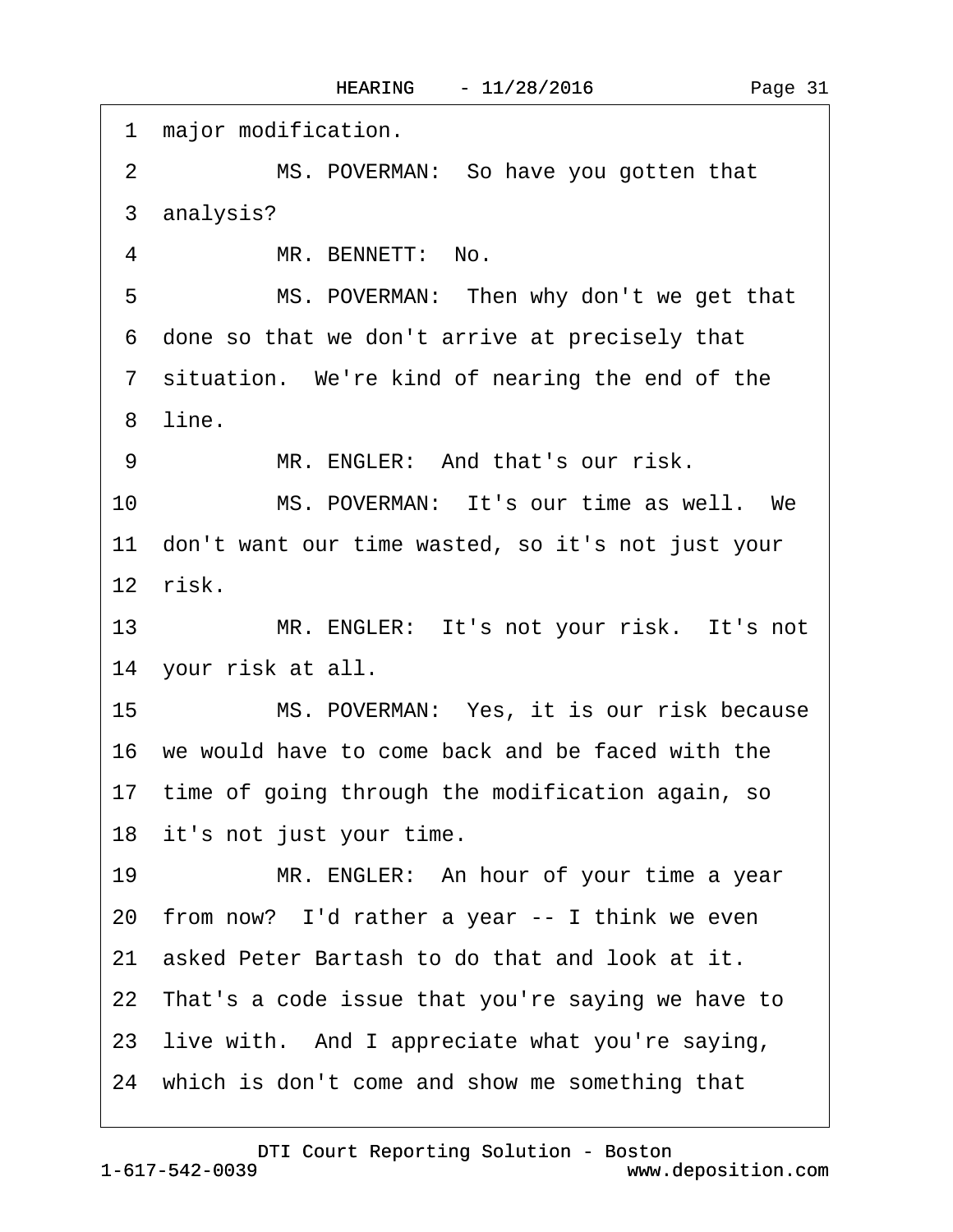·1· doesn't work, I'm going to tell you this doesn't 2 comply, and you'll have to come back. And that's 3 our risk. And if we screw up, we have to come back 4 here. I don't think we will. I think we 5 understand -- (inaudible) -- so providing the code ·6· at this stage of things, yes, it would be nice, ·7· but -- 8 MR. GELLER: Dan, what have we done in the 9 past with other projects? 10 MR. BENNETT: This is the first time it's 11 come up. But the number of 40Bs that are in front 12 of us right now, I have the concern that, you know, 13· these designs, we're kind of going forward with the 14 zoning board process. And not that any of the 15· applicants weren't looking at the code issues, they 16· are.· I just wanted something to kind of give me a 17 level of comfort that if they were to proceed, that 18 we would be okay. 19 • And it wouldn't be an entire code analysis, 20 so I'm not looking at egress and occupants. It's 21 just pretty much the exterior envelope of the 22· building and the openings that -- the proximity of 23· the property lines, that they are compliant or at 24 least -- you know, from everything they've done so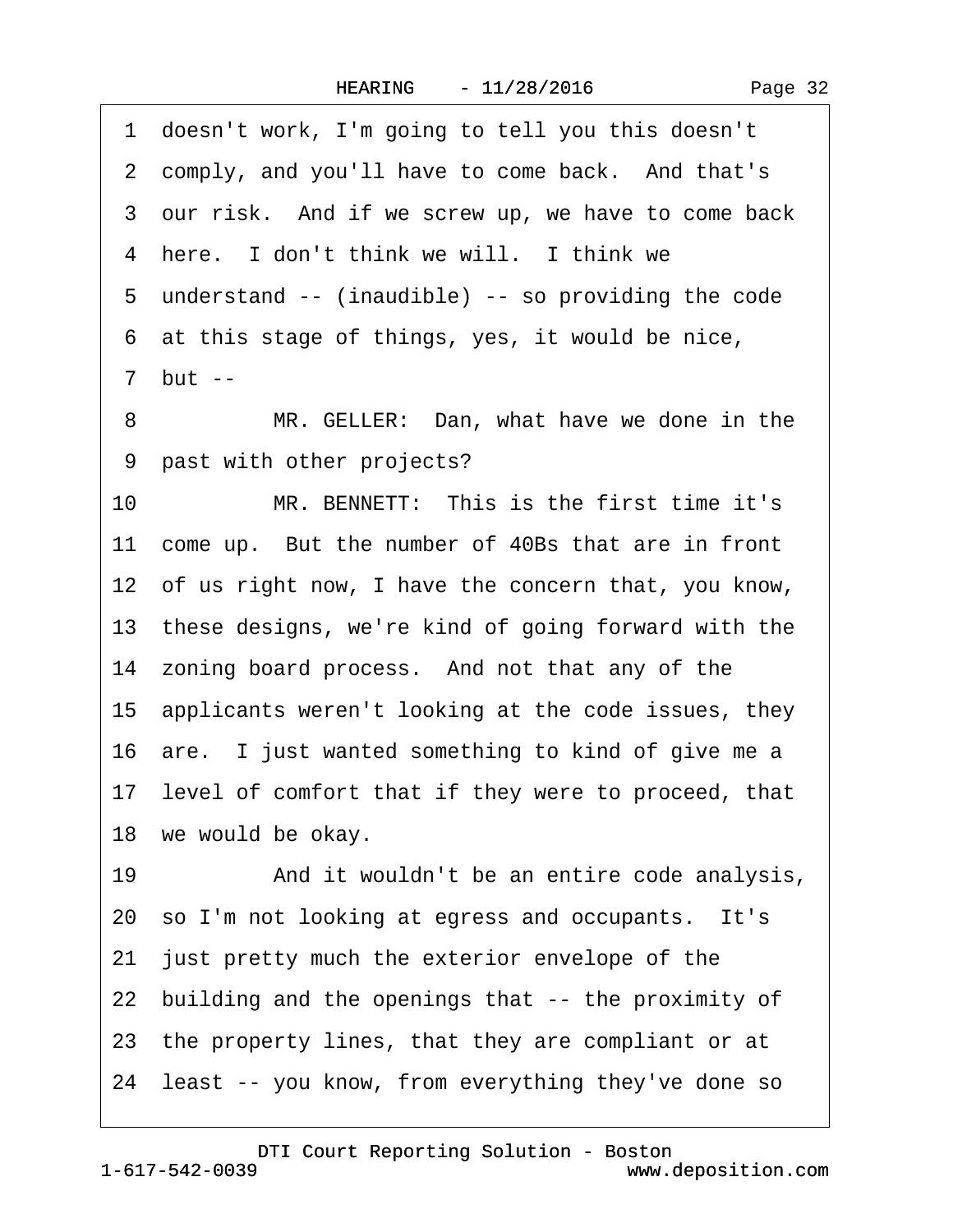|  | Page 33 |
|--|---------|
|--|---------|

1 far. They don't have to do full-blown construction 2 drawings, but there is -- I think there's probably 3 enough information that any architect or designer 4 would be able to provide something simple that we 5 could rely on. 6 MR. ENGLER: We'll have that. 7 MR. GELLER: Thank you. Maria, will you 8 make a note of that? 9 MS. MORELLI: Yes. 10 MR. GELLER: Thank you. 11 You also raised section -- there is raised. 12 as one of the waivers, Section  $5.54(2)$ , which is 13 exceptions for alignment. 14 MR. BENNETT: Yes. That's just front yard 15· setbacks.· So the bylaw says that if you have two 16 buildings within 150 feet on each side and they're 17 further from the lot lines than required, set back, 18 they have to do an average alignment, so that is 19 something that they should get a waiver for. 20 MR. HUSSEY: I've got a couple of 21 questions. The first one, A, is asking for an 22 allowance to allow the property to be used as a 23 multifamily. It's an M zone; isn't it? So 24· automatically, a multifamily can be allowed in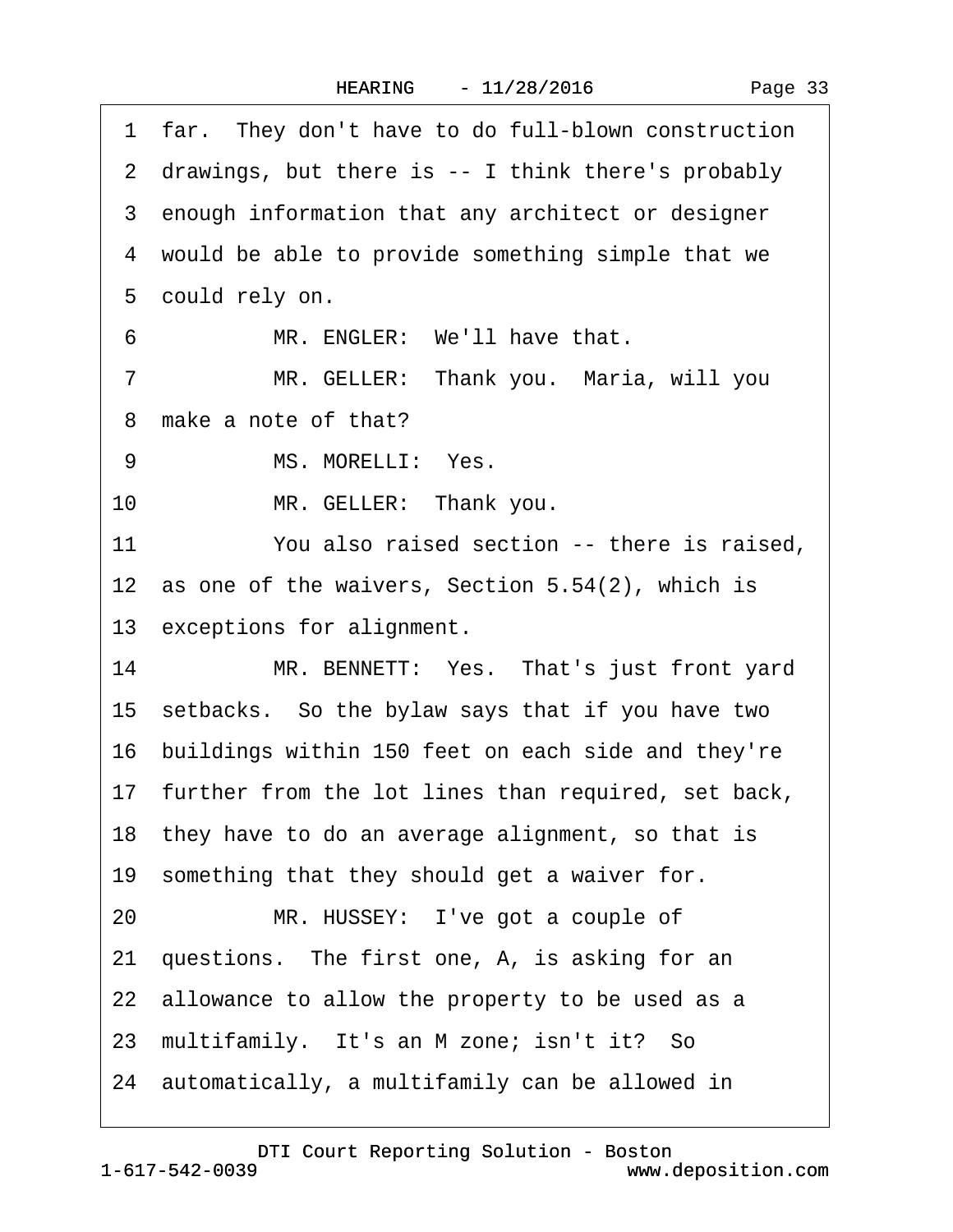| 1 there; right?                                            |
|------------------------------------------------------------|
| $\overline{2}$<br>MR. BENNETT: By a special permit, so not |
| 3 as of right.                                             |
| MR. HUSSEY: I see. Okay. Gotcha.<br>4                      |
| MR. BENNETT: There is one other thing. If<br>5             |
| 6 you go -- on Table 5.01, they didn't cite it but I       |
| 7 can address it. There's a provision under M -- in        |
| 8 the M-1. This would be "any other dwelling"              |
| 9 structure." The first dwelling unit, you need 3,000      |
| 10 square feet; for each additional dwelling unit, you     |
| 11 need 1,000 square feet. So the as-of-right              |
| 12 provision of that would -- mathematically would work    |
| 13 out to eight units, so they would need a waiver from    |
| 14 5.01 -- Table 5.01 for that lot area -- our minimum     |
| 15 lot size provisions as well. And that's something I     |
| 16 will address further if the board would like.           |
| MR. GELLER: Okay. Any other questions?<br>17               |
| 18<br>(No audible response.)                               |
| 19<br>MR. GELLER: Thank you.                               |
| MR. BENNETT: Thank you.<br>20                              |
| 21<br>MR. ENGLER: I understand the parking space           |
| 22 waiver requirement, but as you know -- or I think       |
| 23 I'm right, that we have no requirement to meet what     |
| 24 was passed by town meeting on the lower parking         |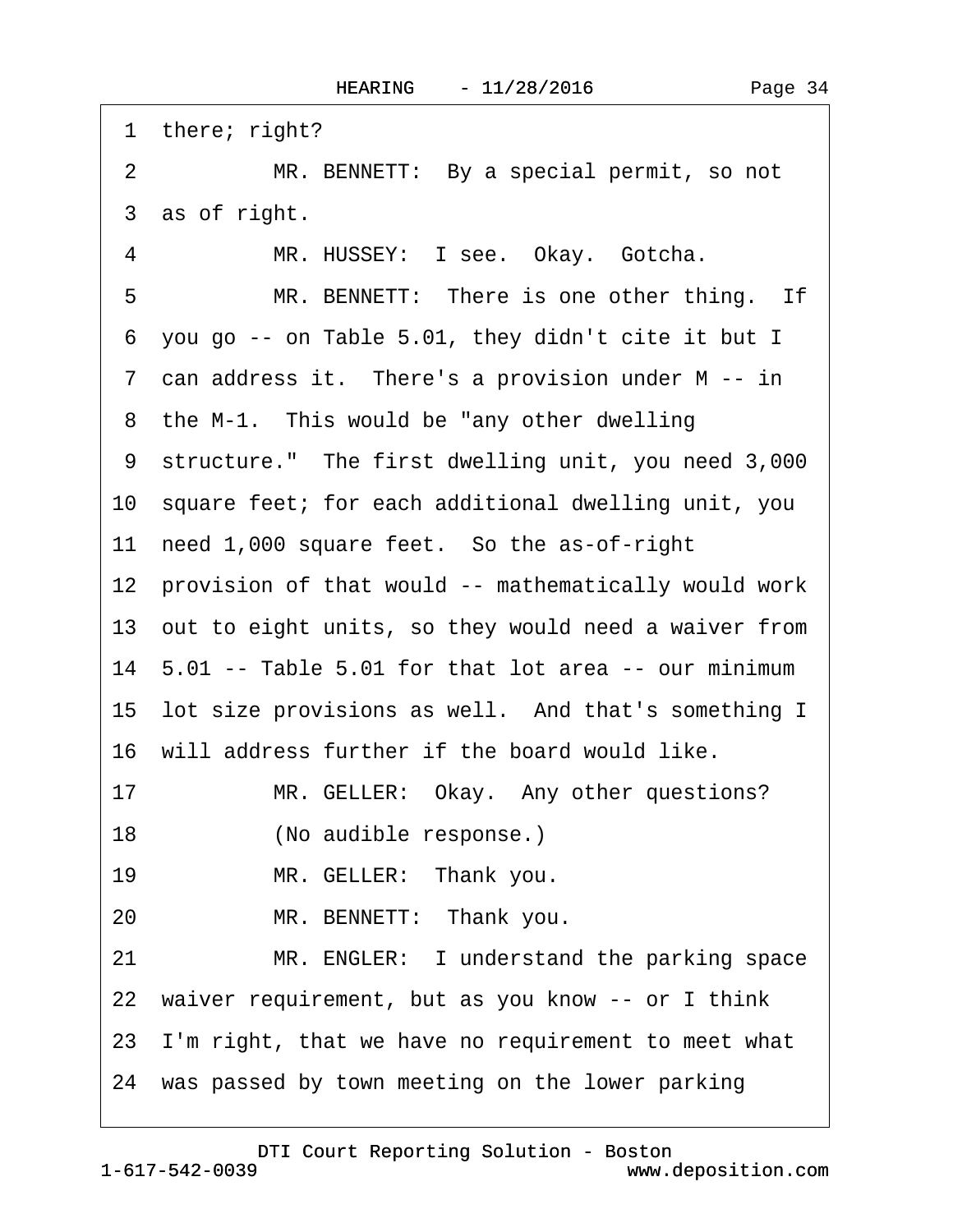1 ratio. Anything that was passed -- any regulation 2 that comes subsequent to our application filing, 3 we're not required to meet. So while it might be 4 useful information, I don't see why you'd put it in 5 there and say it's a waiver from a regulation that 6 came after we filed for our comp. permit. So I just 7 want to make that point. It's not a big deal. It 8 doesn't affect anything, but I think that's correct. 9 MR. GELLER: Okay. 10 Mr. Ditto. 11 MR. DITTO: Good evening. My name is Peter 12 Ditto, director of engineering and transportation. 13 **I** denied three waiver requests, and the 14 first one was a waiver from the department of public 15 works, site approval process. Now, to me, that's 16 cut and dry. That's something that we --17 MR. GELLER: This is Waiver U for those 18 who -- I don't know if we can put this up so people 19 can see it. Be a lot easier for them. 20 MR. DITTO: So I guess I'm not really sure 21 where the applicant's coming from. I wouldn't 22 hesitate to sit down with him and find out what his 23 concerns are and what my concerns are, because I 24· really don't see how I can waive the plan approval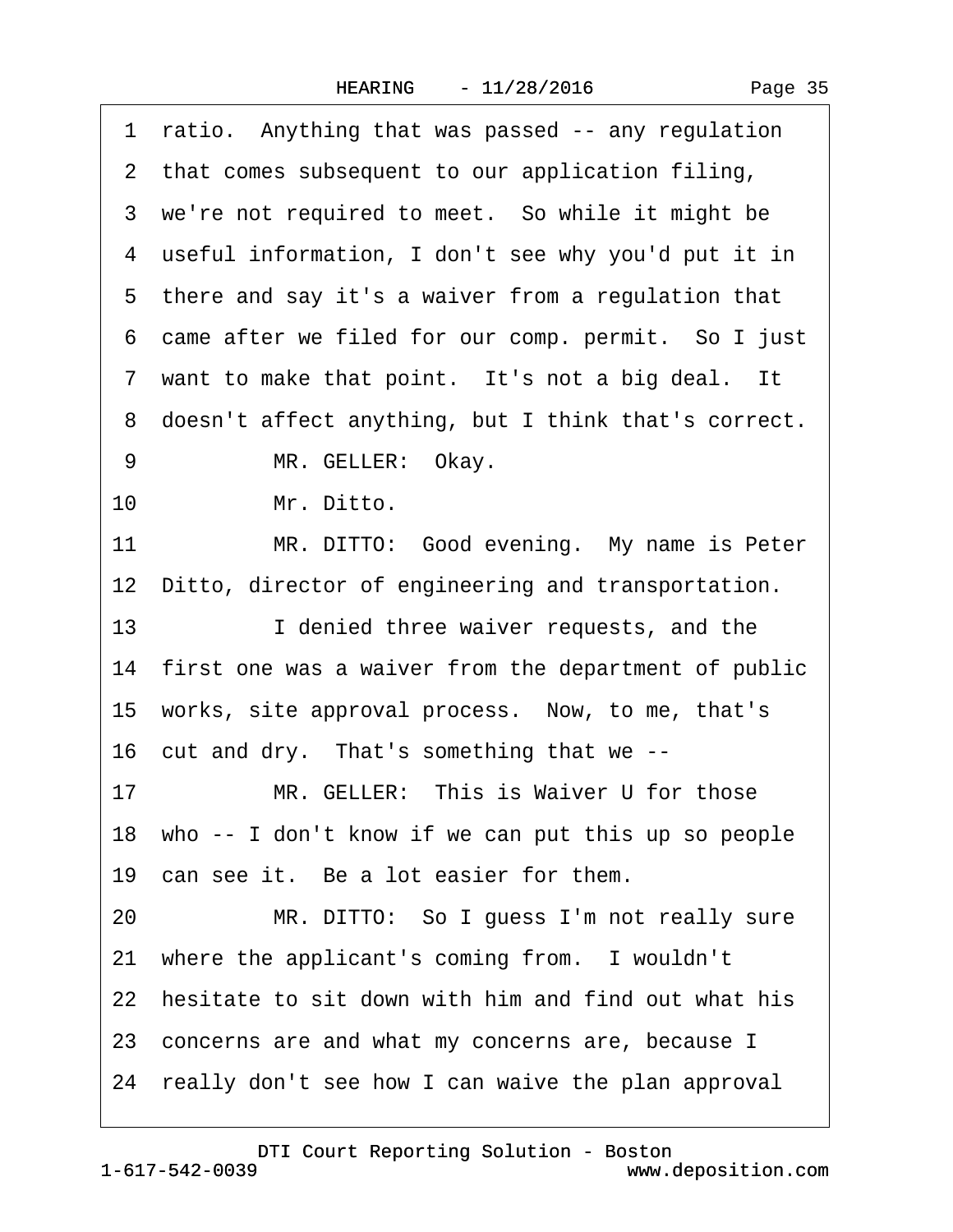Page 36

1 process. If there's something within that plan ·2· approval process that, you know, is troublesome, I'm 3 certainly happy to listen to it. 4 They also -- the tree removal, I believe 5 there is a statute on how you remove a street tree, 6 and Mr. Brady can certainly chime in on that. 7 **and for the construction- and** 8 maintenance-related parking permits, we have a ·9· parking permit program in town specifically for 10 construction projects, and it works quite well. We 11 ask the contractor -- the developer to give us a 12 schedule and what his needs are on a monthly basis, 13 and we find a space for him to park, and they're 14 renewed every month. And that works quite well both 15 for the neighborhood and for the contractor working 16 in that neighborhood. 17 Town Bylaw Section 7.3.2, the developer is 18 requesting a waiver of the street construction 19 permit bylaw. When we issue a street construction 20· permit, we issue it to a licensed contractor who is 21 insured and bonded. This process assures that we're 22· getting quality work as well as notification that 23· inspections have to take place at a certain point in 24· time, as well as the requirement for the police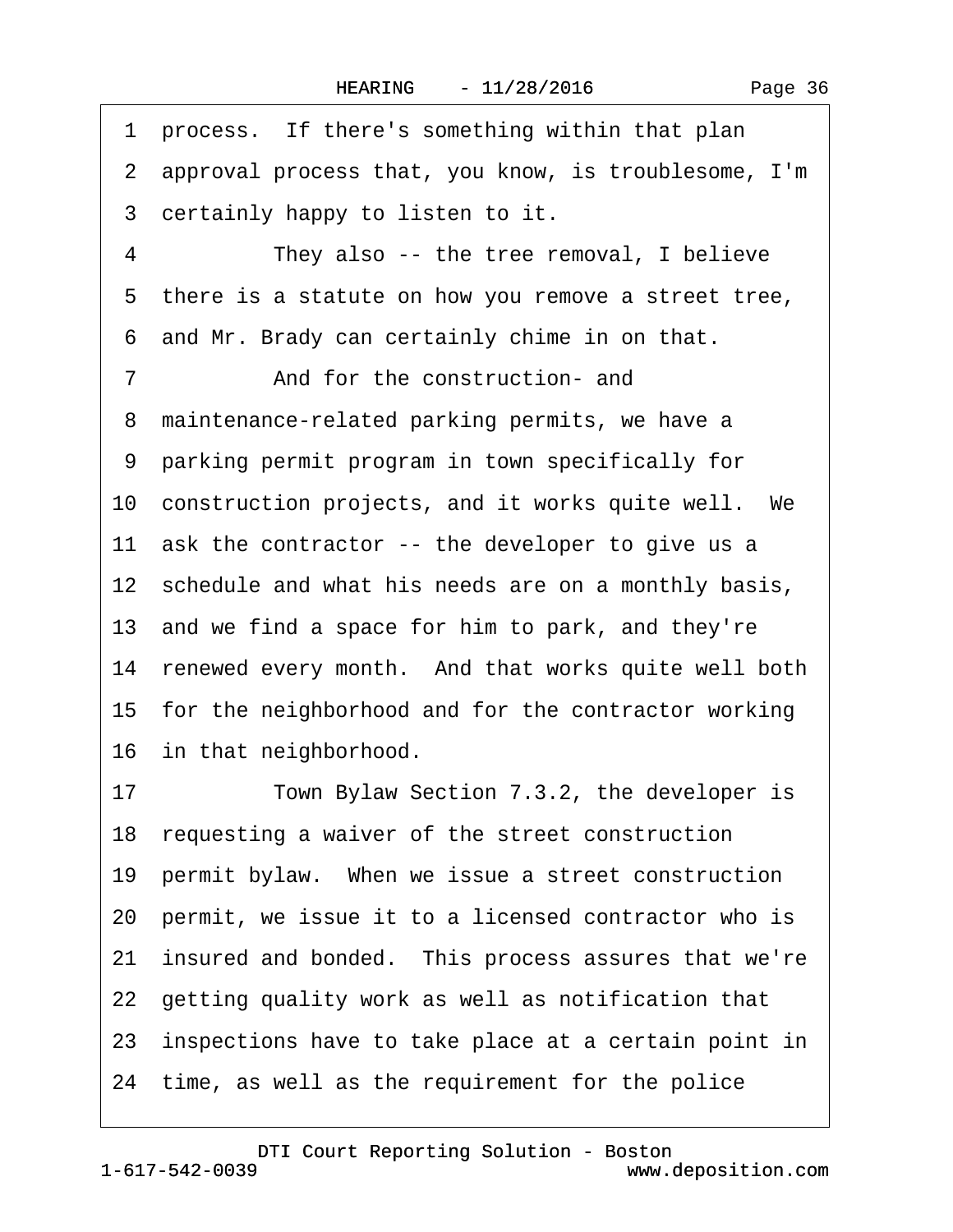1 department if there are any details required. 2 **Last but not least is a waiver of the** ·3· procedures under the Town Bylaw Section 8.26, I 4 believe it is, stormwater management. We were 5 issued what's called a "NPDES permit." I think the ·6· first one was issued eight years ago, and now the 7 second rendition was released, I want to say a month 8 or two ago. 9 But a NPDES permit is a National Pollution 10· Discharge Elimination System, and it's a federal 11 permit that is issued to the town, and it ranges 12 from a whole host of things. But one thing that 13 we're looking at is the quality of stormwater 14 runoff -- quality and quantity. So this, by federal 15· statute, can't be waived, as far as I'm concerned. 16· Could be wrong, but we've never not done any project 17 without going by the book with our stormwater 18 management policy. 19 MR. GELLER: Questions? 20 MS. POVERMAN: Actually, one question I had 21 related to the stormwater management calculations 22 that you have been expecting that you referred to in 23· your memo.· You said that your -- the calculations 24· that you are supposed to get have to be modified to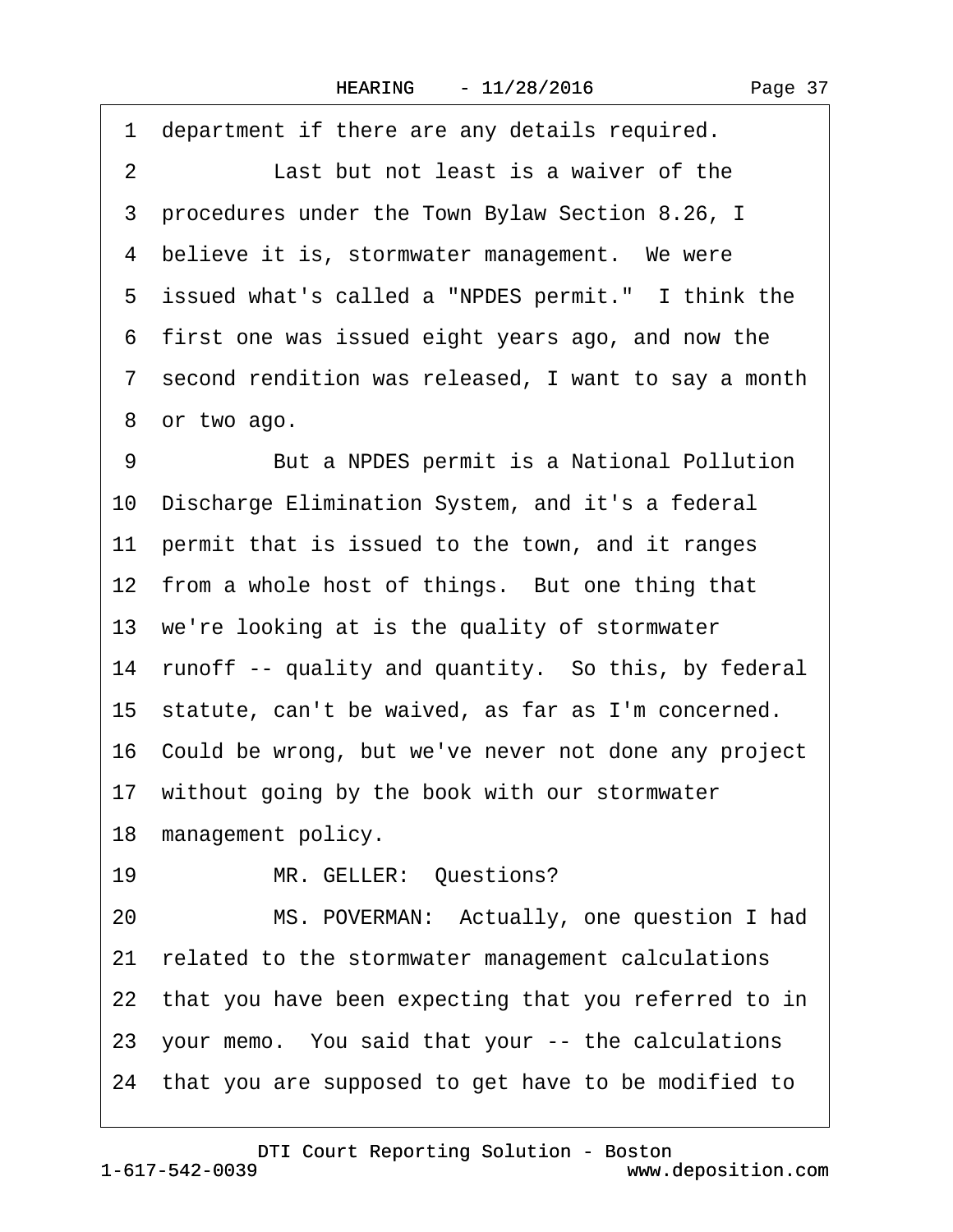1 reflect the location of the infiltration system, 2 which was changed to be put in the driveway in front 3 of the building and the sidewalk, which is a change 4 that was made many, many months ago. And I'm just 5 curious --6 • • And, Mr. Engler, perhaps you can answer as 7 to why that hasn't been provided yet, since we now 8 are two weeks away from the end of the hearing, and ·9· this is a critically important safety issue. 10 MR. DITTO: Those calculations provided, at 11 least the ones given to me on the original site --12 which is fine. There was nothing wrong with those. 13 However with this new system going, the number of 14 infiltration units is going to vary, so we need to 15· know exactly what's the capacity of those units and 16 at what point in time will they overflow into the 17 town's drainage system. It's not -- it's 18 cookie-cutter type of calculations, not very 19· difficult. 20 MR. ENGLER: We'll do it. I didn't know we 21 had to do it until I saw this memo. And we'll do 22 it. 23 MS. POVERMAN: And when will you do it? 24 MR. ENGLER: I have to talk to my engineer.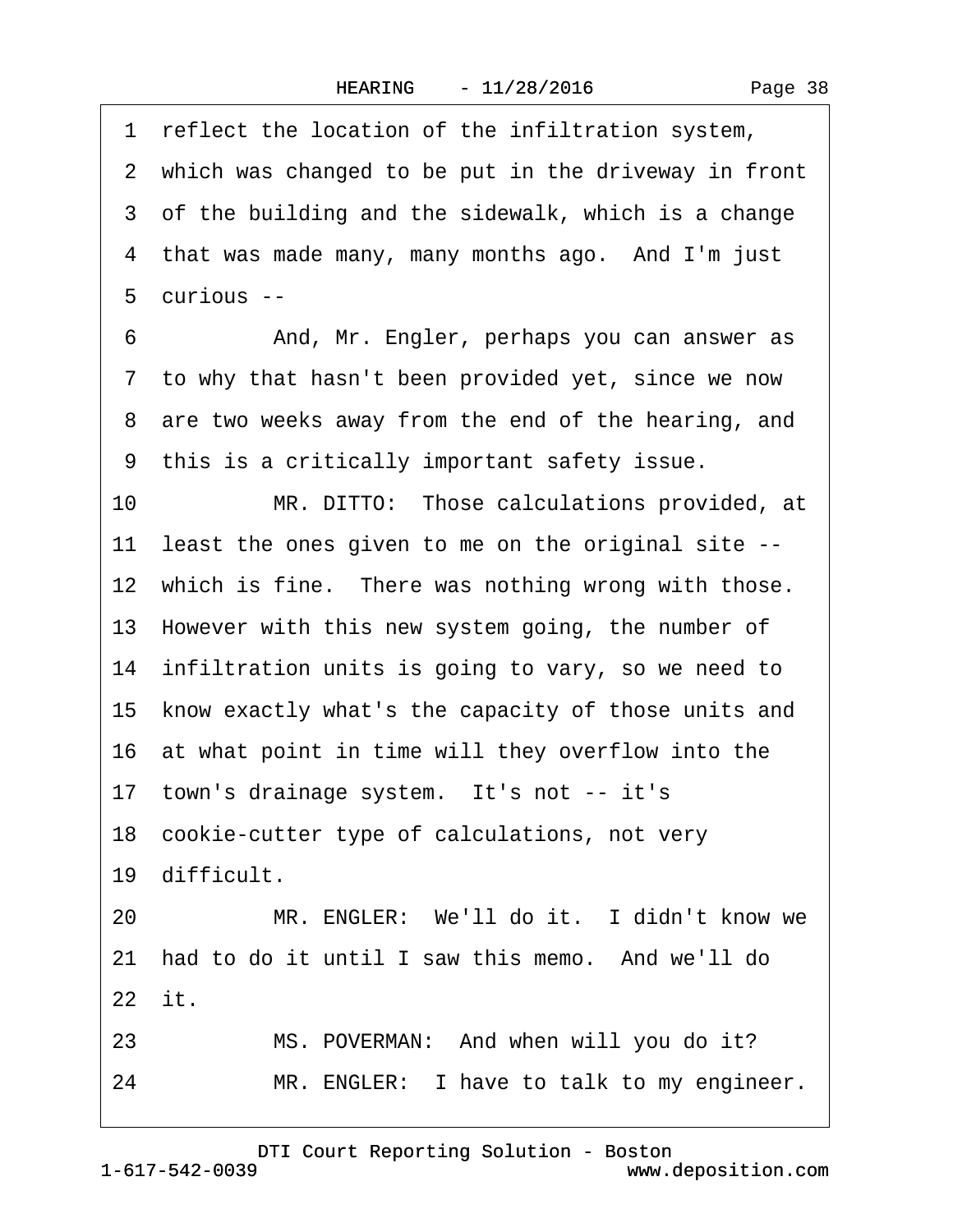| 1 Right away. As soon as we can.                           |
|------------------------------------------------------------|
| $\overline{2}$<br>MS. POVERMAN: Okay. If the chairman's    |
| 3 satisfied with that, I'm satisfied with that.            |
| MR. GELLER: Obviously, given the number of<br>4            |
| 5 hearings we have left, we would need it for the          |
| 6 13th.                                                    |
| MS. POVERMAN: That's all the questions I<br>$\overline{7}$ |
| 8 have. Thank you.                                         |
| MR. GELLER: Thank you.<br>9                                |
| 10<br>Okay. So let's take these in the order of            |
| appearance and walk through them. Some of them we<br>11    |
| 12 can dispense quicker than others.                       |
| So A -- what I will do is I'll read off the<br>13          |
| 14 waiver letter, and if people would jump in, or if       |
| 15 they want to simply say fine, we'll then move on        |
| 16 down the list.                                          |
| So A, which is a waiver under Section 4.07,<br>17          |
| 18 multifamily uses, I think there's logic to it. You      |
| know, that seems to be what's going on here.<br>19         |
| 20<br>MS. POVERMAN: I agree.                               |
| 21<br>MR. HUSSEY: I agree.                                 |
| 22<br>MR. GELLER: B, affordable housing                    |
| 23 requirements, I think that's the nature of what is      |
| 24 going on. This is -- they're providing affordable       |
|                                                            |

 $\sqrt{ }$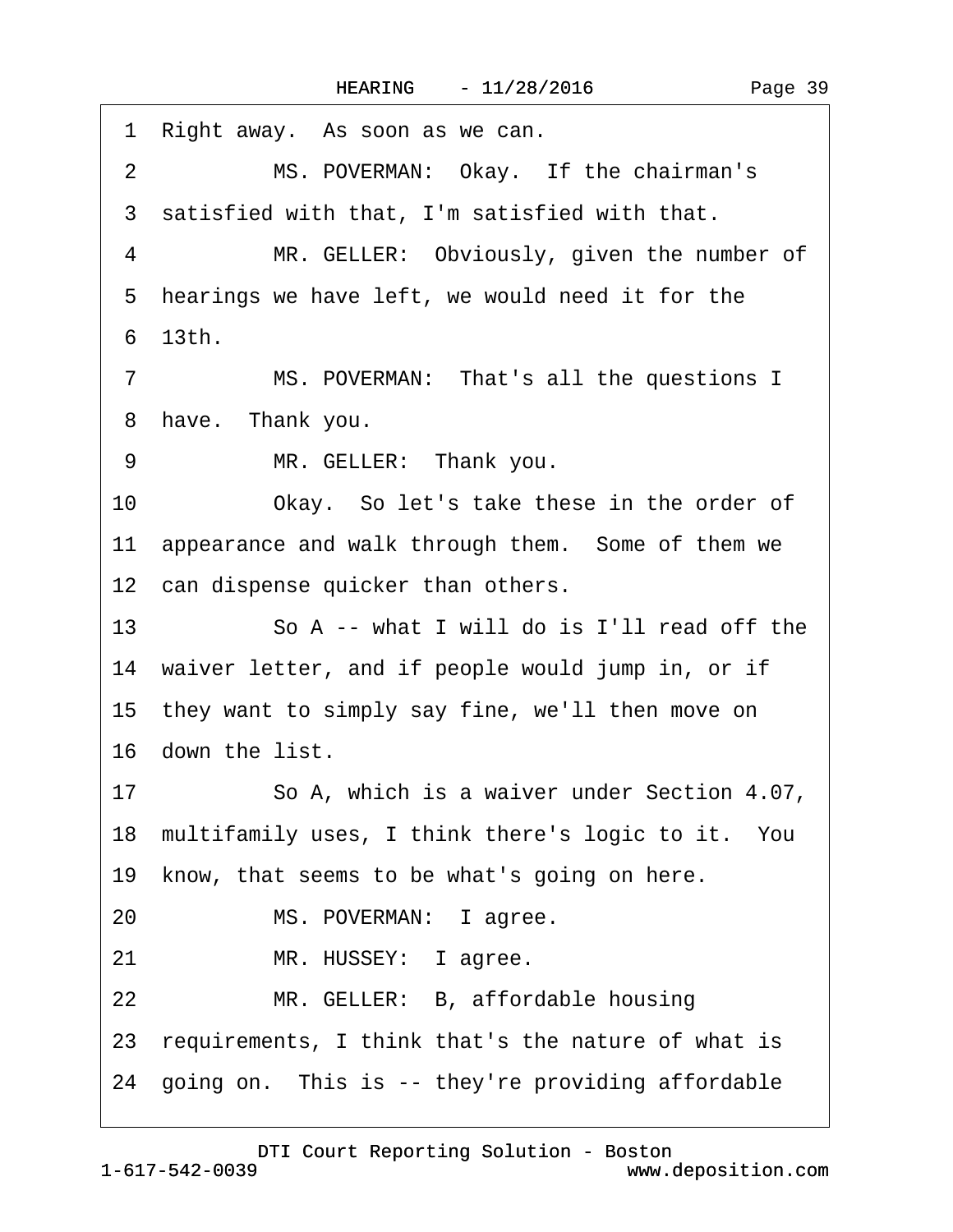1 housing under 40B rather than the requirements of  $2$  40A. 3 MS. POVERMAN: I agree. 4 MR. HUSSEY: lagree. 5 MR. GELLER: Section 5.09, I understand 6 Mr. Engler's comment. I believe the focus of his ·7· comment is real about the fact that the purpose of 8 40B -- not the purpose of 40B, but the function of ·9· 40B is to give to a single body, the ZBA, 10 decision-making authority. His objection, I 11 believe --12 • And, Mr. Engler, you can jump in if you 13 disagree. 14 But his objection under Section 5.09 is to 15· the extent that it grants to any third-party body 16 the decision-making authority that's granted to the 17 ZBA under 40B. I don't take issue with that 18 component. However -- and I think he's agreed with 19 that when Mr. Bennett was speaking about it. 20 Mr. Bennett has raised seven exceptions 21 that should not be waived. They are Section 22· 5.09.3.C.2, which is an existing conditions plan; 23· 5.09.3.C.3, which is a drawing of the proposal; 24· 5.09.4.F, which is stormwater drainage; 5.09.4.G,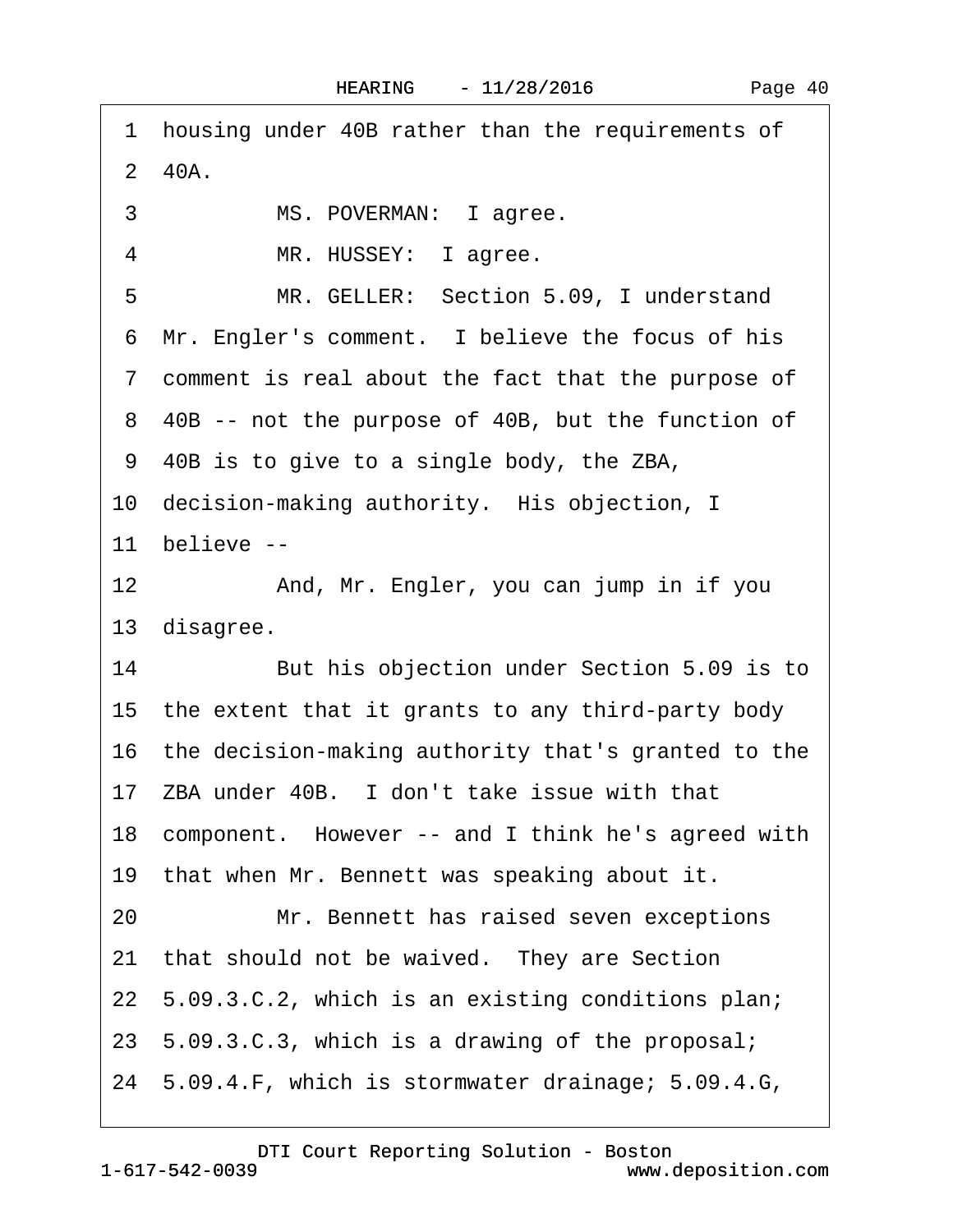Page 41

1 which is utility service; 5.09.4.H, advertising 2 features; 5.09.4.J, safety and security; and 3 5.09.4.M, which is energy efficiency. 4 • And my feeling is that I'm all right with 5 the waiver in the context of the ask, with the ·6· exception of the seven items that Mr. Bennett has ·7· raised. 8 MS. POVERMAN: Here's the concern I have. ·9· I haven't gone through 5.09 sufficiently to -- 10 MR. GELLER: Then go through them. We 11 won't vote on it, then. 12 MS. POVERMAN: Okay. Let me just say what 13 my concern is. 14 MR. GELLER: Okay. 15 MS. POVERMAN: Under the design review 16· guidelines of 40B, we do have the power to comment 17 on materials used -- the ZBA does -- materials used 18· and the aesthetics of buildings.· So I don't want, 19 for example, there to be changes made in the future 20· that are made without our knowing or whatever, and 21· for it to be said that we do not have the power or 22 ability to have viewed that. 23 MR. GELLER: In-house, the ZBA. 24 MS. POVERMAN: Right, ZBA.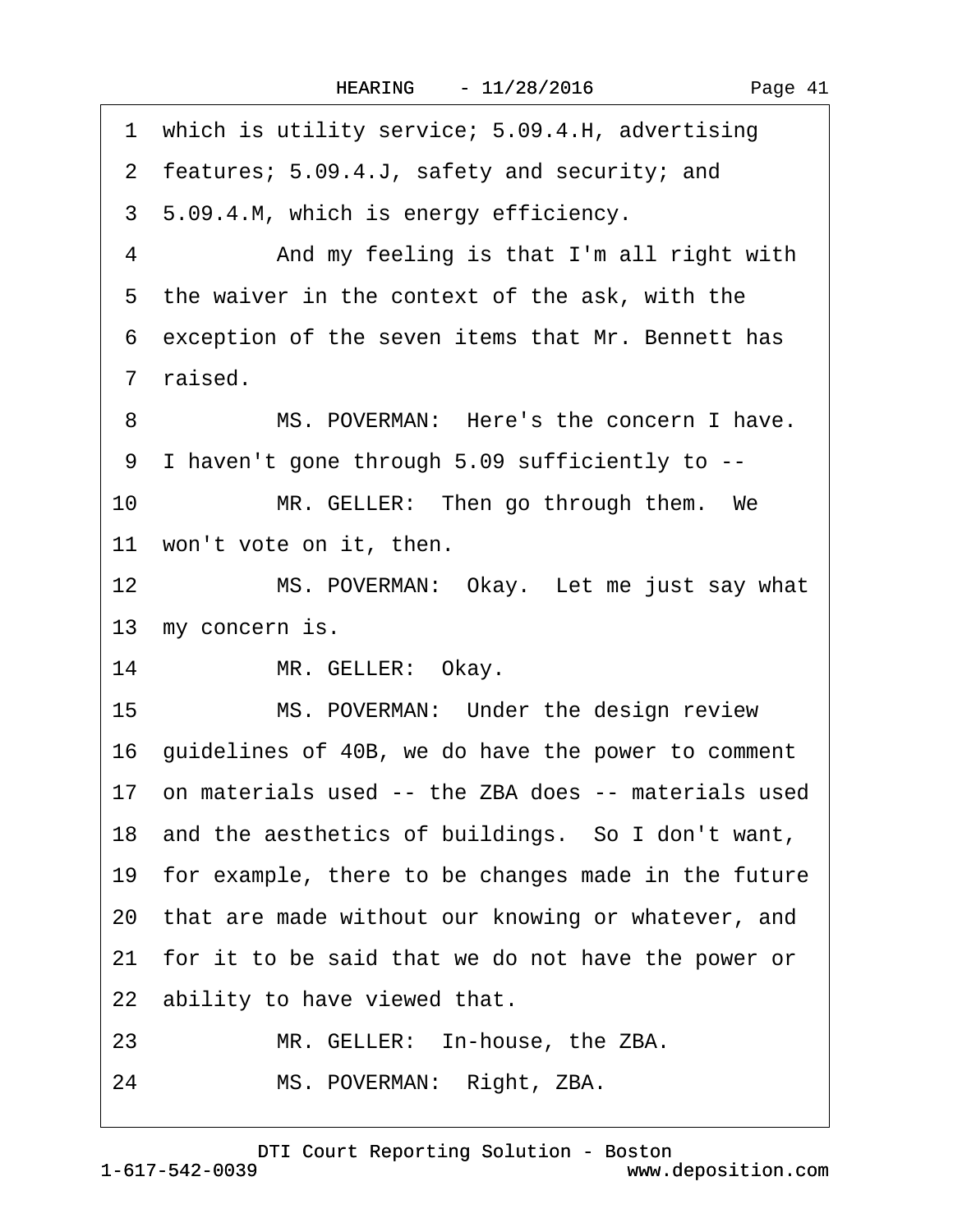| 1<br>So I don't want to waive that.                     |
|---------------------------------------------------------|
| MR. GELLER: Okay.<br>$\overline{2}$                     |
| 3<br>MS. POVERMAN: And this was very clear on           |
| 4 the 21 Crowninshield case where very tight control    |
| 5 was -- and coordination was maintained with the       |
| 6 community, but it was nothing that was not spelled    |
| 7 out by the statutes and the ability. But it was       |
| 8 very clear there that -- as to the steps that had to  |
| 9 be taken. But for that reason, I don't want to        |
| 10 waive 5.09.                                          |
| MR. ENGLER: I think there's some<br>11                  |
| 12 confusion. I don't have any problem with the         |
| 13 planning board and other boards -- (inaudible) -- as |
| 14 long as we're not going to them, as used to be the   |
| 15 case, where they had separate review power. So the   |
| 16 degree that they input to you and the degree that    |
| 17 you put into your permit design issues or outline    |
| 18 spec in the plans, so that any changes have to come  |
| 19 back to you that don't meet those specs that we give |
| 20 you.                                                 |
| And invariably a contractor's going to<br>21            |
| 22 come, the developer's going to come back and need    |
| 23 change, because it's just preliminary. So if you     |
| 24 say the windows have to be modern windows and decks  |
|                                                         |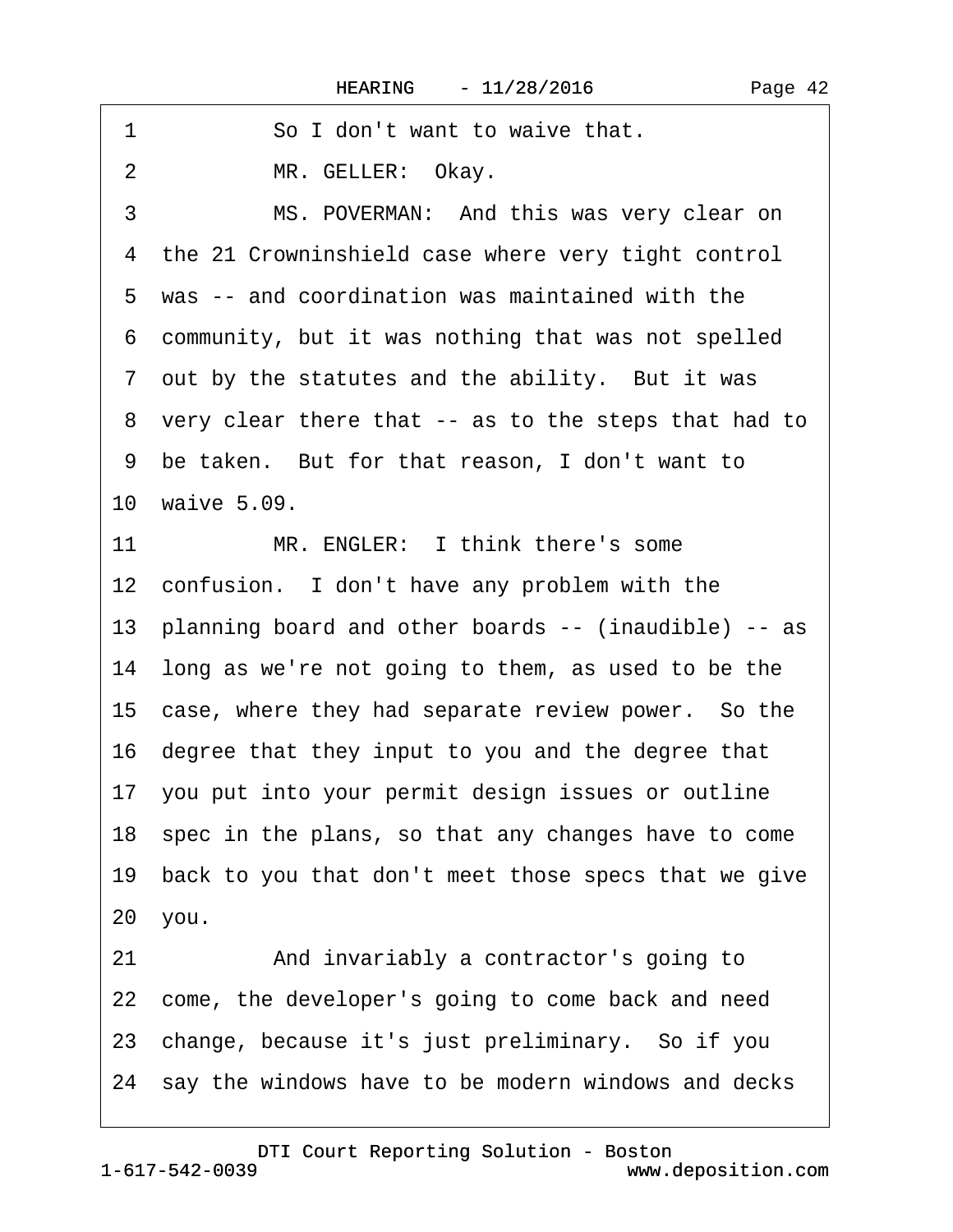1 and we come back with -- that's a bad example. 2 (Inaudible) -- doesn't matter. But the size of the 3 windows or something on the materials, it's in 4 there. And I don't think you should go overboard 5 with designing the project for us. That's not your ·6· role.

7 But to take what we have, which is the 8 design -- the building design and the specification ·9· list -- we haven't given you specifications -- then 10 that goes in the permit. And any changes when you 11 do the final drawings have to come back. The 12 building inspector's job is to say, are we 13 consistent with what you approve and do we meet 14 code? He can bring in the planning board and 15· everybody else to comment on that, and we have to 16 comply.

17 So we don't have -- I don't think we have a 18 problem with what you're saying, and most of those 19 seven exceptions really apply to the final drawings 20 and not the stage we're in right now. So I don't 21 have any problem with those.

22 MR. GELLER: Let me suggest that on the 23· Section 5.09 requested waiver, that you take a look 24· at Section 5.09 and that there's some wordsmithing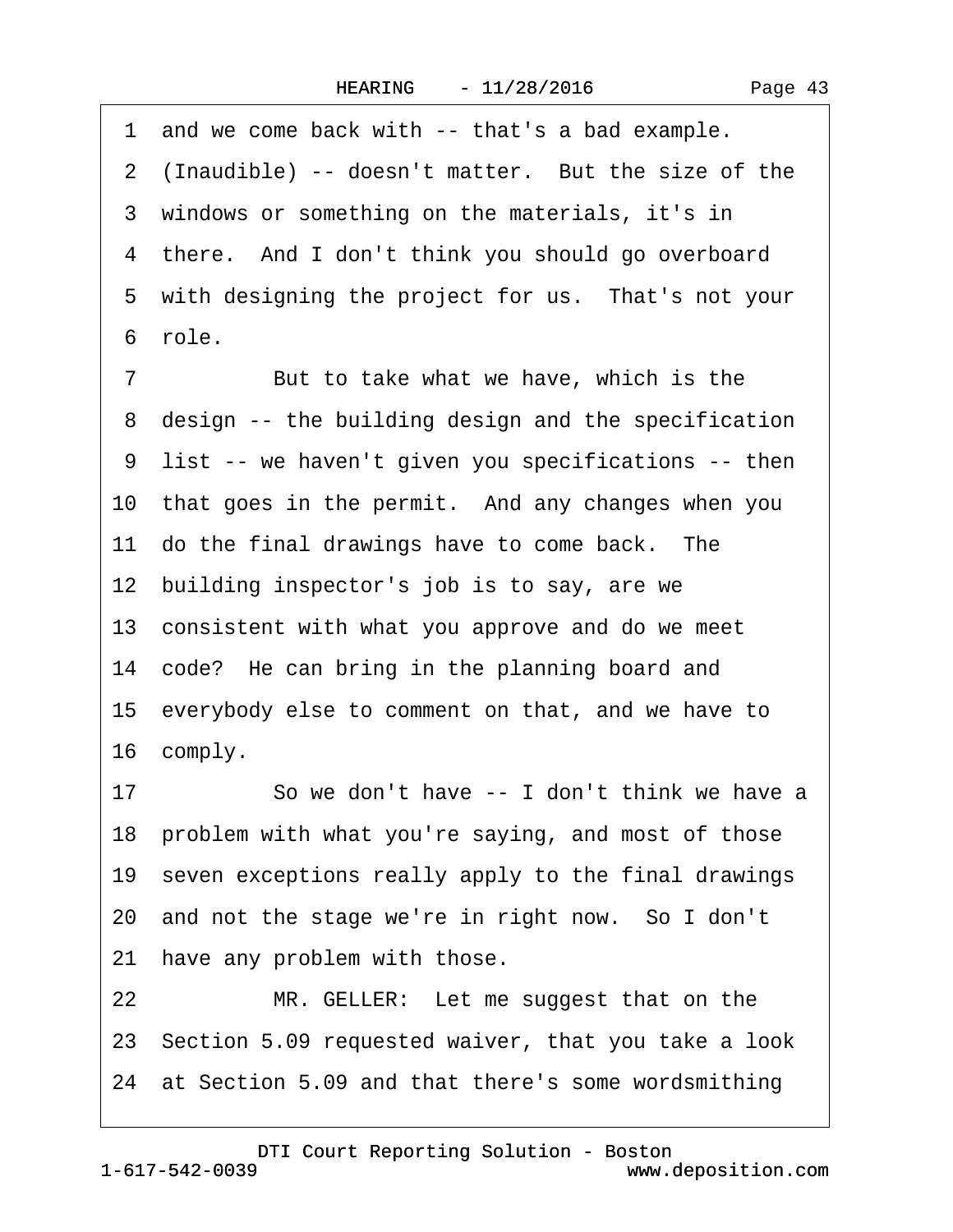| 1 that needs to take place.                                   |
|---------------------------------------------------------------|
| MS. POVERMAN: Yeah. I just can't agree to<br>2                |
| 3 a waiver right now. I can look at it.                       |
| $\overline{4}$<br>MR. GELLER: Okay. Anybody else have         |
| 5 anything on that?                                           |
| MR. HUSSEY: No. I think that makes sense.<br>6                |
| MR. GELLER: You sure, Steve?<br>$\overline{7}$                |
| MR. CHIUMENTI: Yeah.<br>8                                     |
| MR. GELLER: Okay.<br>9                                        |
| 10<br>Next one, D, "maximum floor area,                       |
| 11 exceptions to maximum floor area ratio, regulations        |
| 12 for residential units." I think we've talked about         |
| 13 that, and that is what's going on.                         |
| 14<br>MS. POVERMAN: Unfortunately, yup.                       |
| 15 <sub>1</sub><br>MR. GELLER: E, which is "maximum height of |
| 16 buildings," again, same comment. I was specific            |
| 17 with Building Commissioner Bennett, asking him             |
| 18 whether the methodology is correct. He has                 |
| 19 confirmed that it is and that, in fact, it was             |
| 20 conservatively measured.                                   |
| 21<br>So I think your comment stands.                         |
| MS. POVERMAN: Which one?<br>22                                |
| MR. GELLER: Unfortunately, it is.<br>23                       |
| MS. POVERMAN: Yeah. Okay.<br>24                               |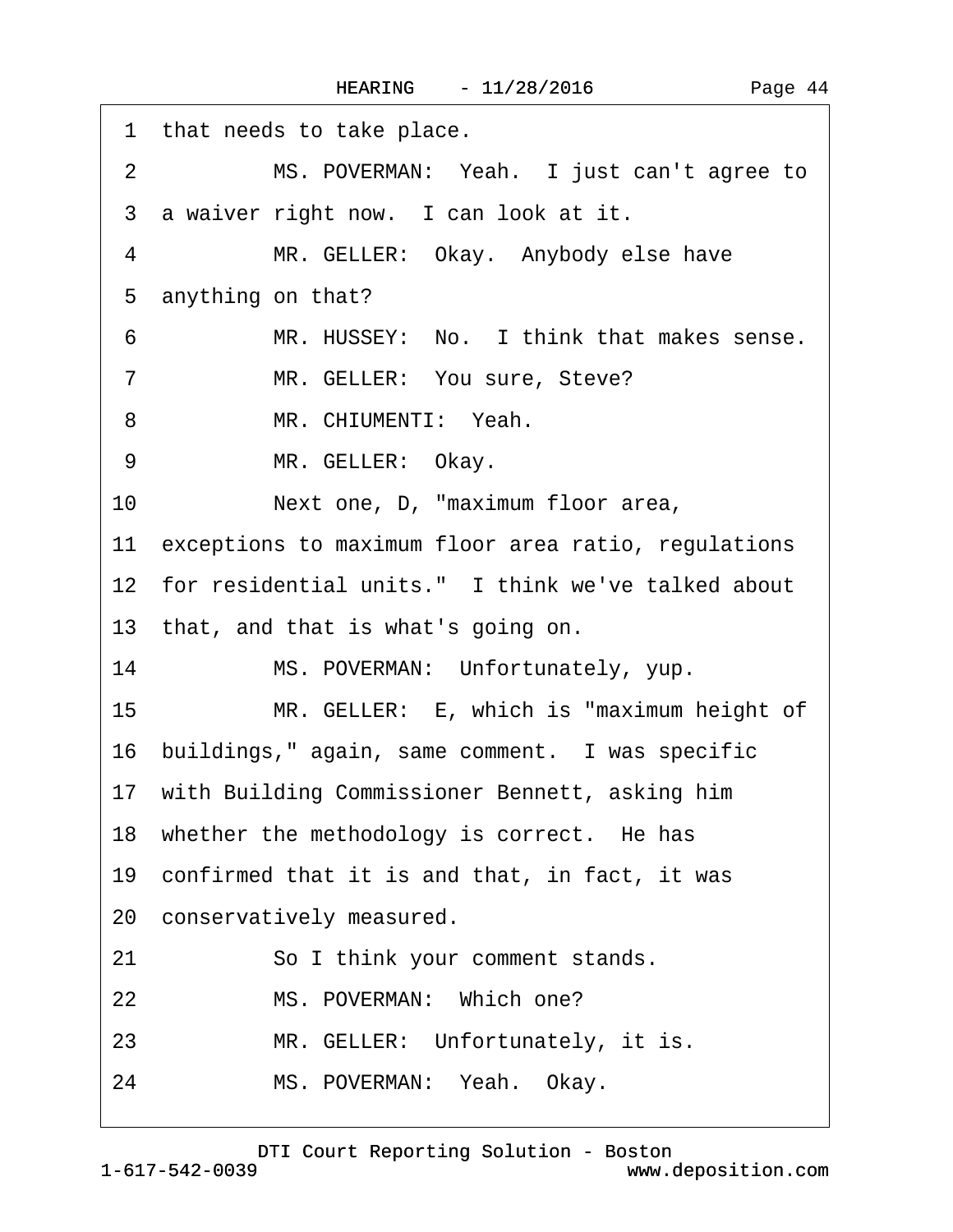$\Gamma$ 

| 1<br>MR. GELLER: Anybody else?                           |
|----------------------------------------------------------|
| MR. HUSSEY: No.<br>$\overline{2}$                        |
| 3<br>MR. GELLER: 5.43, as mentioned before, I            |
| think it simply does not apply in this instance.<br>4    |
| 5<br>MR. HUSSEY: I agree.                                |
| MS. POVERMAN: Yup.<br>6                                  |
| MR. GELLER: G, H, and I are similar<br>$\overline{7}$    |
| requests, they're dimensional requests, and that is<br>8 |
| 9 consistent with their proposal.                        |
| 10<br>MS. POVERMAN: Yup.                                 |
| 11<br>MR. GELLER: Okay. Maximum building                 |
| 12 stories, again, it's consistent with their proposal   |
| 13 and consistent with E.                                |
| 14<br>Jump in if you want to.                            |
| 15<br>MR. HUSSEY: No.                                    |
| 16<br>MR. GELLER: Okay.                                  |
| 17<br>K, "exceptions for alignment," as                  |
| 18 Mr. Bennett explained, there is a provision in our    |
| 19 bylaw about abutting buildings, neighboring           |
| 20 structures, and alignment to the street if they're    |
| 21 at various depths.                                    |
| MS. POVERMAN: I didn't fully understand<br>22            |
| 23 that, but I think it's a technicality that is not     |
|                                                          |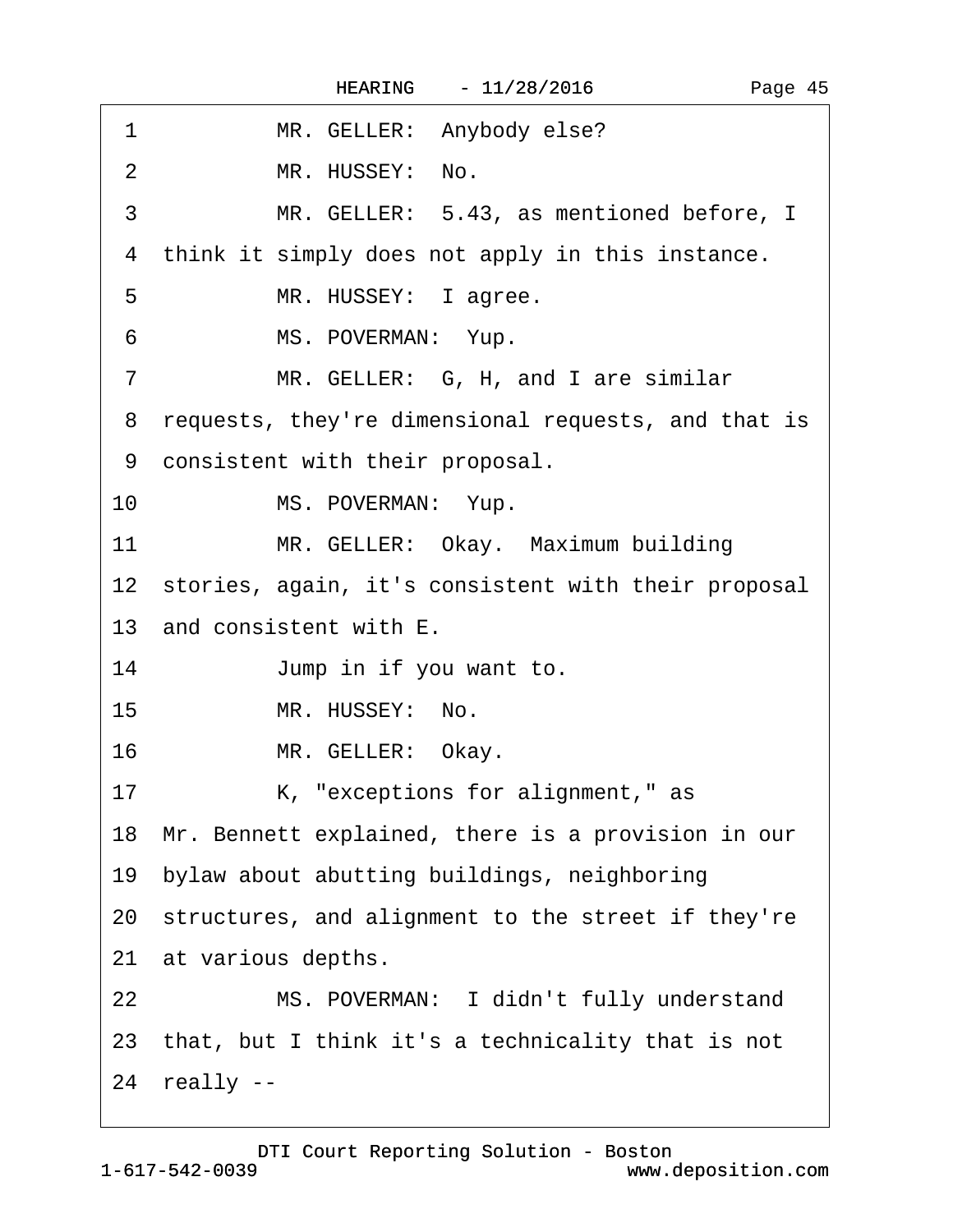| 1<br>MR. GELLER: Right.                                 |
|---------------------------------------------------------|
| MS. MORELLI: Could I just point out, if<br>2            |
| 3 you want, the modal pattern on that street is         |
| 4 between 22 and 27 feet for the front yard setback on  |
| 5 both sides of the street.                             |
| MR. GELLER: This goes to, I think, the<br>6             |
| 7 first or second hearing where we were talking about   |
| 8 the consistent front yard setback.                    |
| MS. POVERMAN: Okay.<br>9                                |
| 10<br>MR. GELLER: Minimum open space, again,            |
| 11 same comments as above. Minimum open space --        |
| 12<br>MS. POVERMAN: This is something I actually        |
| 13 regret. Not that we can do much now, but I don't     |
| 14 think we ever really discussed at all adequately the |
| 15 lack of usable open space in this project.           |
| 16<br>MR. HUSSEY: That's true. I was wondering          |
| 17 about a roof deck. Is that allowed?                  |
| 18<br>MR. GELLER: Well, you know, as much as            |
| 19 you'd like -- remember, usable open space has a      |
| 20 definition. And as much as you like to say that      |
| 21 they should have usable open space and you're        |
| 22 willing to grant them a building of this size and    |
| 23 therefore you're left with only usable space on the  |
| 24 roof, my concern is that you are, in that fashion,   |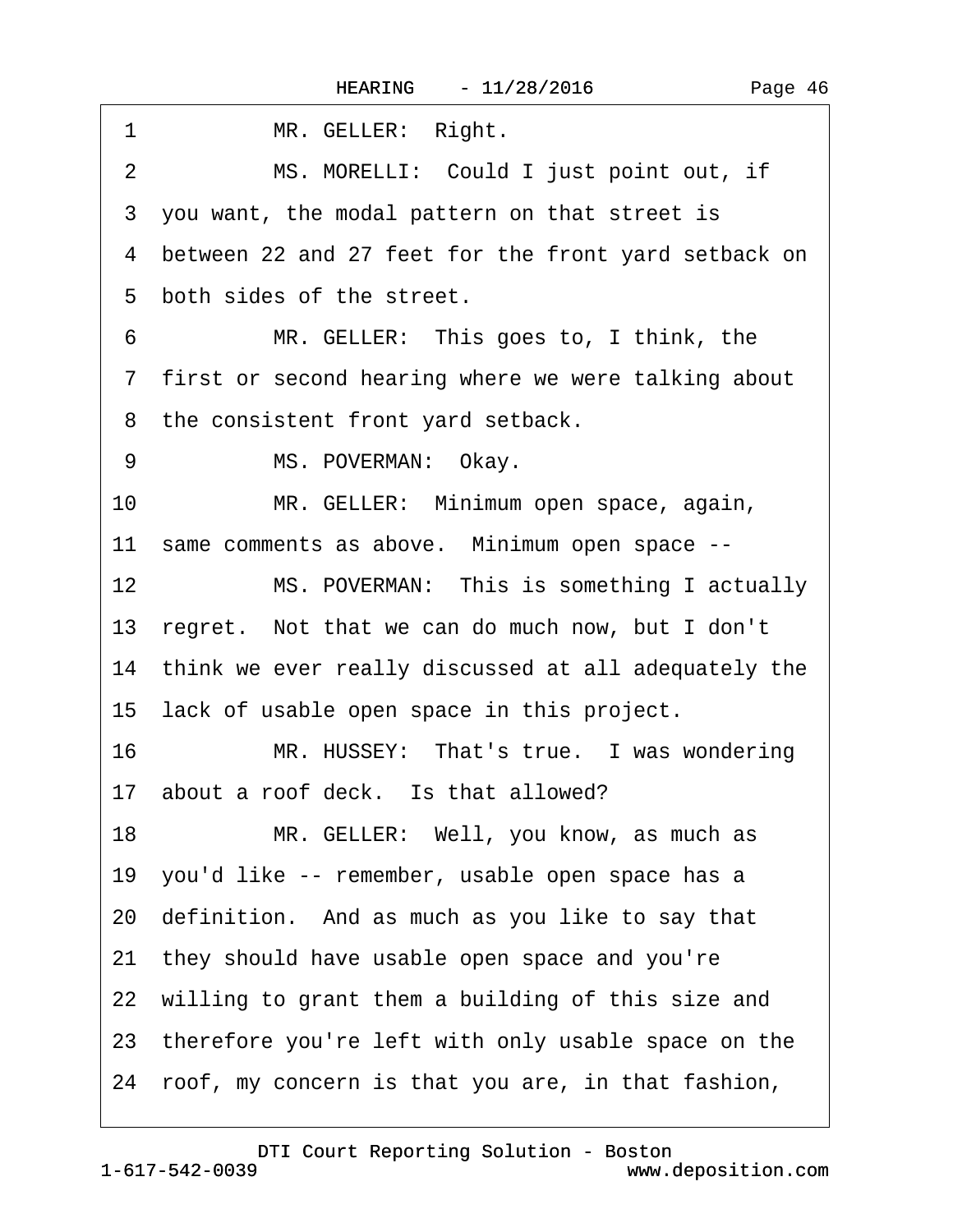| Page 47 |  |
|---------|--|
|---------|--|

| 1 extending the height of the use. And, frankly, I'm   |  |
|--------------------------------------------------------|--|
| 2 not sure the neighbors will want to have people on   |  |
| 3 the roof of this building looking down on them.      |  |
| MR. HUSSEY: I agree.<br>4                              |  |
| MS. POVERMAN: But I think one of the<br>5              |  |
| 6 questions that you have to look at under 40B, in     |  |
| 7 looking at the case law, again, is what the          |  |
| 8 amenities are offered to the people in the building. |  |
| 9 And there is very little in terms of amenities that  |  |
| 10 is offered to people in the building.               |  |
| And in terms of usable open space, you<br>11           |  |
| 12 know, one of the things -- the problems we've all   |  |
| 13 had with this project is that, as Mr. Chiumenti has |  |
| 14 always said, it is just too intense a use of the    |  |
| 15 space, of the piece of land. It is using up every   |  |
| 16 single inch of land. And that's something which has |  |
| 17 always been so offensive about this project.        |  |
| 18 Putting a building within 5 feet of the setbacks    |  |
| 19 is -- in a noninfill situation, is unconscionable.  |  |
| 20 And if it weren't for 40B, we would never allow it. |  |
| 21 And it is something which is -- sticks in the craw. |  |
| 22<br>(Multiple parties speaking.)                     |  |
| MR. GELLER: -- under section 5.43.<br>23               |  |
| 24<br>MS. POVERMAN: That's right.                      |  |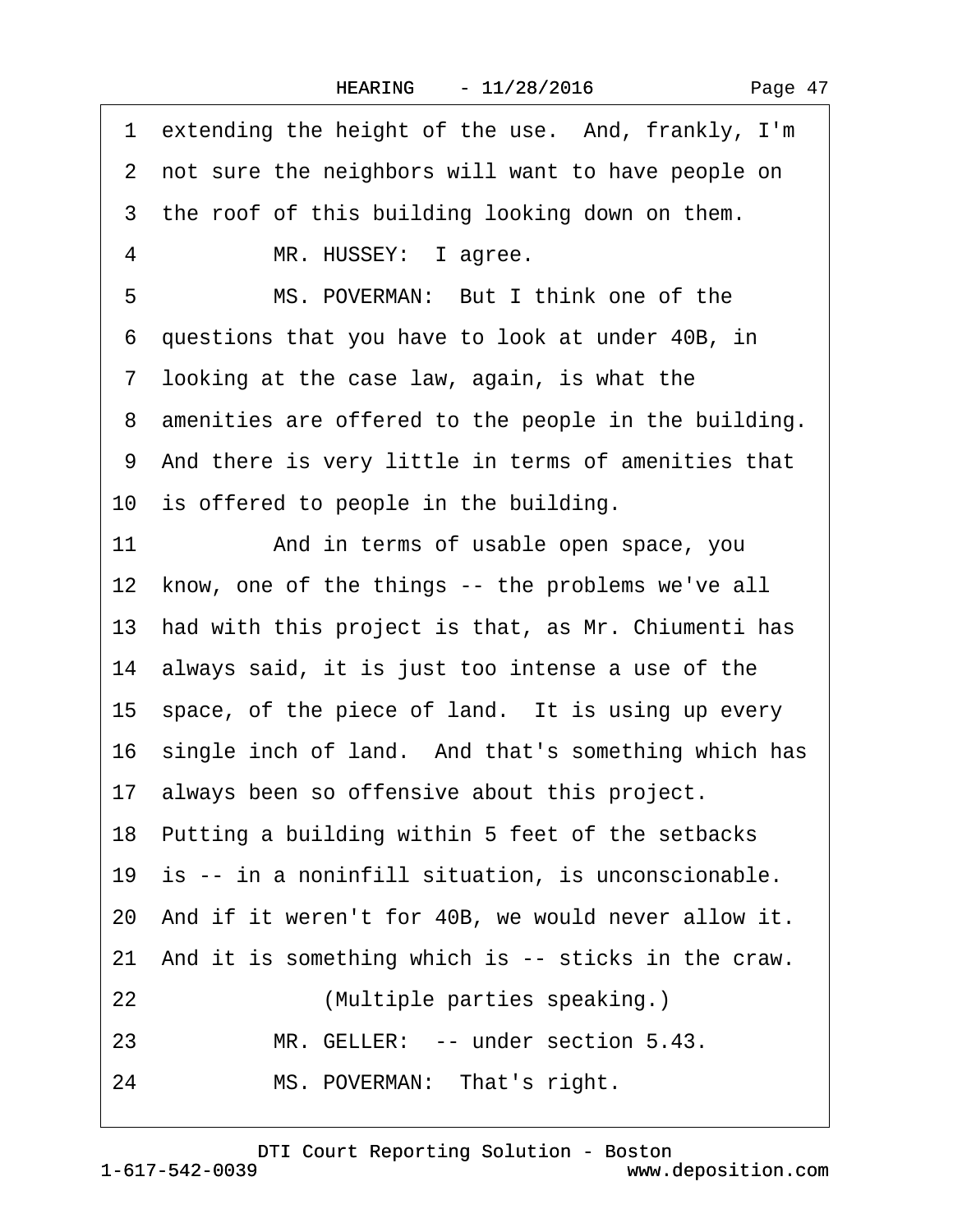1 MR. GELLER: And it is unlikely we would 2 grant that relief.

3 MS. POVERMAN: That's right. And it is --4 as a neighbor in the neighborhood, it is something 5 which I find appalling to be finding myself having ·6· to approve under the law.

7 UNIDENTIFIED AUDIENCE MEMBER: Don't. 8 MS. POVERMAN: If I found a legal way to be 9 able to say it was not approvable, I would. But 10 unless my people agree with me that as something 11 that is just too intense a use to be -- then I think 12 that -- I think it is too intense a use.

13 I think there is case law under Hastings 14 Village versus Wellesley which could give us some 15 support, but I think it's a very tough row. I think 16 that for the -- you know, the only thing which would 17 make it better is making it -- and I think, again, 18 we're going to have to deal with the parking issue 19· now that we have 72 percent compact cars, and we'll 20· get to that in a little bit, which makes parking 21 even worse again. It's not an ideal building, to 22 say the least. 23 MR. GELLER: I wouldn't even characterize

24 it that way. I said it at the last hearing.  $\overline{\phantom{a}}$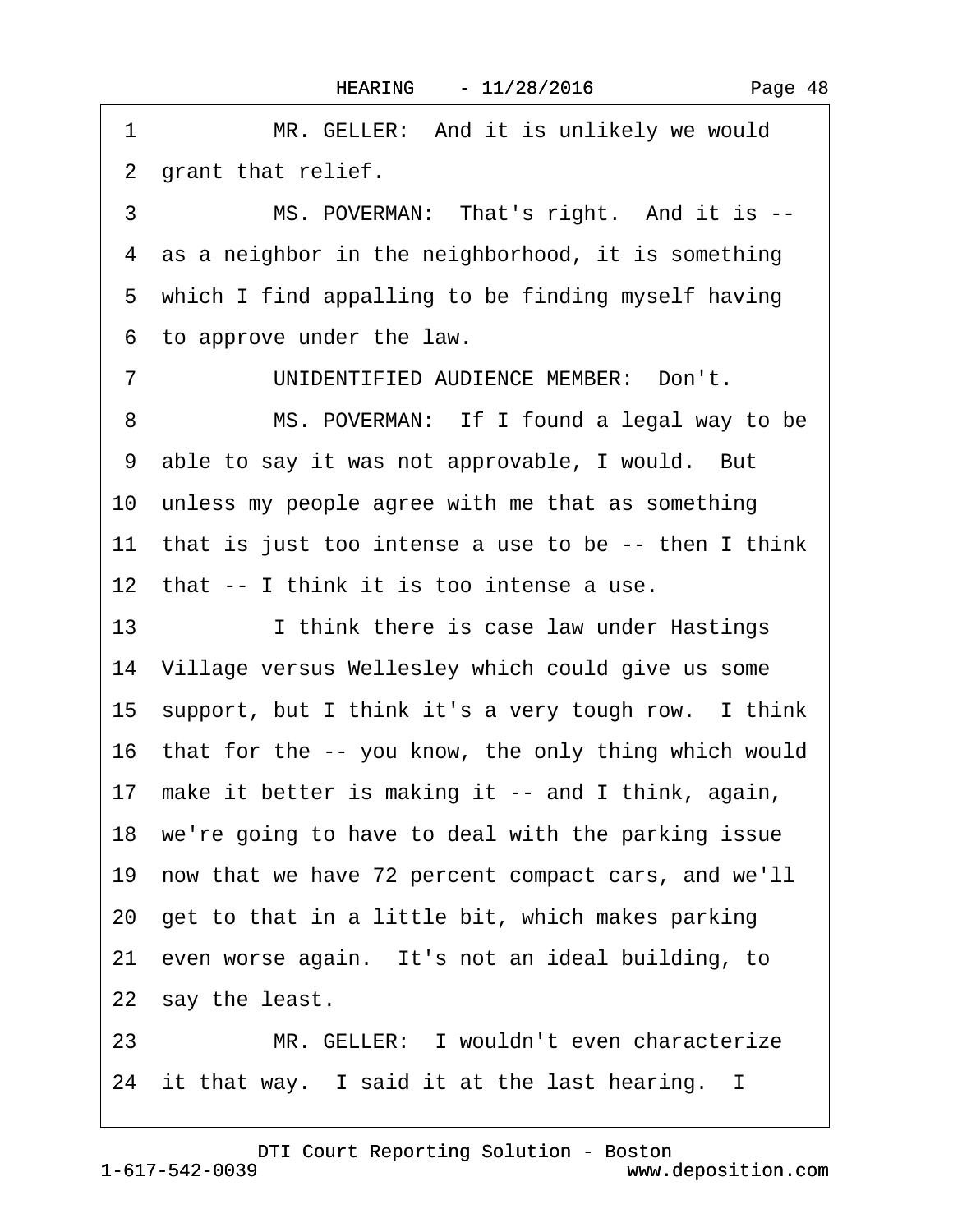1 don't think it's a nice building. I think it's

2 overly intensive for the site.

3 But the operative question is: Under 40B, ·4· what can we do, and what are we allowed to do, and, 5 frankly, how has it been interpreted under case law 6 by those who review decisions? And I think you've ·7· answered that question, and you know the answer to 8 the question. That's the problem. That's why it's 9 not easy. It's not easy. 10 · · So, you know, I think everything you've 11 said is spot-on, and that's what we struggle with, 12 and that's why hearings run long. 13 MS. POVERMAN: I agree. I'd like to hear

14 what Steve has to say, because he's pulling his 15 microphone close.

16 MR. CHIUMENTI: You know, we basically 17 disagree on what it is we're doing. And I'm 18· reluctant to get started, since I'm not voting on 19 this project, but -- and you clearly have two votes 20 to proceed. 21 But it isn't enough to say that these 22 zoning rules don't apply. They don't apply 23 literally. But when you read the 40B regs, what 24· they really do -- if you read all of it, not just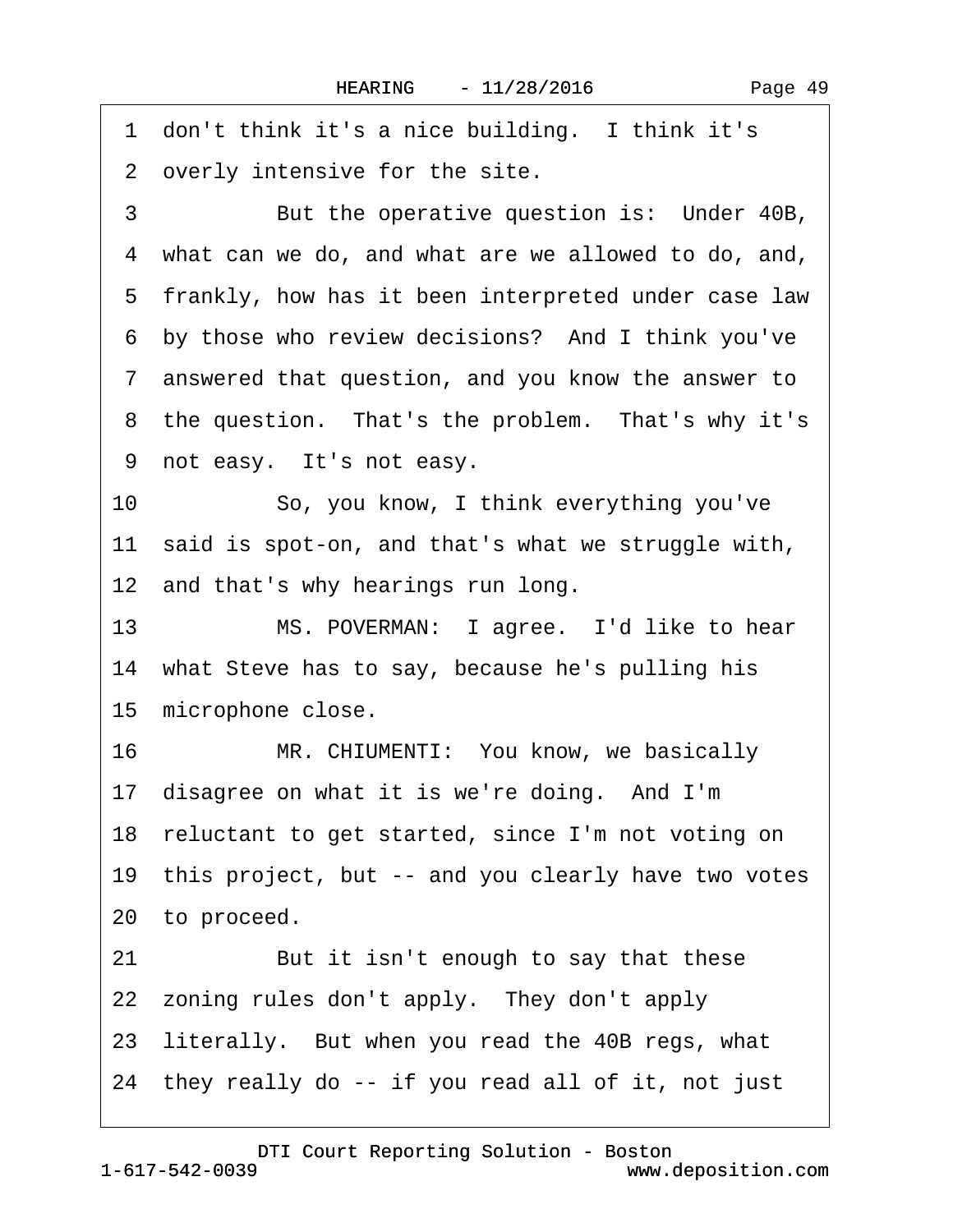1 the safety part, but you read the site design and 2 the height and the bulk and the parking and the open 3 space, they really describe conceptually what it is 4 that the town has attempted to achieve in its zoning 5 rules.

6 **• • And what the 40B regs are saying is you** ·7· shouldn't be constrained by this 5-foot setback or 8 this specific setback. But in discussing open space ·9· and all of the other stuff, what they're saying is 10 that's the sort of thing you should take into 11 consideration without being constrained about the 12 specific limitation.

13 • And what we're supposed to do, really, is 14 balance that, balance these -- these are local 15· concerns, the fact that this thing is so big, so 16· grossly oversized, no parking, and so on, and the 17 burden it is to that neighborhood. And balance --18· basically to reduce the size, to adjust the design 19· so that it doesn't commit such an outrage, 20· basically, to the community and the neighborhood. 21 That's the authority we have. 22 The mere fact that we don't have the 23· authority to apply a specific limitation in that 24 statute doesn't mean it doesn't apply. What it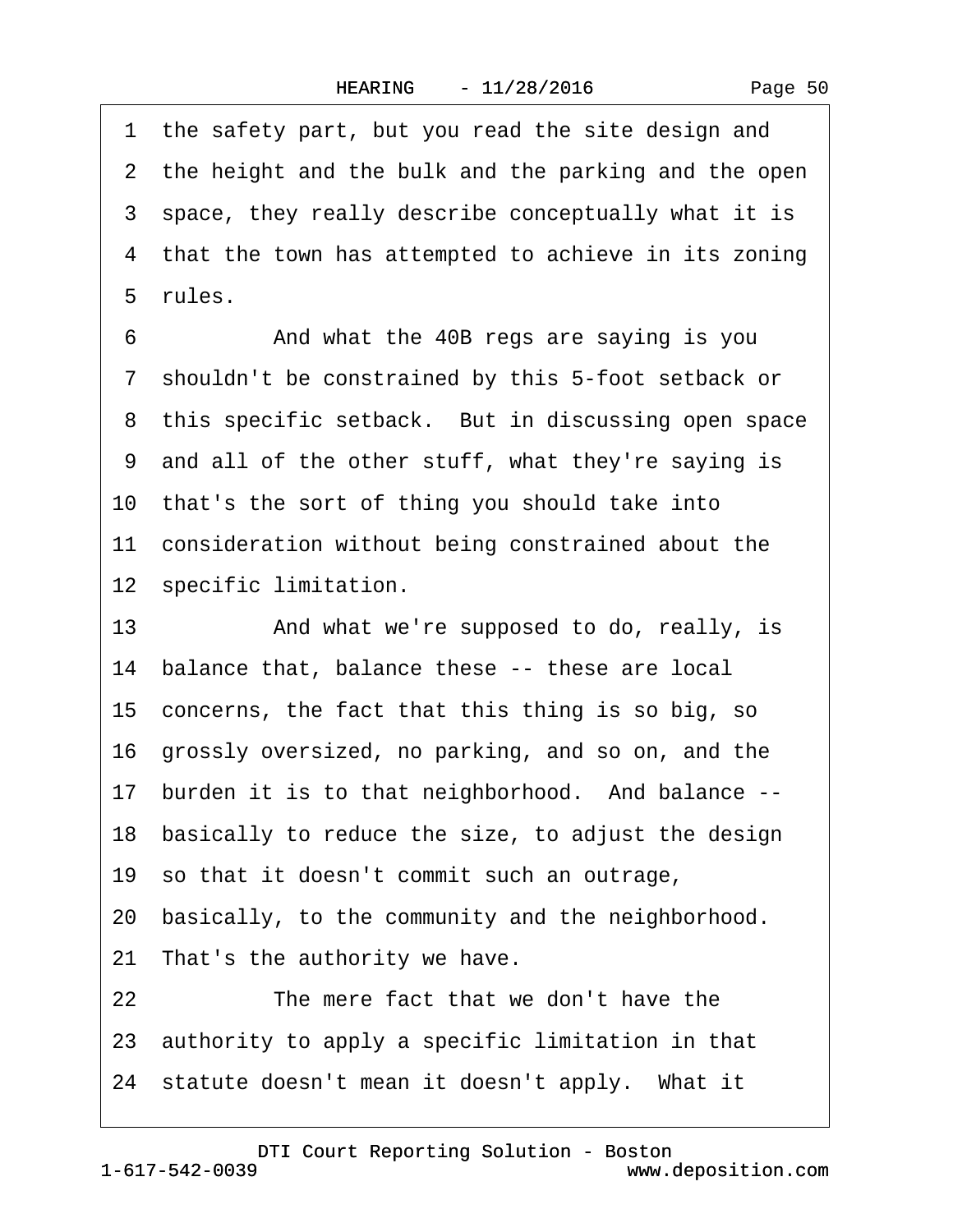·1· means is it's the conceptual objective that's in the 2 regulation that does apply, and they're expecting us 3 to make a judgment call. 4 So, I mean, I think to say that, well, we 5 can't apply the zoning rule, really, basically, 6 that's just the beginning of it. What we're ·7· supposed to do is apply the values and the 8 characteristics that are articulated in the regs. ·9· And they don't just say "safety."· They go on for 10 two pages. And we -- these boards that I've sat on 11 and listened to don't do that. I think this was 12 more than adequate justification to reduce the size 13 of this project based on their rules. That's what I 14 would say. 15 MR. GELLER: I've got to tell you, Steve, I 16· disagree with you both in terms of your 17 interpretation of the regulations -- and apparently 18· our 40B consultant does as well -- and I would also 19· say that I disagree with you because 40B has 20· existed -- and I regret having to say this -- but 21· 40B has existed for 47 years.· And, you know, our 22 decision-making, like any decision-making, is 23· constrained both by what's in the regulatory scheme 24 as well as how it's interpreted. And I haven't done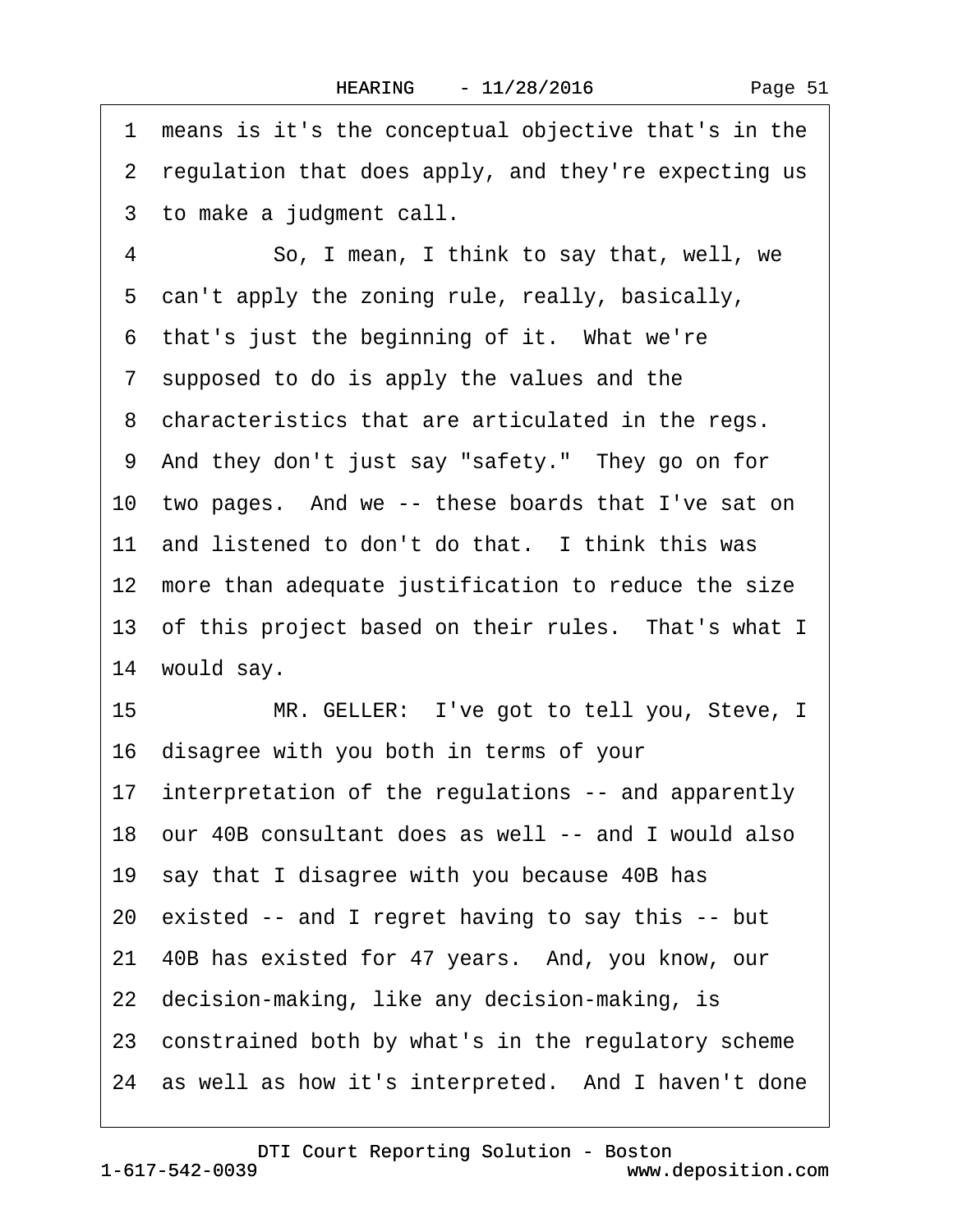Page 52

·1· a full audit of appeal decisions, but I'm unaware of ·2· any decisions -- any in 47 years -- that would go as 3 far as you're proposing. 4 MR. CHIUMENTI: I'm proposing to take a 5 floor off this building. 6 MR. GELLER: I don't know that that helps 7 either way. 8 MS. POVERMAN: I know. It's a terrible 9 situation, and I could go back and forth. I know 10 what the courts have done. I know I would like to 11 take a floor off. I don't think we have the votes 12 for it. I don't think it will affect open space. 13 MR. GELLER: No. Which was the way you 14 started. 15 MS. POVERMAN: Yes. It would reduce the 16 intensity of the use of the building. 17 But, anyway, it is a very difficult law. 18· And I brought up the point about open space, and, 19· yeah, I guess I have to grant that waiver. 20 MR. GELLER: Okay. Parking spaces, which 21 is N, so there's a reduction. And you can recuse 22· yourself on that because, you know, we've heard you. 23· Chris and I believe that the spaces, which include 24· stackable units -- and we'll get into a further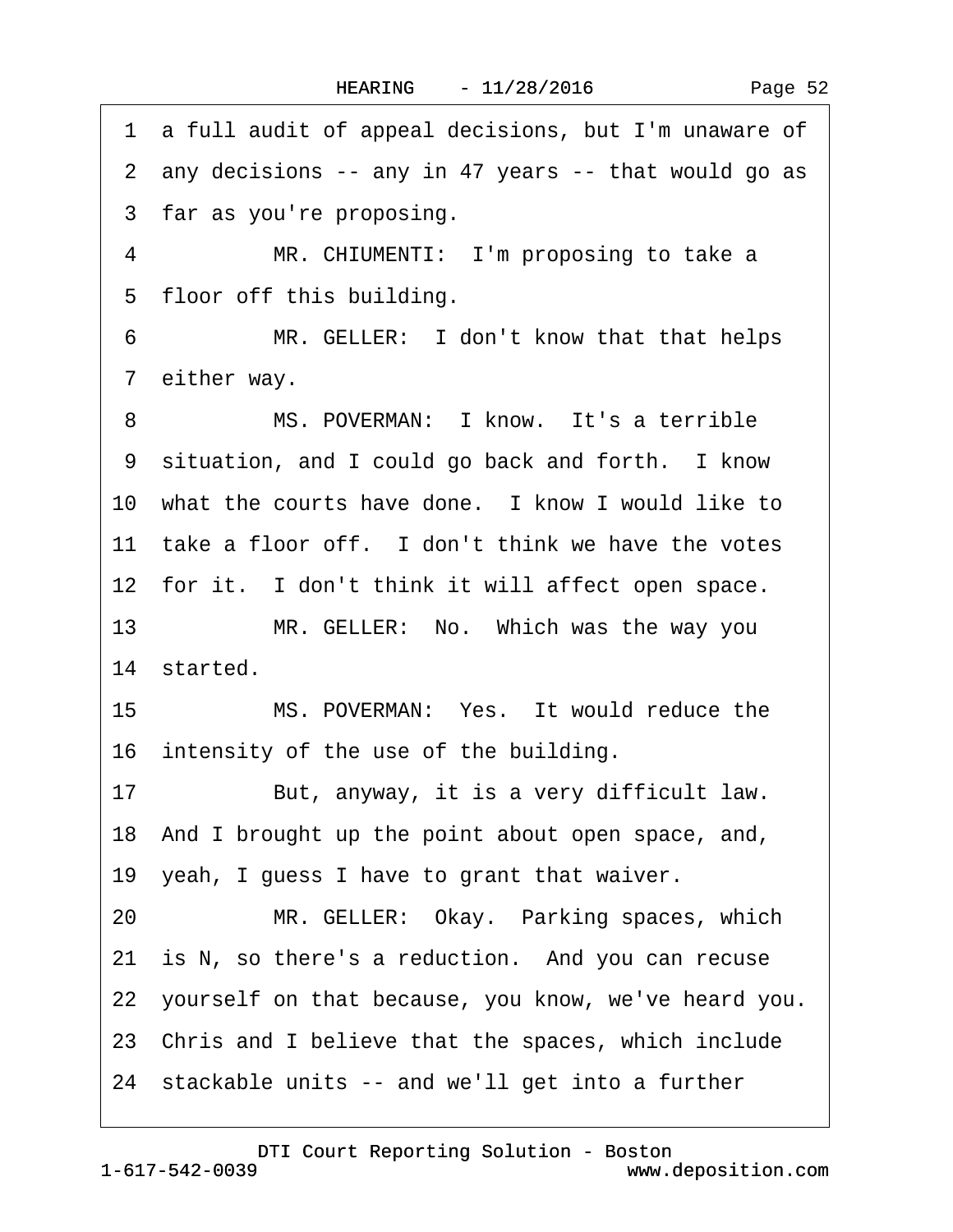1 discussion on your topic in a minute -- but that 25 2 spaces at this location, given proximity, works. 3 MS. POVERMAN: Right. 4 MR. GELLER: I don't want to take your 5 thunder. 6 MR. HUSSEY: No. That's all right. 7 MR. GELLER: Section 6.02, that is what's 8 happening. And that would be true in any scenario, 9 even if they were providing 1.0. I would say that 10 that's consistent with -- I'm trying to think of 11 structures that are new structures where they set 12 aside a significant number of spaces for 13 tradespersons and guests. My building doesn't have 14 any. 15 Maximum curb cut, I think that the genesis 16· of this was to make the drive safer so that vehicles 17 entering and exiting, there would not be a risk of 18 conflict. I think this is the function of that. 19 MS. POVERMAN: Yup. 20 MR. GELLER: Okay. Next, our favorite, 21 everyone's favorite. So Section 6.03.2.E, and this 22 is their additional request that the parking be 23 largely for compact cars. Let me tell you that I am 24 absolutely not in favor of this.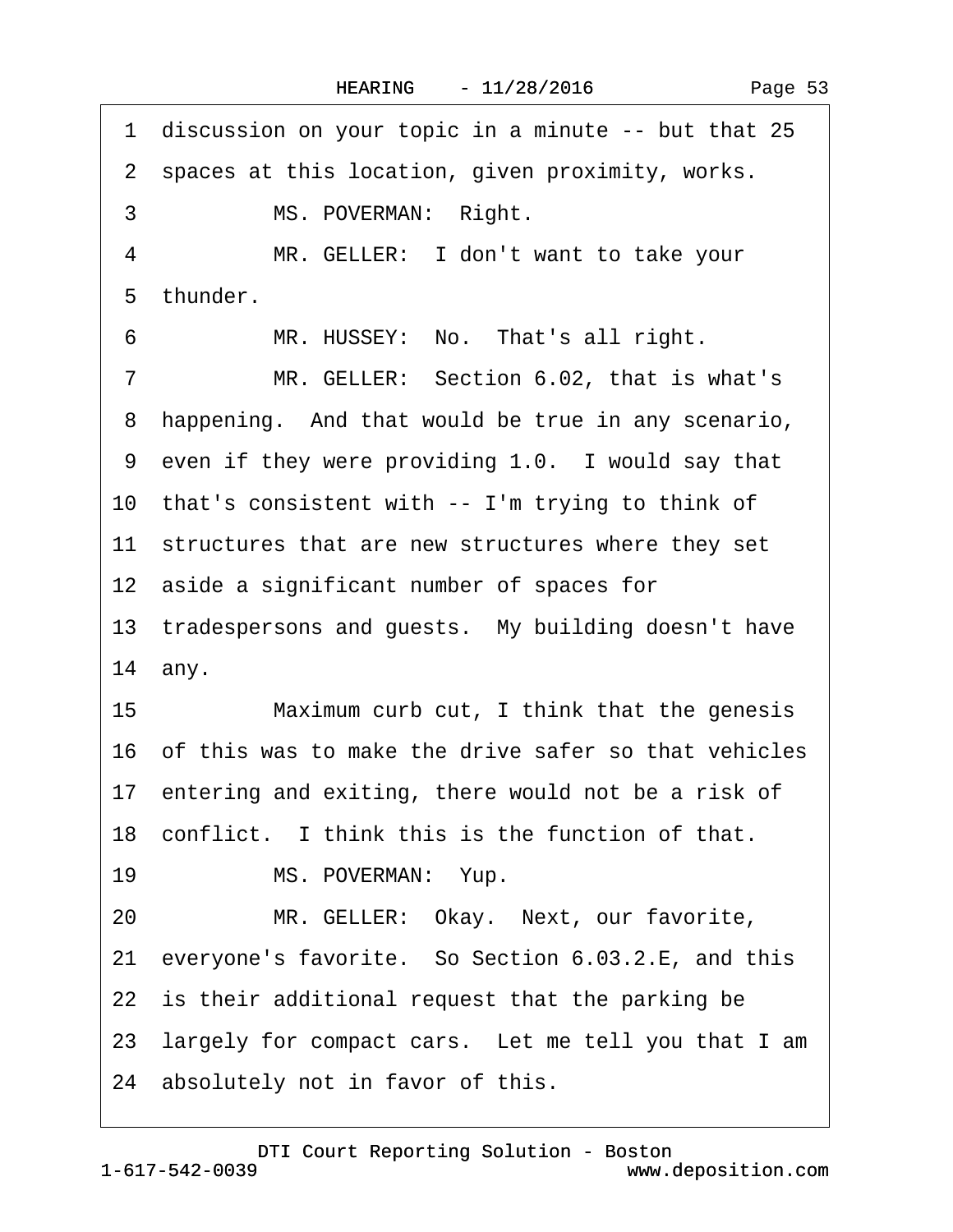| MS. POVERMAN: Thank you.<br>1                           |
|---------------------------------------------------------|
| 2<br>MR. GELLER: Not in favor of this, not,             |
| 3 N-O-T.                                                |
| MS. POVERMAN: Yeah. I don't see -- I<br>$\overline{4}$  |
| 5 mean, because we all know, I think, the parking's     |
| 6 bad enough, but to have it be 75 percent limited to   |
| 7 compact cars just makes it unusable for many          |
| 8 families.                                             |
| MR. CHIUMENTI: But isn't he telling you<br>9            |
| 10 that the devices they're relying on will not         |
| 11 accommodate --                                       |
| 12<br>MR. GELLER: He's telling you that a               |
| 13 specific -- he looked at a specific product.         |
| 14<br>MS. POVERMAN: He's going to have to get a         |
| 15 different product.                                   |
| MR. GELLER: Right, right. Or structure<br>16            |
| 17 the building so that it can hold this product, if he |
| 18 wants that product enough.                           |
| MS. POVERMAN: If he what? I didn't hear<br>19           |
| 20 you.                                                 |
| MR. GELLER: If he wants that product<br>21              |
| 22 enough -- well, it wouldn't make any sense anyway.   |
| 23 Doesn't matter.                                      |
| 24<br>So I am not in favor of granting the              |

Page 54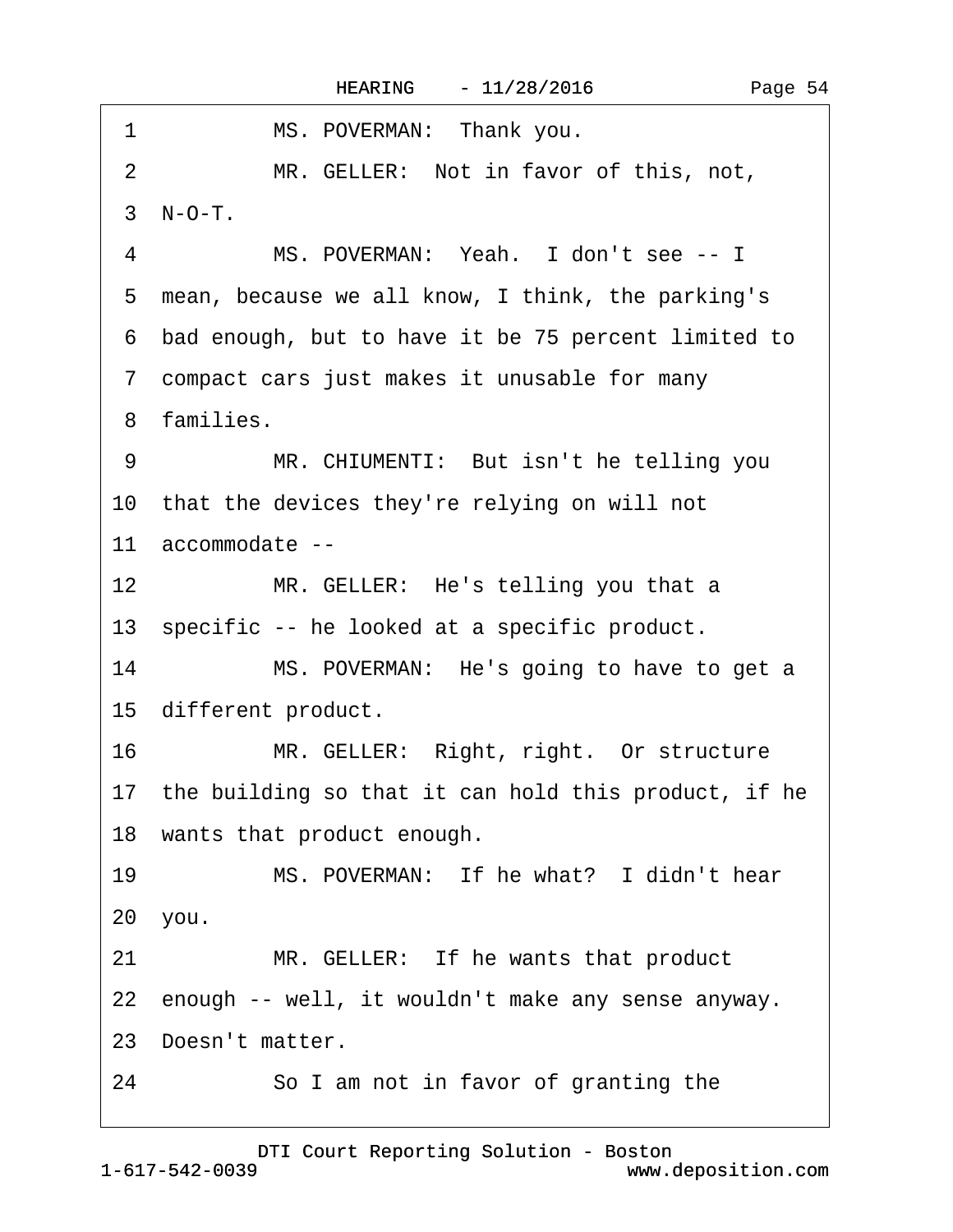| 1              | request. Let me say that.                              |
|----------------|--------------------------------------------------------|
| $\overline{2}$ | MS. POVERMAN: Chris, what's your --                    |
| 3              | MR. HUSSEY: Well, I agree that having so               |
| 4              | many compact spaces is going to limit the cars --      |
|                | 5 some of the cars. These things tend to go in         |
|                | 6 cycles. Right now, because the gas is going down,    |
|                | 7 the SUVs and the larger cars are going back -- more  |
|                | 8 of them are being manufactured and sold right now.   |
|                | 9 But the stackers is the only way to provide more     |
|                | 10 parking than they had before, so                    |
| 11             | MR. GELLER: Given what the ZBA agreed to,              |
|                | 12 in reducing the required parking, I think that they |
|                | 13 should be able to provide the ordinance-required    |
|                | 14 breakout allocation for compact- and regular-sized  |
|                | 15 spaces. I want to be clear on that.                 |
| 16             | R, which is a waiver of Section 9.0, you               |
|                | 17 know, I -- first of all, Building Commissioner      |
|                | 18 Bennett recommends that we not do this.             |
| 19             | My initial instinct was: Why are those                 |
|                | 20 applicable anyway? Because those are the special    |
| 21             | permit sections, and clearly they're not here for      |
|                | 22 special permits.                                    |
| 23             | I think this also applies to S and T.                  |
|                | 24 Those are all special permit sections, so I would   |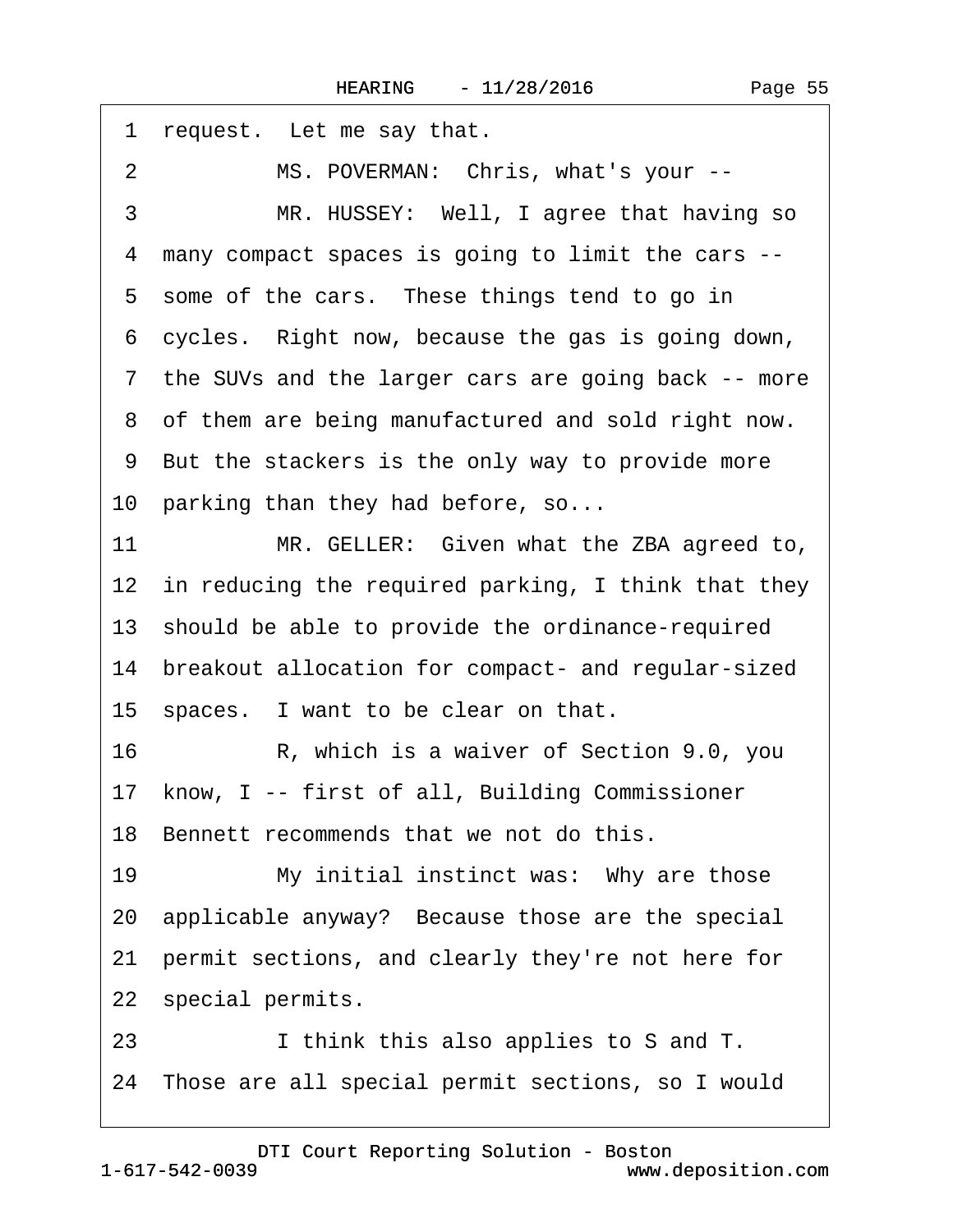| Page 56 |  |
|---------|--|
|---------|--|

1 not be inclined to grant those. If the nature of 2 the comment is to the extent that it is granting 3 third-party bodies final decision-making authority, 4 I don't think we're in disagreement over that. But 5 the rest of the request I just don't follow and 6 wouldn't be inclined to give. 7 MR. ENGLER: We agree. We weren't sure 8 what to put in and put in stuff that we weren't ·9· clear about, so taking that out is not a problem. 10 MR. GELLER: Okay. Thank you. 11 MR. HUSSEY: So that's -- R and S are 12 denied? 13 MR. GELLER: That's R, S, and T.  $9.05$  is 14 the standard by which we grant special permits. 15 MR. HUSSEY: Right, right. Okay. 16 MR. GELLER: Mr. Engler, I believe 17· Mr. Ditto's comment was he'd like to review that, 18 have a conversation. 19 MR. ENGLER: We would like to sit down with 20· him on all of these because a lot of them are fine 21 with us and come in as process. We were saying that 22 shouldn't be a separate permit, but certainly, there 23· should be review and approval of construction 24 activities.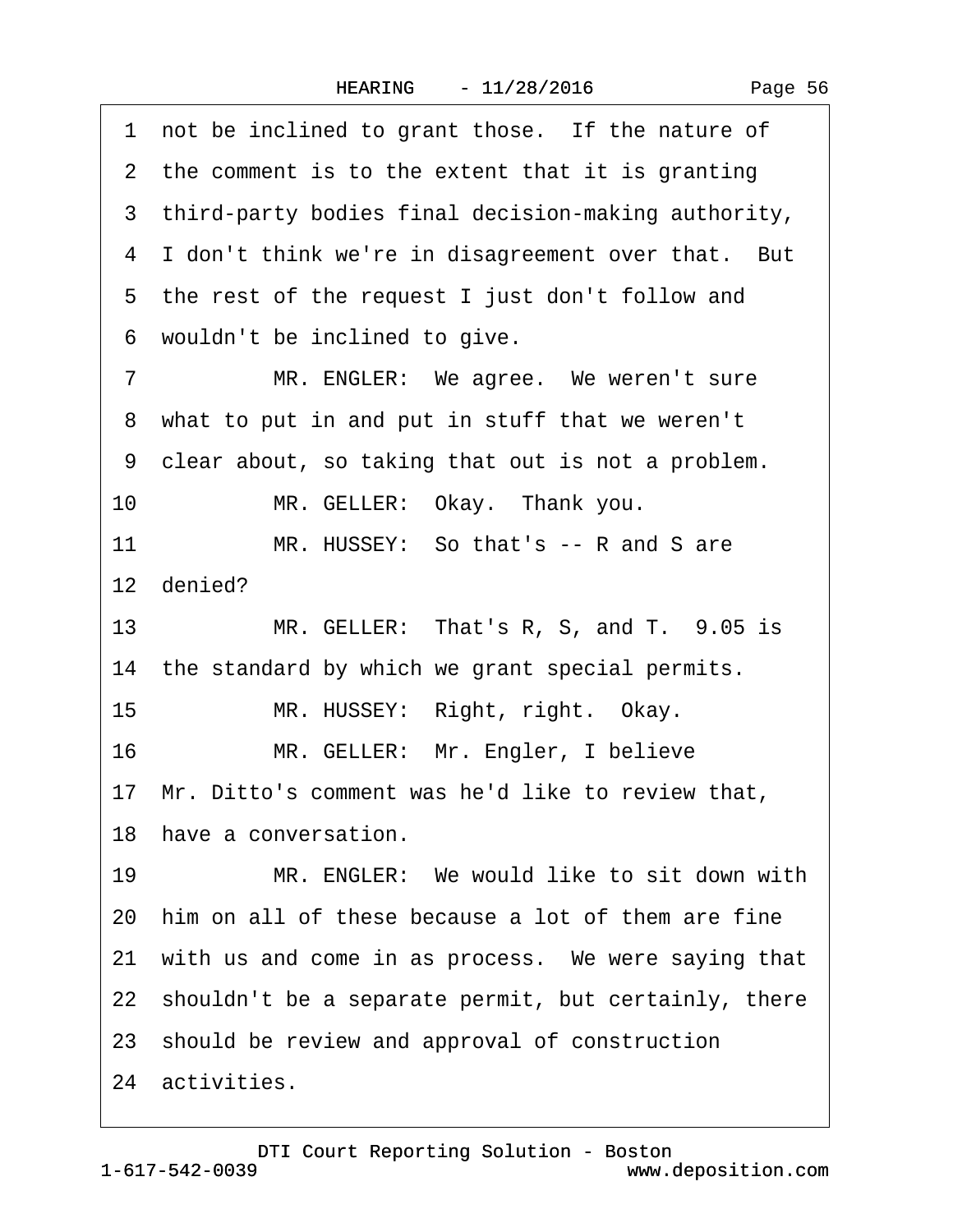| 1  | MR. GELLER: Right. From our perspective,                |
|----|---------------------------------------------------------|
|    | 2 at least from the 40Bs that I have seen, these have   |
|    | 3 all remained in place. They have not been waived.     |
|    | 4 And they go to safety. And if I'm sitting in their    |
|    | 5 seat, this is about construction, and they want to    |
|    | 6 know that construction vehicles aren't going to be    |
|    | 7 parked in front of their building.                    |
| 8  | MR. ENGLER: Yeah. I agree with all that.                |
| 9  | MR. GELLER: So U, V, W, and X, we will                  |
|    | 10 allow a conversation to take place, but I think that |
|    | 11 the conclusion of the conversation is going to be    |
|    | 12 you're going to take them off the waiver list.       |
| 13 | And you've already removed the last one,                |
|    | 14 which I am relieved at.                              |
| 15 | Okay. Anybody have any questions at this                |
|    | 16 time?                                                |
| 17 | MS. POVERMAN: What's the status of the                  |
|    | 18 auditory screening plan?                             |
| 19 | MR. GELLER: The noise?                                  |
| 20 | MS. POVERMAN: Noise screening plan, yes.                |
|    | 21 Using my fancy words.                                |
| 22 | MR. ENGLER: I can speak to that. I met                  |
|    | 23 with the building department today, picked up the    |
|    | 24 noise ordinance, trying to understand it. We're not  |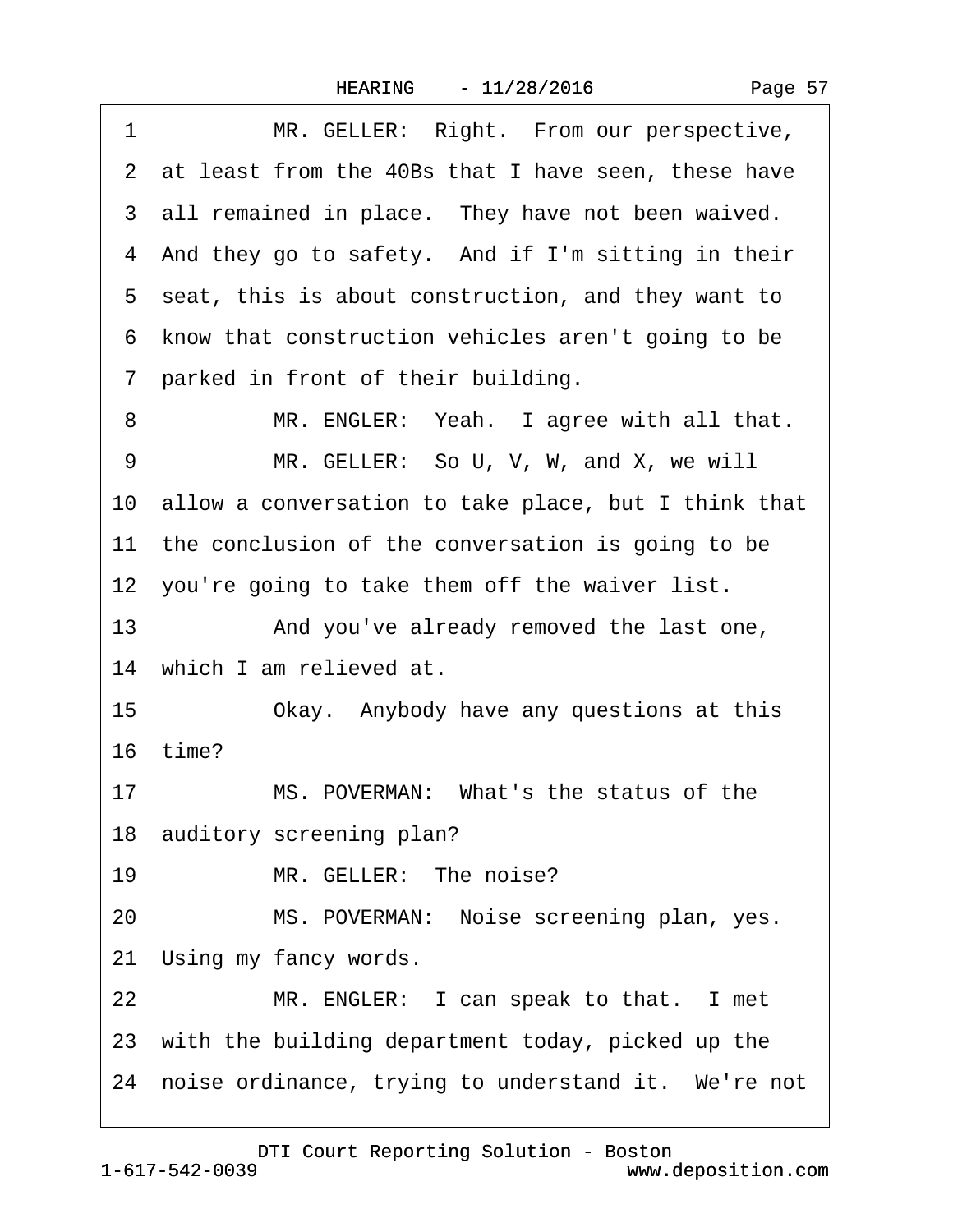1 asking any waivers from it. 2 What happens is when we issue working ·3· drawings and your detailed specs and submit them to 4 the building department, they look at what you're 5 building. They understand from other projects ·6· whether that's going to present a noise problem, and ·7· they'll tell you what you should be doing to, you 8 know, offset that noise, if there is any. And ·9· they'll even measure it after you build, so you may 10· not even get an occupancy permit until they're 11 satisfied with the background noise being less than 12 10 decibel points or whatever that calculation is. 13 **· · · So that all happens at the construction and** 14 occupancy stage with the building department, and 15 we're willing to live with all that. We're not 16 going to waive any of that. 17 MS. POVERMAN: I thought we were supposed 18· to get a narrative of how it was going to be 19 handled. I thought that had been requested time and 20· again. 21 MS. MORELLI: I remember at the last 22 hearing that Building Commissioner Bennett did 23· recommend that the applicant provide a narrative to 24 show how they would comply with the noise bylaw.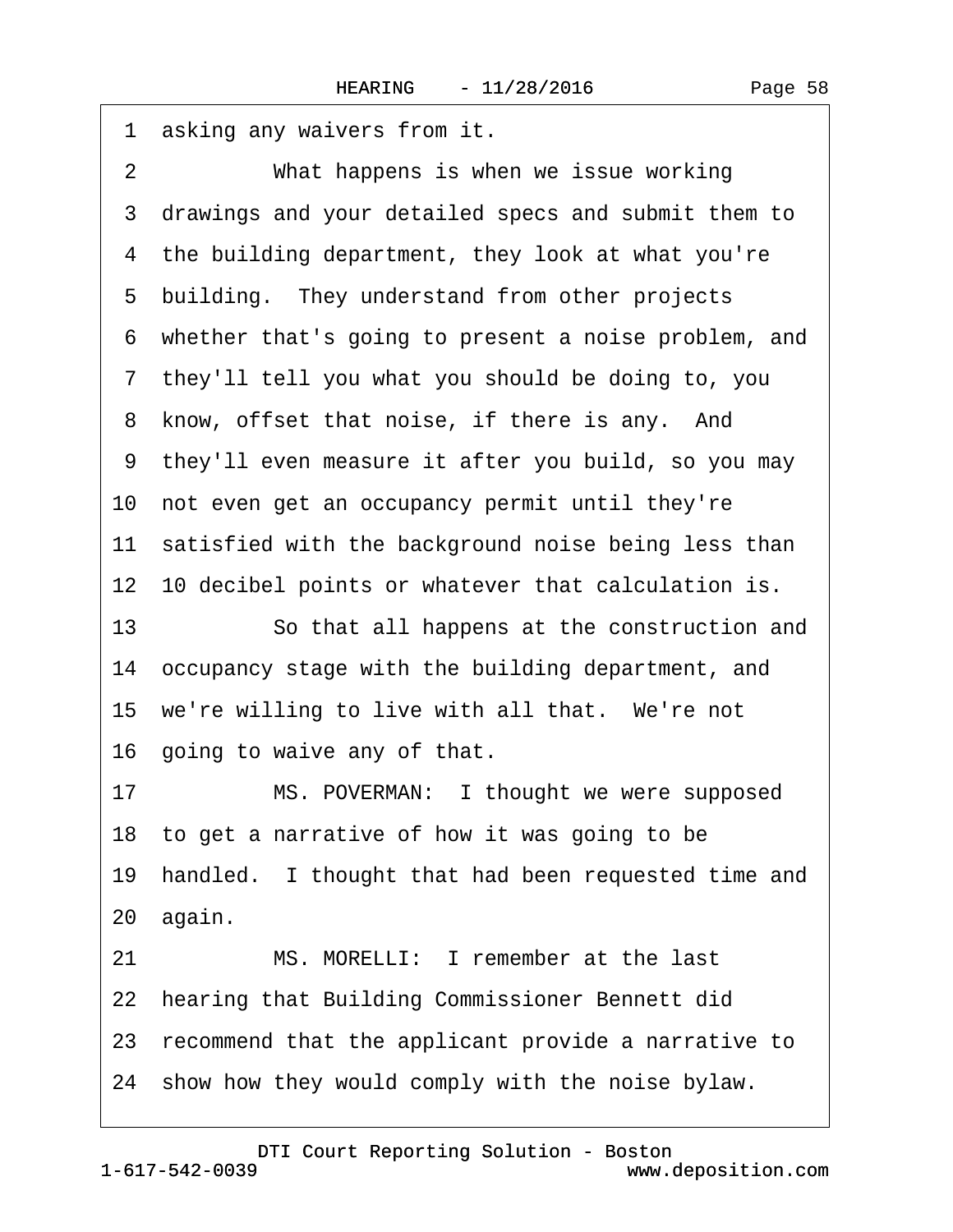| 1 That's under our general bylaw.                           |
|-------------------------------------------------------------|
| $\overline{2}$<br>I do understand that Mr. Engler did speak |
| 3 with the building department today. I just want to        |
| 4 ask which member of the building department staff         |
| 5 Mr. Engler met with.                                      |
| 6<br>There's Michael Yanovitch, who's the deputy            |
| 7 commissioner. Michael?                                    |
| And I'm just wondering if Commissioner<br>8                 |
| 9 Bennett -- if Commissioner Bennett wishes to add a        |
| 10 follow-up, if he requests a narrative now or if he       |
| 11 feels that it suffices, since they are not asking        |
| 12 for a waiver, to review that at the drawings stage.      |
| 13 I think you should consult with Commissioner             |
| 14 Bennett.                                                 |
| MR. GELLER: Commissioner Bennett?<br>15                     |
| 16<br>MR. BENNETT: Dan Bennett, building                    |
| 17 commissioner.                                            |
| 18<br>I think the applicant's been pretty forward           |
| 19 that they do not want a waiver from these provisions     |
| 20 of the bylaw. So what we're trying to do is have         |
| 21 some sort of a process or specifications or a            |
| 22 narrative that would identify or describe the units      |
| 23 that they're putting on the roof, or if there's some     |
| 24 things in the garage that supplies the entire            |
|                                                             |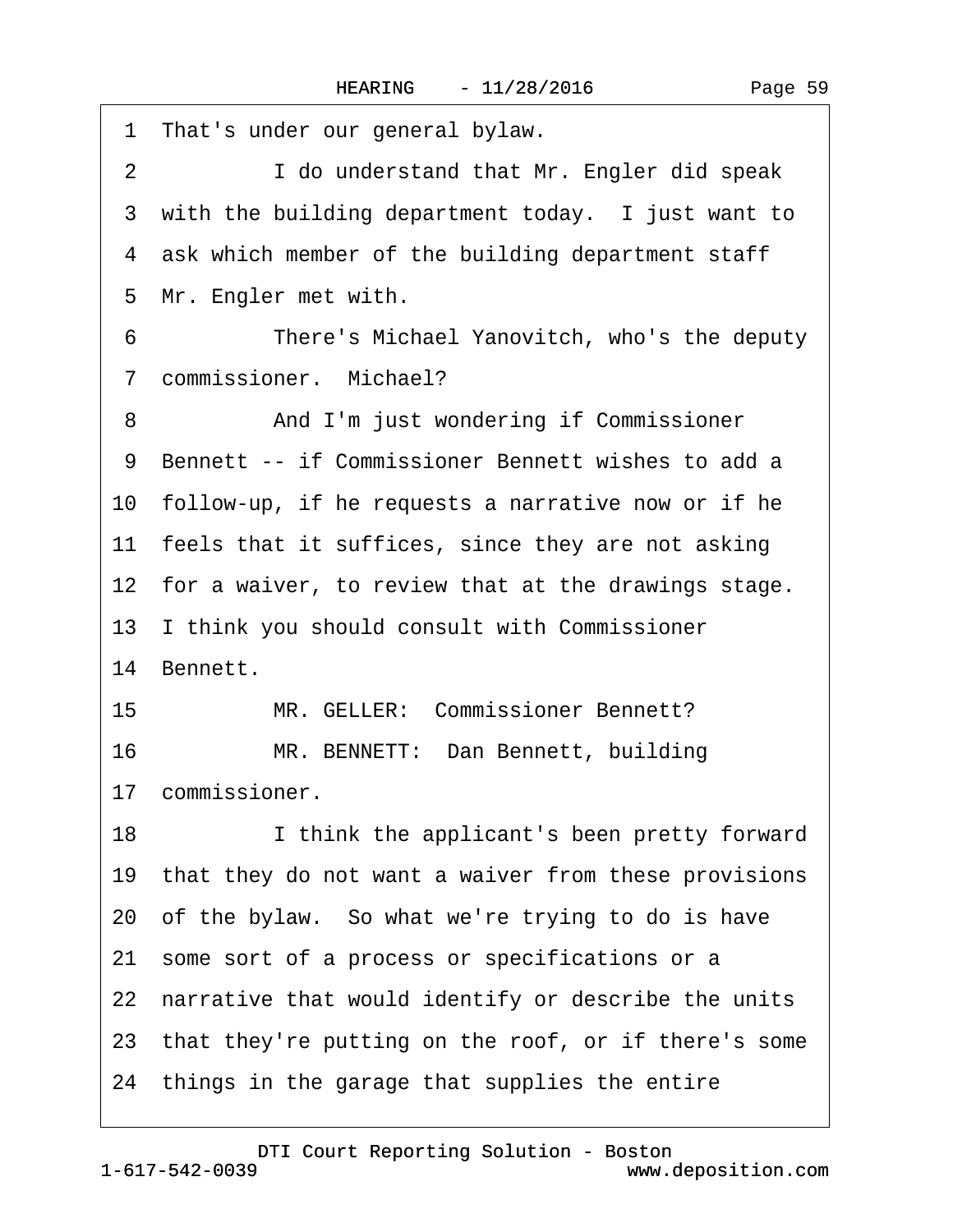Page 60

1 building, what it is that they're proposing, the 2 number of units. Usually in those specifications,

3 they put the make and the model and you can identify

4 the sound and the noise levels that could be

5 emanating from each unit, and then we could then

6 issue a permit based on that.

7 **In addition, you know, the board could** 8 reinforce a decision by adding a condition that they 9 will comply, you know, with the noise bylaw. And I 10 think all those things combined, we could get a 11 compliant system.

12 That's not to say in a year or two down the 13· road -- again, I think I indicated that at the last 14 hearing -- if the units aren't maintained properly 15 or some other issue or event happens, that we would 16 then, you know, enforce the provisions of the noise 17· bylaw.· And it does happen often, and we do enforce 18· it.

19 MR. GELLER: Okay. So you've obviously 20 noted that. Thank you.

21 Okay. Anything else?

22 MR. HUSSEY: No.

23 MR. GELLER: Okay. Again, our next hearing

24 is December 13th. And in addition to what we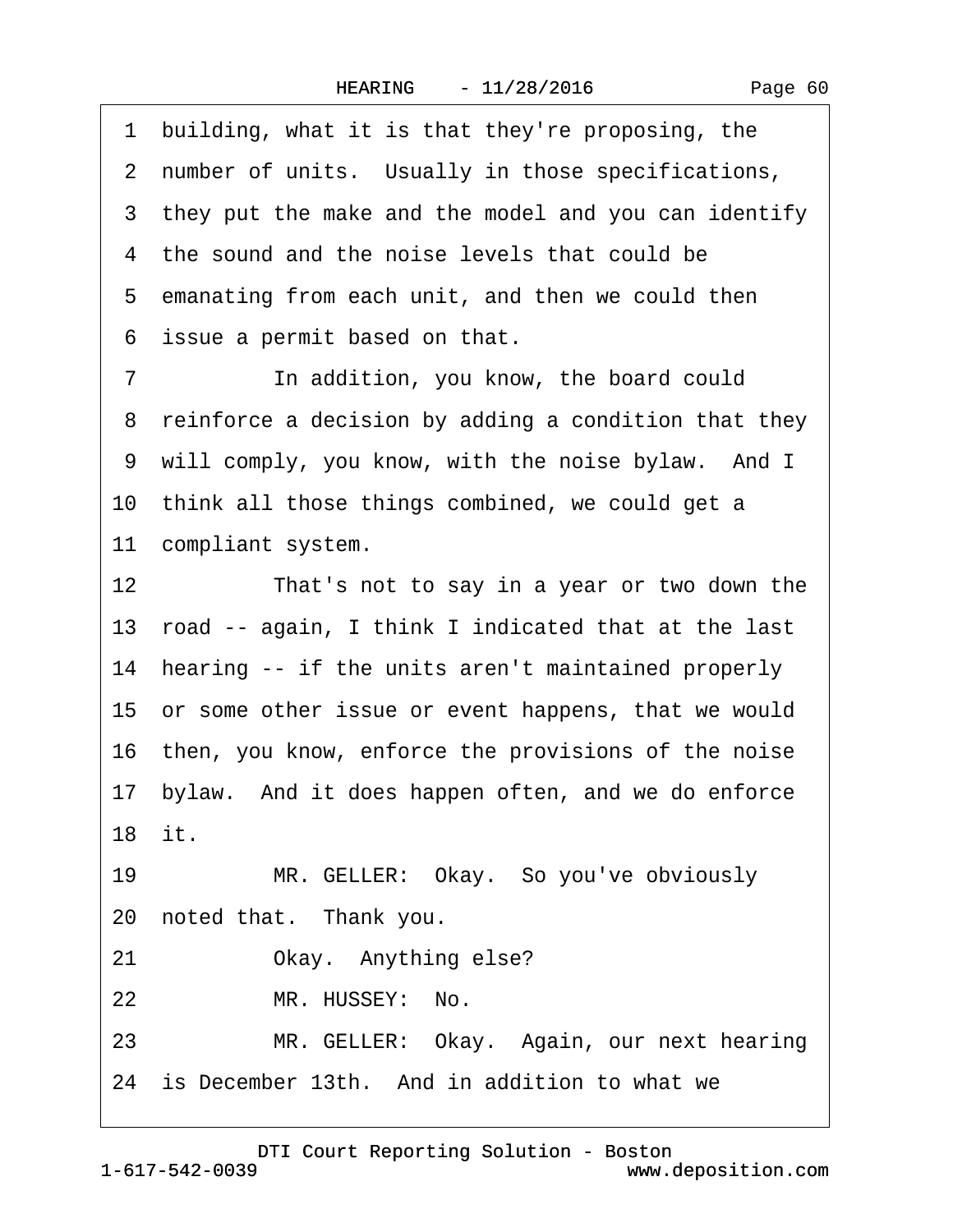Page 61

1 currently have scheduled, which is an initial review 2 of conditions -- draft conditions -- we have a few 3 outstanding issues that need to be addressed. 4 Mr. Engler, you've told us that you'll 5 provide the code analysis that's been asked for by ·6· Commissioner Bennett, stormwater, drainage; right? 7 • **Any other outstanding pieces of** 8 information? 9 MS. MORELLI: So there's the code analysis, 10 the stormwater calculations, the noise narrative, 11 and I'm going to quickly look at some things I've 12 been tracking, if you don't mind waiting for a 13 second. 14 MR. ENGLER: We're complying with 50 15· ordinances.· We don't have to write a narrative of 16 all of the things we've complied with. I don't 17 understand why you need a narrative on something 18 we've said we'd live with your bylaw. 19 · So to me it's like, well, you can say 20· you'll live with the curb cut qualifications.· Why 21· do we have to have a narrative on how we're doing 22 that? I understand what you're asking for, but I 23 don't understand a narrative. We've already 24· provided what's on the roof, we've provided the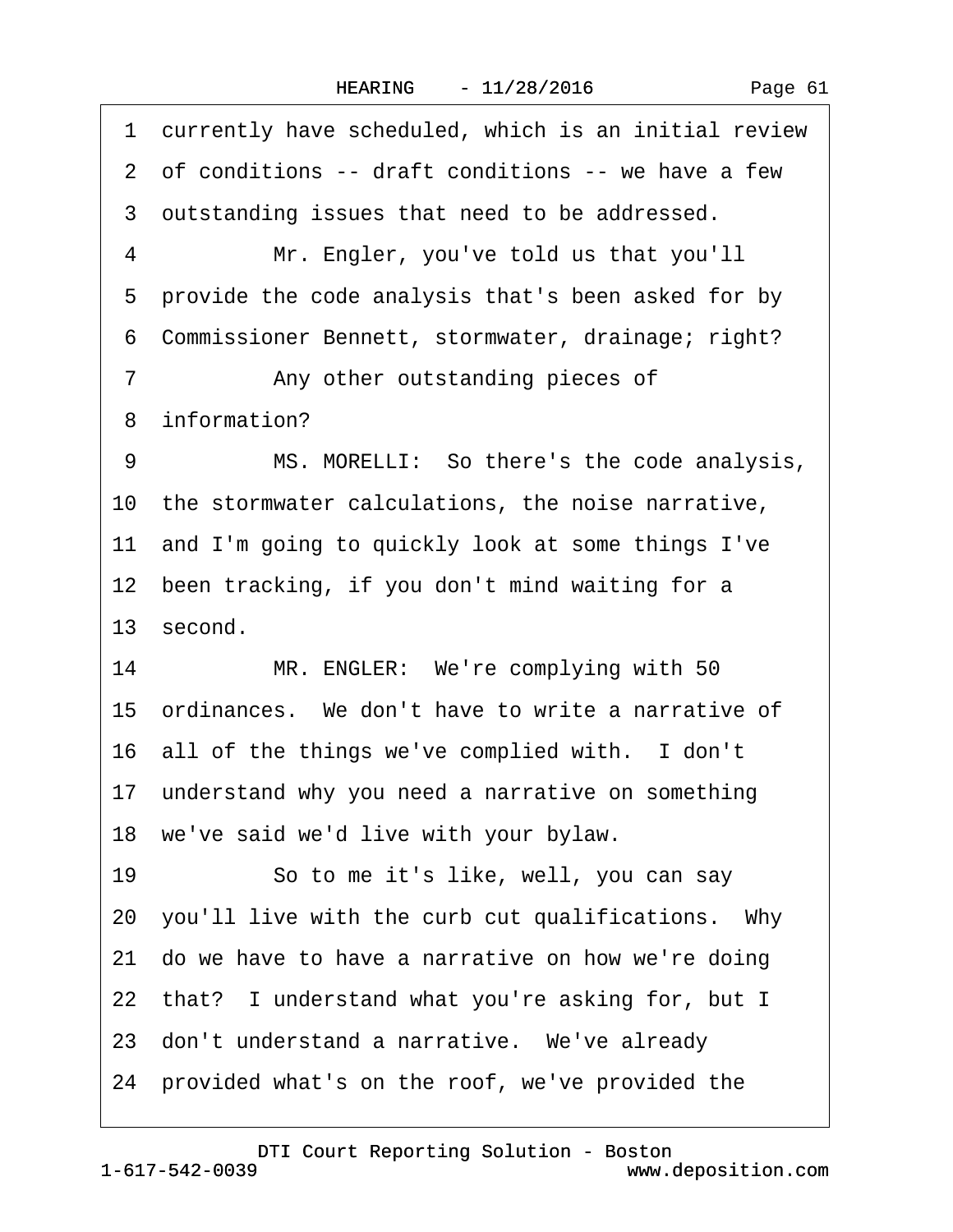1 number of units, we've given an outline on what it 2 is. I don't understand what more I can say in a 3 narrative, my two sentences. I said we'll meet with 4 the building department and we'll comply with your 5 ordinance. 6 MR. GELLER: Let me suggest that you have ·7· another conversation with Mr. Yanovitch and see what 8 it is that the building department would like to 9 see. 10 MS. MORELLI. Okay. There are a few other 11 things I've been tracking, Mr. Geller, if you just 12 want to hear. 13 • For trash, one thing that I did discuss 14 with the applicant, Mr. Roth, is considering the 15 size of the trash room and the size of the toters, 16· he should provide how many toters can fit in the 17· trash room. 18 Recall that Dr. Maloney has recommended 19· that there be a condition of an audit at 90 percent 20· occupancy.· And if there are more toters than what 21 is proposed in this current plan, we would want some 22 assurance that this wouldn't be lip service, that we 23· actually would be able to see if there could be 24 another toter added or if there would be more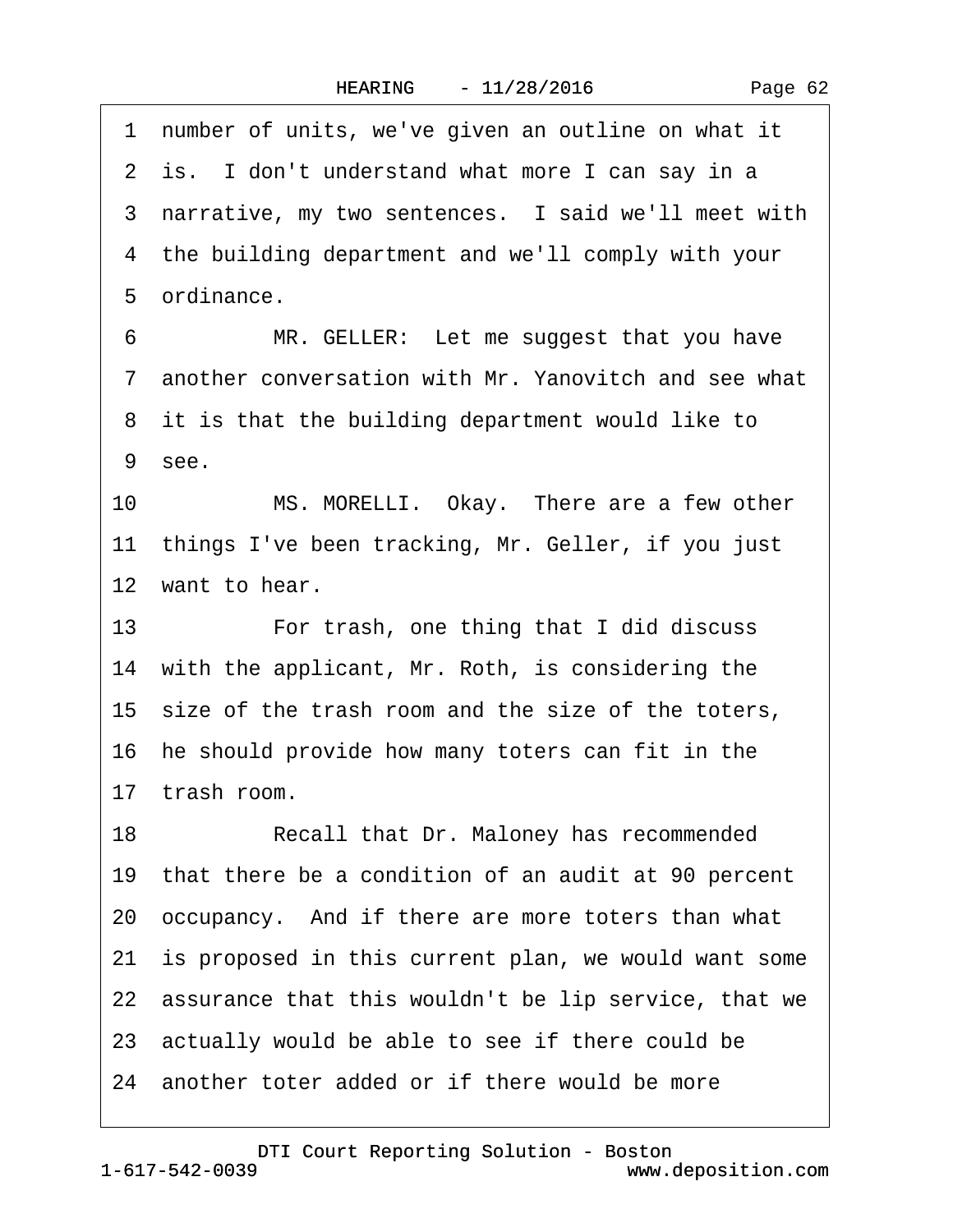1 pickups. Right now I think there would be four 2 pickups: two trash, two recycling, so those are 3 four pickup days.

4 The applicant also needs to confirm if the 5 waste and recycling management consultants will 6 indeed enter the building. That might have some 7 bearing on conditions.

8 Mr. Ditto did review the plans for sight 9 distance. It was noted in an email to you. I just 10 wanted to make this -- I'll put this on the record 11 for the public's reference, that this is against 12 Section 6.04.4.F. There is an analysis that is done 13 with the building department and the division of 14 engineering regarding the position of a car 6 feet 15 behind the property line. That driver should be 16· able to see a pedestrian 5 feet on either side of 17 the driveway, and Mr. Ditto did confer that there is 18 adequate sight distance. 19 **I** also pointed out that toters might be in 20· the front yard temporarily.· Again, we do want to 21 know if management consultants will be entering the 22 building to preclude the situation of any toters in 23 the front yard. But should there be toters in the 24· front yard, I also pointed that out to Mr. Ditto,

1-617-542-0039 [DTI Court Reporting Solution - Boston](http://www.deposition.com)

www.deposition.com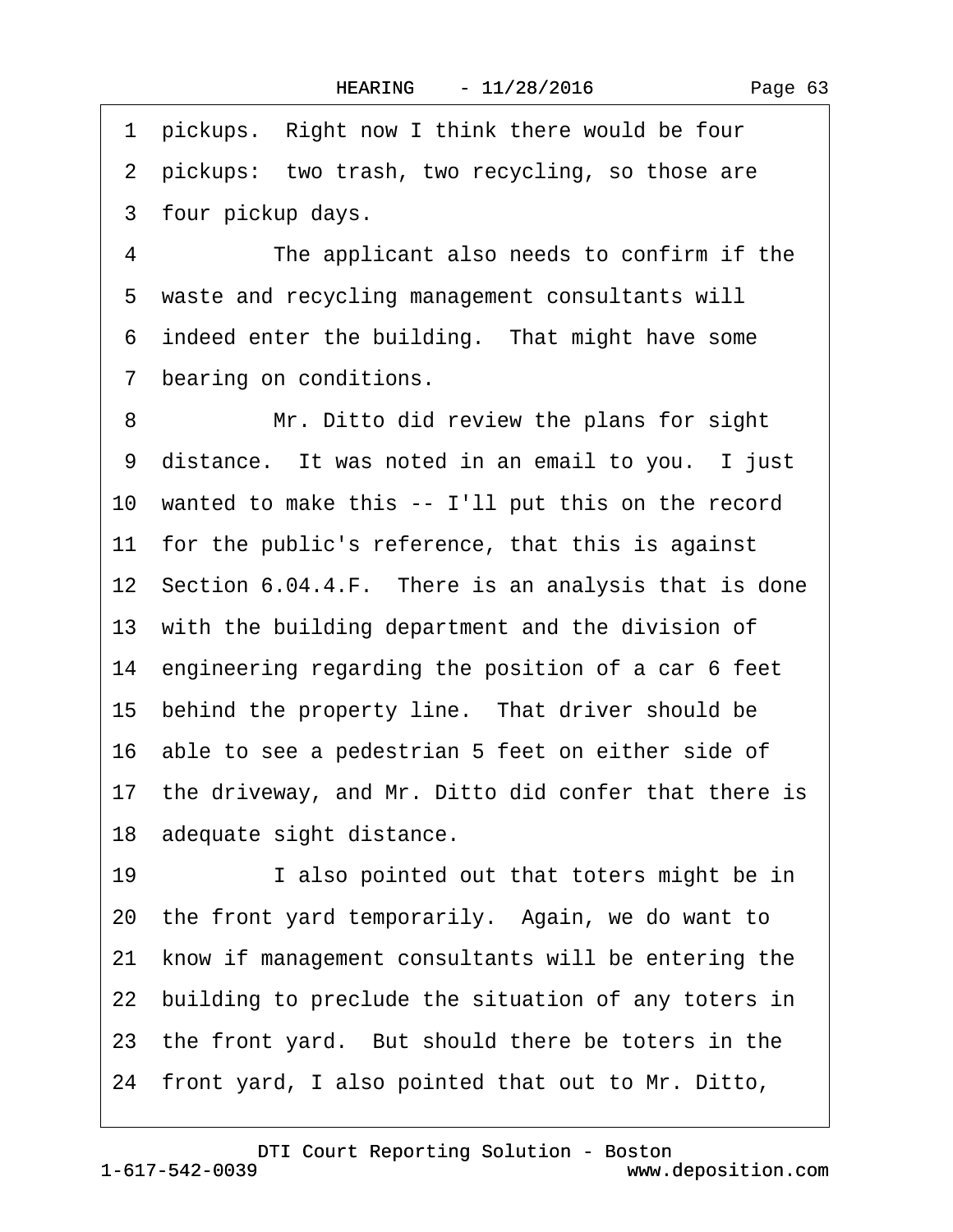·1· should that affect sight visibility. 2 Let's see. I also had pointed out to the 3 applicant that since there is no loading zone on the 4 site, this project actually doesn't trigger that 5 requirement. Nonetheless, there really isn't space ·6· necessarily -- or there wasn't any narrative that 7 showed that delivery trucks would be going on-site 8 and doing pickups or drop-offs there. They think it ·9· would helpful to know what instructions the 10 applicant would give to delivery or pick-up drivers. 11 And the other thing was that regarding the 12 driveway design, remember there is that inflection 13 point where the curb changes. It's an S curve. And 14 Mr. Stadig of Walker Consultants pointed out that 15 there really isn't enough room at that pinch point 16· for two cars to pass. 17 Mr. Ditto did also concur in his analysis 18 that there would be some overlap. He would 19· recommend a wider driveway, but also did 20· emphatically say that if that design did not change, 21 he would be okay with the current design considering 22 the volume of traffic is really low for a 23 residential project. 24 We are awaiting comments from police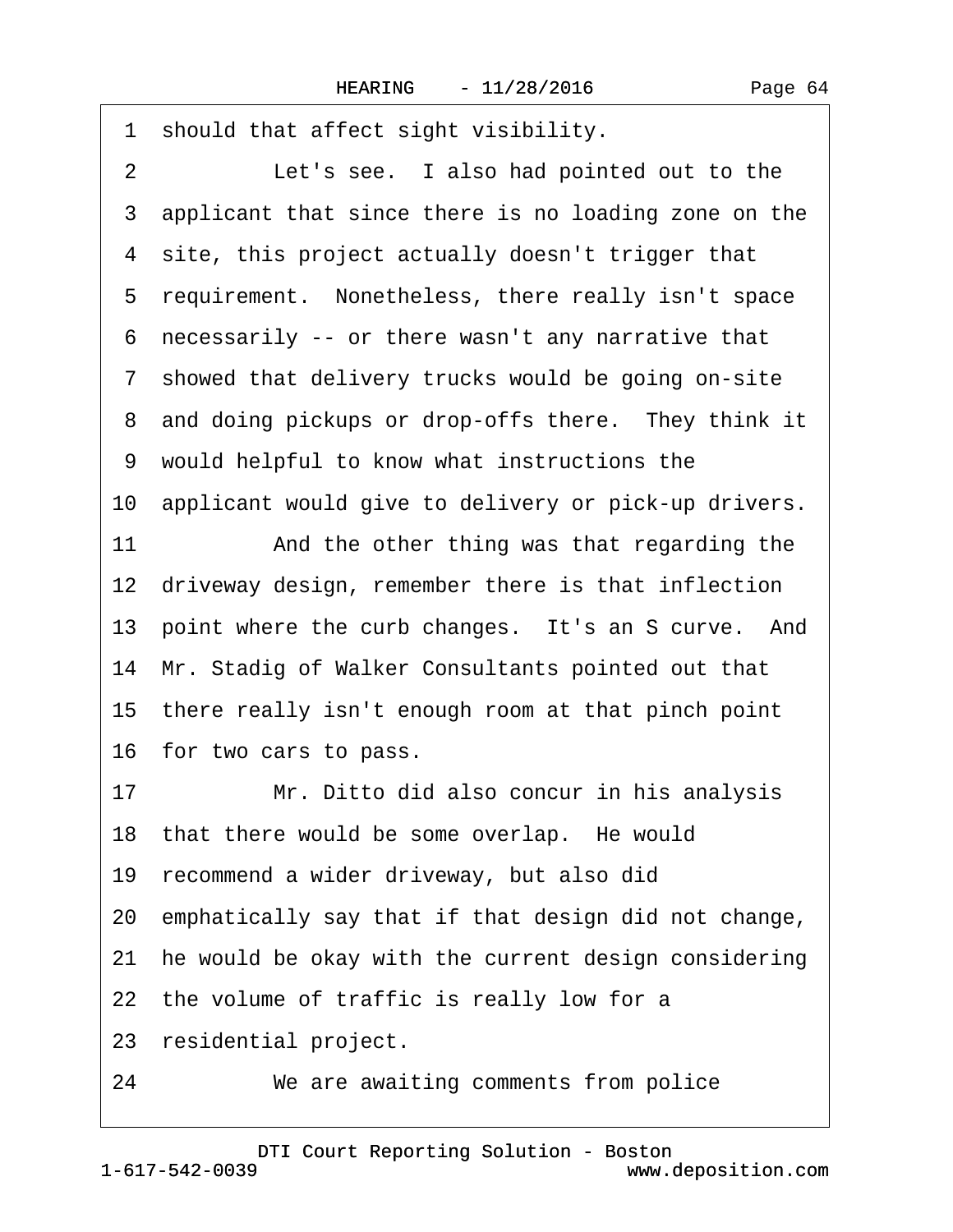1 regarding any situation where there might be queuing 2 on the street, and that's why those instructions to 3 delivery drivers are important. And keep in mind 4 that Centre Street does not have any parking on that 5 side of the street, which is another reason why ·6· instructions to delivery and pickup people would be 7 important. 8 And that's it. 9 MR. GELLER: Thank you. 10 MS. POVERMAN: I don't know where this 11 comes in relevant, but in the documents we received 12 last time where we -- where it was estimated that 13 there would be four deliveries per day for the 14 building: one from FedEx, one from the post office, 15 one -- etc., I found that highly improbable. So I 16· think that -- I mean, I get four deliveries a day to 17 my house, basically. 18 **· · · · So I think that in terms of analyzing** 19 safety by the police in terms of queuing deliveries 20· and directions to delivery drivers, I don't know if 21 there's somebody in the building who's going to be 22 accepting packages or what happens with that, or if 23· doors are going to be buzzed or -- I mean, that all 24· factors into the safety of what happens on the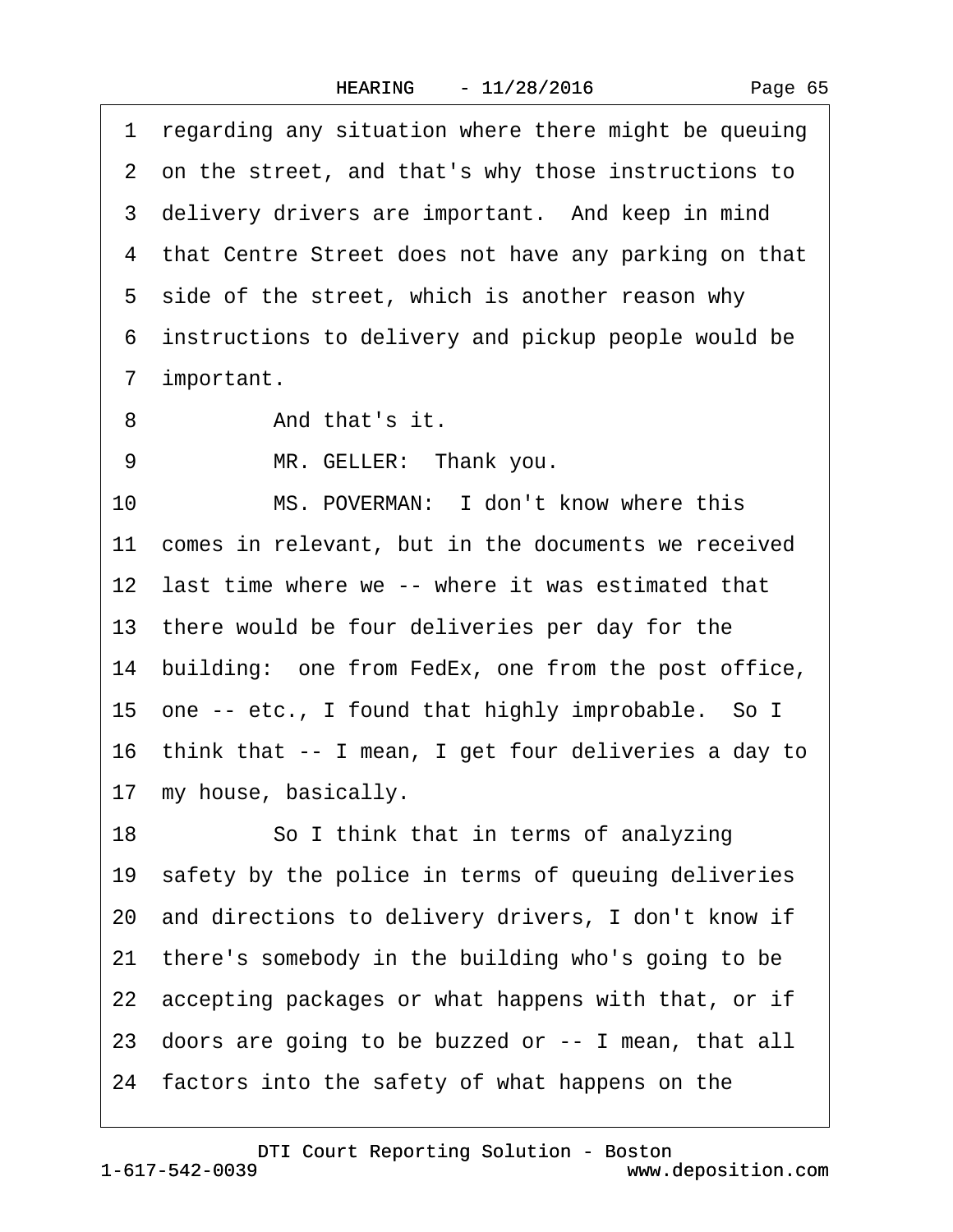|  | Page 66 |  |
|--|---------|--|
|--|---------|--|

1 street when packages are being delivered. 2 So I feel like I actually need a fuller 3 idea of what is going to happen there with package 4 delivery in our next meeting, and I'd like that to 5 be fleshed out. And, again, I challenge that whole ·6· four-delivery-truck-a-day assumption. 7 MS. MORELLI: Are you asking the applicant 8 for a narrative regarding that? 9 **If instructions are given to delivery and** 10 pickup people, then it could be that they're not 11 parking on Centre Street. It could be that they're 12 parking across the street or they're going into the 13· actual garage or they're going into the driveway. 14· We just want to know what instructions they would be 15 giving so that we and the police department can 16· review that to ensure that those would be suitable 17 instructions, that those would be effective 18 instructions. Does that make sense? Does that 19 approach make sense? 20 MS. POVERMAN: Well, I guess we've got to 21 ask the applicant to give that information. 22 MS. MORELLI: Exactly. We are asking the 23· applicant to provide the ZBA with instructions they 24 would give to delivery drivers or any pickup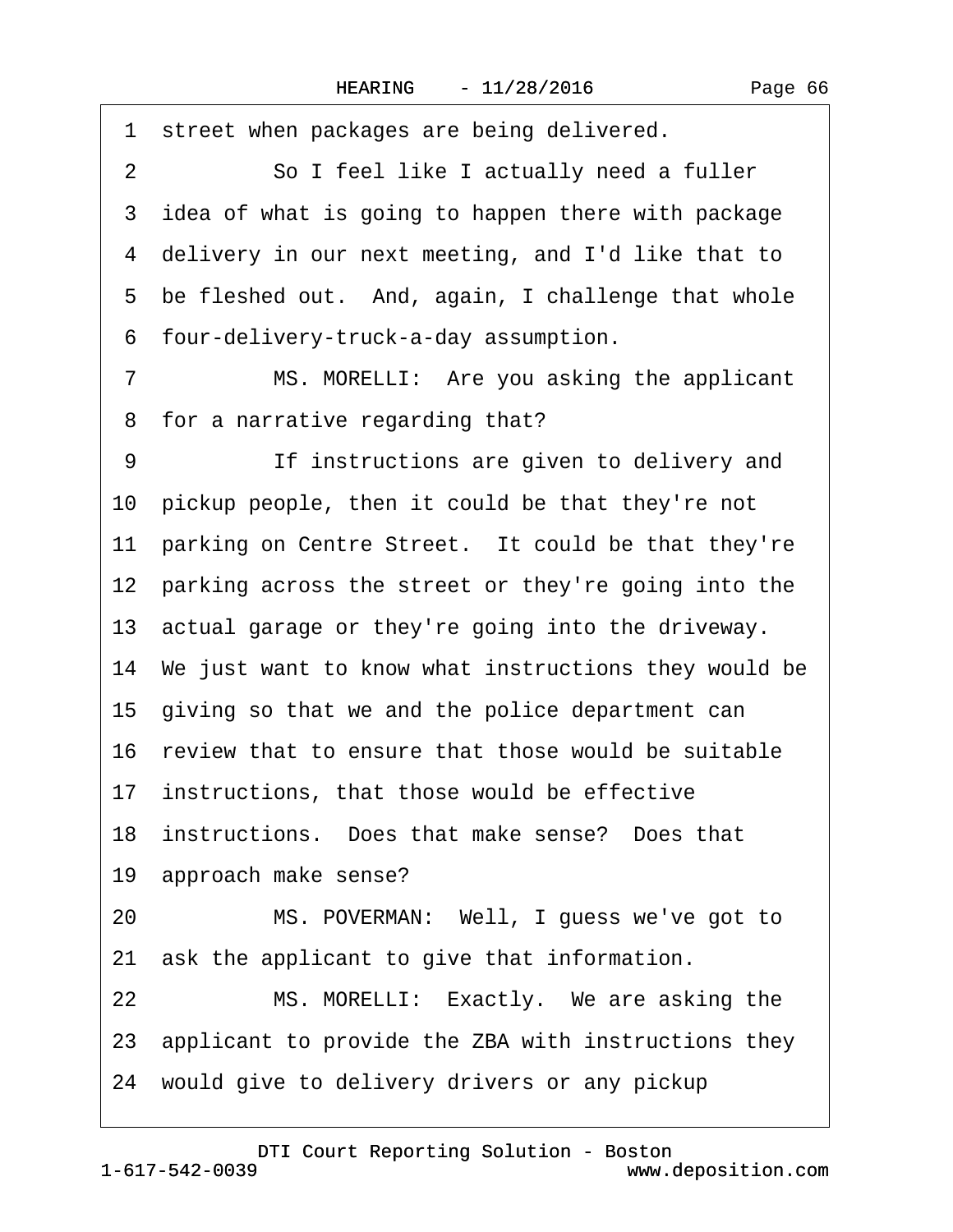1 drivers, like the waste and recycling pickup 2 companies. 3 MS. POVERMAN: Yes. We need that by the ·4· 13th. 5 MS. MORELLI: Correct. 6 MR. ENGLER: I haven't heard that from the 7 board. 8 I have two comments: One, we don't have ·9· any instruction at this point; two, the loading bay 10 is not required; three, the trucks that park at all 11 the other apartment buildings, have they been asked 12 this, any of the other market-rate apartments have 13 been asked for this set of instructions? 14 I want to see all the instructions that 15· have been provided by the market-rate developments 16· over the last five years as to where their trucks 17· park.· I want to see that, because we're not 18 required to do anything more than what's asked for 19 from market-rate developments. I don't believe 20· you've asked that, and I'd like to see it. 21 MS. MORELLI: I think on 420 Harvard, if I 22 may point out, there is a loading zone, but I think 23· that we've also asked that that also be reinforced 24 by giving drivers instructions not to park on Fuller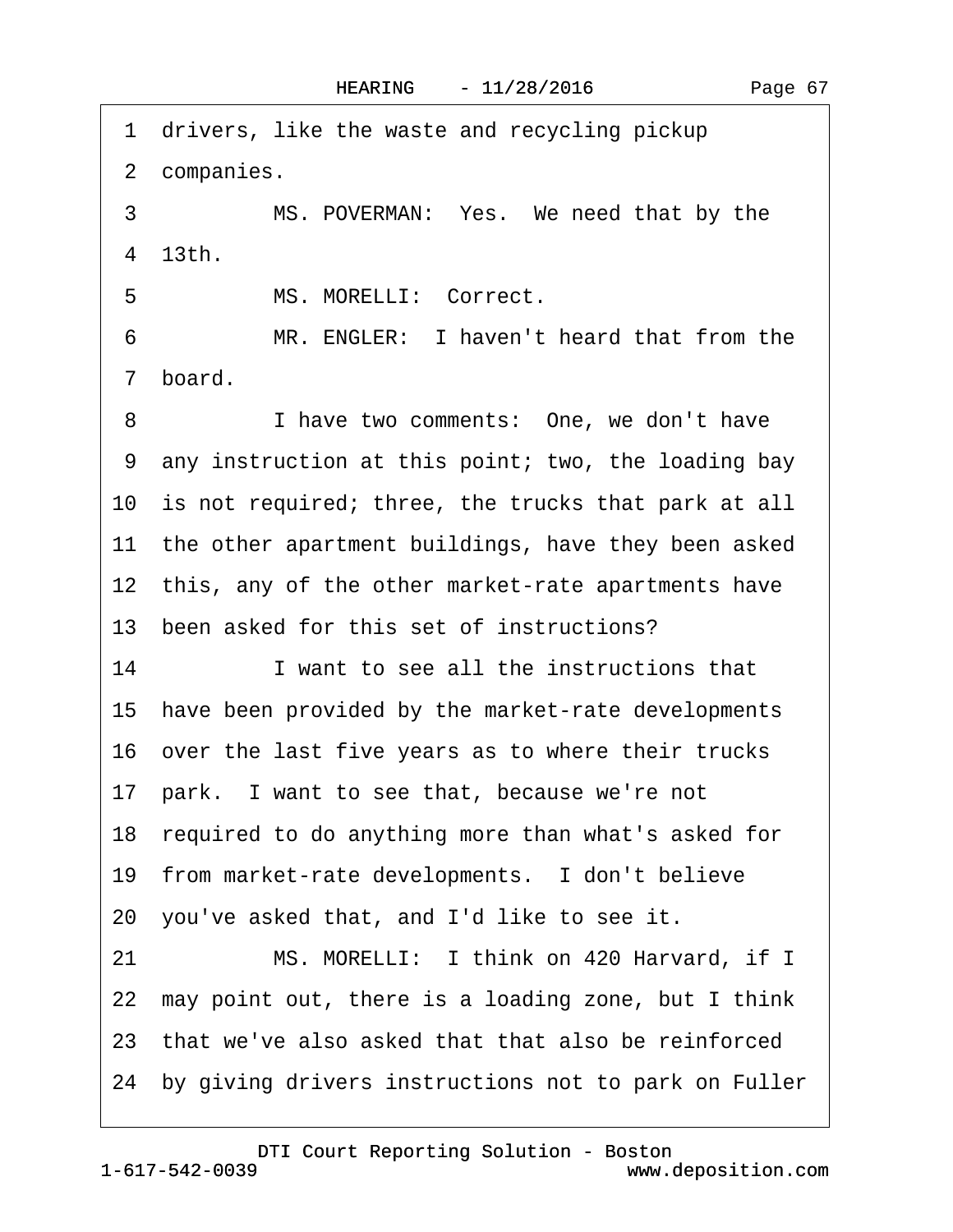·1· Street.

2 MS. POVERMAN: And usually there are 3 loading docks, like at the 45 Marion; right?

4 MR. ENGLER: We have pictures of trucks 5 parked up and down Centre Street unloading stuff. 6 It's just common practice.

7 All I'm saying is, where has it been asked 8 for by any other apartments? Not 420. That's ·9· another 40B.· I want to know what's been asked for 10· by market-rate developments that have been built 11 under special permits in terms of instructions to 12 drivers when no parking or loading bays are 13 required. Where do they park on the street? What 14 are the instructions saying? I think that's 15 overboard. 16 MR. CHIUMENTI: Well, I think we would look 17 at buildings that are similarly oversized for the 18 lot, basically. 19 MR. ENGLER: I'm talking about buildings

20 that don't have space to pull in. They don't have 21 to be oversized. They just don't have a loading  $22$  bay.

23 MS. POVERMAN: But this also depends on 24 when they were built. I mean, buildings further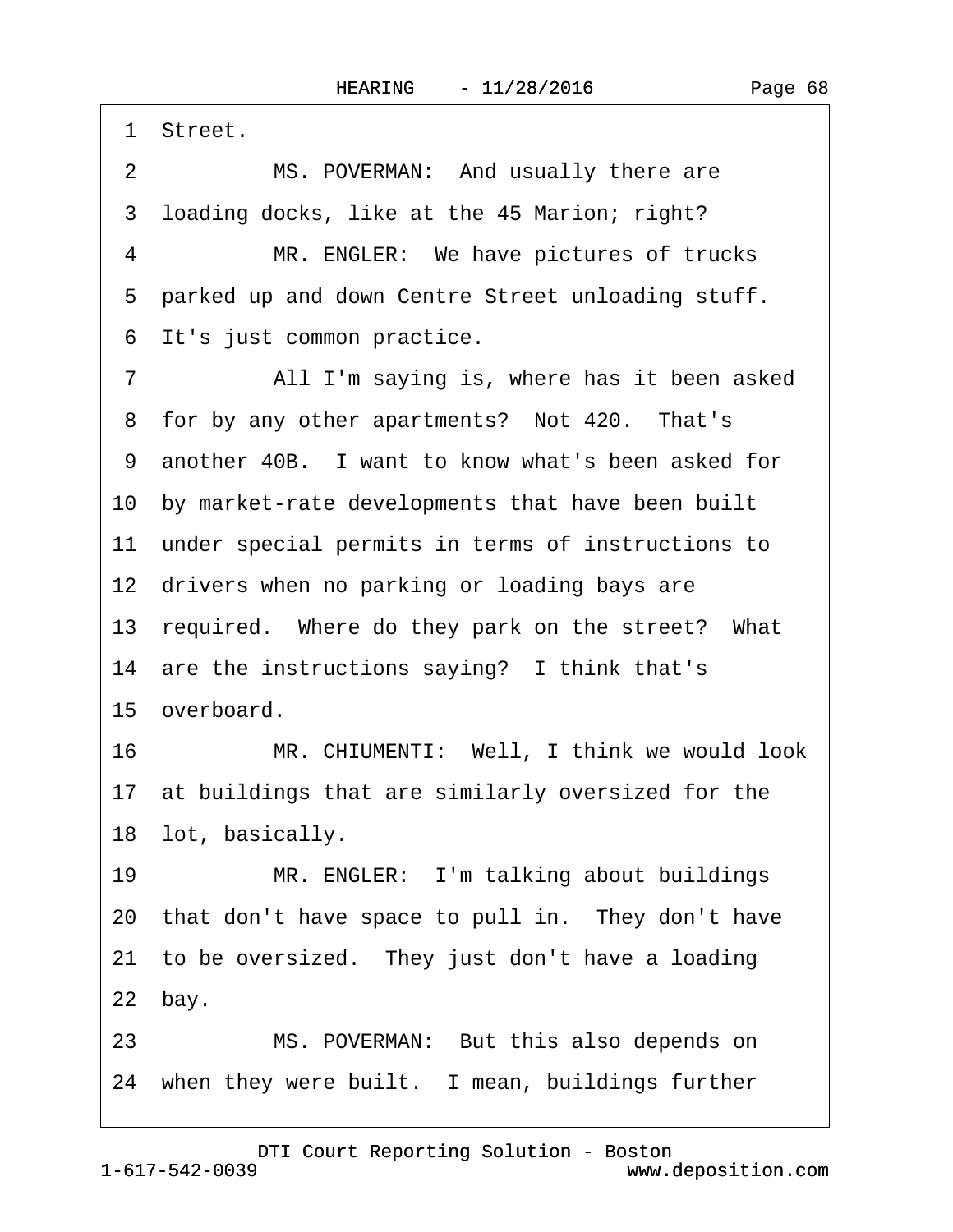1 down on Centre Street were built in the '60s, and 2 there were different zoning laws. 3 We can try to get that information, the ·4· last 10, 15 years, but I don't think that it is an 5 unreasonable request at all that we're making. I ·6· think that it is a safety consideration. 7 **And I think it's especially important in** 8 this instance because one of the things we've been ·9· talking about has been the scarcity of room for 10 parking, for loading, etc. And I have seen the 11 materials that were submitted, the pictures of other 12 loading trucks, but the fact that somebody else 13 violates the law does not mean that your client is 14 allowed to. I mean, do you think --15 MR. GELLER: I think Brown's going to park 16 where Brown wants to park. 17 MR. HUSSEY: Yeah. That's right. We've 18 been through this at our condominium a lot. 19 MR. GELLER: Right. And your building's 20 right on the street. 21 MR. HUSSEY: Right on Park Street. 22 And the drivers change. They don't get the 23 instructions. I mean, we can put something in as a 24· requirement, but, quite frankly, it's not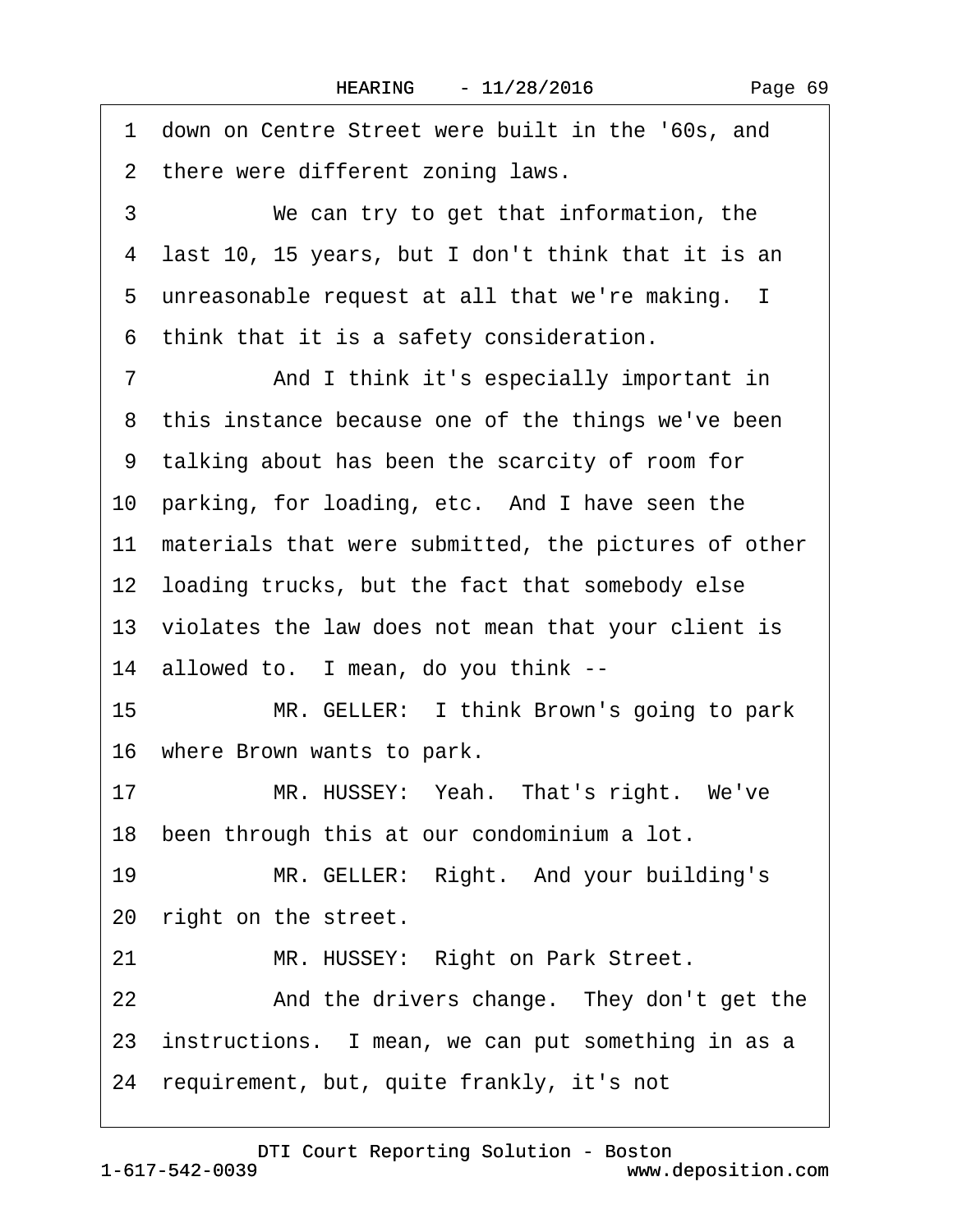1 enforceable. 2 MS. POVERMAN: But there was a discussion 3 about what happens in terms of, like, trying to 4 enforce, like, no parking in front of restaurants ·5· or -- there are attempts made to ensure, for ·6· example, that the trucks don't park right in front 7 of the driveway. 8 MR. GELLER: Right. There are attempts to 9 create a no-parking zone. 10 MS. POVERMAN: Right. So we want to try to 11 not create an inherently, extremely dangerous 12 situation. 13 MR. GELLER: Well, it's already a 14 no-parking zone, so legally it is a no-parking zone. 15· You can't park on that side of the street. 16 The issue is -- you know, Chris's response 17 and my response is sort of the practical reality of 18 all these delivery companies. I suspect, for 19 instance  $-$ 20· · · · · ·19 Winchester, is there parking on your 21 side of the building on Winchester Street? 22 UNIDENTIFIED AUDIENCE MEMBER: In front of 23 our building? 24 MR. GELLER: Yes. There is -- cars are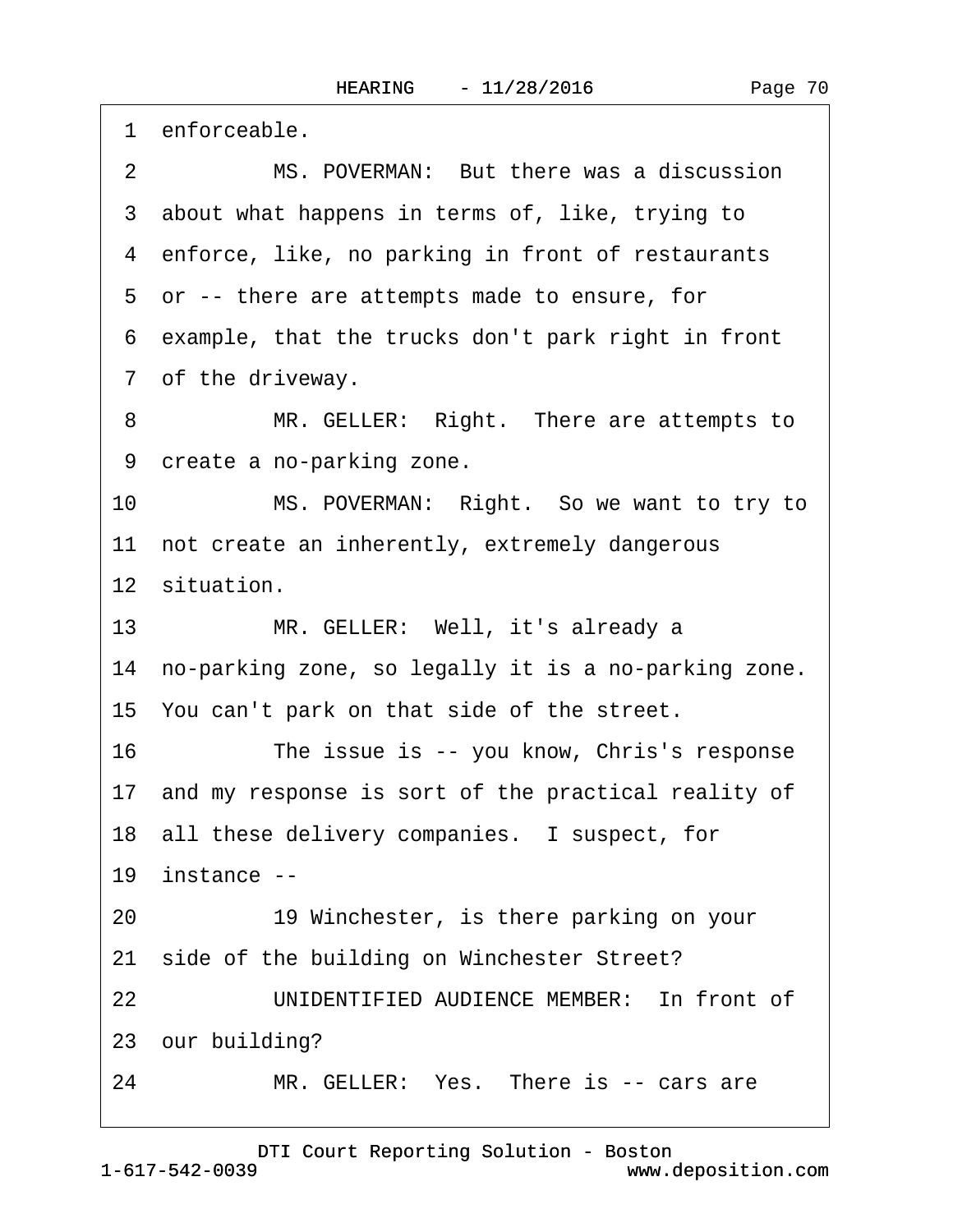1 allowed to park on that side?

2 (Inaudible.)

3 MR. GELLER: Okay.

4 I suspect on many, many buildings where 5 there's no parking on that side of the street, the ·6· delivery people, they just go anywhere they want, 7 you know? How many people have seen a delivery 8 truck with a ticket around its side view mirror?

9 **· · · · So I'm not opposed to discussing something** 10 as a condition. I'm at a loss -- how do you enforce 11 it, frankly? I don't have the answer to that one. 12· You know, you can say, you must park across the 13 street where there's legal parking, but how are you 14 going to enforce it? So that's the issue. So I'm 15 not disagreeing with you. I just haven't really 16 through it through because I think it's more of a 17 conditions discussion.

18 MS. POVERMAN: Well, going back, I think we 19· should have -- 180 days -- said build a loading 20· dock, but -- next time around.

21 MR. GELLER: Be pretty usual for a building 22 like this to require it.

23 MS. POVERMAN: We've got five more coming 24 up.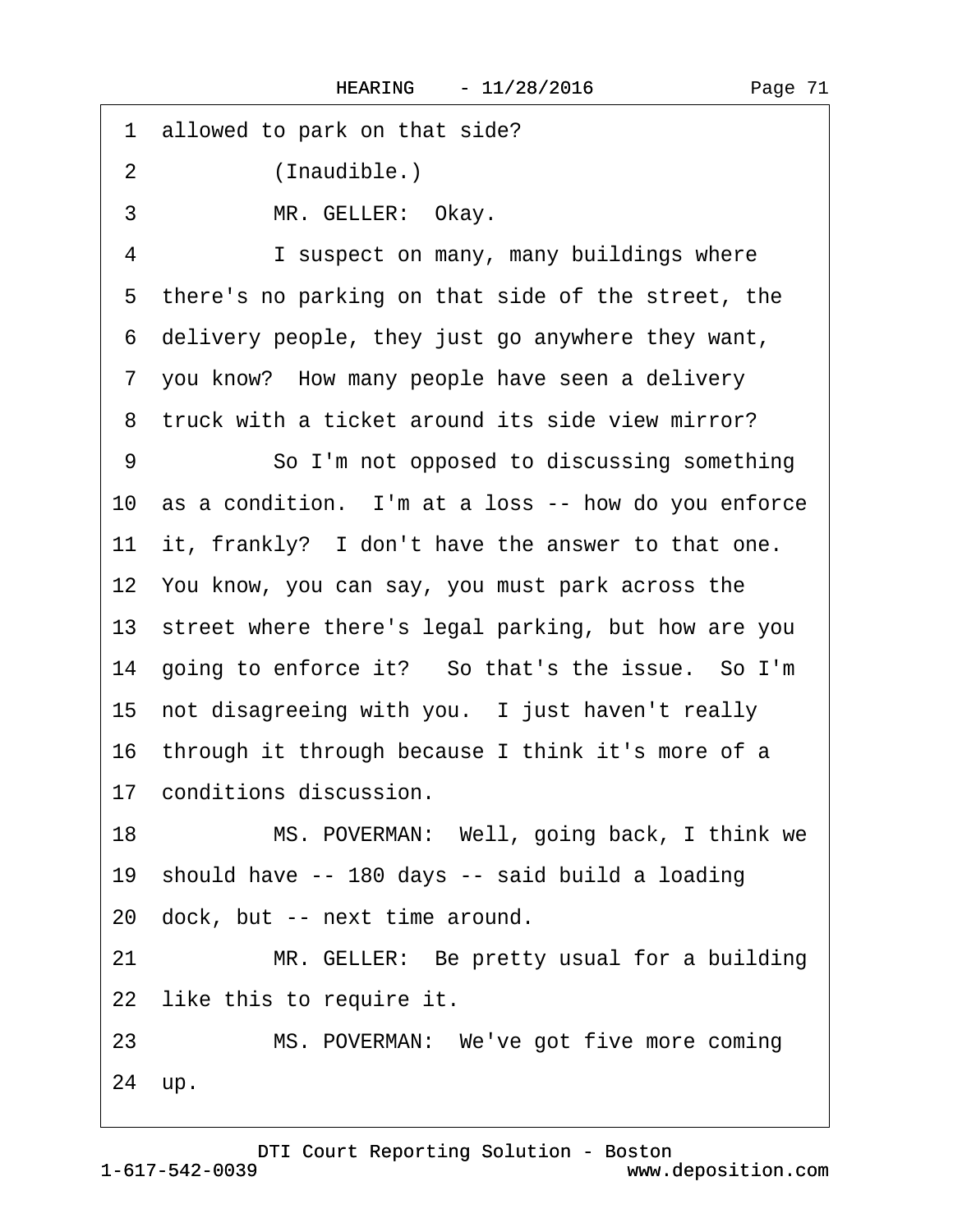|  | Page 72 |  |
|--|---------|--|
|--|---------|--|

| 1                | MR. GELLER: Thank you for reminding me.                |
|------------------|--------------------------------------------------------|
| 2                | Okay. So, again, I want to thank everyone              |
|                  | 3 and --                                               |
| 4                | UNIDENTIFIED AUDIENCE MEMBER: Are we going             |
|                  | 5 to get a chance to speak at all?                     |
| 6                | MR. GELLER: Not tonight. We may have time              |
|                  | 7 on the 13th, conditions, for input about conditions. |
| 8                | UNIDENTIFIED AUDIENCE MEMBER: Does this                |
| 9                | mean that we may never be able to speak?               |
| 10               | MR. GELLER: No. As I said, next hearing                |
|                  | 11 is the 13th.                                        |
| 12 <sup>12</sup> | UNIDENTIFIED AUDIENCE MEMBER: Correct.                 |
| 13               | MR. GELLER: And on the 13th we're going to             |
|                  | 14 start our discussion about conditions.              |
| 15               | UNIDENTIFIED AUDIENCE MEMBER: Can you                  |
|                  | 16 explain what a condition is?                        |
| 17               | MR. GELLER: Sure. So conditions are those              |
|                  | 18 requirements that we put on the project as a        |
|                  | 19 precondition to their getting their permit. Okay?   |
| 20               | So it would include, for instance,                     |
|                  | 21 compliance with -- and we'll list them out --       |
|                  | 22 construction requirements. Okay? Cleaning           |
|                  | 23 requirements for vehicles, things of that nature.   |
| 24               | So, for instance, in -- maybe this is a bad            |
|                  |                                                        |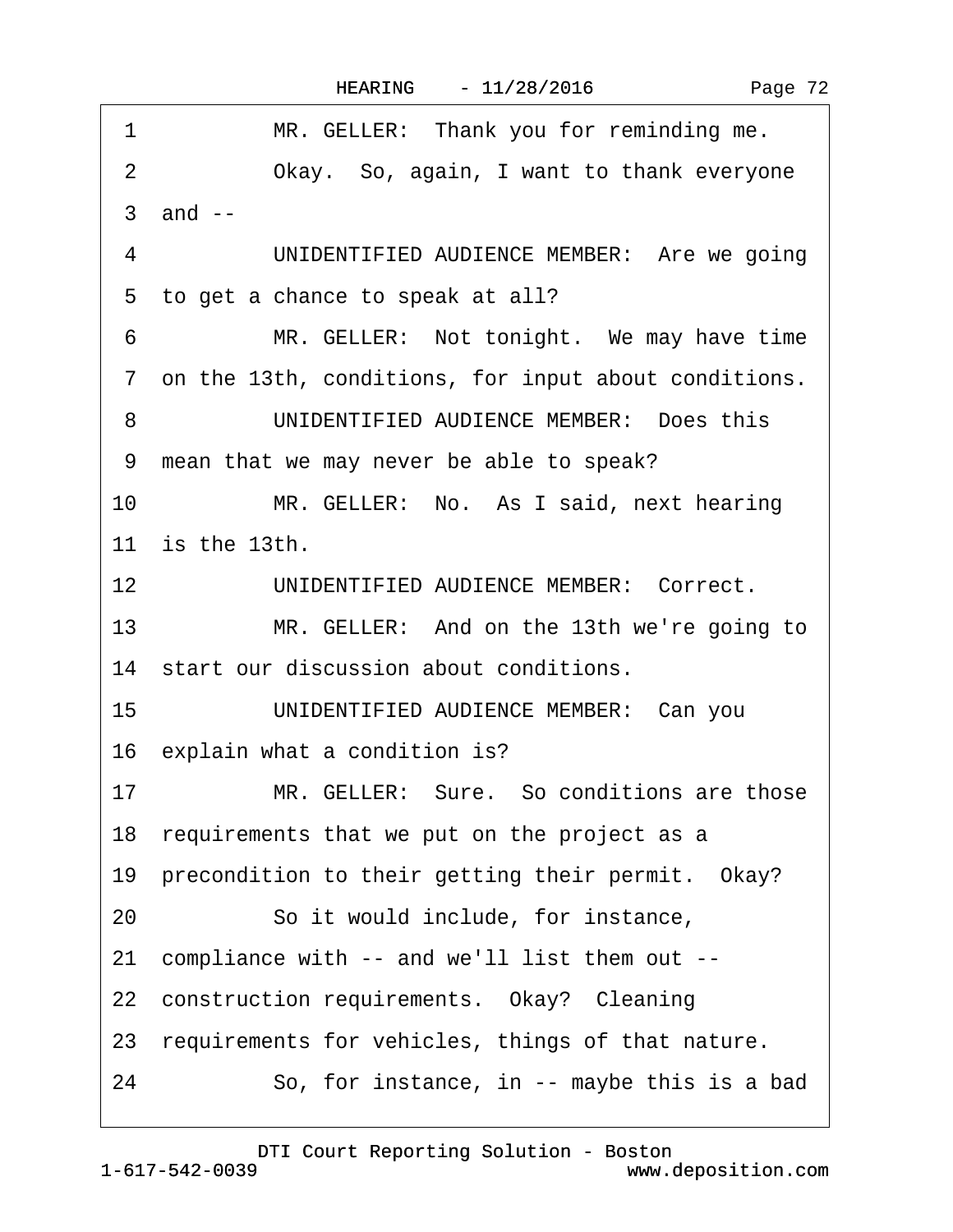|  | Page 73 |  |
|--|---------|--|
|--|---------|--|

<span id="page-72-0"></span>1 thing to refer to, but in the case of Hancock 2 Village, the first case, we had 70 conditions on 3 that project: you have to do this, you have to do 4 this. So that's what conditions are. 5 • **And, in fact, we had a number of comments.** 6 I see Rich in the back. He had some comments. And ·7· Derek Chiang also sent in some comments already 8 starting to suggest conditions, and that will be 9 part of our discussion. 10 • And I'll be candid with you. Some of them, 11· you know, we will consider and will be part of our 12 discussions, and others we may think, well, this 13· really goes to the more core issues of, you know, 14 six-story building, massive building, rather than 15 being conditions to address what we've agreed upon. 16· · · · · ·So those are conditions, and we welcome 17 your comments, written fashion. We'll try -- we're 18· going to set aside some time to take some testimony, 19· but, again, it will be about conditions, not about 20 the project as a whole. It's about conditions for 21 an approved project. So if you want to offer 22 testimony along those lines, we welcome it, but you 23 should focus on that. 24 UNIDENTIFIED AUDIENCE MEMBER: Will we see

1-617-542-0039 [DTI Court Reporting Solution - Boston](http://www.deposition.com) www.deposition.com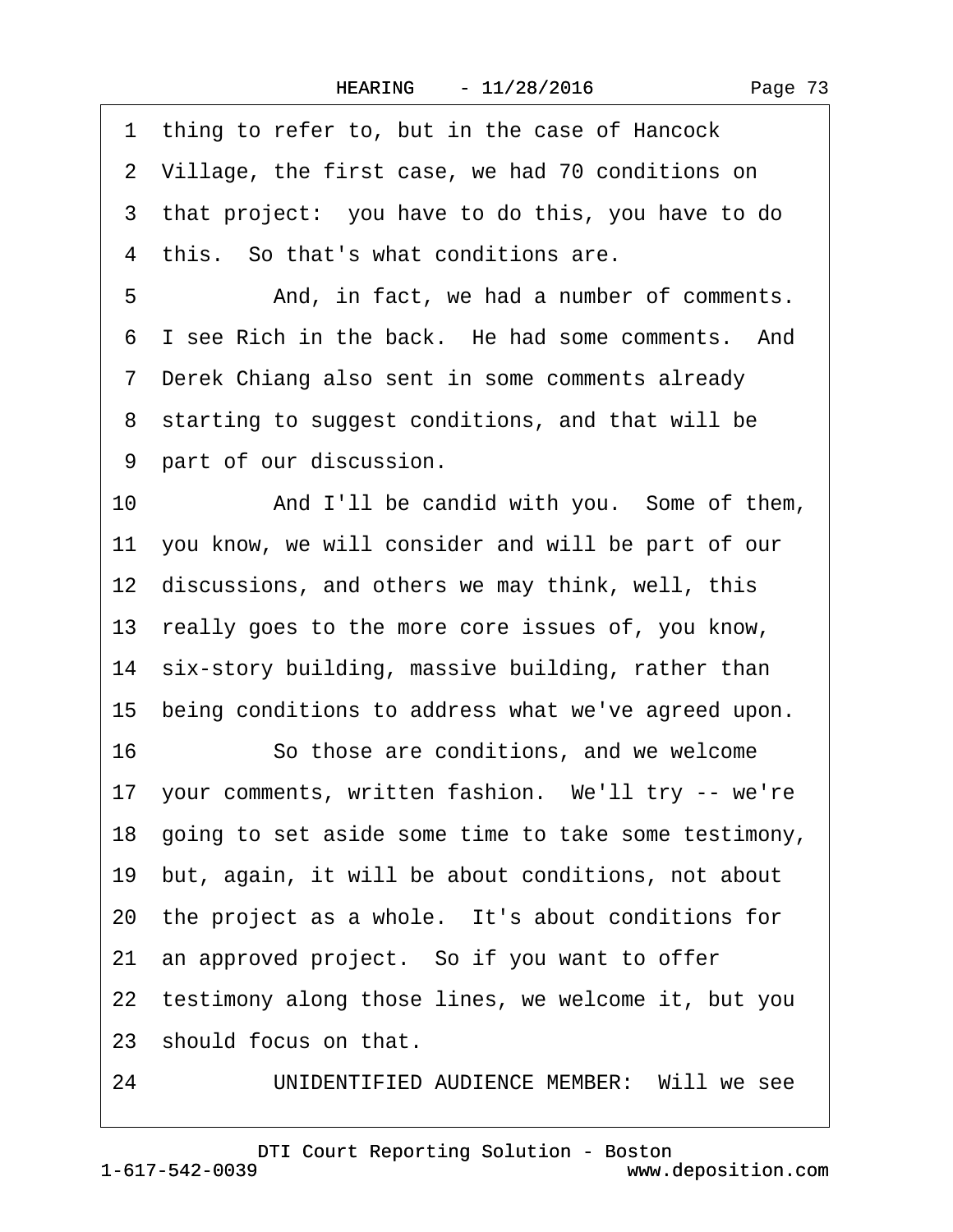<span id="page-73-0"></span>

| 1 the conditions in advance?                            |
|---------------------------------------------------------|
| MR. GELLER: The intent is that --<br>2                  |
| 3<br>Do you want to speak to this?                      |
| MS. MORELLI: Sure. So I will do my best<br>4            |
| 5 to get a draft ready by 12/5, but town counsel does   |
| 6 need to review it. So our goal is to have it          |
| 7 available to the public and the applicant a few days  |
| 8 in advance of 12/13. It won't be a full week because  |
| 9 we do have to have our 40B consultant -- I've already |
| 10 started on the conditions, and I'm already tracking  |
| 11 them. That won't be the only hearing which you will  |
| 12 be discussing conditions or taking public testimony. |
| 13 That is just the first hearing.                      |
| MR. GELLER: And just so people understand,<br>14        |
| 15 what happens is that in generating conditions, what  |
| 16 we do -- we do -- Maria does to assist us -- is that |
| 17 we go to comments received from peer review, town    |
| 18 departments and boards, the public, both in written  |
| 19 fashion and verbally. And you've actually given      |
| 20 tells in your comments. And those are filtered into  |
| 21 things -- the conditions.                            |
| And, again, I don't want to suggest every<br>22         |
| 23 single thing that you've suggested is going to be    |
| 24 there, but the core things, based on comments that   |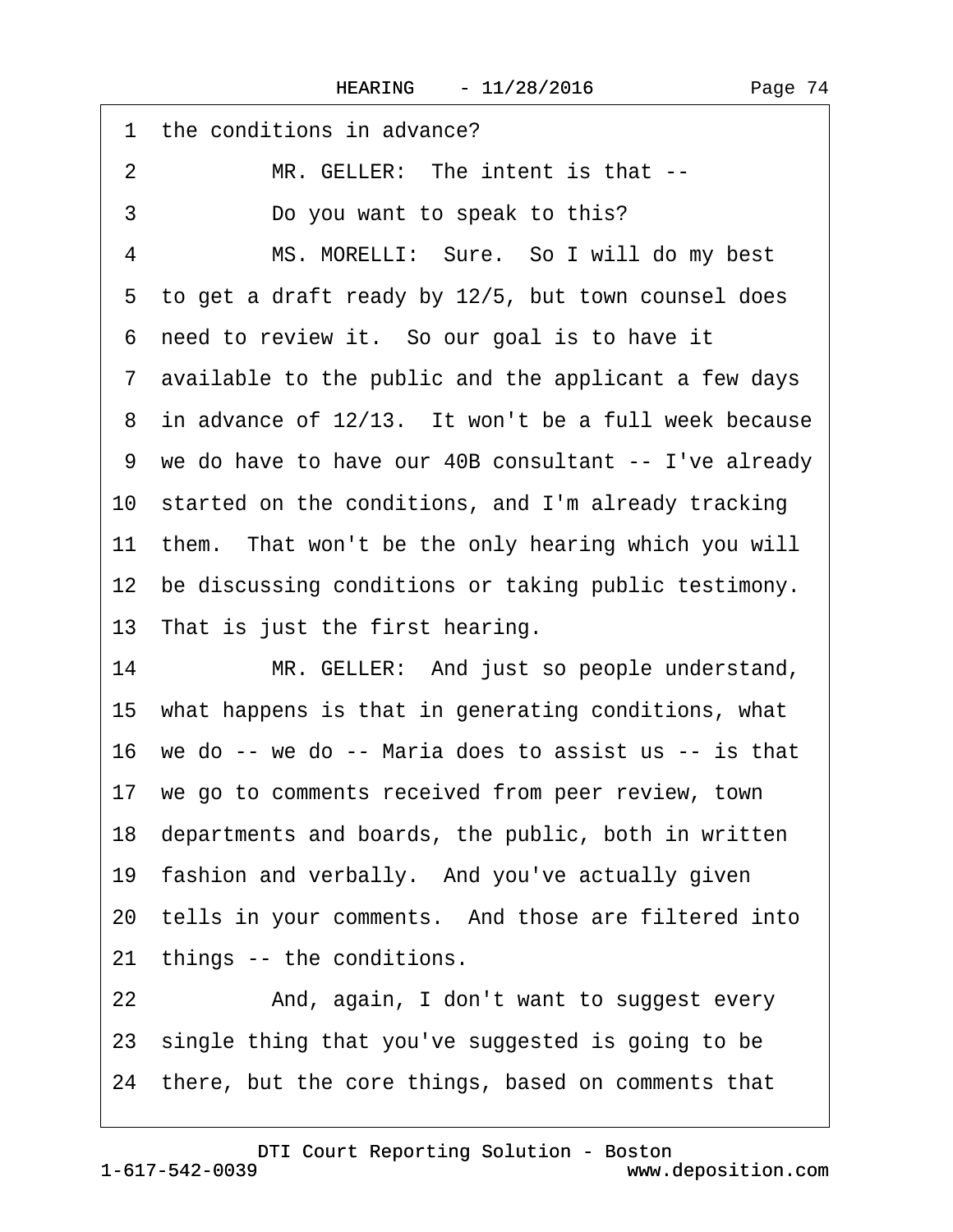<span id="page-74-0"></span>1 have been received from the board members, will 2 reappear in some fashion, typically as conditions. 3 • • And what will take place is we will go 4 through those conditions. If there are 70, you will 5 see us sitting here reading the conditions, going 6 through them. And we are going to discuss those ·7· conditions, just as you saw us with the waivers.· And 8 we will have different opinions about them. 9 • • And when they are posted -- and I will 10· apologize to you in advance, because I will tell you 11 that they are long, they are complicated, and you 12 will not have time to fully digest them. It's 13 simply -- neither will we. It's simply the way this 14 works. But they will be posted, and you will be able 15 to review them and look at them and offer your 16· comments. 17 UNIDENTIFIED AUDIENCE MEMBER: Is there any 18· opportunity to offer comments about the waivers? 19 MR. GELLER: You can submit them in written 20 fashion and we will look at them, yes. 21· · · · · ·UNIDENTIFIED AUDIENCE MEMBER:· I take it 22 you got my email? 23 MR. GELLER: Absolutely. 24 UNIDENTIFIED AUDIENCE MEMBER: Please read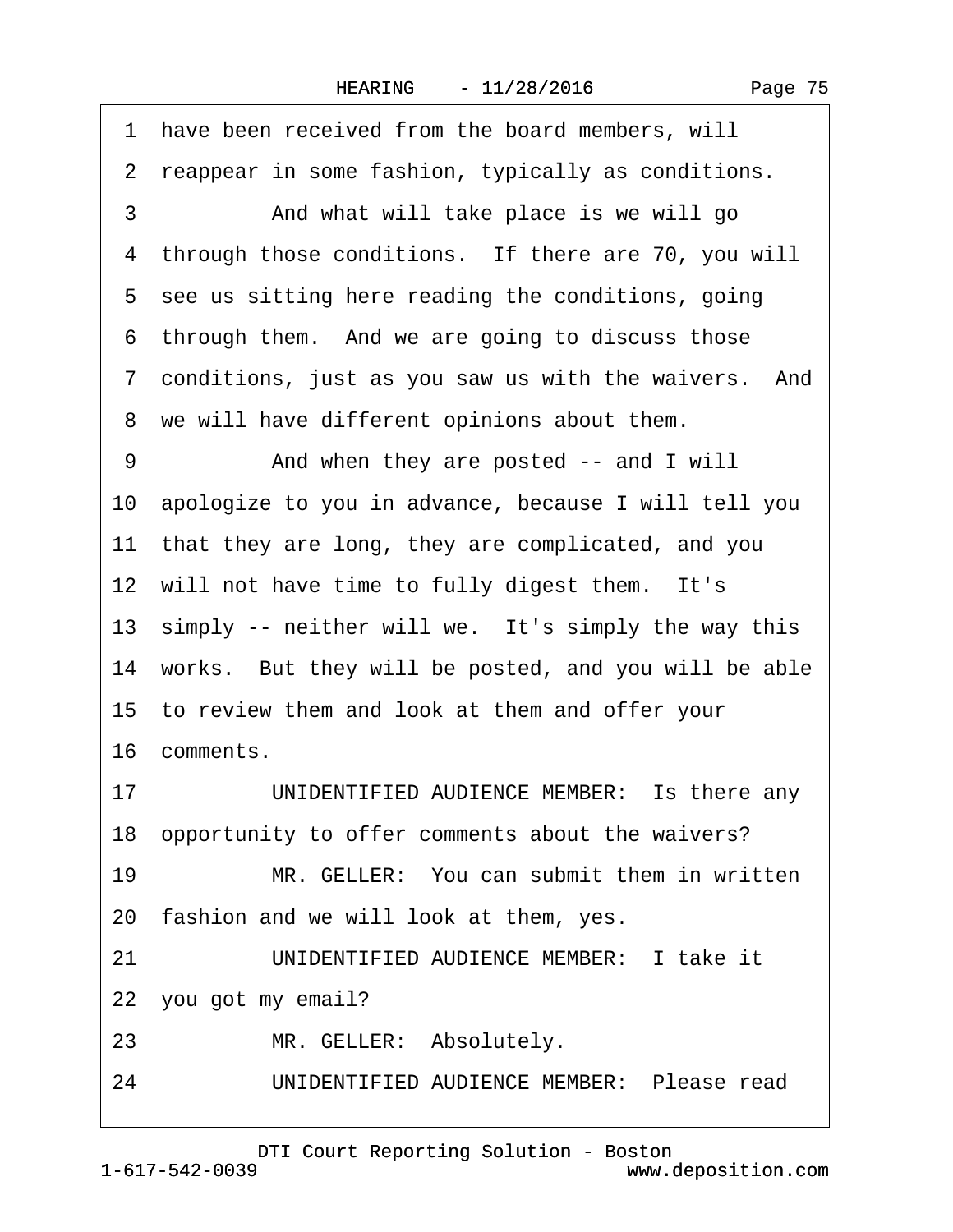<span id="page-75-0"></span>

| MR. GELLER: We read everything you submit.<br>$\overline{2}$<br>3 Believe it or not, we read everything you submit.<br>UNIDENTIFIED AUDIENCE MEMBER: I just found<br>4<br>5 this last night on YouTube. Fascinating and scary.<br>I won't be here next week, so --<br>6<br>MR. GELLER: Is it the 13th? It's two<br>$\overline{7}$<br>8 weeks.<br>UNIDENTIFIED AUDIENCE MEMBER: Right. I<br>9<br>10 won't be here the 13th.<br>11<br>MR. GELLER: Okay. You mean the next<br>12 hearing.<br>UNIDENTIFIED AUDIENCE MEMBER: Okay.<br>13<br>UNIDENTIFIED AUDIENCE MEMBER: Is there any<br>14<br>15 opportunity for our attorney to review the waiver<br>16 comments and/or conditions?<br>MR. GELLER: When you say the "waiver"<br>17<br>18 comments," the discussion that took place tonight?<br>UNIDENTIFIED AUDIENCE MEMBER: Well, yeah.<br>19<br>20 There's going to be a draft, I assume.<br>21<br>MS. MORELLI: So the waivers were actually<br>22 distributed to the community through Derek Chiang.<br>UNIDENTIFIED AUDIENCE MEMBER: Yup.<br>23 |
|---------------------------------------------------------------------------------------------------------------------------------------------------------------------------------------------------------------------------------------------------------------------------------------------------------------------------------------------------------------------------------------------------------------------------------------------------------------------------------------------------------------------------------------------------------------------------------------------------------------------------------------------------------------------------------------------------------------------------------------------------------------------------------------------------------------------------------------------------------------------------------------------------------------------------------------------------------------------------------------------------------------------------------------------------|
|                                                                                                                                                                                                                                                                                                                                                                                                                                                                                                                                                                                                                                                                                                                                                                                                                                                                                                                                                                                                                                                   |
|                                                                                                                                                                                                                                                                                                                                                                                                                                                                                                                                                                                                                                                                                                                                                                                                                                                                                                                                                                                                                                                   |
|                                                                                                                                                                                                                                                                                                                                                                                                                                                                                                                                                                                                                                                                                                                                                                                                                                                                                                                                                                                                                                                   |
|                                                                                                                                                                                                                                                                                                                                                                                                                                                                                                                                                                                                                                                                                                                                                                                                                                                                                                                                                                                                                                                   |
|                                                                                                                                                                                                                                                                                                                                                                                                                                                                                                                                                                                                                                                                                                                                                                                                                                                                                                                                                                                                                                                   |
|                                                                                                                                                                                                                                                                                                                                                                                                                                                                                                                                                                                                                                                                                                                                                                                                                                                                                                                                                                                                                                                   |
|                                                                                                                                                                                                                                                                                                                                                                                                                                                                                                                                                                                                                                                                                                                                                                                                                                                                                                                                                                                                                                                   |
|                                                                                                                                                                                                                                                                                                                                                                                                                                                                                                                                                                                                                                                                                                                                                                                                                                                                                                                                                                                                                                                   |
|                                                                                                                                                                                                                                                                                                                                                                                                                                                                                                                                                                                                                                                                                                                                                                                                                                                                                                                                                                                                                                                   |
|                                                                                                                                                                                                                                                                                                                                                                                                                                                                                                                                                                                                                                                                                                                                                                                                                                                                                                                                                                                                                                                   |
|                                                                                                                                                                                                                                                                                                                                                                                                                                                                                                                                                                                                                                                                                                                                                                                                                                                                                                                                                                                                                                                   |
|                                                                                                                                                                                                                                                                                                                                                                                                                                                                                                                                                                                                                                                                                                                                                                                                                                                                                                                                                                                                                                                   |
|                                                                                                                                                                                                                                                                                                                                                                                                                                                                                                                                                                                                                                                                                                                                                                                                                                                                                                                                                                                                                                                   |
|                                                                                                                                                                                                                                                                                                                                                                                                                                                                                                                                                                                                                                                                                                                                                                                                                                                                                                                                                                                                                                                   |
|                                                                                                                                                                                                                                                                                                                                                                                                                                                                                                                                                                                                                                                                                                                                                                                                                                                                                                                                                                                                                                                   |
|                                                                                                                                                                                                                                                                                                                                                                                                                                                                                                                                                                                                                                                                                                                                                                                                                                                                                                                                                                                                                                                   |
|                                                                                                                                                                                                                                                                                                                                                                                                                                                                                                                                                                                                                                                                                                                                                                                                                                                                                                                                                                                                                                                   |
|                                                                                                                                                                                                                                                                                                                                                                                                                                                                                                                                                                                                                                                                                                                                                                                                                                                                                                                                                                                                                                                   |
|                                                                                                                                                                                                                                                                                                                                                                                                                                                                                                                                                                                                                                                                                                                                                                                                                                                                                                                                                                                                                                                   |
|                                                                                                                                                                                                                                                                                                                                                                                                                                                                                                                                                                                                                                                                                                                                                                                                                                                                                                                                                                                                                                                   |
|                                                                                                                                                                                                                                                                                                                                                                                                                                                                                                                                                                                                                                                                                                                                                                                                                                                                                                                                                                                                                                                   |
|                                                                                                                                                                                                                                                                                                                                                                                                                                                                                                                                                                                                                                                                                                                                                                                                                                                                                                                                                                                                                                                   |
| MS. MORELLI: And you also got them, too.<br>24                                                                                                                                                                                                                                                                                                                                                                                                                                                                                                                                                                                                                                                                                                                                                                                                                                                                                                                                                                                                    |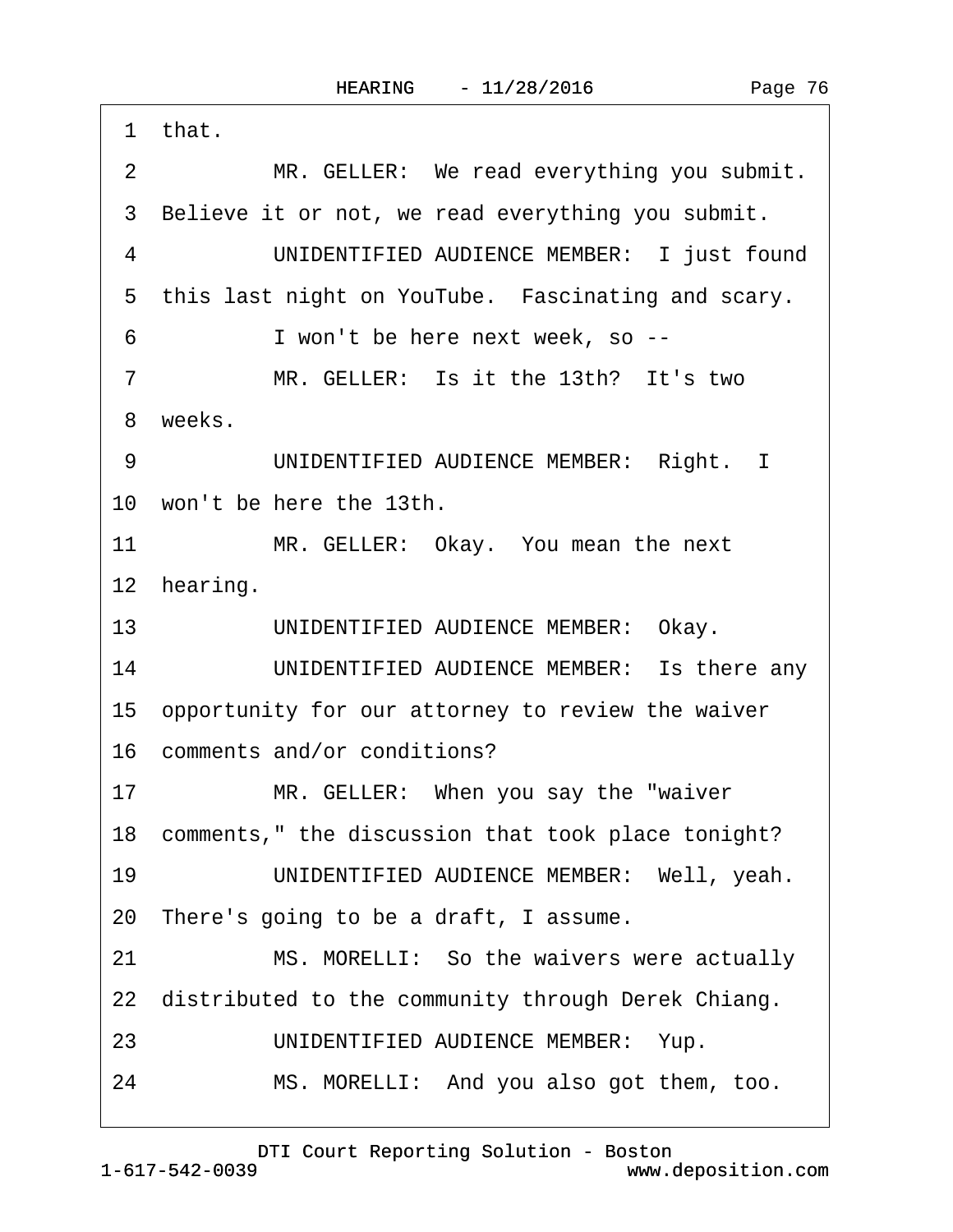<span id="page-76-0"></span>

|                | 1 That was the draft. And then there was a follow-up    |
|----------------|---------------------------------------------------------|
|                | 2 from the applicant where he had made additional       |
|                | 3 changes. So we posted the waivers online. So what     |
|                | 4 you see projected on the screen is actually posted    |
|                | 5 on-line.                                              |
| 6              | Was that your question?                                 |
| $\overline{7}$ | UNIDENTIFIED AUDIENCE MEMBER: No. We know               |
|                | 8 that.                                                 |
| 9              | MR. GELLER: You want the flavor of the                  |
|                | 10 hearing and the discussions that took place. Is that |
|                | 11 what you want?                                       |
| 12             | UNIDENTIFIED AUDIENCE MEMBER: Well, is                  |
|                | 13 there going to be a draft prior to a final waiver    |
|                | 14 list, or whatever you call this thing, that you guys |
|                | 15 are putting together that we could have reviewed --  |
|                | 16 that the public could review?                        |
| 17             | MS. MORELLI: Perhaps it's the draft                     |
|                | 18 decision -- the draft of conditions that you're      |
|                | 19 talking about which would --                         |
| 20             | UNIDENTIFIED AUDIENCE MEMBER: The series                |
|                | 21 of waivers proposed by the applicant --              |
| 22             | MS. MORELLI: Which are on the screen.                   |
| 23             | UNIDENTIFIED AUDIENCE MEMBER: -- some of                |
|                | 24 which were granted, some of which were not.          |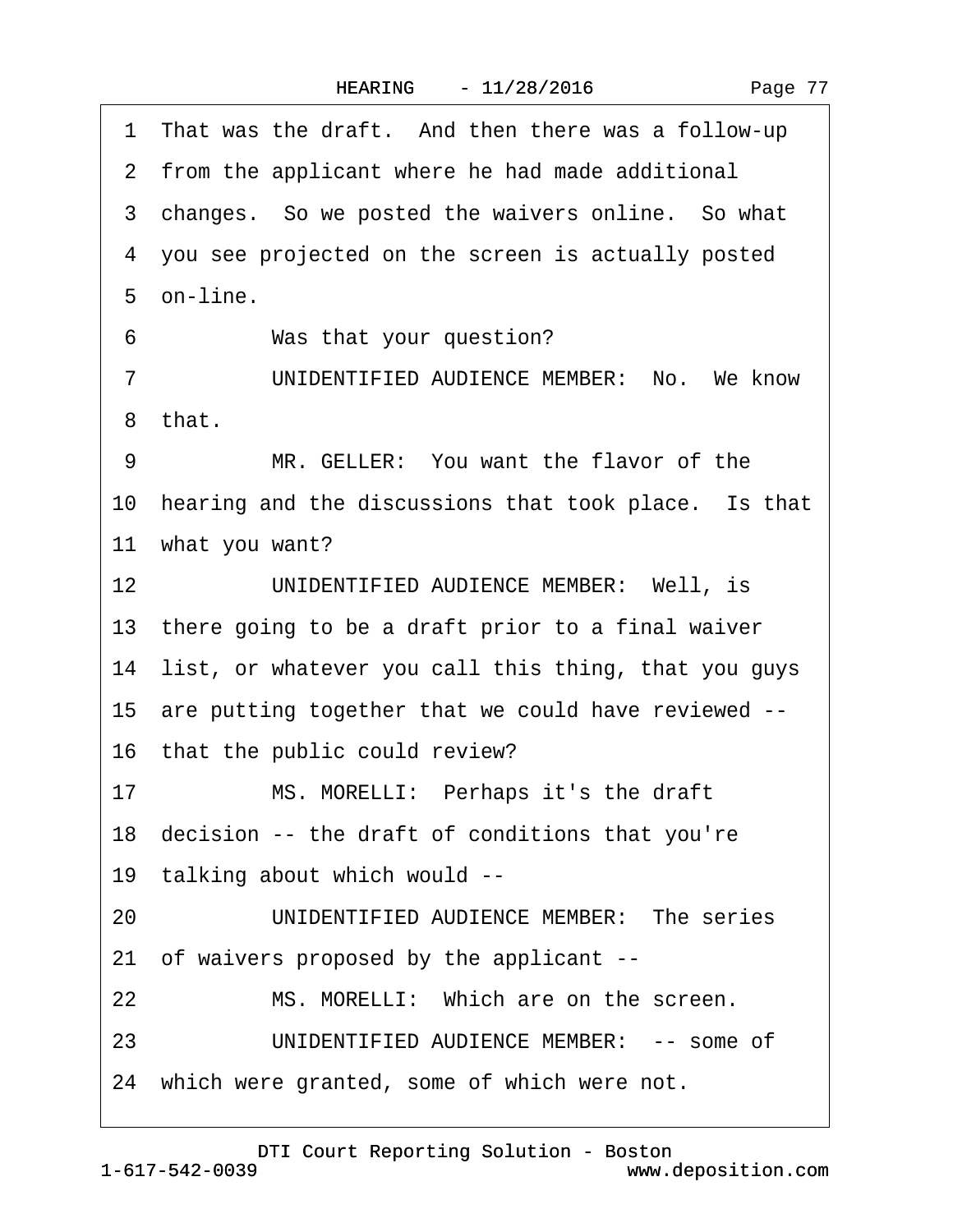<span id="page-77-0"></span>1 MR. GELLER: They're asking about a revised ·2· draft. 3 MS. MORELLI: Okay. So what will happen is 4 that when you get the draft conditions, the waivers ·5· that the ZBA decided to grant will be included there, ·6· and the ones that you did not want to grant will be 7 excluded. That's how it is done. 8 MR. GELLER: And there are some that are 9 subject to discussions. So I'm not sure it's a bad 10 $i$  idea to  $-i$ 11 MS. MORELLI: What we'll do is we'll just 12 repeat what this is with the status of the 13· discussion, because there are some waivers that 14 you're circling back to. 15 MR. GELLER: Does that help? 16 UNIDENTIFIED AUDIENCE MEMBER: And I just 17 want to reiterate that the transcript of this 18· discussion -- I know nobody's here, but if there is a 19 way to get it from the video. 20 MS. MORELLI: Yeah. I've already discussed 21 that with the court stenographer. It is their error, 22 it is not the town's error, and they've admitted 23· that.

24 UNIDENTIFIED AUDIENCE MEMBER: That's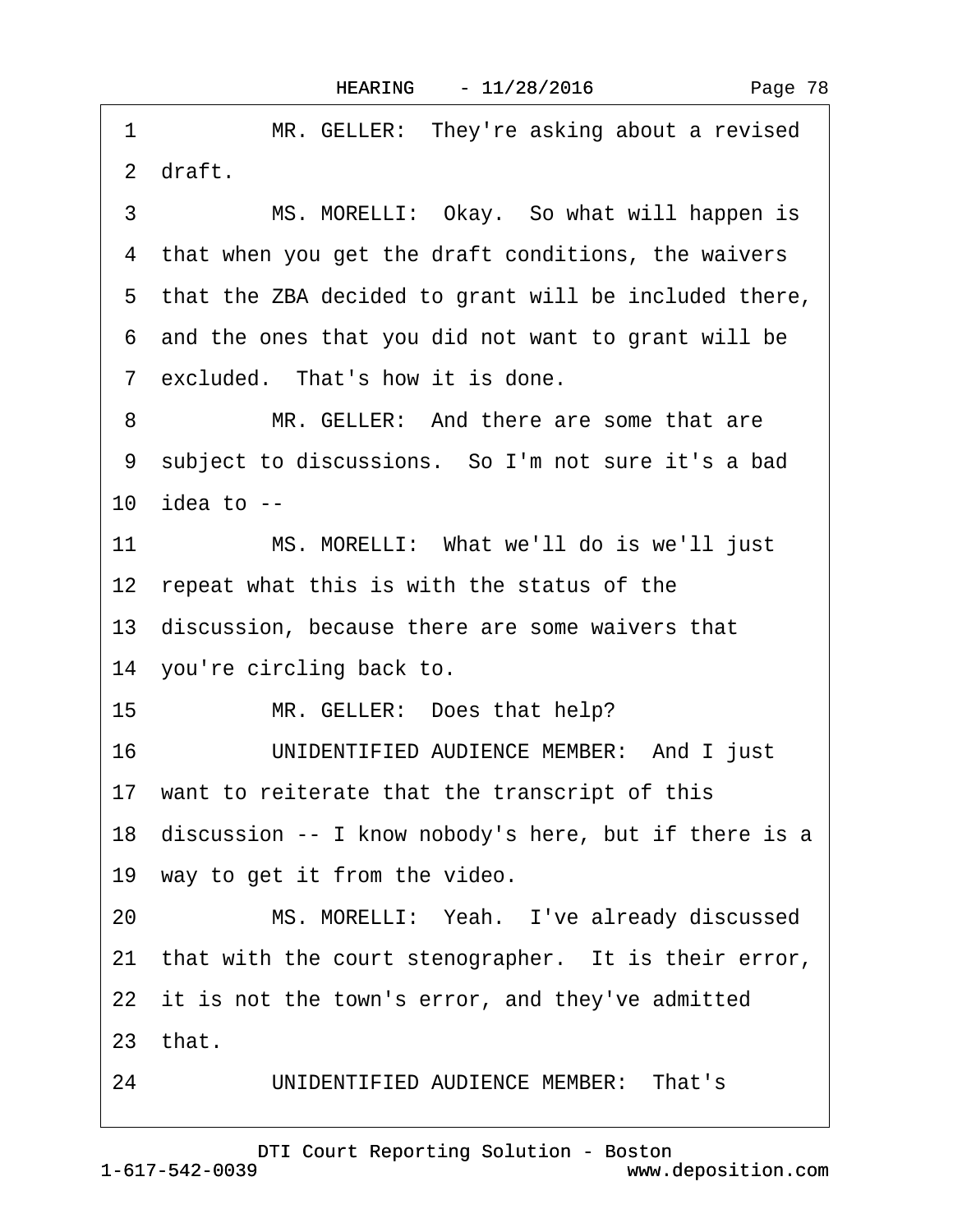<span id="page-78-0"></span>1 understood.

2 MS. MORELLI: So what will happen is there 3 is a video that will be archived through Brookline ·4· Interactive Group, and I will get my hands on that 5 and give it to the court stenographer to see if they ·6· can transcribe from that.

7 MR. GELLER: Okay. So we'll do the best we 8 can. Okay.

9 • • And the second part -- I don't want to 10· forget the second part of your question, which was 11 the question about conditions, which is yes. So 12 those will be -- so what we will have is once those 13 have been reviewed by town counsel and once those 14 have been reviewed by the peer review consultant, 15· those will be posted, and they'll obviously be 16· available to your counsel. 17 UNIDENTIFIED AUDIENCE MEMBER: And then 18 we'll have an opportunity to comment? 19 MS. STEINFELD: At the public hearing. 20 MR. GELLER: At the public hearing, not 21 when I see you on the street. 22 Okay. I want to thank everyone for your

23· patience, and we will see you again December 13th,

24· 7:00 p.m.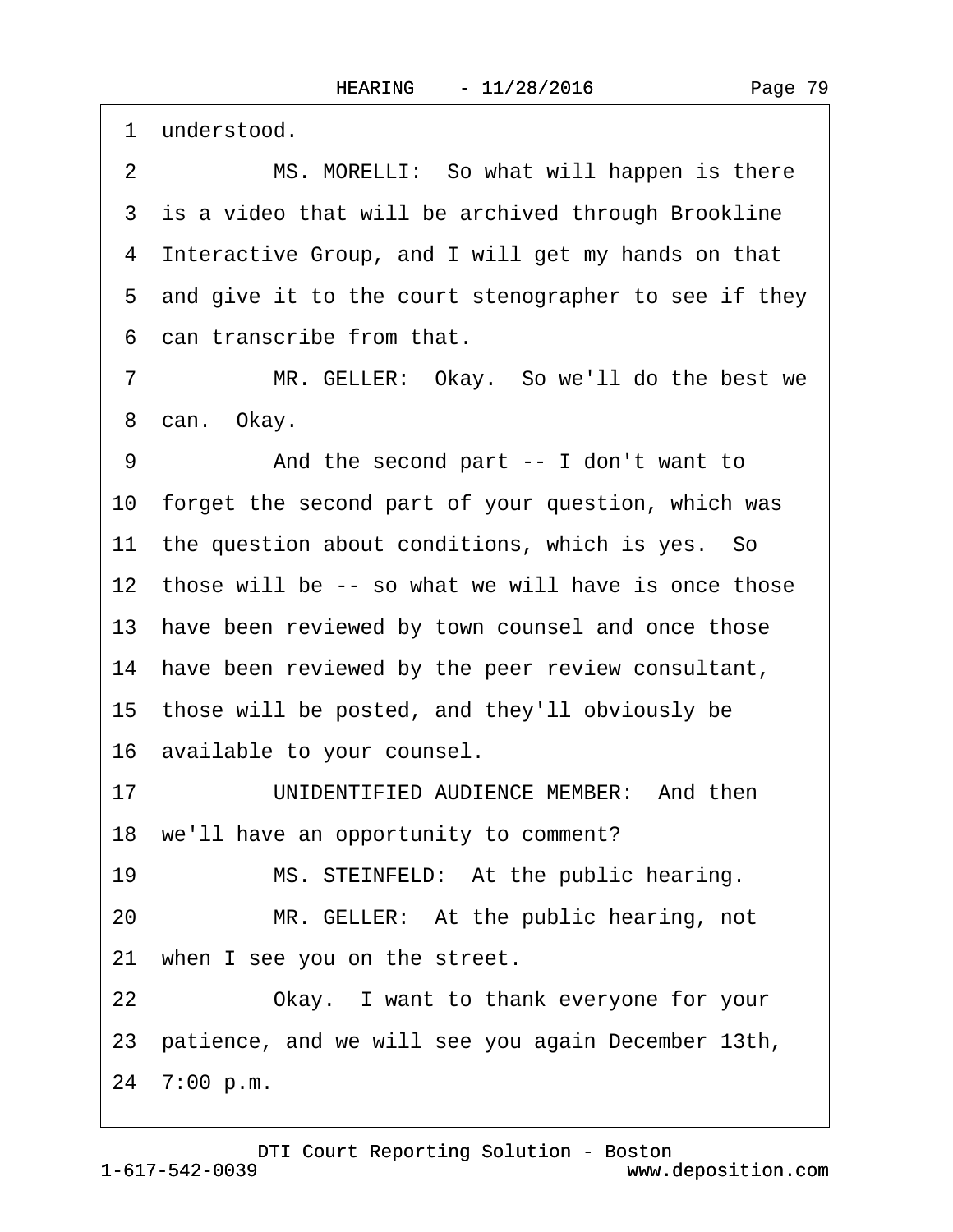<span id="page-79-0"></span>

| I, Kristen C. Krakofsky, court reporter and<br>1       |
|--------------------------------------------------------|
| 2 notary public in and for the Commonwealth of         |
| 3 Massachusetts, certify:                              |
| 4<br>That the foregoing proceedings were taken         |
| 5 before me at the time and place herein set forth and |
| 6 that the foregoing is a true and correct transcript  |
| 7 of my shorthand notes so taken.                      |
| I further certify that I am not a relative<br>8        |
| or employee of any of the parties, nor am I<br>9       |
| 10 financially interested in the action.               |
| I declare under penalty of perjury that the<br>11      |
| 12 foregoing is true and correct.                      |
| 13<br>Dated this 19th day of December, 2016.           |
| 14                                                     |
| 15                                                     |
| 16                                                     |
| 17                                                     |
| 18 Kristen Krakofsky, Notary Public                    |
| 19 My commission expires November 3, 2017.             |
| 20                                                     |
| 21                                                     |
| 22                                                     |
| 23                                                     |
| 24                                                     |
|                                                        |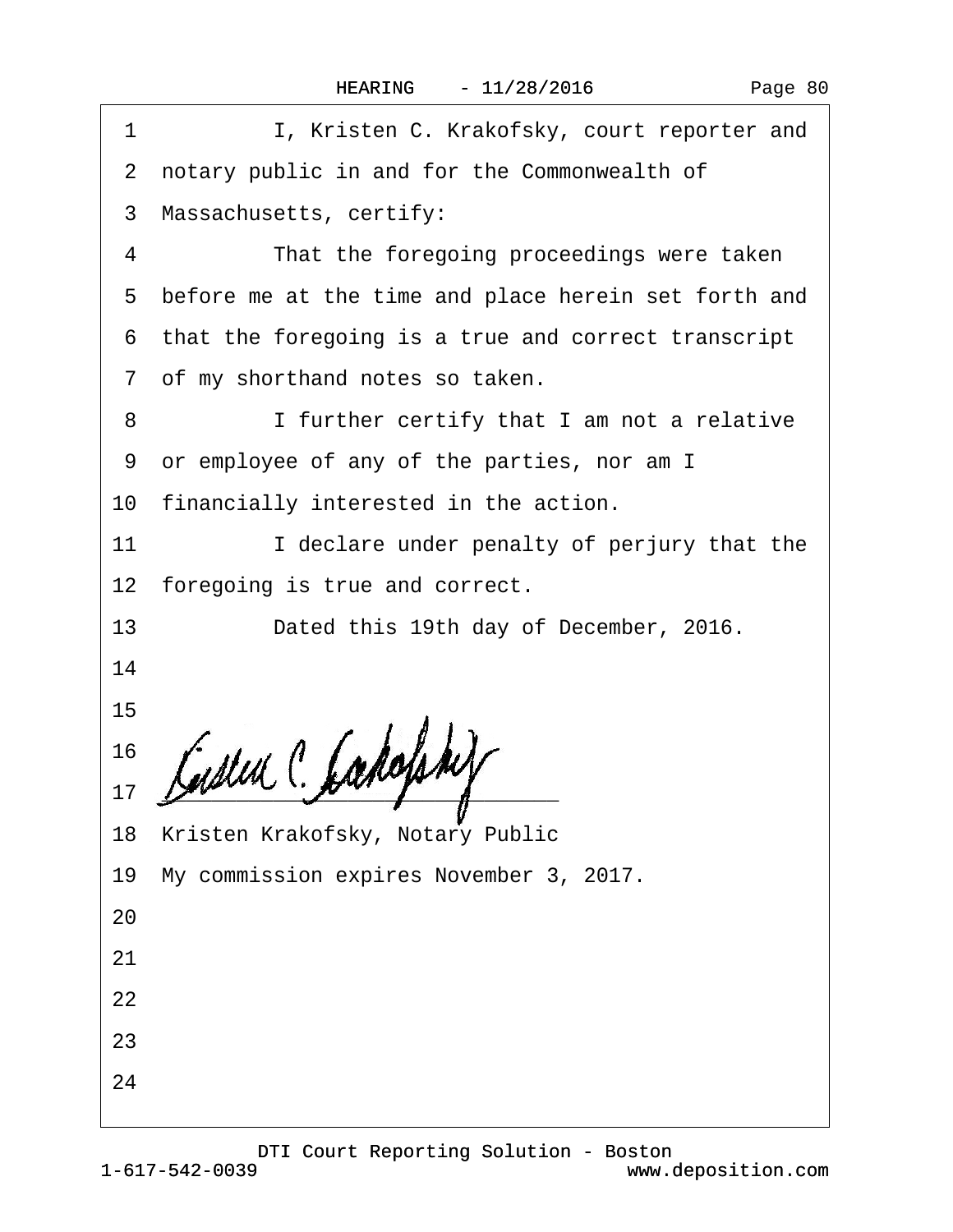|                                                                                                                                                                                      | <b>HEARING</b>                                                                                                                                         | $-11/28/2016$                                                                                                                                                                                                                             | i1                                                                                                                                                      |
|--------------------------------------------------------------------------------------------------------------------------------------------------------------------------------------|--------------------------------------------------------------------------------------------------------------------------------------------------------|-------------------------------------------------------------------------------------------------------------------------------------------------------------------------------------------------------------------------------------------|---------------------------------------------------------------------------------------------------------------------------------------------------------|
| 1<br>$\mathbf 1$<br>13:4 15:5 24:20 27:19<br>1,000<br>34:11<br>1.0<br>53:9<br>1.10<br>11:14<br>10<br>13:1,2,23 14:22 58:12<br>69:4<br>12/13<br>74:8                                  | 2016<br>80:13<br>2017<br>80:19<br>21<br>15:5 42:4<br>21st<br>5:12<br>22<br>46:4<br>24<br>13:2<br>25<br>14:11,15,18 15:11<br>24:19,21 25:5 53:1         | 40B<br>3:12,23 4:1 9:7,23 10:3,<br>9,15,17 11:3 22:19<br>27:12 28:5 40:1,8,9,17<br>41:16 47:6,20 49:3,23<br>50:6 51:18,19,21 68:9<br>74:9<br>40bs<br>32:11 57:2<br>420<br>67:21 68:8<br>45<br>68:3<br>47<br>51:21 52:2<br>$5\phantom{.0}$ | 5.2<br>11:23 13:11<br>5.20<br>11:13<br>5.22<br>11:13,23<br>5.34<br>12:17<br>5.43<br>20:9,11,12 21:6 28:2<br>45:3 47:23<br>5.5<br>13:24<br>5.50<br>13:8  |
| $12/5$<br>74:5<br>13 <sub>th</sub><br>5:2 39:6 60:24 67:4<br>72:7,11,13 76:7,10<br>79:23<br>15<br>12:20 13:7 69:4<br>150<br>33:16<br>16<br>16:6                                      | 27<br>46:4<br>3<br>3<br>7:4 27:19 30:9 80:19<br>3,000<br>34:9<br>3.62<br>11:19<br>30-foot<br>13:10                                                     | 5<br>12:21 13:7,11 30:11<br>47:18 63:16<br>5-foot<br>13:17 50:7<br>5.01<br>11:13 13:13,21 34:6,14<br>5.09<br>10:18 11:11 21:17 22:1,<br>2, 3, 5, 11, 21 23: 224: 4<br>40:5,14 41:9 42:10<br>43:23,24                                      | 5.51<br>13:8<br>5.54(2)<br>33:12<br>5.90<br>13:21<br>50<br>61:14<br>6<br>6<br>13:3 63:14                                                                |
| 180<br>71:19<br>19<br>28:12 70:20<br>19 <sub>th</sub><br>80:13<br>$\mathbf{2}$<br>$\mathbf{2}$<br>13:11 14:10 24:13<br>27:19<br>2-unit<br>14:12<br>20<br>13:17,19 14:5 15:5<br>24:19 | 4<br>4<br>5:24 24:18,20<br>4.07<br>39:17<br>4.08<br>10:7<br>40<br>$3:3$ 12:3,4<br>40-foot<br>12:14<br>40-unit<br>11:17<br>40A<br>21:12 23:1 27:10 40:2 | 5.09.3.C.2<br>21:22 40:22<br>5.09.3.C.3<br>40:23<br>5.09.4.F<br>40:24<br>5.09.4.G<br>40:24<br>5.09.4.H<br>41:1<br>5.09.4J<br>41:2<br>5.09.4.M<br>41:3<br>5.1<br>13:3                                                                      | 6.02<br>14:8,20 53:7<br>6.03.2.E<br>53:21<br>6.03.2E<br>25:18<br>6.032<br>25:14<br>6.04<br>15:4<br>6.04.2E<br>25:18<br>6.04.4.F<br>63:12<br>60s<br>69:1 |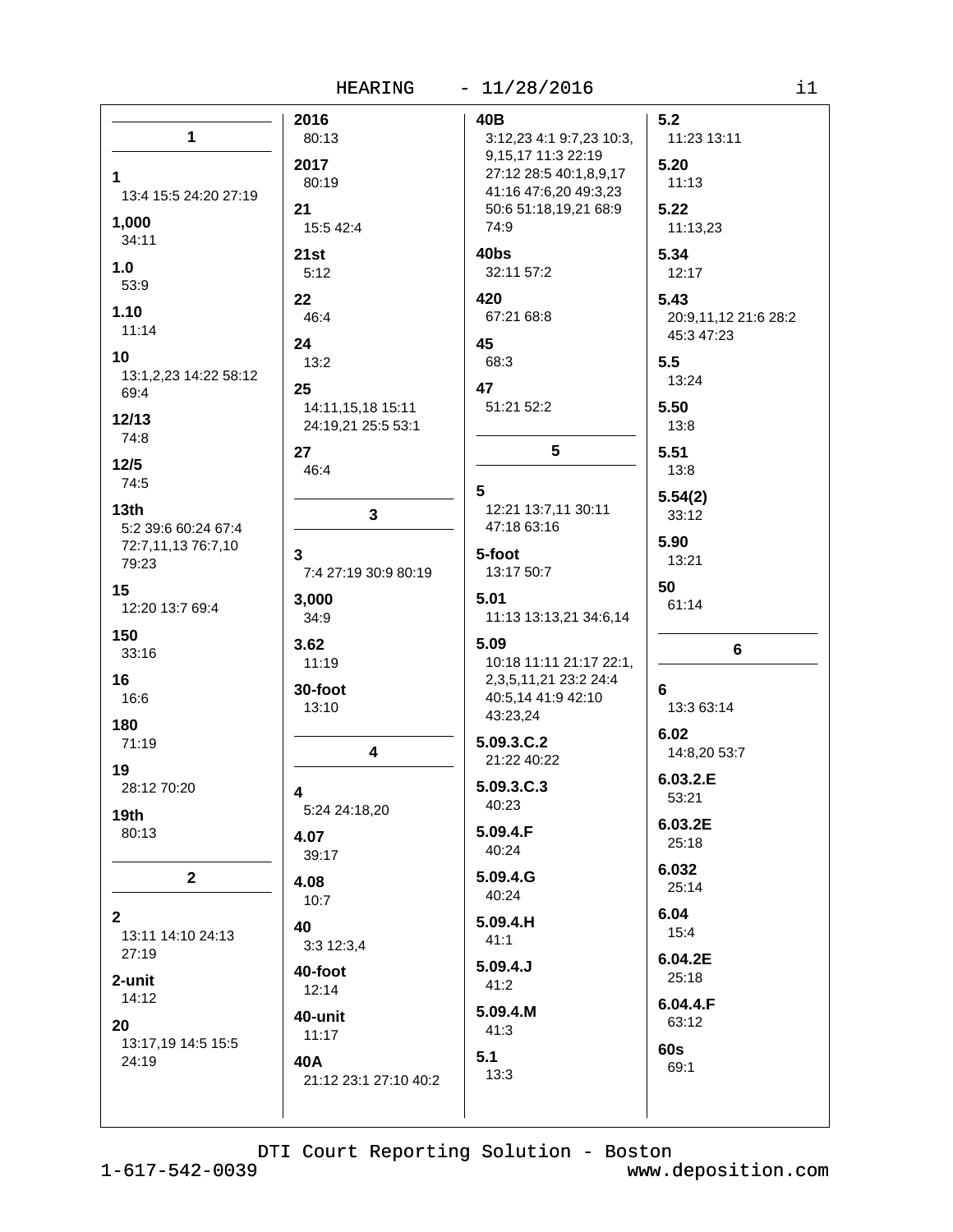|                         | <b>HEARING</b>                                          | $-11/28/2016$                                                             | i2                                                |
|-------------------------|---------------------------------------------------------|---------------------------------------------------------------------------|---------------------------------------------------|
| 625<br>14:18            | 9.00<br>27:19                                           | adding<br>26:18,22 60:8                                                   | agreement<br>3:19                                 |
| 67<br>12:13             | 9.05<br>27:21 56:13                                     | addition<br>60:7,24                                                       | alignment<br>13:17,18 33:13,18<br>45:17,20        |
| 67.4<br>12:12           | 90<br>62:19                                             | additional<br>7:21 34:10 53:22 77:2                                       | allocation<br>55:14                               |
| 67.52<br>12:10<br>68.52 | A                                                       | address<br>20:5,23 34:7,16 73:15<br>addressed                             | allow<br>10:5,8 12:18,20 15:11,                   |
| 12:10,14                | a.m.<br>9:2                                             | 61:3<br>adequate                                                          | 19,20 33:22 47:20<br>57:10                        |
| $\overline{\mathbf{7}}$ | ability<br>41:22 42:7                                   | 51:12 63:18<br>adequately                                                 | allowance<br>33:22                                |
| $\overline{7}$<br>5:24  | able<br>27:17 33:4 48:9 55:13<br>62:23 63:16 72:9 75:14 | 46:14<br>adjust                                                           | allowed<br>10:2 33:24 46:17 49:4<br>69:14 71:1    |
| 7.3.2<br>36:17          | absolutely<br>53:24 75:23                               | 50:18<br>administrative                                                   | alphabetically<br>25:22                           |
| 70<br>73:2 75:4<br>72   | abutting<br>45:19                                       | 17:2,22<br>admitted                                                       | alternative<br>4:24 5:22                          |
| 16:4,7 48:19<br>75      | accepted<br>15:7                                        | 78:22<br>adopted<br>28:12                                                 | amenities<br>47:8,9                               |
| 54:6<br>7:00            | accepting<br>65:22                                      | advance<br>74:1,8 75:10                                                   | amount<br>7:14                                    |
| 5:2 79:24               | access<br>6:9 8:6                                       | advertising<br>41:1                                                       | analysis<br>30:5 31:3 32:19 61:5,9<br>63:12 64:17 |
| 8<br>8                  | accessible<br>6:22                                      | aesthetics<br>41:18                                                       | analyzing<br>65:18                                |
| 14:18<br>8.26           | accommodate<br>54:11                                    | affect<br>35:8 52:12 64:1                                                 | and/or<br>76:16                                   |
| 37:3<br>80              | achieve<br>50:4<br>action                               | affordability<br>10:10,12                                                 | answer<br>16:14 19:6 28:8 38:6<br>49:7 71:11      |
| 14:10<br>82             | 80:10<br>activities                                     | affordable<br>10:8 39:22,24                                               | answered<br>49:7                                  |
| 14:9<br>825<br>14:17    | 17:14 56:24<br>actual                                   | ago<br>14:11 29:12 30:17 37:6,<br>8 38:4                                  | anticipate<br>22:10                               |
| 8:00<br>9:2,3           | 11:12 12:11 18:9 66:13<br><b>ADA</b><br>7:1             | agree<br>3:10 4:7 22:15,16 24:6,                                          | anticipating<br>8:1                               |
| 9                       | add<br>16:6 59:9                                        | 15 26:24 39:20,21 40:3,<br>4 44:2 45:5 47:4 48:10<br>49:13 55:3 56:7 57:8 | anybody<br>8:14 19:7 29:10 44:4<br>45:1 57:15     |
| 9.0<br>55:16            | added<br>62:24                                          | agreed<br>3:9 40:18 55:11 73:15                                           | anyway<br>18:14 52:17 54:22<br>55:20              |
|                         |                                                         |                                                                           |                                                   |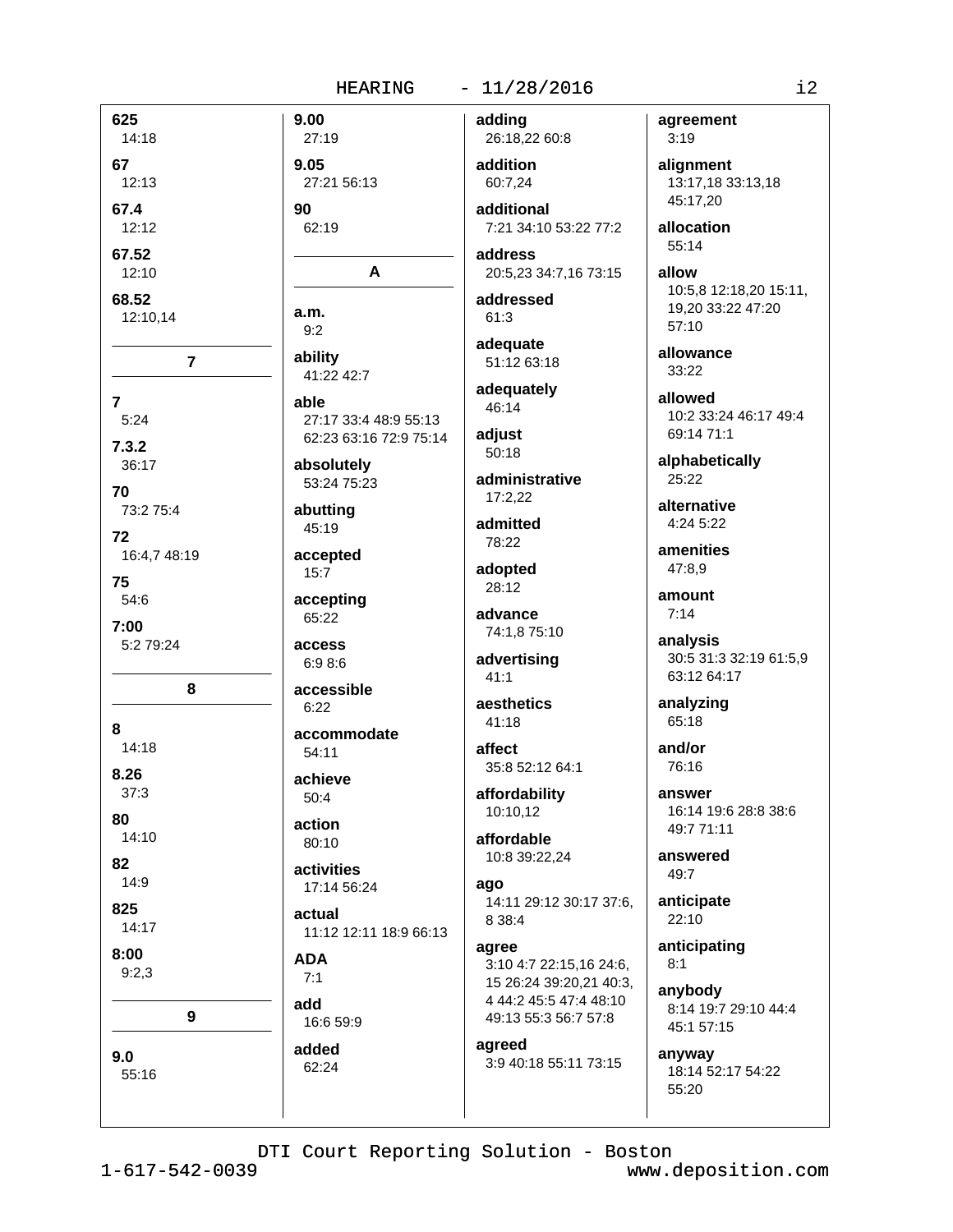## $-11/28/2016$

apartment 67:11

apartments 67:12 68:8

apologize 75:10

appalling 48:5

apparently 51:17

appeal  $52:1$ 

appearance 39:11

applicable 20:10 24:17 28:4 55:20

applicant 4:14 5:9 7:20 23:9 26:5 28:16 29:12 58:23 62:14 63:4 64:3,10 66:7,21,23 74:7 77:2,21

applicant's 4:12 35:21 59:18

applicants  $32:15$ 

application 3:12,14 27:12 28:5 35:2

applies 55:23

apply 4:16 22:8 27:16 43:19 45:4 49:22 50:23.24  $51:2,5,7$ 

appreciate  $31:23$ 

approach 26:23 66:19

appropriate  $4.416.20$ 

approvable  $48:9$ 

approval 35:15,24 36:2 56:23

approve 9:13.14 43:13 48:6

9:22 73:21 approves  $30:18$ architect

approved

 $33:3$ **Architectural** 

 $6:24$ archived 79:3

area 7:2.4 11:14.15.16.22 14:4 27:6 34:14 44:10,  $11$ 

areas  $21:16$ 

aren't 57:6 60:14

arm  $27.7$ 

arrive

 $31:6$ **Article**  $28:12$ 

articulated  $51:8$ 

as-of-right  $34:11$ 

aside 53:12 73:18

asked 24:3 31:21 61:5 67:11, 13, 18, 20, 23 68: 7, 9

asking 7:19 10:7 12:15 13:15, 20 15:1,12,24 17:21 33:21 44:17 58:1 59:11 61:22 66:7,22 78:1

asks 10:15 13:21

assist 4:21 74:16

assistance 4:18,19

assume

22:20 76:20 assuming

> $5:2$ assumption 66:6

assurance 62:22

assures 36:21

attempted  $50:4$ 

attempts 70:5.8

attenuate  $17:19$ 

attorney 76:15

attributes  $9:6$ 

audible 34:18

**AUDIENCE** 48:7 70:22 72:4,8,12,15 73:24 75:17,21,24 76:4, 9, 13, 14, 19, 23 77: 7, 12, 20,23 78:16,24 79:17

audit 52:1 62:19

auditory 57:18

authority 11:2,10 40:10,16 50:21, 23 56:3

automatically 33:24

available 4:9 7:14 74:7 79:16

average  $33:18$ 

awaiting 64:24

aware  $5.1$ 

had 43:1 54:6 72:24 78:9 balance 50:14,17

background

barring  $5:8$ 

back

78:14

58:11

**Bartash**  $31:21$ 

based 5:11 11:19 13:11 51:13 60:6 74:24

B

5:24 30:23 31:16 32:2,3

33:17 42:19,22 43:1,11

52:9 55:7 71:18 73:6

basically 9:10 10:16 49:16 50:18, 20 51:5 65:17 68:18

hasis 3:12 21:5 36:12

bay 67:9 68:22

68:12 bearing

bavs

63:7 beginning

26:5 51:6

behalf  $8:13$ 

believe 3:11 5:23 8:5 21:22 22:5 36:4 37:4 40:6,11 52:23 56:16 67:19 76:3

believed  $3:13$ 

believes  $4:4$ 

belong  $17:2$ 

DTI Court Reporting Solution - Boston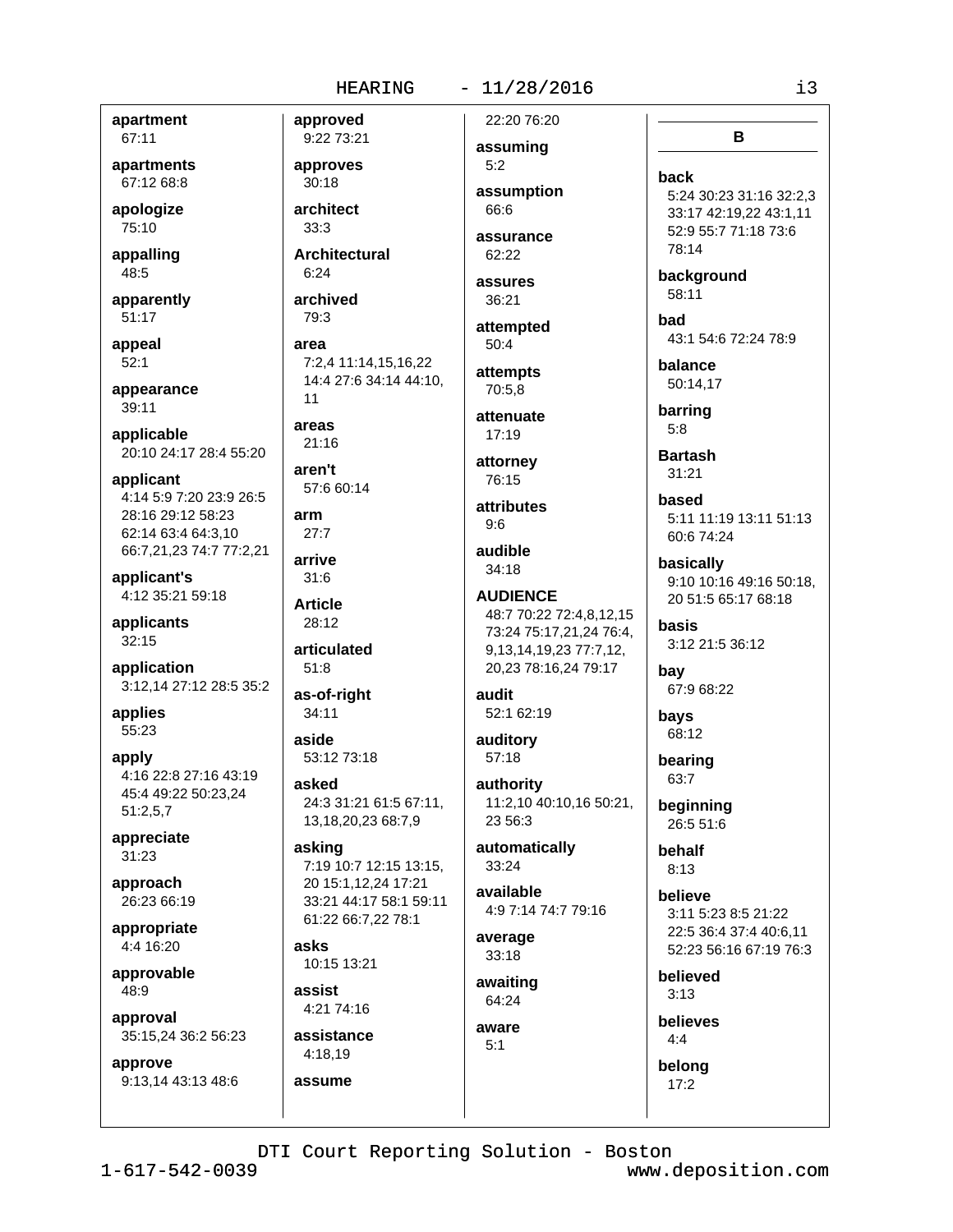36:21

37:17

**Boston** 

 $15:14$ 

**Brady** 

 $36:6$ 

69:19

**built** 

**bulk** 

 $50:2$ 

buildings

12:3 30:1 33:16 41:18

44:16 45:19 67:11

12:16 68:10,24 69:1

68:17,19,24 71:4

book

#### $-11/28/2016$

bullseye

 $8:15$ 

burden

50:17

buzzed 65:23

## bylaw 4:15 10:12,13 12:19 21:3 27:11,16 33:15 36:17,19 37:3 45:19 58:24 59:1,20 60:9,17 61:18

bylaws 28:10

## C

calculated 13:24

calculation 12:5 58:12

calculations 37:21,23 38:10,18 61:10

call 20:14 51:3 77:14

called  $37:5$ 

can't 11:17 14:12 30:22 37:15 44:2 51:5 70:15

candid 73:10

capacity 38:15

car 63:14

cars 15:11,20 16:1,5 25:17 48:19 53:23 54:7 55:4. 5,7 64:16 70:24

case 13:19 42:4,15 47:7 48:13 49:5 73:1.2

catchall 19:16

**Centre** 3:3 65:4 66:11 68:5 69:1

certain  $36:23$ 

certainly 5:18 16:14 19:2 36:3,6 56:22

certify 80:3,8

Chairman  $8:19$ 

chairman's 39:2

challenge 66:5

chance 16:9 20:18 72:5

change 38:3 42:23 64:20 69:22

changed 38:2

changes 41:19 42:18 43:10 64:13 77:3

**Chapter** 9:23 10:3

characteristics 22:14 51:8

characterize 48:23

chase 22:16

checks 29:19

Chiang 73:7 76:22

chime  $36:6$ 

**Chiumenti** 3:6 44:8 47:13 49:16 52:4 54:9 68:16

Chris 3:5 24:11 52:23 55:2

16 61:6 breakout 55:14 21:1 74:4 79:7 bring 43:14 hetter 48:17 **Brookline** 23:15 79:3 beyond 7:5 23:16 brought 52:18 27:6 35:7 50:15 **Brown** 69:16 48:20 **Brown's** 69:15 **blanket** 19:22 27:18 build 9:13,21 10:2,6 18:12 board 21:8 26:4 58:9 71:19 3:8,9,11,13 6:24 7:15 8:17,20 10:24 11:5,6,8 building 17:3 18:1 20:21 21:18 3:21 4:19 8:7 10:2,6 22:13,18,22,24 23:11, 11:20 12:1,6,8,11,12,16 18 24:22 25:4 27:22 13:1,13 16:18 17:15 28:14 29:22,23 30:4,18, 18:7 20:4,14,18 26:19, 24 32:14 34:16 42:13 21 27:8 29:13,14,19 43:14 60:7 67:7 75:1 30:7,8 32:22 38:3 43:8, 12 44:17 45:11 46:22 board's 47:3,8,10,18 48:21 49:1  $4:17$ 52:5,16 53:13 54:17 boards 55:17 57:7,23 58:4,5, 11:1 17:3.12.13 42:13 14,22 59:3,4,16 60:1  $51.1074.18$ 62:4.8 63:6.13.22 65:14,21 70:21,23 71:21 73:14 8:20 12:5 15:12 building's

bodies 56:3

**Bob** 

**Bennett** 

best

bia

bit

4:23 20:4,8,15,17 21:14

22:4,9,21 24:3,7,8,13,

27:2,5 28:1,3,7,20,23

29:3,9,22 31:4 32:10

20 41:6 44:17 45:18

33:14 34:2,5,20 40:19,

55:18 58:22 59:9,14,15,

16 25:17,23 26:3,12,17

body 22:12,17 40:9,15

**Boehmer** 5:14,16 6:8 7:13

**Boehmer's** 6:1.18.19

bonded

DTI Court Reporting Solution - Boston

 $1 - 617 - 542 - 0039$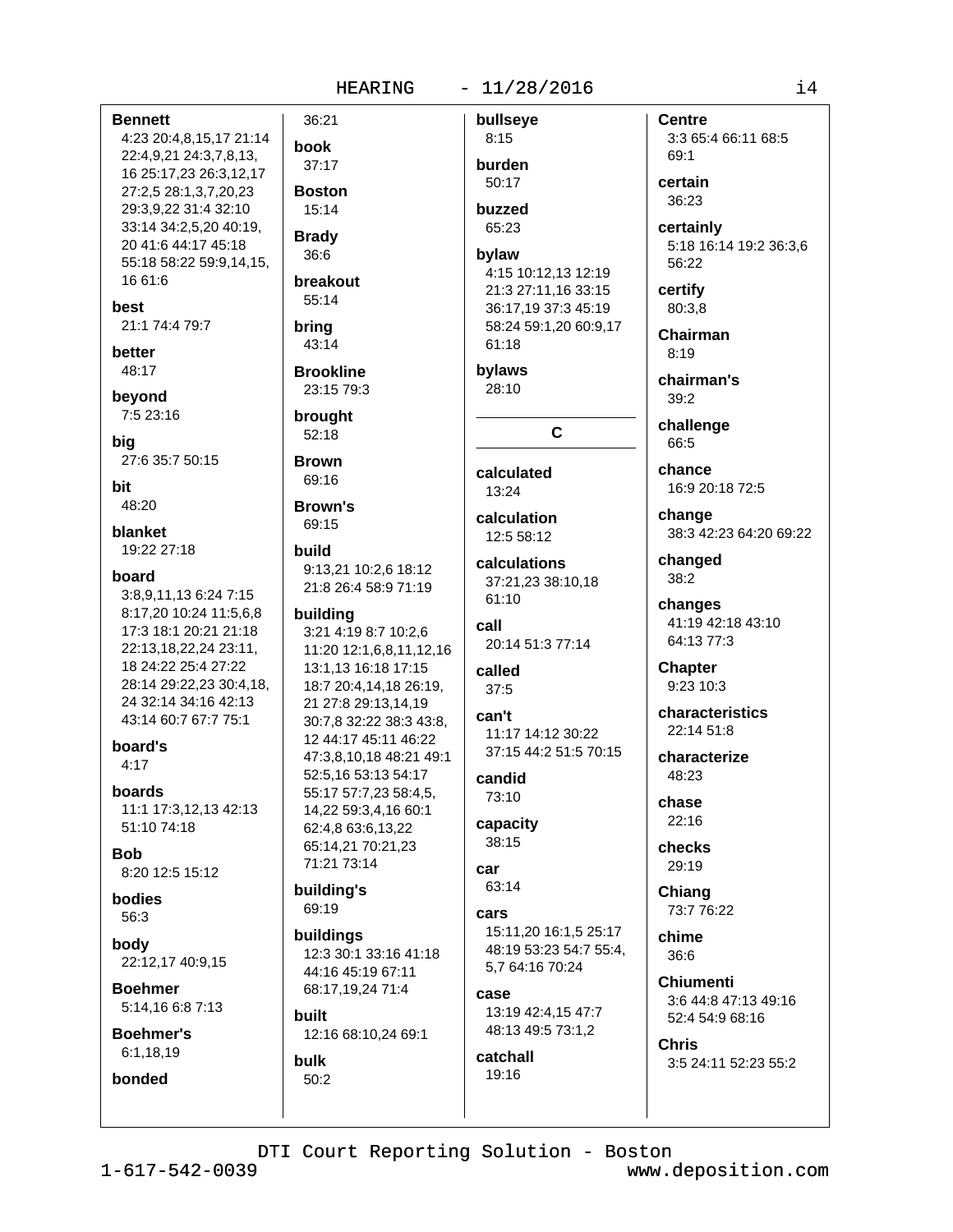**Chris's** 70:16

chronologically 25:21

circlina 78:14

cite 25:7,11 34:6

cited  $25:12$ 

clarification  $19:4$ 

clarified  $18:3$ 

Cleaning 72:22

clear 13:18 15:18,22 42:3,8 55:15 56:9

clearly 49:19 55:21

client  $7:2069:13$ 

**Cliff**  $5:13,14$ 

close 5:11 30:2 49:15

closer  $30:12$ 

code 7:6 23:15 30:5 31:22 32:5,15,19 43:14 61:5,9

codes 29:14,20

combined  $60:10$ 

come 9:18 10:19 16:7.10 20:15 30:21,23 31:16, 24 32:2,3,11 42:18,22 43:1,11 56:21

comes 35:2 65:11

comfort  $32:17$ 

comina 10:12 35:21 71:23

comment 6:19 22:17 28:22 40:6.7 41:16 43:15 44:16,21 56:2,17 79:18

comments 8:1.3.24 20:20 46:11 64:24 67:8 73:5,6,7,17 74:17,20,24 75:16,18 76:16.18

commission 80:19

commissioner 4:19 20:4.15.18 44:17 55:17 58:22 59:7,8,9, 13,15,1761:6

commit  $50:19$ 

common 68:6

**Commonwealth**  $80:2$ 

community 23:15 42:6 50:20 76:22

comp  $35:6$ 

compact 15:11,20 16:1,5 24:16, 18.20 25:13.17 48:19 53:23 54:7 55:4

compact-55:14

companies 67:2 70:18

compelled  $5:9$ 

compliance 7:6 72:21

compliant 6:22 32:23 60:11

complicated 75:11

complied 61:16

 $-11/28/2016$ complies

> 29:13 comply 10:4 22:2 30:10 32:2 43:16 58:24 60:9 62:4

complying 23:5,22 61:14

component 40:18

comprehensive 10:22 29:24

conceptual 29:21 51:1

conceptually 50:3

concern 3:24 27:6 32:12 41:8.13 46:24

concerned  $37:15$ 

concerning  $6:9$ concerns

35:23 50:15 conclusion

 $57:11$ 

concur  $64.17$ 

condition 25:2 60:8 62:19 71:10 72:16

conditioned 16:17

conditioning  $3:14$ 

conditions 5:4 21:21.23 29:18 40:22 61:2 63:7 71:17 72:7,14,17 73:2,4,8,15, 16, 19, 20 74: 1, 10, 12, 15, 21 75:2,4,5,7 76:16 77:18 78:4 79:11

condominium 69:18

confer 63:17

confirm  $63.4$ 

confirmed 44:19

conflict 53:18

confusion  $42:12$ 

connects  $6:22$ 

conservative 26:22

conservatively 44:20

consider 7:6 8:17 25:4 73:11

consideration 50:11 69:6

considering 62:14 64:21

consistency  $21:3$ 

consistent 6:6 9:11 13:4 43:13 45:9,12,13 46:8 53:10

constrained 50:7.11 51:23

construct 26:6

construction 18:8.10 29:6 30:3 33:1 36:10,18,19 56:23 57:5, 6 58:13 72:22

construction- $36:7$ 

consult 59:13

consultant 51:18 74:9 79:14

consultants 14:15 63:5,21 64:14

contact 15:16

content  $7.9$ 

DTI Court Reporting Solution - Boston

 $1 - 617 - 542 - 0039$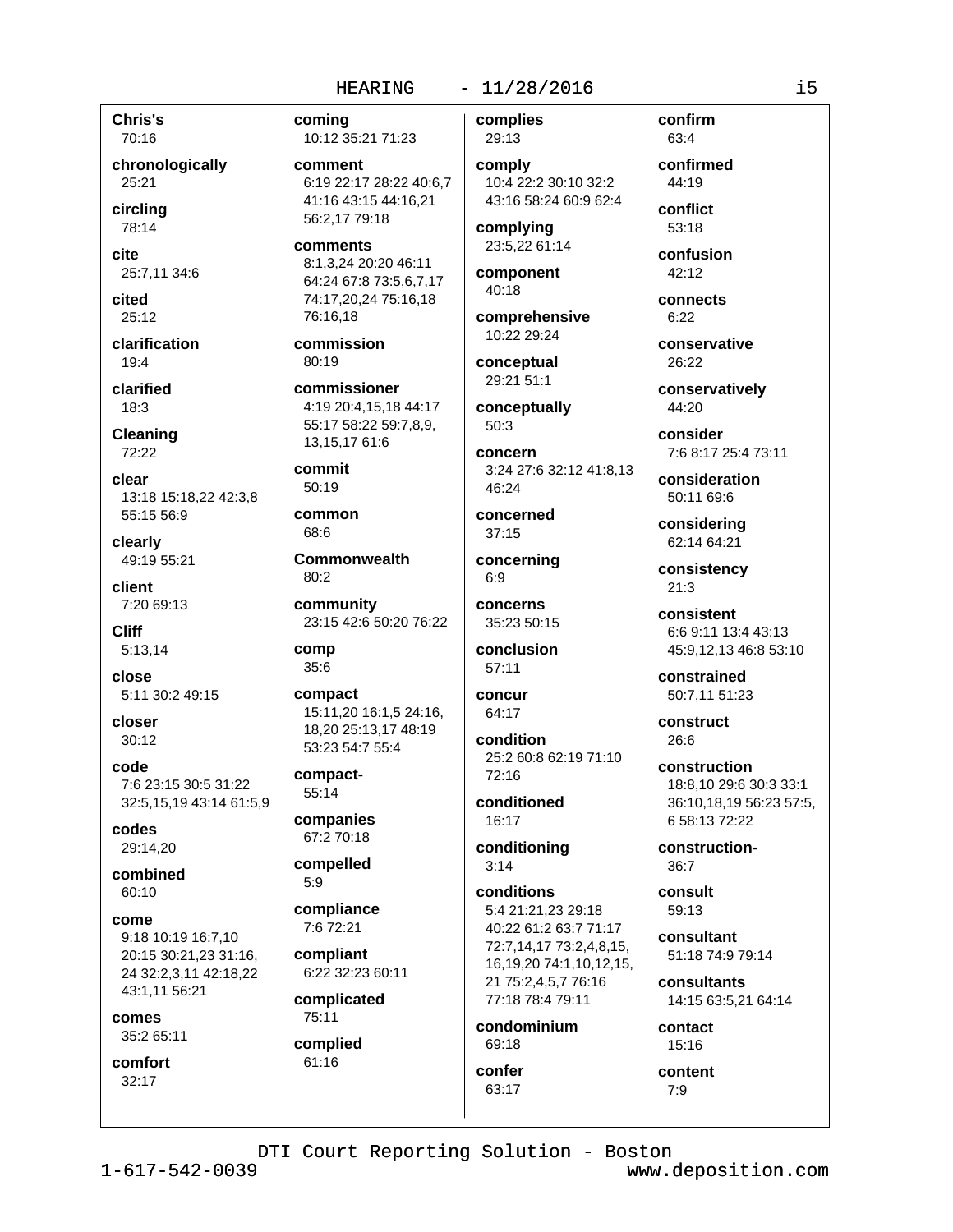### $-11/28/2016$

context 41:5

continued  $3:3$ 

contractor 36:11,15,20

contractor's  $42:21$ 

control  $42:4$ 

conversation 56:18 57:10.11 62:7

convey 7:16,19 9:7

cookie-cutter  $38:18$ 

coordination  $42:5$ 

core 73:13 74:24

correct 4:5 22:9 35:8 44:18 67:5 72:12 80:6,12

correctly  $27:4$ 

counsel 74:5 79:13,16

counts 28:9

couple 8:23 9:17 21:19 33:20

court 78:21 79:5 80:1

courts 52:10

craw 47:21

create 3:24 6:12 70:9,11

credit  $4:3$ 

critical

criteria

23:12 27:22

critically 38:9 **Cross**  $19.21$ 

 $8:7$ 

crossed 19:20

**Crowninshield**  $42:4$ 

curb 15:4.6 53:15 61:20 64:13

curious  $38:5$ 

current 28:12 62:21 64:21

currently 23:6 61:1

curve 64:13

cut 15:5,6 22:16 35:16 53:15 61:20

cycles 55:6

## D

Dan 20:17 25:20 28:17 32:8 59:16

dangerous 70:11

**Dated** 80:13

dav 65:13,16 80:13

day-to-day  $21:5$ 

days 63:3 71:19 74:7

deal 35:7 48:18 deals

16:20

**December** 5:2,12 60:24 79:23

80:13 decibel 58:12

decided 78:5

decision 60:8 77:18

decision-making 11:9 40:10,16 51:22 56:3

decisions 49:6 52:1,2

deck 46:17

decks 42:24

declare 80:11

**Definitely**  $8:11$ definition

46:20

degree 17:12 42:16

delay  $29:1$ 

delivered 66:1

deliveries 65:13,16,19

delivery 64:7,10 65:3,6,20 66:4, 9,24 70:18 71:6,7

demand  $14:14$ 

demolition 18:7 28:23 29:1

demonstrate 29:12

denied 35:13 56:12

deny  $3:12$ 

department

4:20 8:2,3 17:15 19:18 27:8 35:14 37:1 57:23 58:4,14 59:3,4 62:4,8 63:13 66:15

departments 74:18

depends 68:23

depth  $5:21$ 

depths 6:7 45:21

deputy 59:6

**Derek** 73:7 76:22

describe 50:3 59:22

design 5:15 6:13 7:21 10:18.19 11:6 18:24 19:2 23:14 30:19 41:15 42:17 43:8 50:1.18 64:12.20.21

designated 14:21,23

designer  $33:3$ 

designing 43:5

designs  $32:13$ 

detail  $26:7$ 

detailed 16:12,15 17:17 58:3

details 23:20 24:5 37:1

determine 27:22

develop 22:23

developer 5:20,22 6:6 7:12 8:14, 21 36:11,17

DTI Court Reporting Solution - Boston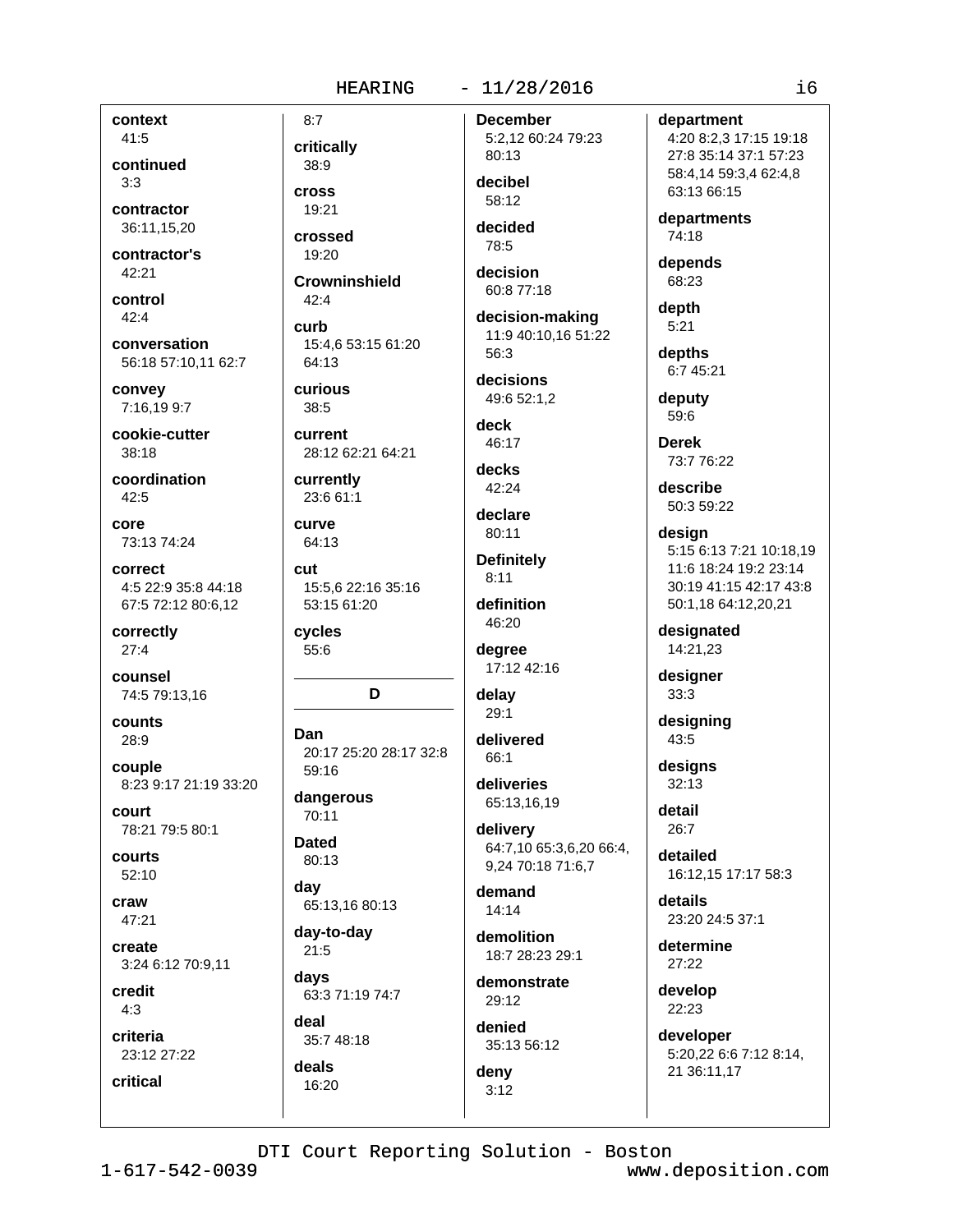### developer's 7:15,18 42:22

development 23:17

developments 67:15,19 68:10

devices 54:10

didn't 16:8 18:1 25:7 34:6 38:20 45:22 54:19

different 6:7 10:16 11:4 12:5.23 18:16 54:15 69:2 75:8

difficult 15:10 38:19 52:17

digest 75:12

dimensional 11:13 21:13 45:8

dimensions 12:18,21,22 15:23

directions 65:20

director  $35:12$ 

disagree 40:13 49:17 51:16,19

disagreeing 71:15

disagreement 3:16 56:4

**Discharge**  $37:10$ 

discuss 62:13 75:6

discussed 14:11 15:7 23:9 46:14 78:20

discussing 50:8 71:9 74:12

## discussion

3:8,10,15,16 4:2 5:4 9:2 14:13 18:3 53:1 70:2 71:17 72:14 73:9 76:18

# 78:13.18

discussions 73:12 77:10 78:9

dispense 39:12

distance 63:9.18

distributed 76:22

district 11:15 12:3.15

**Ditto** 4:20,23 16:24 35:10,11, 12,20 38:10 63:8,17,24 64:17

Ditto's  $56.17$ 

divided  $13.1$ 

division 63:13

dock 71:20

docks 68:3

document

24:17

documents 65:11

doesn't 10:4 13:19 22:17.18 32:1 35:8 43:2 50:19,24 53:13 54:23 64:4

doing 9:3 10:20 49:17 58:7 61:21 64:8

#### don't

4:15.23 5:16 6:12.15 7:22 8:14 9:14,16 10:15 12:23 14:6,23 16:4,7,21 18:9,15,16,17 20:1 21:16,22 22:15 23:11, 18 25:6,24 28:21 30:18 31:5,6,11,24 32:4 33:1 35:4,18,24 40:17 41:18 42:1,9,12,19 43:4,17,20 46:13 48:7 49:1,22

 $-11/28/2016$ 

50:22 51:9,11 52:6,11, 12 53:4 54:4 56:4,5 61:12,15,16,23 62:2 65:10,20 67:8,19 68:20, 21 69:4,22 70:6 71:11 74:22 79:9

doors 65:23

**DPW** 28:19 29:7,9

Dr 62:18

draft 61:2 74:5 76:20 77:1, 13, 17, 18 78: 2, 4

drafted  $22:12$ 

drainage 23:8 38:17 40:24 61:6

drawing 29:17 40:23

drawings 15:23 16:16,18 17:17 29:19 33:2 43:11.19 58:3 59:12

drive 53:16

driver 63:15

drivers 64:10 65:3.20 66:24 67:1,24 68:12 69:22

driveway 15:4 38:2 63:17 64:12, 19 66:13 70:7

drop-offs 64:8

dry  $35:16$ 

dwelling 34:8,9,10

E

earlier 29:23

35:19 east 13:3 15:14 easy

easier

49:9

effective 66:17

efficiencies 23:14

efficiency  $41:3$ 

egress 32:20

eight 34:13 37:6

either 9:5.9 12:13 20:23 22:15 25:2 52:7 63:16

elaborate  $24:9$ 

element  $6:13$ 

Elimination  $37:10$ 

email 63:9 75:22

emanating 60:5

emergency  $8:5$ 

emphatically 64:20

employee 80:9

energy 23:13 41:3

enforce 27:17 60:16,17 70:4 71:10,14

enforceable  $70:1$ 

enforcement 17:8,10 27:7,15

DTI Court Reporting Solution - Boston

www.deposition.com

i7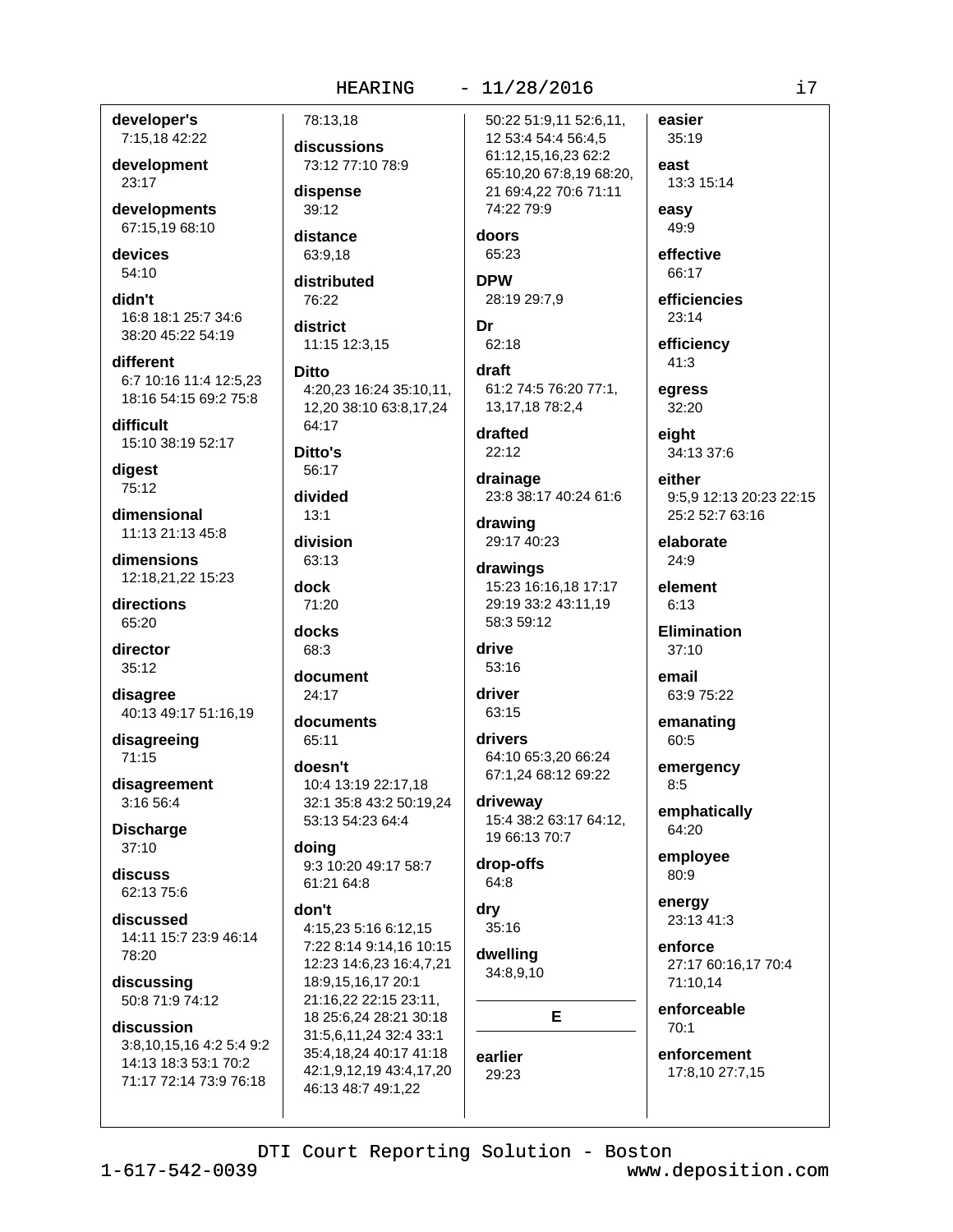65:12

evening

## $-11/28/2016$

enforcing 28:11

engineer 38:24

engineering 4:21 16:15 35:12 63:14

**Engler** 

8:13,19,21 19:13,17,20 20:11.13 24:1.6 29:17 31:9,13,19 33:6 34:21 38:6,20,24 40:12 42:11 56:7,16,19 57:8,22 59:2,5 61:4,14 67:6 68:4,19

Engler's 22:17 40:6

enhance  $23:12$ 

enhancement  $6:2$ 

ensure 66:16 70:5

enter 63:6

entering 53:17 63:21

entire 24:3 30:21 32:19 59:24

entities  $11:4$ 

entry 6:23

entryway  $6:16$ 

envelope 32:21

equal  $11:15$ 

error 78:21,22

especially 69:7

essentially

estimated

7:9 8:3 26:14,18 28:10

5:3 8:19 20:17 35:11 event 60:15 eventuality  $16:1$ everybody 5:9 10:22 43:15 everyone's

53:21

exactly 38:15 66:22

example 41:19 43:1 70:6

exceeded  $7:14$ 

exception 13:16 23:3 41:6

exceptions 11:21 33:13 40:20 43:19 44:11 45:17

excluded 78:7

existed 51:20,21

existing 21:20,23 40:22

exiting 53:17

expanded  $7:3$ 

expecting 37:22 51:2

expires 80:19

explain 15:12 18:4 20:8 72:16

explained 45:18

explanation 16:12 extendina

 $47:1$ 

extension  $5:8$ extent 17:22 40:15 56:2 exterior 30:6 32:21 extremely 70:11 F facade

 $5:20$ faced

 $31:16$ 

fact 9:1 40:7 44:19 50:15.22 69:12 73:5

factor  $17:16$ factors

 $65.24$ families 54:8

fancy 57:21

far 11:18.19.24 19:1 30:18 33:1 37:15 52:3

**Fascinating** 76:5

fashion 46:24 73:17 74:19 75:2,

20 favor

27:20 53:24 54:2,24 favorite

53:20,21 features

 $41:2$ federal 37:10.14

**Fedex** 65:14 fee

feel 14:24 66:2 feeling  $41:4$ feels 59:11 feet 5:24 6:16 7:4 12:3,4,20, 21 13:1,2,3,7,11,17 15:5 30:9,11 33:16 34:10.11 46:4 47:18 63:14.16 fifth  $5:21$ filed 29:5 35:6 filing  $35:2$ filtered 74:20 final 15:22 19:2 43:11.19 56:3 77:13 financially 80:10 find 9:10 35:22 36:13 48:5 finding 3:22 48:5 fine 17:19 26:2 27:21 38:12 39:15 56:20 8:3 30:13

first 9:24 32:10 33:21 34:9 35:14 37:6 46:7 55:17 73:2 74:13

fit 62:16 five

fire

67:16 71:23

flavor 77:9

DTI Court Reporting Solution - Boston

www.deposition.com

 $7:21$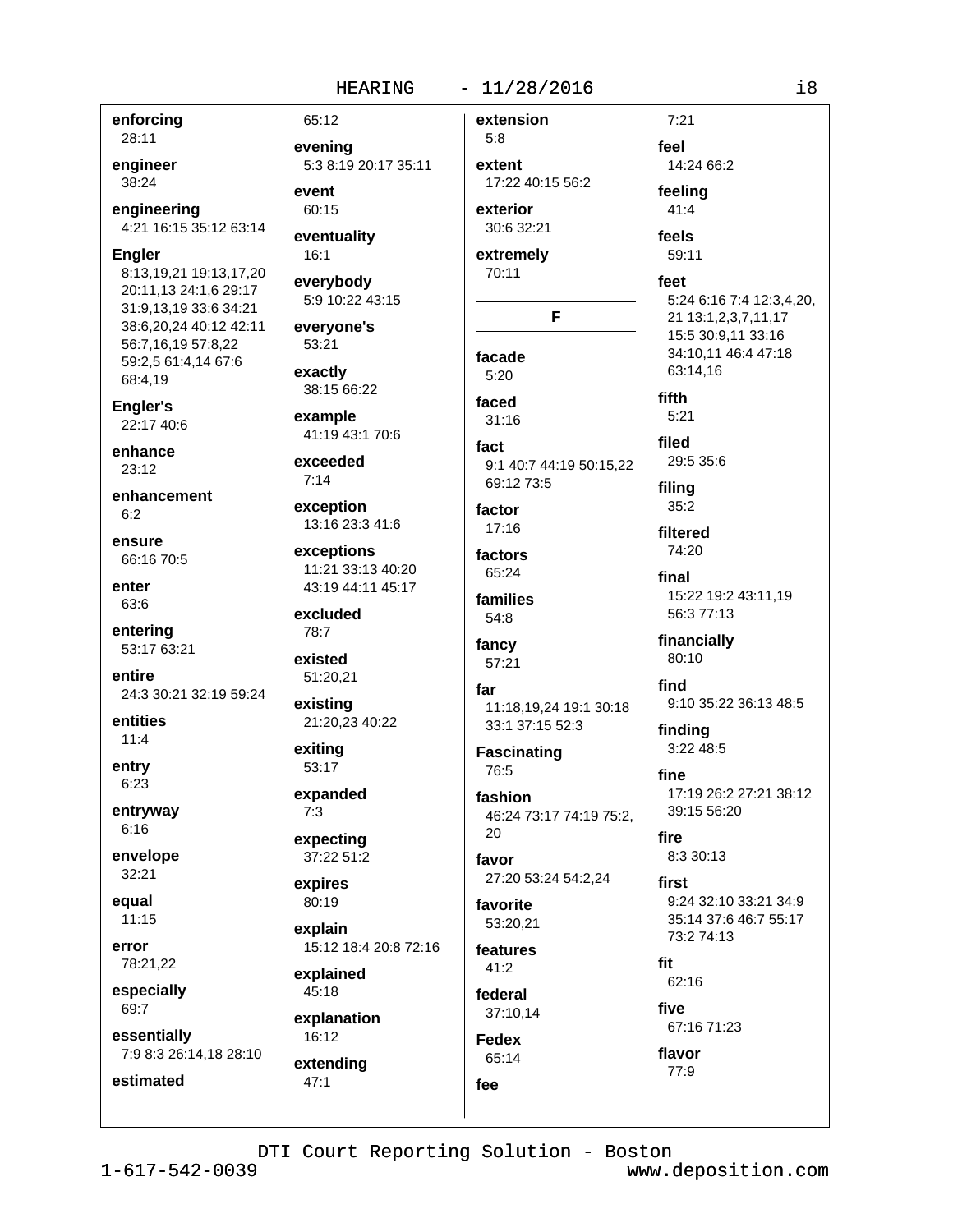# $-11/28/2016$

 $1 - 617 - 542 - 0039$ 

fleshed

6:3 11:14,15,16,22

30:15 44:10,11 52:5,11

full

fully

qas

51:15 52:6,13,20 53:4,

66:5

floor

floors

 $5:22$ 

focus

follow

 $3:1$ 

foot

26:18

footage

11:20

forget

79:10

formula

 $11:19$ 

52:9 80:5

32:13 59:18

20:15 22:24 27:18

12:6 15:15 48:8 65:15

13:14 63:1,3 65:13,16

four-delivery-truck-a-

3:17 5:11 47:1 49:5

forward

found

76:4

four

day

66:6

frame

 $5:12$ 

frankly

front

69:24 71:11

forth

foregoing

80:4,6,12

40:673:23

10:14 56:5

59:10 77:1

**FOLLOWING** 

12:6,11 13:19 15:5

follow-up

5:19 6:7 13:6.17 26:8 29:24 32:11 33:14 38:2 46:4,8 57:7 63:20,23,24 70:4,6,22 frontage 12:9 8:6 52:1 74:8 general full-blown 59:1  $33:1$ generating full-sized 74:15 15:19 qenesis fuller 53:15 66:2 67:24 getting 45:22 75:12 qive function 5:9 16:11 20:15 22:23 18:23 40:8 53:18 fundamental 24 79:5  $10.1$ given further 5:8 18:3 20:23 25:10 33:17 34:16 52:24 74:19 68:24 80:8 giving future 66:15 67:24 41:19 go G garage 6:9,11,17 15:19 16:16 59:24 66:13 goal 74:6 55:6 qoes Geller 3:2,4 4:7 7:18,24 8:12 73:13 19:7,11 20:3,12,14 going 21:12,24 22:7,10 23:24 24:11,14 25:14,20,24 26:10,16,24 27:3,24 28:2,6,17,21 29:2,8,10 32:8 33:7,10 34:17,19 35:9,17 37:19 39:4,9,22 40:5 41:10,14,23 42:2 43:22 44:4,7,9,15,23 45:1.3.7.11.16 46:1.6. 10,18 47:23 48:1,23

7,20 54:2,12,16,21 55:11 56:10,13,16 57:1, 9,19 59:15 60:19,23 62:6,11 65:9 69:15,19 70:8,13,24 71:3,21 72:1.6.10.13.17 74:2.14 75:19,23 76:2,7,11,17 77:9 78:1,8,15 79:7,20

26:7 36:22 72:19

32:16 36:11 40:9 42:19 48:14 56:6 64:10 66:21,

4:8 38:11 39:4 43:9 53:2 55:11 62:1 66:9

8:24 15:17 16:9 18:14 19:14 23:16 25:5.10 26:14 30:20 34:6 41:10 43:4 51:9 52:2,9 55:5 57:4 71:6 74:17 75:3

22:24 23:14 43:10 46:6

4:11 6:12 9:21 12:2 16:9.21 21:15 22:11 27:16.23 28:14 31:17 32:1,13 37:17 38:13,14 39:19,24 42:14,21,22 44:13 48:18 54:14 55:4. 6,7 57:6,11,12 58:6,16, 18 61:11 64:7 65:21,23 66:3,12,13 69:15 71:14, 18 72:4,13 73:18 74:23 75:5,6 76:20 77:13

aood 8:19 19:1 20:17 35:11

Gotcha  $34:4$ 

qotten  $31:2$ 

govern 10:9

qrant 27:23 46:22 48:2 52:19 56:1,14 78:5,6

aranted 17:24 40:16 77:24

granting 21:11 23:23 54:24 56:2

grants 40:15

grossly 50:16

around 16:5

> Group 79:4

quess 14:10 35:20 52:19 66:20

guests 53:13

quidelines 9:23 41:16

guns  $4:3$ 

guys 77:14

 $H$ 

**Hancock**  $73:1$ handicap

6:9,11 24:20

handled 25:2.58:19

handles

 $11:5$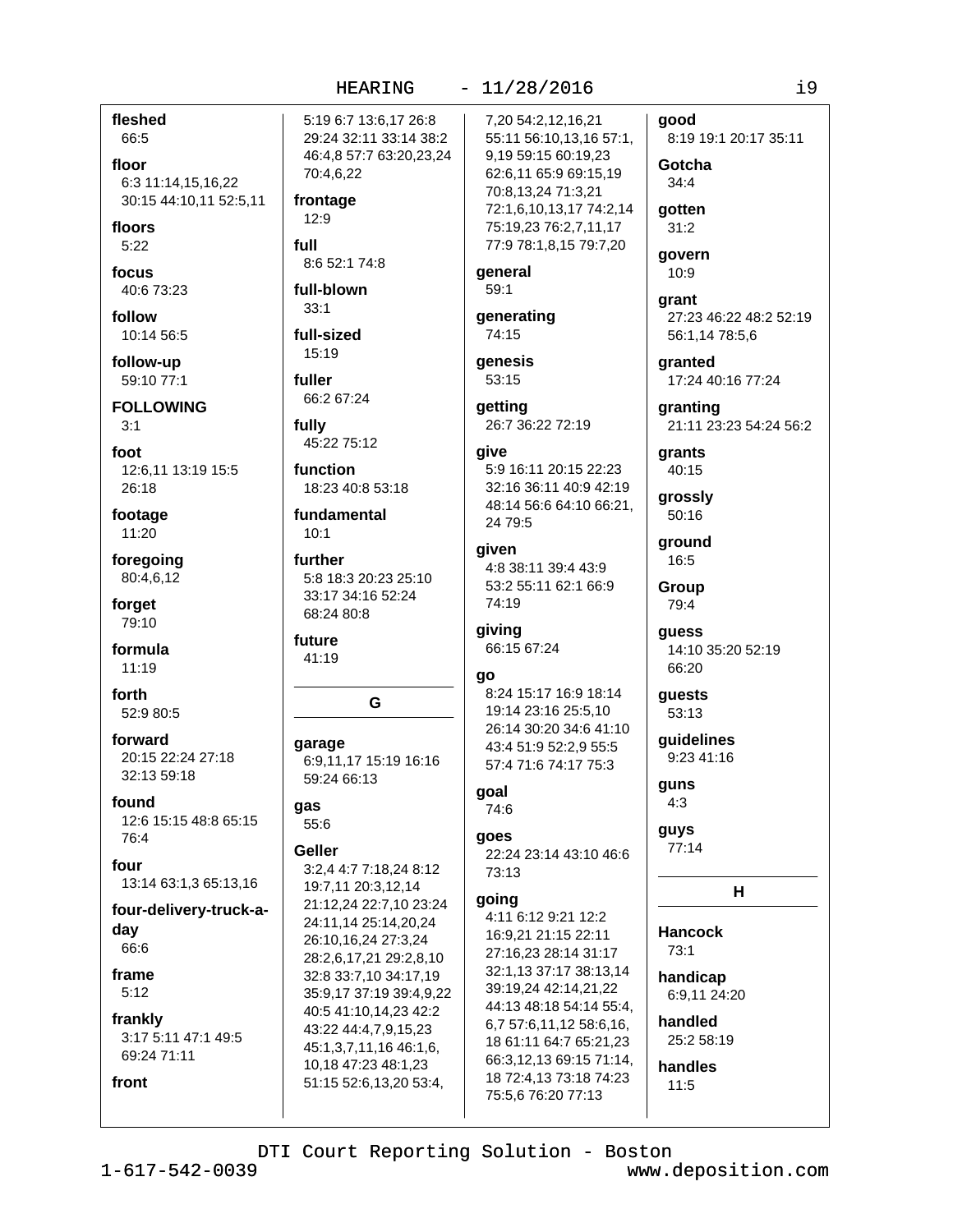## HEARING - 11/28/2016

| hands                                         | 79:19,20                    | 3:5                                              | inches                                  |
|-----------------------------------------------|-----------------------------|--------------------------------------------------|-----------------------------------------|
| 79:4                                          | hearings                    | hypothetical                                     | 13:11                                   |
| happen                                        | 39:5 49:12                  | 19:23                                            | inclined                                |
| 30:20 60:17 66:3 78:3                         | height                      |                                                  | 56:1,6                                  |
| 79:2                                          | 3:15,18,20,21,23 12:3,      | г                                                | include                                 |
| happening                                     | 8,12 15:18 26:8,11,19,      |                                                  | 11:6 52:23 72:20                        |
| 53:8                                          | 21,22 44:15 47:1 50:2       | l'd                                              | included                                |
| happens                                       | help                        | 31:20 49:13 66:4 67:20                           | 78:5                                    |
| 58:2,13 60:15 65:22,24                        | 78:15                       | <b>I'll</b>                                      |                                         |
| 70:3 74:15                                    | helpful                     | 39:13 63:10 73:10                                | includes<br>6:3                         |
| happy                                         | 64:9                        | l'm                                              |                                         |
| 19:6 36:3                                     |                             | 13:18 15:9 16:9,19 18:3                          | including                               |
| hard                                          | helps<br>52:6               | 19:6 20:4,8 22:4 23:4                            | 4:14                                    |
| 9:4                                           |                             | 26:7 29:3 32:1,20 34:23                          | inclusionary                            |
|                                               | Here's                      | 35:20 36:2 37:15 38:4                            | 10:13                                   |
| hardscaped<br>14:4                            | 41:8                        | 39:3 41:4 47:1 49:17,18                          | inconsistent                            |
|                                               | hesitate                    | 52:1,4 53:10 57:4 59:8<br>61:11 68:7,19 71:9,10, | 9:15 17:23 18:15 22:19                  |
| <b>Harvard</b>                                | 35:22                       | 14 74:10 78:9                                    | indicate                                |
| 67:21                                         | higher                      |                                                  | 6:14 17:18                              |
| hasn't                                        | 12:11,14                    | l've<br>24:4 33:20 51:10,15                      | indicated                               |
| 38:7                                          | highly                      | 61:11 62:11 74:9 78:20                           | 6:21 23:21 60:13                        |
| <b>Hastings</b>                               | 65:15                       |                                                  | infiltration                            |
| 48:13                                         | hold                        | idea<br>66:3 78:10                               | 38:1,14                                 |
| haven't                                       | 54:17                       |                                                  |                                         |
| 5:10 41:9 43:9 51:24                          | honestly                    | ideal                                            | inflection<br>64:12                     |
| 67:6 71:15                                    | 16:3                        | 48:21                                            |                                         |
| hazardous                                     |                             | identified                                       | information                             |
| 7:7                                           | host<br>37:12               | 21:17 24:4                                       | 7:10 28:16 33:3 35:4<br>61:8 66:21 69:3 |
| he'd                                          |                             | identify                                         |                                         |
| 56:17                                         | hour                        | 20:24 21:15 59:22 60:3                           | inherently                              |
| he's                                          | 31:19                       | immediate                                        | 70:11                                   |
| 4:23 15:16,24 18:17                           | hours                       | 3:5                                              | initial                                 |
| 19:1 26:13,17,18,21                           | 9:2                         | important                                        | 5:20 20:21 55:19 61:1                   |
| 40:18 49:14 54:12,14                          | house                       | 38:9 65:3,7 69:7                                 | initially                               |
| heading                                       | 65:17                       | <b>imposes</b>                                   | 29:4                                    |
| 25:10                                         | housing                     | 17:23                                            | input                                   |
| health                                        | 10:8 39:22 40:1             | improbable                                       | 42:16 72:7                              |
| 3:24                                          | huge                        | 65:15                                            | inspections                             |
| hear                                          | 15:13                       |                                                  | 36:23                                   |
| 49:13 54:19 62:12                             | <b>Hussey</b>               | In-house<br>41:23                                | inspector                               |
|                                               | 3:5,18 4:7 19:9 24:7,9,     |                                                  | 29:19                                   |
| heard<br>52:22 67:6                           | 12 33:20 34:4 39:21         | inapplicable                                     | inspector's                             |
|                                               | 40:4 44:6 45:2,5,15         | 20:7                                             | 43:12                                   |
| hearing                                       | 46:16 47:4 53:6 55:3        | inaudible                                        |                                         |
| 3:2,3,7 4:11 5:1,6,11<br>8:11 38:8 46:7 48:24 | 56:11,15 60:22 69:17,<br>21 | 32:5 42:13 43:2 71:2                             | installation<br>18:8                    |
| 58:22 60:14,23 72:10                          |                             | inch                                             |                                         |
| 74:11,13 76:12 77:10                          | Hussey's                    | 13:3,4 15:19 47:16                               | instance                                |
|                                               |                             |                                                  |                                         |
|                                               |                             |                                                  |                                         |

DTI Court Reporting Solution - Boston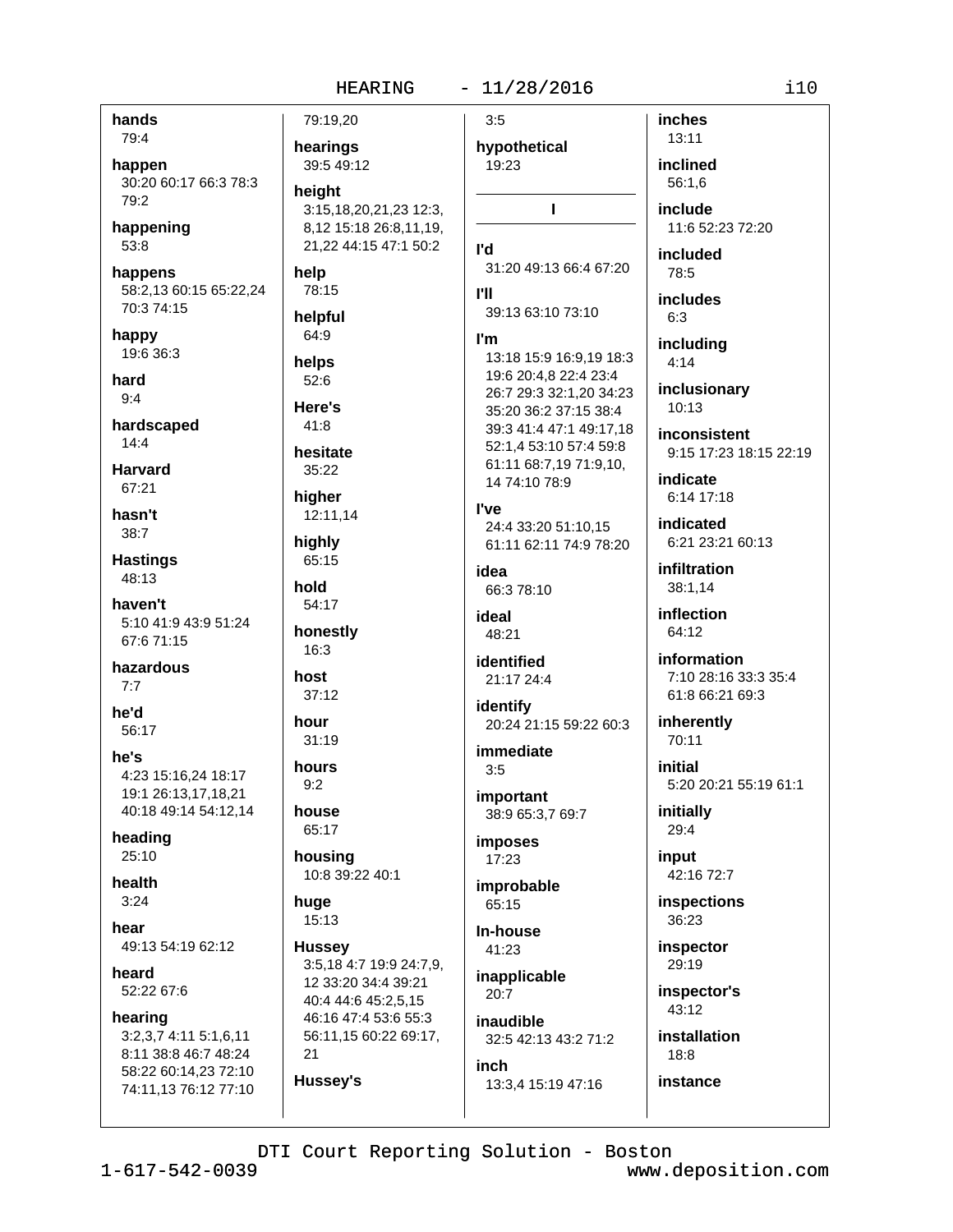|                                   | HEARING                                       | 11/28/2016                                   | i11                           |
|-----------------------------------|-----------------------------------------------|----------------------------------------------|-------------------------------|
| 20:7 23:2 45:4 69:8               | 7:8 9:7 32:15 42:17                           | 5:16 6:12,15 7:22 10:15                      | laws                          |
| 70:19 72:20,24                    | 61:3 73:13                                    | 12:4,23 16:4,21 18:12                        | 69:2                          |
| instinct                          | it's                                          | 21:5,9 25:4,6 27:9,10,                       | left                          |
| 55:19                             | 3:20 4:22 7:13 9:4,8                          | 18 29:11 30:11 32:12,<br>24 34:22 35:18 36:2 | 3:5 8:15 39:5 46:23           |
| instruction                       | 10:1,23 12:9,13 14:3,4                        | 38:15,20 39:19 46:18                         | legal                         |
| 67:9                              | 15:10 17:13 19:24                             | 47:12 48:16 49:7,10,16                       | 48:8 71:13                    |
|                                   | 21:12 23:20 24:13                             | 51:21 52:6,8,9,10,22                         |                               |
| instructions                      | 25:15,18 26:22 27:10,                         | 54:5 55:17 57:6 58:8                         | legally                       |
| 64:9 65:2,6 66:9,14,17,           | 11 28:5 30:2,9 31:10,                         | 60:7,9,16 63:21 64:9                         | 70:14                         |
| 18,23 67:13,14,24                 | 11, 13, 18 32: 10, 20                         | 65:10,20 66:14 68:9                          | length                        |
| 68:11,14 69:23                    | 33:23 35:5,7 37:10<br>38:17 42:23 43:3 45:12, | 70:16 71:7,12 73:11,13                       | 13:1                          |
| insured                           | 23 48:15,21 49:1,8,9                          | 77:7 78:18                                   | let's                         |
| 36:21                             | 51:1,24 52:8 61:19                            | knowing                                      | 16:10 39:10 64:2              |
| <b>intense</b>                    | 64:13 68:6 69:7,24                            | 41:20                                        |                               |
| 47:14 48:11,12                    | 70:13 71:16 73:20                             |                                              | letter                        |
|                                   | 75:12,13 76:7 77:17                           | known                                        | 39:14                         |
| intensity                         | 78:9                                          | 15:24                                        | <b>letters</b>                |
| 52:16                             | items                                         | knows                                        | 11:9                          |
| intensive                         | 23:3 41:6                                     | 10:22                                        |                               |
| 49:2                              |                                               | <b>Krakofsky</b>                             | level<br>6:4 12:7 29:21 32:17 |
| intent                            | its                                           | 80:1,18                                      |                               |
| 74:2                              | 50:4 71:8                                     |                                              | levels                        |
|                                   |                                               | <b>Kristen</b>                               | 60:4                          |
| Interactive                       | J                                             | 80:1,18                                      | licensed                      |
| 79:4                              |                                               |                                              | 36:20                         |
| interested                        | Jesse                                         | L                                            | liked                         |
| 80:10                             | 3:4                                           |                                              | 15:16                         |
| interpret                         | job                                           | lack                                         |                               |
| 21:5                              | 43:12                                         | 46:15                                        | limit                         |
| interpretation                    |                                               | land                                         | 55:4                          |
| 51:17                             | judgment<br>51:3                              | 47:15,16                                     | <b>limitation</b>             |
|                                   |                                               | landscape                                    | 12:15 50:12,23                |
| interpretations                   | jump                                          | 23:7                                         | limited                       |
| 21:4                              | 39:14 40:12 45:14                             |                                              | 54:6                          |
| interpreted                       | justification                                 | landscaped                                   | limits                        |
| 49:5 51:24                        | 51:12                                         | 13:22,23 14:1,3                              | 5:7                           |
| invariably                        |                                               | language                                     |                               |
| 42:21                             | K                                             | 16:20 19:4,11                                | line                          |
|                                   |                                               | large                                        | 21:6 25:16 26:15 30:10,       |
| isn't<br>7:12 11:7 15:18 33:23    | Kate                                          | 3:21                                         | 13 31:8 63:15                 |
| 49:21 54:9 64:5,15                | 3:6                                           |                                              | lines                         |
|                                   |                                               | largely<br>53:23                             | 29:14 30:2 32:23 33:17        |
| issue                             | keep                                          |                                              | 73:22                         |
| 6:5 7:24 8:4 31:22                | 65:3                                          | larger                                       | lip                           |
| 36:19,20 38:9 40:17               | kind                                          | 55:7                                         | 62:22                         |
| 48:18 58:2 60:6,15<br>70:16 71:14 | 3:24 6:13 10:1 25:9                           | late                                         | list                          |
|                                   | 31:7 32:13,16                                 | 5:17 16:24                                   | 20:22 21:2,15 39:16           |
| issued                            | kinds                                         | law                                          | 43:9 57:12 72:21 77:14        |
| 37:5,6,11                         | 18:5,19                                       | 17:8 47:7 48:6,13 49:5                       |                               |
| <b>issues</b>                     | know                                          | 52:17 69:13                                  | listen                        |
|                                   |                                               |                                              | 36:3                          |
|                                   |                                               |                                              |                               |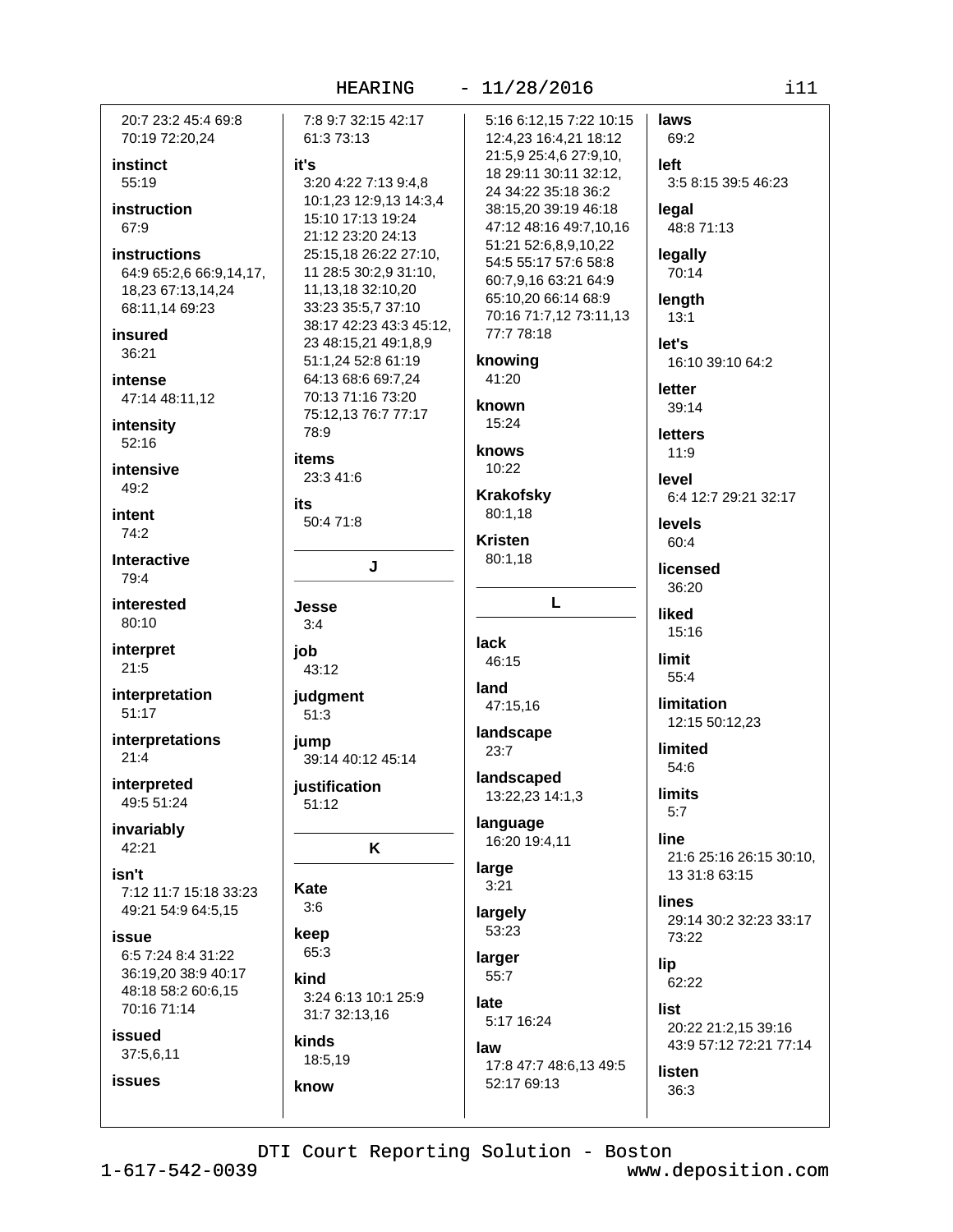#### $-11/28/2016$ **HEARING**

listened  $51:11$ 

literally 49:23

little 23:20 47:9 48:20

live 11:17 31:23 58:15 61:18,20

loading 64:3 67:9,22 68:3,12,21 69:10.12 71:19

local 4:14 10:11 11:1,4 12:19  $50:14$ 

location 4:8 38:1 53:2

logic 39:18

long 14:13 42:14 49:12 75:11

look 4:1.18 17:1 19:5 31:21 43:23 44:3 47:6 58:4 61:11 68:16 75:15,20

looked 54:13

looking 18:6.20 19:22.23 21:2 24:18 32:15.20 37:13 47:3,7

**looks** 4:14 22:14

loss  $71:10$ 

lot 6:15 11:16 26:14 30:10 33:17 34:14.15 35:19 56:20 68:18 69:18

low 64:22

lower

34:24 lump

19:13

M  $M-1$  $34:8$ maintained  $42.560.14$ maintenance-related  $36:8$ maior  $31:1$ majority 3:17 23:2 making 48:17 69:5 **Malonev** 62:18 management 18:21 37:4,18,21 63:5,  $21$ manufactured  $55.8$ **Maria** 8:8 33:7 74:16 **Marion** 68:3 marked  $14:21$ market-rate

67:12,15,19 68:10

**Massachusetts** 6:24 80:3

massing  $6:3$ 

massive 73:14

material 30:23

materials 30:8,14,19 41:17 43:3 69:11

math  $27:3$ mathematically

34:12

43:2 54:23 maximum

matter

11:21 12:2.20 13:13 15:4,6 44:10,11,15 45:11 53:15

mean 50:24 51:4 54:5 65:16. 23 68:24 69:13,14,23 72:9 76:11

meaning  $14:3$ 

means  $51:1$ 

meant  $19.24$ 

measure 58:9

measured 12:8,13 44:20

measurement  $26:11$ 

measuring  $12.9$ 

meet 34:23 35:3 42:19 43:13 62:3

meeting 28:11 34:24 66:4

meets 22:22 29:19

member 48:7 59:4 70:22 72:4,8, 12,15 73:24 75:17,21, 24 76:4,9,13,14,19,23 77:7,12,20,23 78:16,24 79:17

members 3:20 8:20 75:1

memo 16:24 17:6 20:20,23 24:9 25:7.8.12.15 29:22 30:17 37:23 38:21

mentioned 9:18 15:14 21:7 45:3 mentioning

mere 50:22 17:15 57:22 59:5

methodology 26:10 27:1 44:18

**Michael** 59:6.7

 $26:2$ 

met

microphone 49:15

midpoint  $12:8$ 

mind 61:12 65:3

minimal  $14:6$ 

minimum 11:14 12:24 13:9,22 14:2 34:14 46:10.11

minor 30:24

minute  $53:1$ 

mirror 71:8

missing  $9:15$ 

misunderstanding 16:23

mobility  $7:8$ 

modal 46:3

model 60:3

modern  $42:24$ 

modification 30:24 31:1,17

modified 6:2 37:24

monev

 $7:14$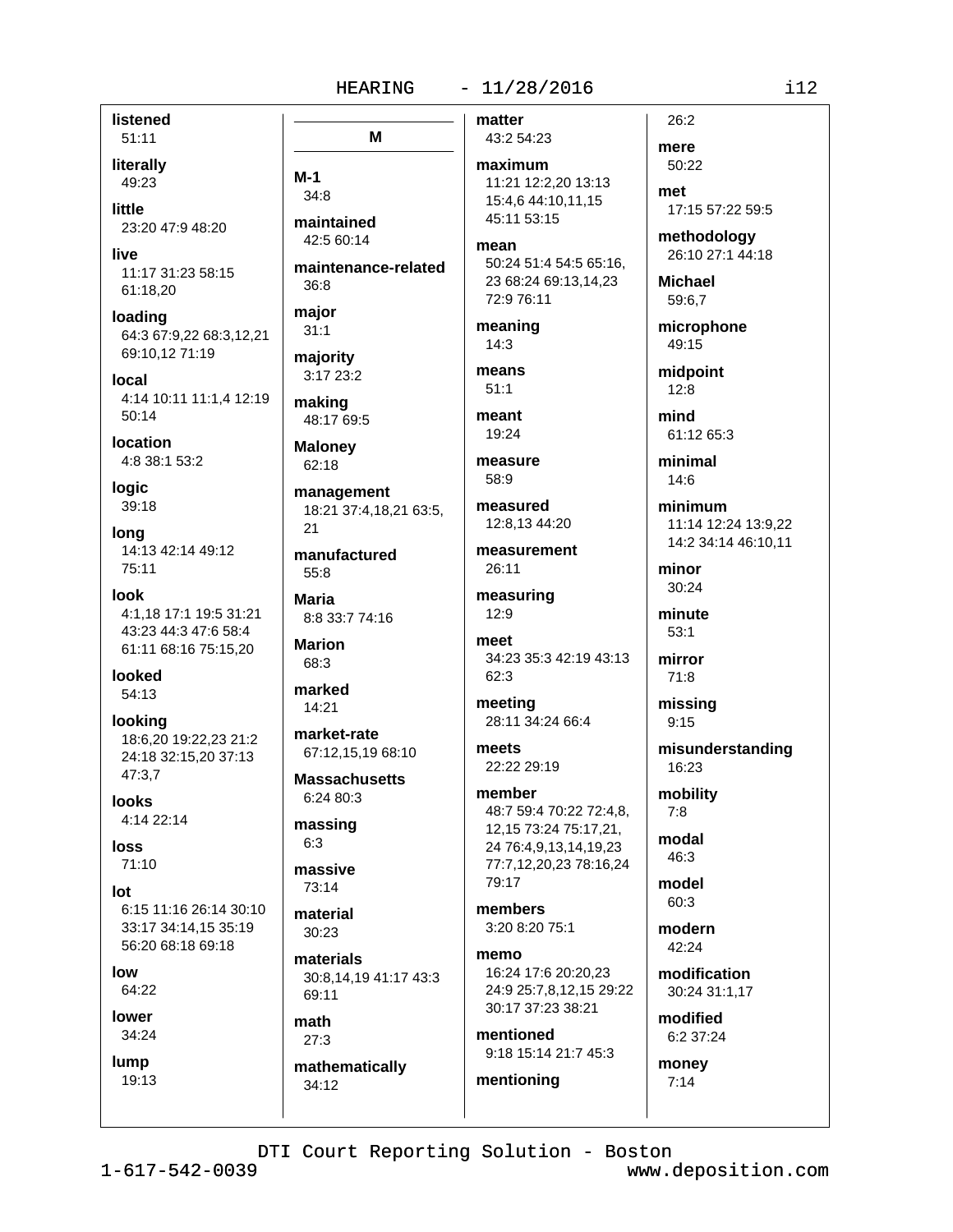## $-11/28/2016$

monitor  $17:14$ 

monitored 18:24

monitoring 17:7,10 18:10,13

month 36:14 37:7

monthly 36:12

months 30:17 38:4

**MORELLI** 8:10 19:10,16,19 25:12 28:19 33:9 46:2 58:21 61:9 62:10 66:7,22 67:5,21 74:4 76:21,24 77:17,22 78:3,11,20 79:2

morning  $9:2$ 

move 39:15

movina 27:18

multifamily 33:23,24 39:18

multiple 47:22

N

 $N$ -o-t 54:3

name  $3:435:11$ 

narrative 58:18,23 59:10,22 61:10,15,17,21,23 62:3 64:6 66:8

**National**  $37:9$ 

nature 39:23 56:1 72:23

nearing  $31:7$ 

necessarily 64:6 need 9:12.16.21 10:5.14 11:24 13:24 14:17 15:7 16:1,13,19,21 17:18 18:2 34:9,11,13 38:14 39:5 42:22 61:3,17 66:2 67:3 74:6 needs 19:1.4 36:12 44:1 63:4 neighbor 48:4 neighborhood 15:1 36:15,16 48:4 50:17,20 neighboring 45:19 neighbors  $47:2$ neither 75:13 never 37:16 47:20 72:9 new 23:17 38:13 53:11 nice 32:6 49:1 night 76:5 no-parking 70:9,14 nobody's 78:18 noise 17:15,16,19 57:19,20, 24 58:6,8,11,24 60:4,9, 16 61:10 noninfill 47:19

normal 22:24

notary 80:2,18 note 20:5.9 33:8 noted 21:7 25:6 60:20 63:9

## notes 7:5 80:7

notification 36:22

**November**  $80:19$ 

## **NPDES**

 $37:5,9$ number

25:5 30:1 32:11 38:13 39:4 53:12 60:2 62:1  $73.5$ 

nutshell  $28:7$ 

# $\Omega$

objection 40:10,14

objective  $51:1$ 

obtained  $4:10$ 

obviously 10:21 11:17 39:4 60:19 79:15

occupancy 58:10.14 62:20

occupants 32:20

offensive 47:17

> offer 73:21 75:15,18

offered 47:8,10

office 30:21 65:14

offset 58:8 Oh.

15:9 19:20 okay

on-site 64:7 once 79:12.13 one-stop 10:24 ones 38:11 78:6 online  $77:3$ open 13:22,23 14:1,2,4,6 18:3 46:10,11,15,19,21 47:11 50:2,8 52:12,18 opening

openings 30:7,15,22 32:22

operative 49:3

30:11,19

opinion 3:17 6:1.20

opinions 75:8

opportunity 75:18 76:15 79:18

opposed  $71:9$ 

order 25:21 39:10

ordinance 57:24 62:5

ordinance-required 55:13

DTI Court Reporting Solution - Boston

www.deposition.com

5:5.12 8:16 16:19 19:3

17 35:9 39:2,10 41:12,

20:3,13 22:18 24:12 28:21 29:8 32:18 34:4,

14 42:2 44:4,9,24

60:19,21,23 62:10

on-line

 $77:5$ 

45:11,16 46:9 52:20

53:20 56:10.15 57:15

64:21 71:3 72:2,19,22

76:11,13 78:3 79:7,8,22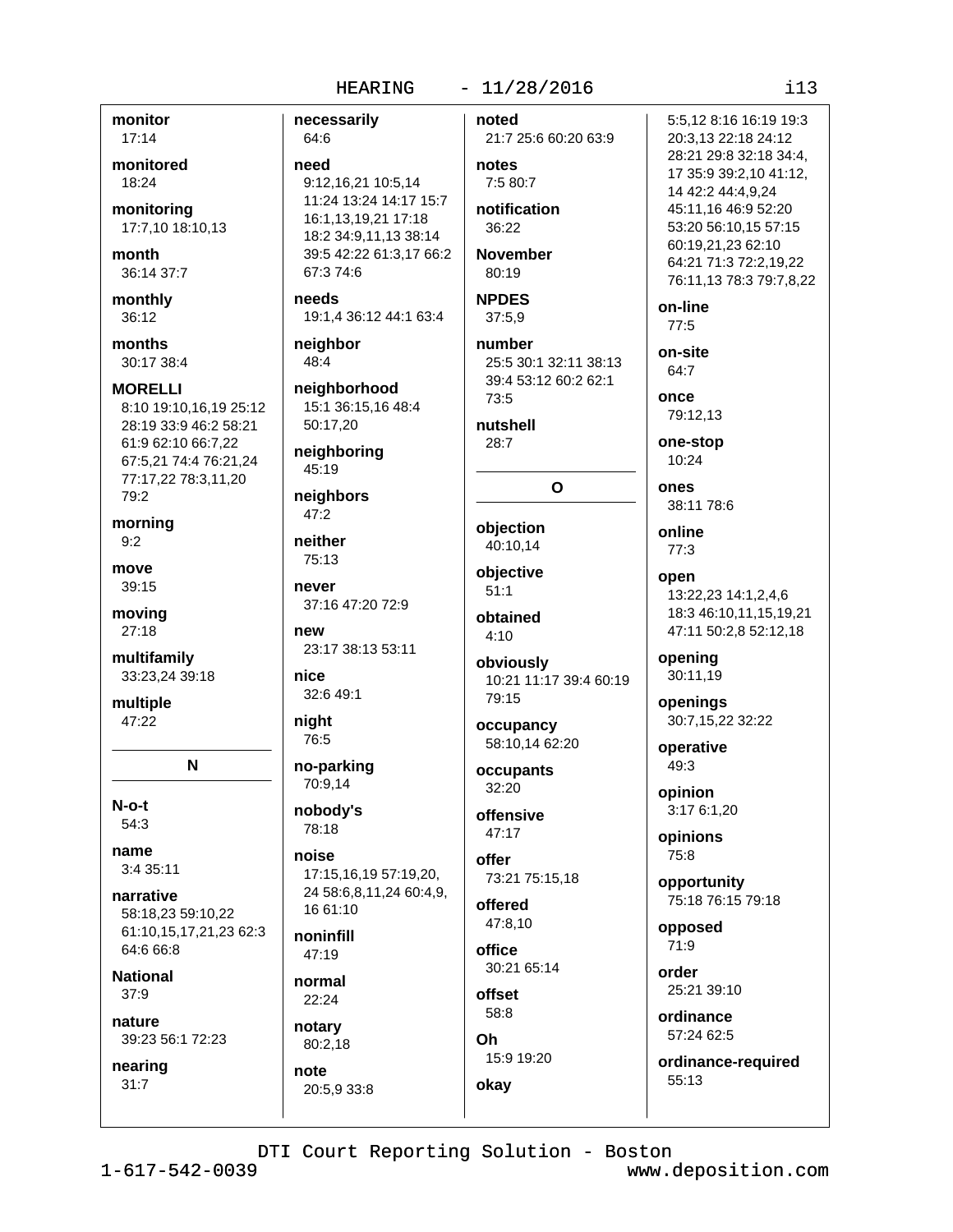## $-11/28/2016$

ordinances 4:14 61:15

original 38:11

outline 42:17 62:1

outrage 50:19

outside 28:18

outstanding 7:24 61:3.7

overboard 43:4 68:15

overflow

 $38:16$ 

overlap 64:18

overly 49:2

oversized 50:16 68:17,21

P

p.m. 5:2 9:3 79:24

package 26:9 66:3

packages 65:22 66:1

page 19:10,15,19,24 24:13

pages  $51:10$ 

painted 6:13 7:4

park 14:24 36:13 67:10,17, 24 68:13 69:15,16,21 70:6,15 71:1,12

parked 57:7 68:5

parking 3:16,19 4:2,4 6:11,15, 21,23 14:8,17,20 15:2 25:1 28:9,10,12 34:21, 24 36:8,9 48:18,20 50:2,16 52:20 53:22 55:10,12 65:4 66:11,12 68:12 69:10 70:4,20 71:5,13

#### parking's  $54:5$

part 11:23 17:24 18:18 21:6 26:9 50:1 73:9,11 79:9,  $10$ 

particular 3:22 7:5.7 20:9 24:10

particularly  $7:7$ 

parties 47:22 80:9

64:16 passed

pass

34:24 35:1 path

6:14,20 patience 79:23

pattern 46:3

pay 7:16.20

pedestrian 63:16

peer 4:9 5:15 7:21 74:17 79:14

penalty 80:11

people 3:7 5:1,6,14 6:10 7:8 8:2 35:18 39:14 47:2,8, 10 48:10 65:6 66:10 71:6,7 74:14

percent 13:23,24 14:5,22 15:11 16:4,8 24:21 25:5 48:19 54:6 62:19

percentage 30:15 **Perfect**  $8:12$ 

perjury 80:11

## permit

10:5,13,20,22 12:17 16:18 17:11 27:23 28:3 34:2 35:6 36:9,19,20 37:5,9,11 42:17 43:10 55:21,24 56:22 58:10 60:6 72:19

permit-granting 11:1 17:3

permits 9:8 11:4 21:10.13 29:24 36:8 55:22 56:14 68:11

permitted 3:21 4:1 18:11

perspective  $57:1$ 

**Peter** 4:20 9:18 16:23 17:5 18:4 23:8 31:21 35:11

physical 9:5 11:12

pick-up 64:10

picked 57:23

pickup 63:3 65:6 66:10,24 67:1

pickups 63:1.2 64:8

pictures 68:4 69:11

piece  $47:15$ pieces

 $61:7$ pinch

64:15 place 36:23 44:1 57:3.10 75:3 76:18 77:10 80:5

plan 6:3 11:17 12:19,23 13:24 16:5,6 21:23 23:7.21 24:21 25:3 35:24 36:1 40:22 57:18. 20 62:21 planning 11:6,8 22:13,18,22 42:13 43:14

plans 9:4.5.6.12.13 12:1 13:5. 8.12 18:11 21:21 29:13 42:18 63:8

play 24:24

**Please** 75:24

plus 13:1 14:10

point 18:16 19:8 29:16 35:7 36:23 38:16 46:2 52:18 64:13,15 67:9,22

pointed 63:19,24 64:2,14

points 58:12

police 8:1 36:24 64:24 65:19 66:15

policy  $37:18$ 

**Pollution**  $37:9$ 

position 63:14

possible  $7:13$ 

possibly 30:24

post 65:14

Poverman

posted 5:17,18 75:9,14 77:3,4 79:15

DTI Court Reporting Solution - Boston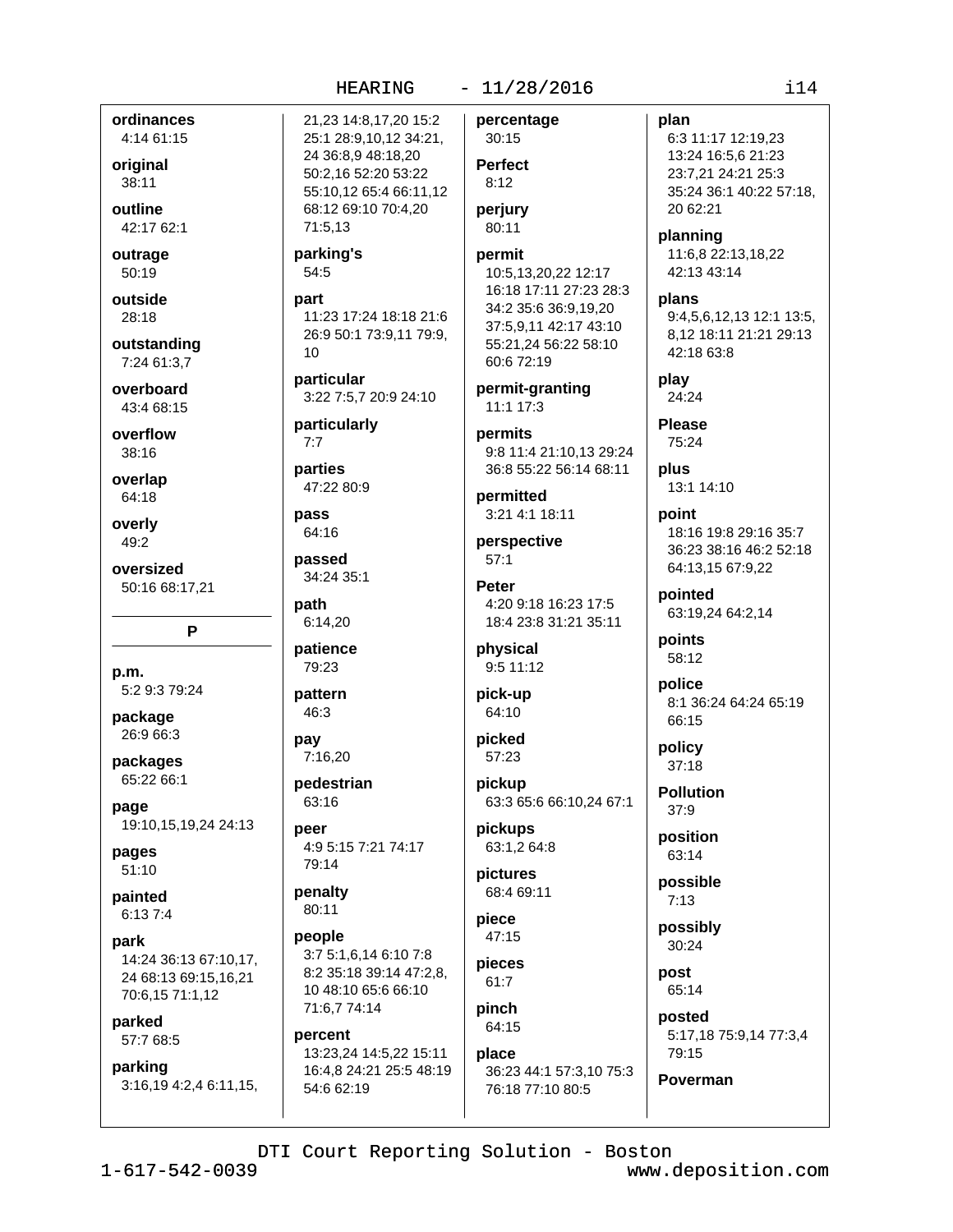## $-11/28/2016$

3:6 4:3.6 29:11 31:2.5. 10,15 37:20 38:23 39:2, 7,20 40:3 41:8,12,15,24 42:3 44:2.14.22.24 45:6,10,22 46:9,12 47:5,24 48:3,8 49:13 52:8,15 53:3,19 54:1,4, 14,19 55:2 57:17,20 58:17 65:10 66:20 67:3 68:2,23 70:2,10 71:18, 23

power 41:16,21 42:15

practical 70:17

practice  $68.6$ 

precisely  $31:6$ 

preclude 63:22

precondition 72:19

preliminary 8:24 30:5 42:23

prepare 20:20

present 58:6

preservation 28:24

pretty 32:21 59:18 71:21

prior 77:13

probably 30:17 33:2

problem 42:12 43:18.21 49:8 56:9 58:6

problems 47:12

procedural 9:6 11:11

procedure  $10:21$ 

procedures 18:6 37:3

proceed 24:22 32:17 49:20

proceedings 80:4

process 17:22 22:22 23:1 30:21 32:14 35:15 36:1,2,21 56:21 59:21

produced 29:15

product 54:13,15,17,18,21

program 36:9

project 4:8,16 9:22 23:13 26:6 37:16 43:5 46:15 47:13. 17 49:19 51:13 64:4,23 72:18 73:3,20,21

projected  $77:4$ 

projects 32:9 36:10 58:5

properly 60:14

property 30:2,13 32:23 33:22 63:15

proposal 6:2 13:7 40:23 45:9,12

proposed 5:23 6:6 10:3 20:22 26:7 28:13 62:21 77:21

proposing 13:3 52:3,4 60:1

provide 23:12 33:4 55:9.13 58:23 61:5 62:16 66:23

provided 28:16 38:7,10 61:24 67:15

providers 15:16

provides 16:18

providing 23:7 32:5 39:24 53:9

provision 23:10 34:7,12 45:18

provisions 17:8,10,11 22:5 24:10 27:15,16 28:4 34:15 59:19 60:16

proximity 30:2 32:22 53:2

public 8:20 17:13 19:18 35:14 74:7.12.18 77:16 79:19. 20 80:2,18

public's 63:11

pull 68:20 pulling

49:14 purpose 11:3 40:7,8

pushing  $5:23$ 

put

16:10 24:17 29:22.23 35:4,18 38:2 42:17 56:8 60:3 63:10 69:23 72:18

putting 47:18 59:23 77:15

Q

qualifications 61:20

quality 36:22 37:13,14 quantity

 $37:14$ question

6:8,19 22:11 37:20 49:3,7,8 77:6 79:10,11

questions 9:17 19:6,7 28:8 29:10

33:21 34:17 37:19 39:7 47:6 57:15

queuing 65:1,19 **auicker** 

39:12

quickly 61:11

quite 5:10 13:18 16:3 36:10, 14 69:24

 $\mathsf{R}$ 

racking 24:19

raised 33:11 40:20 41:7

ranges  $37:11$ 

ratings  $30:10$ 

> ratio 4:4 11:22 14:17,18 35:1 44:11

read 16:24 39:13 49:23,24 50:1 75:24 76:2.3

reading 75:5

ready 74:5

real 40:7

reality 70:17

> really 9:16 10:15 16:9 18:1 20:9 21:10 35:20.24 43:19 45:24 46:14 49:24 50:3,13 51:5 64:5,15,22 71:15 73:13

reappear  $75:2$ 

13:9,11

rear

DTI Court Reporting Solution - Boston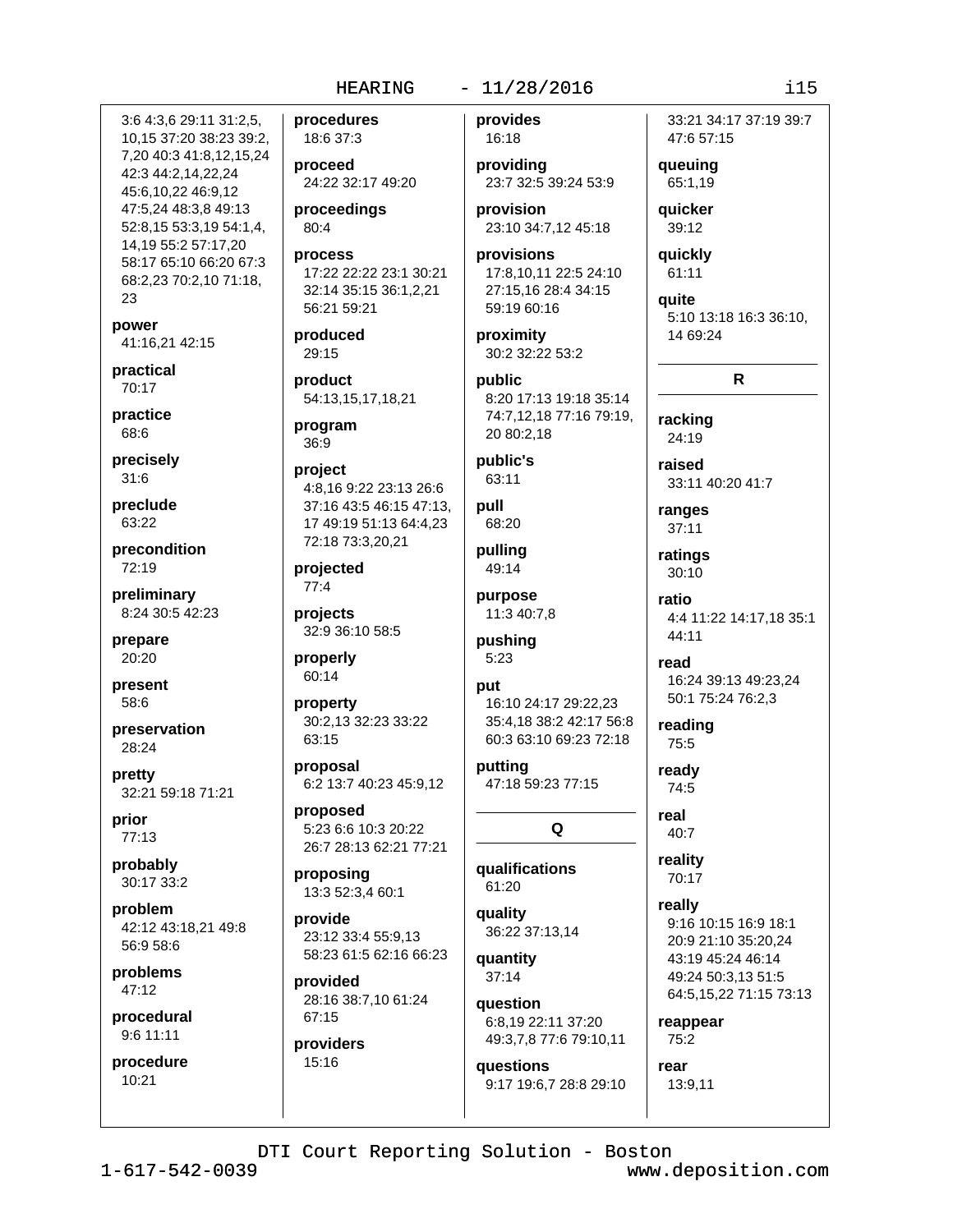reason 21:21 23:4 42:9 65:5

reasons  $4:24$ 

recall 3:7 8:2 62:18

received 65:11 74:17 75:1

recommend 23:22 58:23 64:19

recommendation 22:22.23

recommendations  $22:13$ 

recommended 62:18

recommending  $22:12$ 

recommends 55:18

record 3:4 63:10

recuse  $52:21$ 

recycling 63:2,5 67:1

reduce 50:18 51:12 52:15

reducing 55:12

reduction  $52.21$ 

refer  $73:1$ 

reference  $63.11$ 

references  $27:9$ 

referred 37:22

referring

 $20:6$ reflect

 $38:1$ 

regard

26:13 regarding 63:14 64:11 65:1 66:8

rearet 46:13 51:20

reas 49:23 50:6 51:8

reqular-sized 55:14

regulation 35:1,5 51:2

regulations 7:1 9:23 10:1 11:22

44:11 51:17

requlatory  $51:23$ 

reinforce

 $60:8$ reinforced 67:23

reiterate

78:17 related

 $37:21$ relative

29:13 80:8

released  $37:7$ 

relevant 27:24 29:15 65:11

reliance  $4:9$ 

relief 17:24 48:2

relieved  $57:14$ 

reluctant 49:18

rely 33:5

relying 54:10

remained

 $-11/28/2016$  $57:3$ 

> remember 5:6,10,14 6:10 46:19 58:21 64:12

reminding  $72:1$ 

removal  $36:4$ 

remove  $36:5$ removed

 $57:13$ rendition

renewed  $36:14$ 

 $37:7$ 

repeat

78:12

report  $5:137:13$ 

reporter 80:1

representative 7:16,19 8:21

representing 10:24

reauest 4:12.13 5:20 7:15.16.20 20:16 25:21 30:4 53:22 55:1 56:5 69:5

reauested 5:10 20:19 21:16.18 29:11 43:23 58:19

requesting 23:4 36:18

requests 4:17.22 8:17 20:21 30:16 35:13 45:8 59:10

require 71:22

required 11:7 21:8 23:17 26:4,6 33:17 35:3 37:1 55:12

67:10,18 68:13 requirement

13:10 14:5.13.22 18:23 25:1 29:20 34:22,23 36:24 64:5 69:24

requirements 7:1 10:8,10,11,19 17:2 30:11 39:23 40:1 72:18, 22.23

residential 11:22 44:12 64:23

residents  $15:3$ 

resistant  $30:14$ 

respect 24:16 27:8

responded  $6:8$ 

response 6:1 34:18 70:16,17

rest 17:11 56:5

restaurants  $70:4$ 

restrictions 17:23

rests  $11:10$ 

review 4:9,12 8:16 10:19 11:6 18:10.13.22 19:2 20:16. 19 21:3,19 24:23 25:3 41:15 42:15 49:6 56:17, 23 59:12 61:1 63:8 66:16 74:6.17 75:15 76:15 77:16 79:14

reviewed 5:19 24:21 77:15 79:13,  $14$ 

reviewer 5:15 7:21

reviewing 4:17.22

revised 78:1 **Rich** 

73:6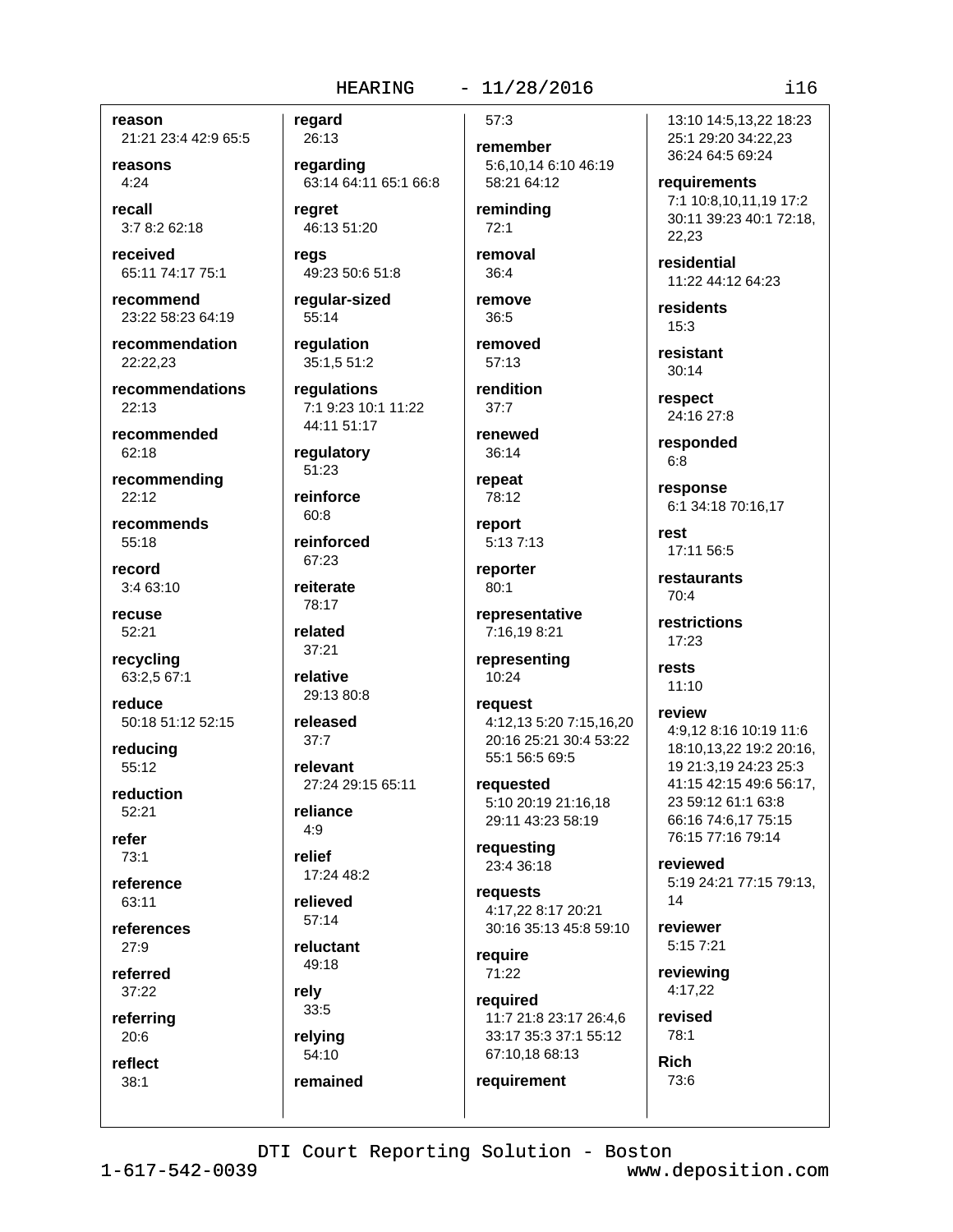| right<br>3:6 18:2 21:12,14 22:12<br>25:17 26:16 28:6,11<br>29:2 32:12 34:1,3,23<br>39:1 41:4,24 43:20 44:3<br>46:1 47:24 48:3 53:3,6<br>54:16 55:6.8 56:15 57:1<br>61:6 63:1 68:3 69:17,<br>19,20,21 70:6,8,10 76:9<br>ripe | 38:9 41:2 50:1 51:9<br>57:4 65:19,24 69:6<br>sat<br>51:10<br>satisfied<br>39:3 58:11<br>saw<br>38:21 75:7 |
|-----------------------------------------------------------------------------------------------------------------------------------------------------------------------------------------------------------------------------|-----------------------------------------------------------------------------------------------------------|
| 3:14                                                                                                                                                                                                                        | saying<br>7:2 10:14 12:13 18:11,                                                                          |
| risk                                                                                                                                                                                                                        | 17 21:24 22:3,4 26:2                                                                                      |
| 31:9,12,13,14,15 32:3                                                                                                                                                                                                       | 31:22,23 43:18 50:6,9                                                                                     |
| 53:17                                                                                                                                                                                                                       | 56:21 68:7,14                                                                                             |
| road                                                                                                                                                                                                                        | says                                                                                                      |
| 60:13                                                                                                                                                                                                                       | 4:15 14:20 26:14 33:15                                                                                    |
| role                                                                                                                                                                                                                        | scarcity                                                                                                  |
| 43:6                                                                                                                                                                                                                        | 69:9                                                                                                      |
| rolls                                                                                                                                                                                                                       | scare                                                                                                     |
| 6:14                                                                                                                                                                                                                        | 4:23                                                                                                      |
| roof                                                                                                                                                                                                                        | scary                                                                                                     |
| 17:19 46:17,24 47:3                                                                                                                                                                                                         | 76:5                                                                                                      |
| 59:23 61:24                                                                                                                                                                                                                 | scenario                                                                                                  |
| room                                                                                                                                                                                                                        | 53:8                                                                                                      |
| 62:15,17 64:15 69:9                                                                                                                                                                                                         | schedule                                                                                                  |
| <b>Roth</b>                                                                                                                                                                                                                 | 36:12                                                                                                     |
| 12:5 26:12 62:14                                                                                                                                                                                                            | scheduled                                                                                                 |
| route                                                                                                                                                                                                                       | 61:1                                                                                                      |
| 6:22                                                                                                                                                                                                                        | scheme                                                                                                    |
| row                                                                                                                                                                                                                         | 51:23                                                                                                     |
| 48:15                                                                                                                                                                                                                       | scope                                                                                                     |
| rule<br>51:5                                                                                                                                                                                                                | 28:18                                                                                                     |
| rules                                                                                                                                                                                                                       | screen<br>77:4,22                                                                                         |
| 6:24 9:23 49:22 50:5                                                                                                                                                                                                        | screening                                                                                                 |
| 51:13                                                                                                                                                                                                                       | 57:18,20                                                                                                  |
| run                                                                                                                                                                                                                         | screw                                                                                                     |
| 49:12                                                                                                                                                                                                                       | 32:3                                                                                                      |
| runoff                                                                                                                                                                                                                      | seat                                                                                                      |
| 37:14                                                                                                                                                                                                                       | 57:5                                                                                                      |
| S                                                                                                                                                                                                                           | second<br>37:7 46:7 61:13 79:9,10                                                                         |
| safer                                                                                                                                                                                                                       | section                                                                                                   |
| 53:16                                                                                                                                                                                                                       | 10:7 12:17 13:8,21                                                                                        |
| safety                                                                                                                                                                                                                      | 14:2,20 15:4 20:9 21:22                                                                                   |
| 3:24 6:19 8:4 23:10,13                                                                                                                                                                                                      | 24:4 25:7 27:21 28:2                                                                                      |
|                                                                                                                                                                                                                             |                                                                                                           |

|  |  |  | 11/28/2016 |  |
|--|--|--|------------|--|
|--|--|--|------------|--|

33:11,12 36:17 37:3 39:17 40:5,14,21 43:23, 24 47:23 53:7,21 55:16 63:12

sections 18:2,6 20:6 22:1 55:21, 24

security 23:10,13 41:2

```
see
4:19 5:18 8:14 12:1
16:10 19:2 34:4 35:4,
19,24 54:4 62:7,9,23
63:16 64:2 67:14,17,20
73:6,24 75:5 77:4 79:5,
21,23
```
seeking 11:10,18 17:20

seen 6:4 12:22 57:2 69:10  $71:7$ 

semiautomatic 15:15

```
send
28:24
```
sense 8:8 44:6 54:22 66:18,19

```
sent
73:7
```
sentence  $20:2$ 

sentences 27:9 62:3

separate 10:10 42:15 56:22

series 16:22 77:20

service 23:17 41:1 62:22

set 18:12 33:17 53:11 67:13 73:18 80:5

setback 6:7 12:18,21,22 13:18 46:4,8 50:7,8

setbacks

33:15 47:18 seven

22:5 23:3 24:4,10 40:20 41:6 43:19

shopping 10:24

shorter 15:21

shorthand 80:7

shouldn't 17:9 50:7 56:22

show 31:24 58:24

showed 24:18,19 64:7

showing  $6:13$ 

shown  $12:18$ 

shows 16:5

side 5:23,24 12:24 13:3,4 21:13 26:8 33:16 63:16 65:5 70:15,21 71:1,5,8

sides 8:6 46:5

sidewalk 38:3

sight 63:8,18 64:1

significant 53:12

similar 14:16 26:4 45:7

similarly 68:17

simple  $33:4$ 

simply 39:15 45:4 75:13

single 40:9 47:16 74:23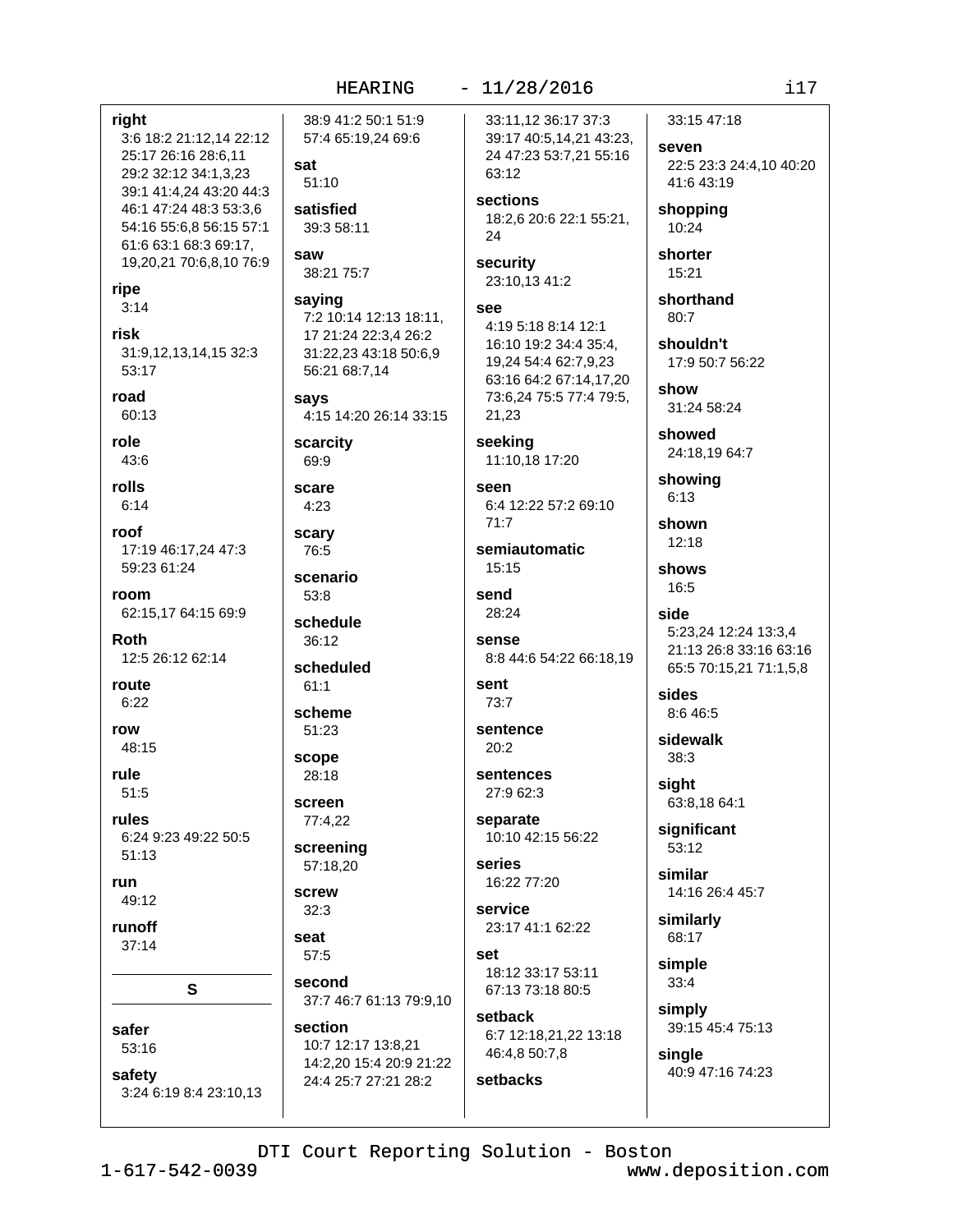### $-11/28/2016$

sit 35:22 56:19

site 35:15 38:11 49:2 50:1 64:4

sites 6:23

sitting 57:4 75:5

situation 7:7 14:19 31:7 47:19 52:9 63:22 65:1 70:12

six 12:4 13:14

six-story 73:14

sixth  $5:22$ 

size 11:16 34:15 43:2 46:22 50:18 51:12 62:15

sold 55:8

somebody 65:21 69:12

soon  $39:1$ 

**sorry** 15:9

sort 30:4.19 50:10 59:21 70:17

sound 60:4

speak

space 4:5 13:22,23 14:1,2,5,6 34:21 36:13 46:10.11. 15.19.21.23 47:11.15 50:3.8 52:12.18 64:5 68:20

spaces 7:3 14:8,9,10,11,15,18 15:3 16:7,8 24:17,19 25:13 52:20,23 53:2,12 55:4,15

8:13 17:5 26:12 57:22 59:2 72:5,9 74:3

speaking 40:19 47:22

**spec** 42:18

special 9:8 10:5,13,20 12:17 21:9,12 27:23 28:3 34:2 55:20,22,24 56:14 68:11

**specific** 20:22 21:15 22:1 25:7 27:11 44:16 50:8,12,23 54:13

specifically 16:11 21:17 25:9 36:9

specification  $43:8$ 

specifications 17:17 24:23 43:9 59:21 60:2

**specs** 15:17 42:19 58:3

spelled 42:6

spot-on 49:11

square 11:20 34:10.11

stackable 14:12 52:24

stacked 15:20,21

stacker 24:24

**stackers** 14:19 15:17 16:2,6,12, 15 55:9

stacking 15:15

**Stadig** 64:14

staff 59:4 stage 32:6 43:20 58:14 59:12

standard 56:14 stands

44:21 **start** 

4:12 9:20 72:14 started

49:18 52:14 74:10

starting 19:17 73:8 state

17:8 18:22,23

stated  $26:5$ 

**status** 57:17 78:12

statute 36:5 37:15 50:24

statutes 42:7

statutory  $5:7$ 

**STEINFELD** 7:11,23 25:15 79:19

stenographer 78:21 79:5

steps  $42:8$ 

**Steve** 3:6 44:7 49:14 51:15

**sticks** 47:21

stories 12:4 13:13,14 45:12

stormwater 18:21 23:8 29:6 37:4, 13,17,21 40:24 61:6,10

streamline  $11:3$ 

**street** 3:3 6:4 12:7,9,11 18:8 26:14 29:6 36:5,18,19 45:20 46:3,5 65:2,4,5

66:1,11,12 68:1,5,13 69:1,20,21 70:15,21 71:5,13 79:21

**streets** 18:12

**Stretch** 23:15

strict  $5:77:6$ 

striking  $27:14$ 

striped  $7:2$ 

strong 27:10

structure 6:4,21 34:9 54:16

**structures** 45:20 53:11

struaale 49:11

stuck  $4:3$ 

study 14:14

**stuff** 50:9 56:8 68:5

subject 5:7 78:9

submit 58:3 75:19 76:2.3

submitted 4:16 21:20,23 69:11

subsections 25:11

subsequent  $35:2$ 

suffices 59:11

sufficiently 41:9

suggest 7:2 16:17 28:15 43:22 62:6 73:8 74:22

DTI Court Reporting Solution - Boston

 $1 - 617 - 542 - 0039$ 

www.deposition.com

 $118$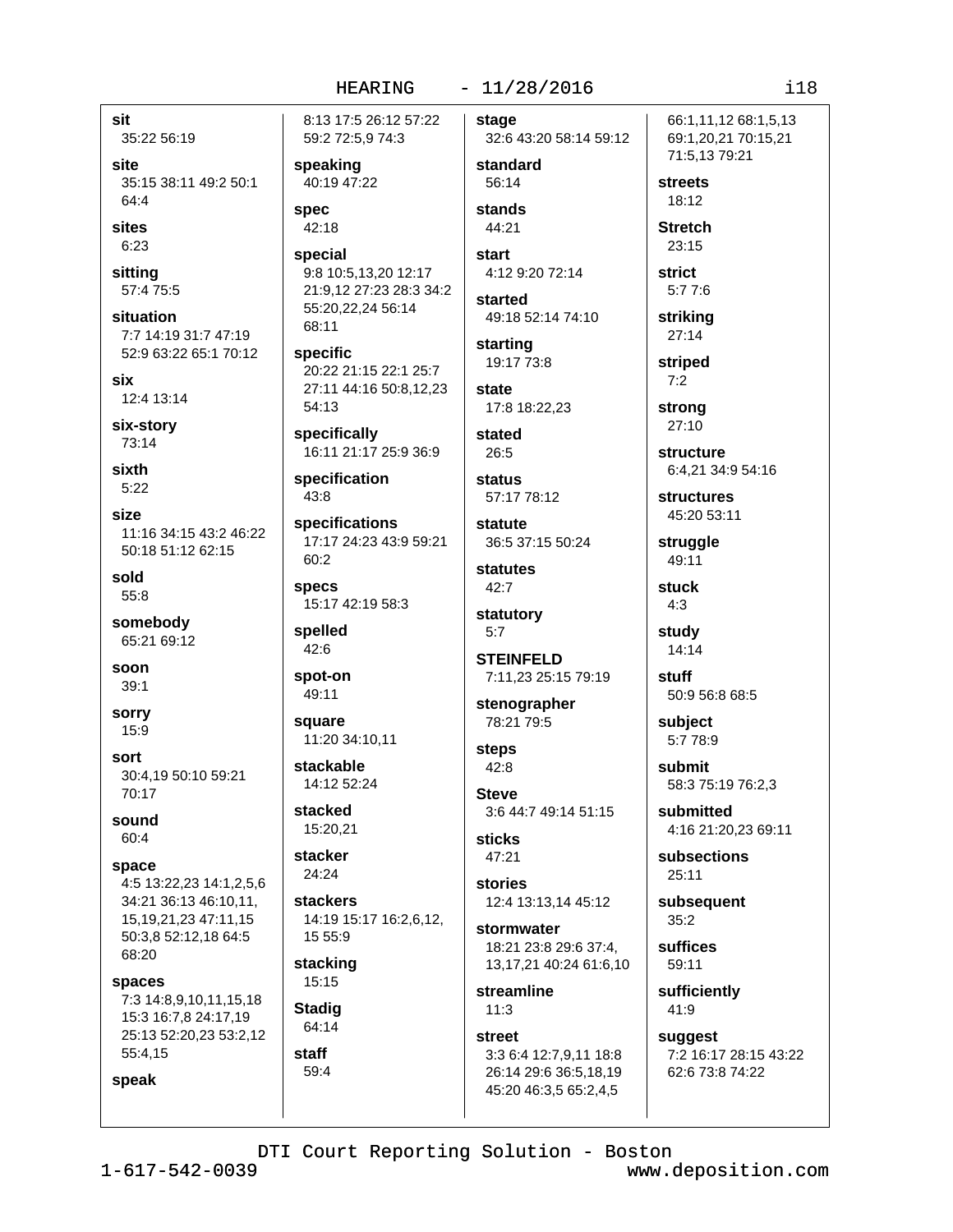46:7 68:19 69:9 77:19

9:16 25:9 32:1 51:15 53:23 58:7 75:10

8:21 9:19,20 18:18

38:24

talked

talking

talks

 $27:11$ 

45:23

telling

tells

74:20

63:20

tend

55:5

terms

8:4 54:9,12

temporarily

68:11 70:3

terrible

52:8

thank

79:22

there's

76:20

they'll

they're

58:7,9 79:15

testimony

73:18,22 74:12

9:5 11:1 18:7 26:10

47:9,11 51:16 65:18,19

7:23 8:12 23:24 33:7,10

56:10 60:20 65:9 72:1,2

9:15,17,19 11:14 14:5

22:12.21 23:10.13 28:8

42:11 43:24 52:21 59:6,

23 61:9 65:21 71:5,13

6:12 9:6 10:15 15:21

18:24 23:22 24:20

16:20.22 17:7 21:21

33:2 34:7 36:1 39:18

34:19.20 39:8.9 54:1

tell

technicality

14:15 44:12

suggested 74:23

suggesting 17:5.6 22:20

suitable 6:21 66:16

summary  $5:19$ 

supplies 59:24

support 7:1 48:15

supposed 9:7,11 37:24 50:13 51:7 58:17

sure

11:4 20:4,8 26:1 29:4 30:9 35:20 44:7 47:2 56:7 72:17 74:4 78:9

surprise  $11:24$ 

suspect 70:18 71:4

**SUVS** 55:7

sync 28:14

system 15:15 24:19 37:10 38:1. 13.17 60:11

T

systems 24:24

#### table

9:24 11:13 13:13.21 14:8 34:6,14

take

6:5 16:6 36:23 39:10 40:17 43:7,23 44:1 50:10 52:4,11 53:4 57:10,12 73:18 75:3,21

#### taken

42:9 80:4,7

talk

 $-11/28/2016$ 

27:22 28:13 33:16 36:13 39:24 45:8,20 50:9 51:2 54:10 55:21 58:10 59:23 60:1 66:10, 11, 12, 13 78: 1

#### they've

21:19,20 23:21 32:24 78:22

## thing

9:3 13:6 18:21 19:24 23:19 34:5 37:12 48:16 50:10,15 62:13 64:11 73:1 74:23 77:14

#### things

3:8,9 9:8 18:19 23:21 24:2 25:19 26:1 30:12 32:6 37:12 47:12 55:5 59:24 60:10 61:11.16 62:11 69:8 72:23 74:21,  $24$ 

#### think

3:19 4:22 9:17,21 15:6 16:7,22 18:15,16 20:24 21:7,8,16 23:9,11,18 27:19 29:3 31:20 32:4 33:2 34:22 35:8 37:5 39:18.23 40:18 42:11 43:4,17 44:6,12,21 45:4,23 46:6,14 47:5 48:11,12,13,15,17 49:1, 6,10 51:4,11 52:11,12 53:10,15,18 54:5 55:12, 23 56:4 57:10 59:13,18 60:10,13 63:1 64:8 65:16,18 67:21,22 68:14,16 69:4,6,7,14,15 71:16,18 73:12

#### third 10:18 25:15

third-party 40:15 56:3

thought 19:24 58:17,19 three

30:17 35:13 67:10 thunder

## 53:5 ticket  $71:8$

tie

9:4,5 10:16 17:8

tight  $42:4$ 

### time

5:7,11 9:1 16:11 27:12 31:10,11,17,18,19 32:10 36:24 38:16 57:16 58:19 65:12 71:20 72:6 73:18 75:12 80:5

#### times 10:23

today 5:17 15:13 17:1,16 57:23 59:3

told 19:12 61:4

tonight 4:11 7:12 9:18 20:24 72:6 76:18

tonight's  $3:2$ 

top 24:13

topic  $53:1$ 

total 11:16

toter  $62:24$ 

toters 62:15,16,20 63:19,22, 23

tough 48:15

town 10:14.20 17:4 18:13 23:15 28:11 34:24 36:9, 17 37:3,11 50:4 74:5,17 79:13

town's 10:11 38:17 78:22

tracking 61:12 62:11 74:10

tradespeople

DTI Court Reporting Solution - Boston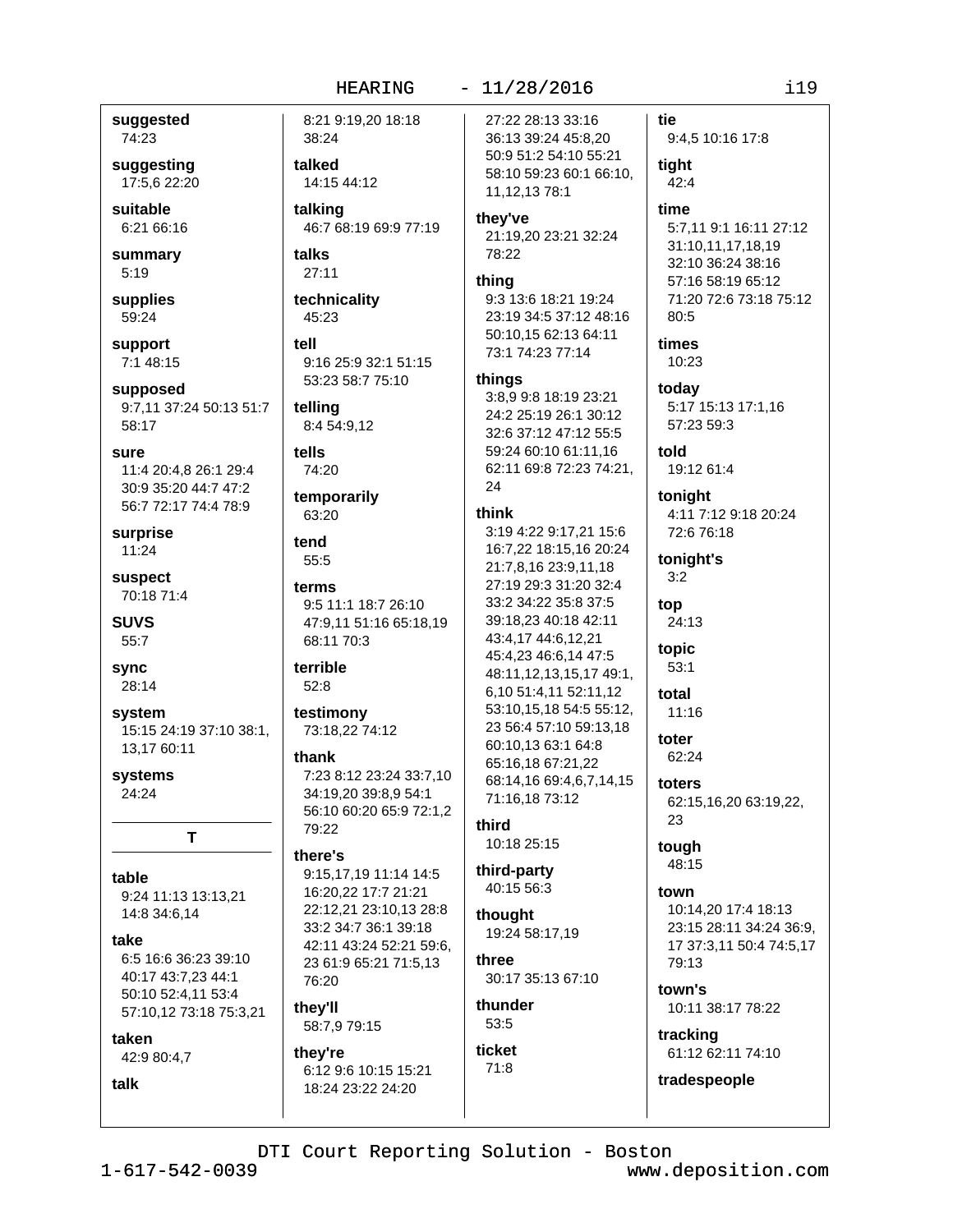## $-11/28/2016$

14:22,23 tradespersons

53:13

traffic  $64.22$ 

transcribe 79:6

**TRANSCRIBED**  $3:1$ 

transcript 78:17 80:6

transportation 4:21 17:14 35:12

trash 62:13,15,17 63:2

tree 36:4,5

trigger 64:4

troublesome  $36:2$ 

truck  $71:8$ 

trucks 8:5 64:7 67:10,16 68:4 69:12 70:6

true 46:16 53:8 80:6,12

try 24:23 69:3 70:10 73:17

trying 10:16 17:1,9,10 18:22 53:10 57:24 59:20 70:3

two 3:19 6:7 9:2 14:9 15:19

28:10 30:17 33:15 37:8 38:8 49:19 51:10 60:12 62:3 63:2 64:16 67:8.9  $76.7$ 

tying  $11:24$ 

types

type 19:21 23:11,19 30:3 38:18

updated

5:13 7:10

**HEARING** 25:19 30:12 upshot  $3:10$ typical  $30:3$ usable typically  $47:11$ 21:5 28:23 29:1 75:2 **USA** U  $52:16$ unanimously useful  $3:11.13$  $35:4$ unaware uses  $52:1$  $39:18$ unconscionable usual 47:19 71:21 underground usually  $23:18$ underlying utilities  $10:4$ 18:9 understand utility 7:12 19:21 32:5 34:21 40:5 45:22 57:24 58:5 59:2 61:17,22,23 62:2 74:14 understood 79:1 values  $51:7$ **Unfortunately** 44:14,23 variance **UNIDENTIFIED** 48:7 70:22 72:4,8,12,15 73:24 75:17,21,24 76:4, 9, 13, 14, 19, 23 77: 7, 12, various 20,23 78:16,24 79:17 45:21 unit vary 4:5 14:9 34:9,10 60:5 38:14 units vehicles 11:23 14:12 34:13 38:14,15 44:12 52:24 59:22 60:2,14 62:1 vein 14:16 unloading 68:5 verbally 74:19 unreasonable 69:5 versus unusable 54:7

14:3,4 46:15,19,21,23 9:24 14:21 26:17,20 30:14 47:1,14 48:11,12 visit  $60:268:2$ 23:16 41:1  $\mathbf v$ 27:23 28:4 variances 9:8 12:17 21:10 8:6 53:16 57:6 72:23 9:7 48:14 vestibule 6:10,16,23 7:3 video

3:1 78:19 79:3 view 18:16 71:8 viewed 41:22 Village 48:14 73:2 violates 69:13 visibility  $64:1$  $15:1$ visited 15:14 visitors 14:21,24 volume 64:22 vote 41:11 votes 49:19 52:11 voting 49:18 W waiting  $61:12$ waive 17:7,9,11 18:9,17,22 21:21 23:11,19 24:3 28:14,15 35:24 42:1,10 58:16 waived 18:18 22:2,3,6,7 23:3,5 37:15 40:21 57:3 waiver 8:16 9:1 10:5,8,18

11:11,14,18 12:2,16,24 13:10,15,20 14:1,7,9,16 15:2,8,13,24 16:19 19:22 20:22 23:23 24:1 26:22 27:18 33:19 34:13,22 35:5,13,14,17 36:18 37:2 39:14,17